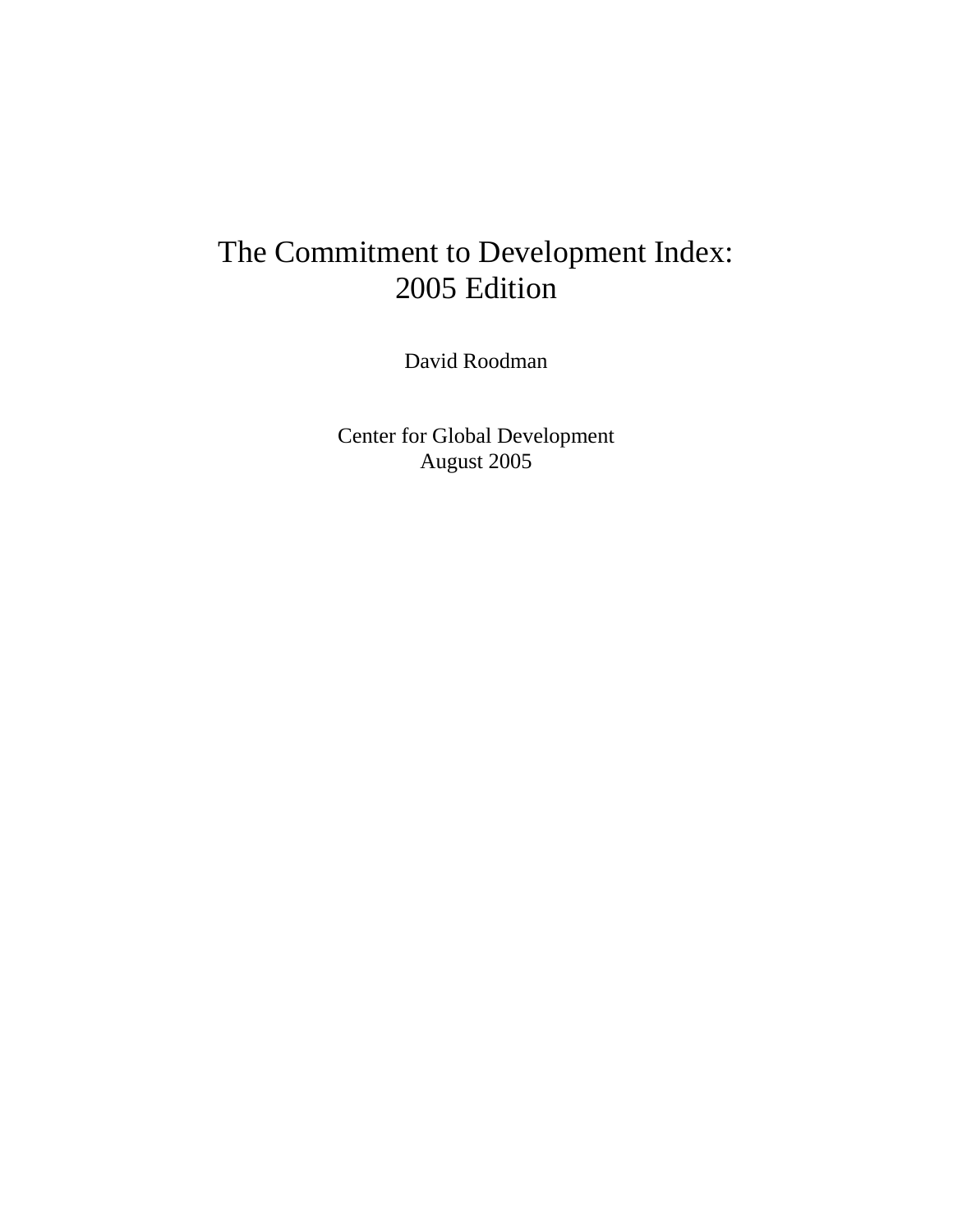### **Contents**

### **Tables and figures**

| Table 4. Quality-adjusted aid quantity with multilateral aid allocated back to bilaterals 18           |  |
|--------------------------------------------------------------------------------------------------------|--|
| Table 5. Estimated uniform <i>ad valorem</i> tariff-equivalents of tariff regimes against agricultural |  |
|                                                                                                        |  |
| Table 6. Calculations of production-distorting agricultural subsidies for CDI and of Total Support     |  |
|                                                                                                        |  |
|                                                                                                        |  |
|                                                                                                        |  |
|                                                                                                        |  |
|                                                                                                        |  |
|                                                                                                        |  |
|                                                                                                        |  |
|                                                                                                        |  |
| Table 15. Non-U.N.-run military operations counted in CDI security component. 44                       |  |
| Table 16. Summary of measurement of contributions to peacekeeping and forcible humanitarian            |  |
|                                                                                                        |  |
|                                                                                                        |  |
| Table 18. Arms transfer penalty weight for those recipients for which it is not zero, 2003 47          |  |
| Table 19. Summary of penalty for arms exports to undemocratic nations that spend heavily on the        |  |
|                                                                                                        |  |
|                                                                                                        |  |
|                                                                                                        |  |
|                                                                                                        |  |
|                                                                                                        |  |
|                                                                                                        |  |
|                                                                                                        |  |
| Table 26. Commitment to Development Index: 2003-05 scores using 2005 methodology 58                    |  |
|                                                                                                        |  |

[Figure 1. Average size weight in CDI versus average log aid activity commitment, 2003........................15](#page-15-0) [Figure 2. Correlation of standard CDI with versions with higher weight placed on one component, 200559](#page-59-0) [Figure 3. Average absolute change in CDI rank when higher weight placed on one component, 2005.....60](#page-60-0)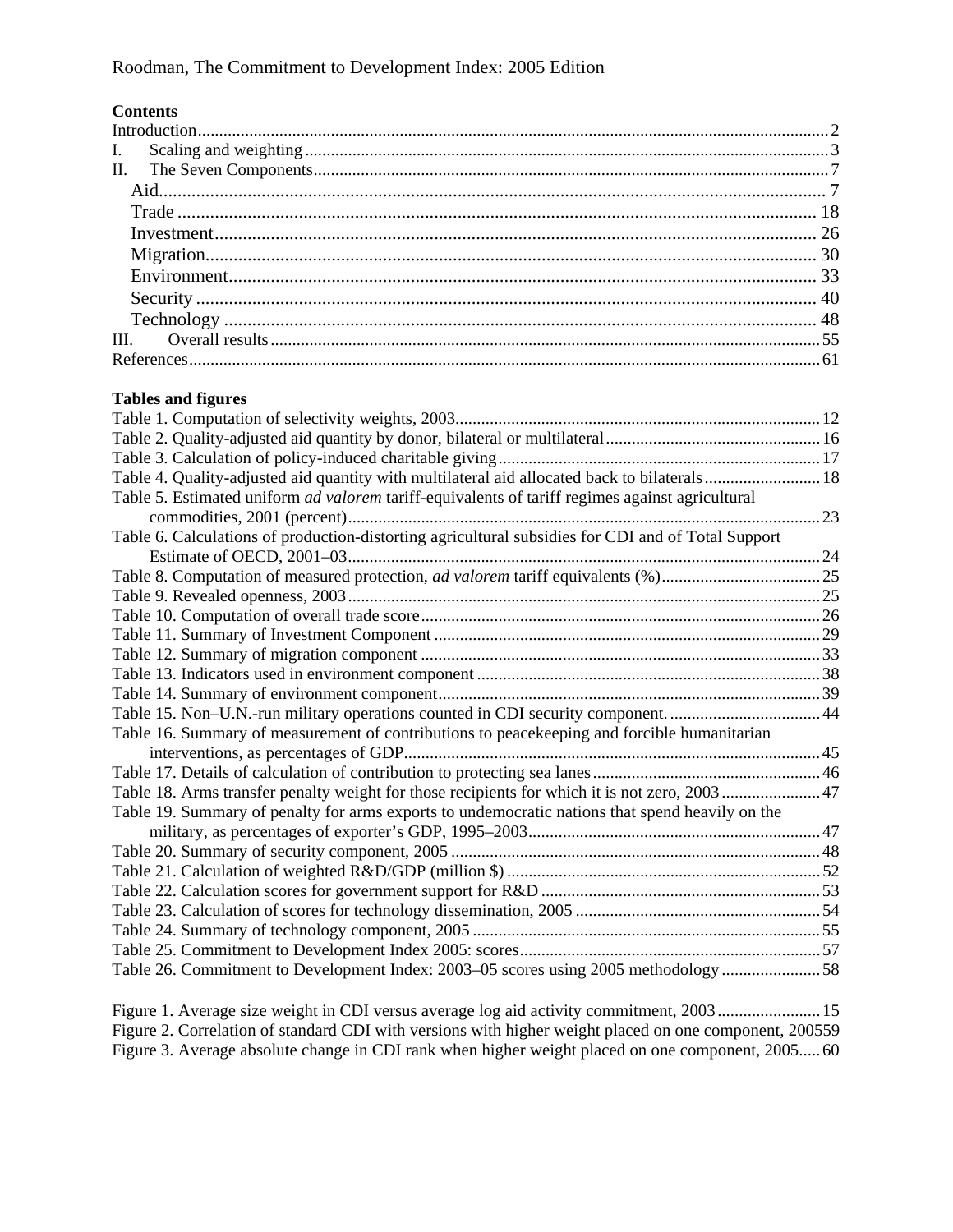### <span id="page-2-0"></span>**Introduction**

 $\overline{a}$ 

Two years ago, the Center for Global Development and *Foreign Policy* magazine introduced the Commitment to Development Index (Birdsall and Roodman 2003; CGD and *FP* 2003).<sup>[1](#page-2-1)</sup> The immediate purpose was and is to rate rich countries based on how much their government policies hurt or help development in poorer countries. But "ranking the rich" is a means to other ends: to draw media attention to the many ways that rich-country governments affect development, to provoke debate on which policies matter and how to measure them, to highlight gaps in current knowledge, to stimulate data collection and other research, to educate the public and policymakers, and, ultimately, to prod policy reform.

For this, the third edition, the index has been once more revised and updated. The collaborators for the 2005 edition were Theodore Moran of the Georgetown University School of Foreign Service (on investment); Kimberly Hamilton and Jeanne Batalova of the Migration Policy Institute (migration); Michael O'Hanlon and Adriana Lins de Albuquerque of the Brookings Institution (security); Amy Cassara and Daniel Prager of the World Resources Institute (environment); and Keith Maskus of the University of Colorado at Boulder (technology). Together with CGD researchers, the team refined the aid, trade, and investment components, made more substantial changes to the migration, security, and technology components, and revamped the environment component. The final design departs in places from the recommendations of non-CGD authors. Ultimate responsibility rests solely with CGD.

Overall, the index changed less this year than in 2004. Countries moved an average of 3 positions in the overall standings between 2004 in 2005, compared to 6 the year before, in both cases mainly because of methodological changes. It is my sense that the index is now approaching maturity. The scope for additional improvement has shrunk, and the benefit of methodological stability, namely that it facilitates tracking over time, will increasingly outweigh the benefits of improvement. The methodology will probably continue to evolve—especially in response to the availability of new data sets—but more slowly.

One thing that is not changing is the concept of the CDI. It still ranks 21 countries: all the members of the Development Assistance Committee (DAC) save Luxembourg. As in 2004, the policy domains are aid, trade, investment, migration, environment, security, and technology. A country's overall score is the average of its seven component scores. The CDI rates countries in ways that allow normative comparisons, which usually means adjusting for size. Denmark cannot be expected to give as much foreign aid as Japan, which has an economy 26 times as big, but Japan could be asked to give as much as Denmark as a share of its gross domestic product, and that is how the index gauges aid quantity. Switzerland cannot be expect to import as much from developing countries as the Unite States, but it could have trade barriers as low, which is what the trade component looks for. And the CDI aims to assess policies *today*. In practice, because of lags in official data, most information used is for 2003.

<span id="page-2-1"></span> $1$  The Commitment to Development Index is a collective effort. I am grateful to the Rockefeller Foundation for its support; to collaborators for technical work on components; to Scott Standley for excellent research assistance; to Alicia Bannon, Graham Dutfield, Kim Elliot, Daniel Esty, Carsten Fink, Nathan Hultman, Paul Isenman, Ethan Kapstein, Jean Lanjouw, Simon Scott, and Michael Totten for comments on draft component designs this year; and to CGD President Nancy Birdsall and the rest of the Advisory Board for guidance. The CDI design does not necessarily represent the views of any of the non-CGD collaborators or Advisory Board members.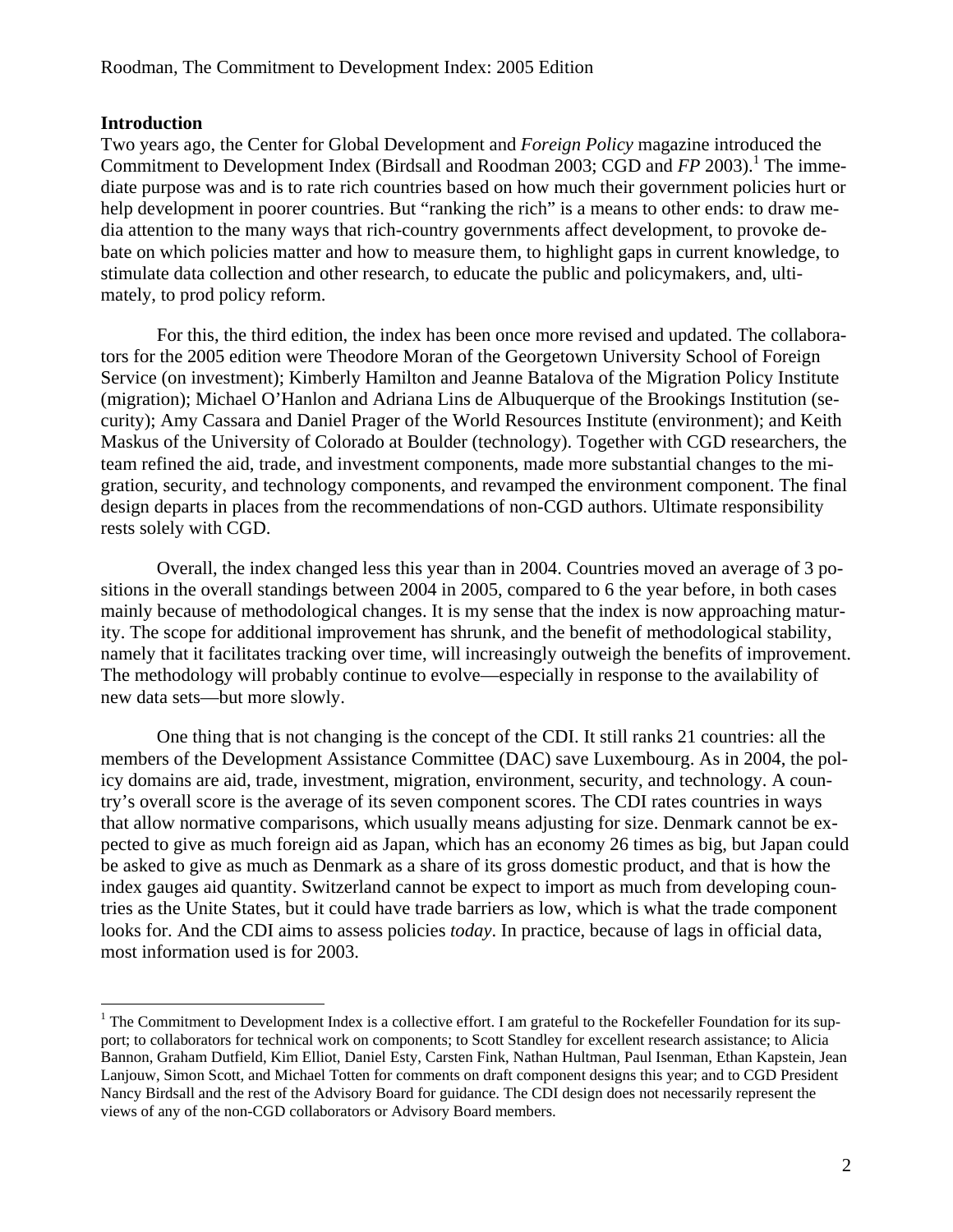<span id="page-3-0"></span>This paper describes the CDI methodology as it stands now. Section [I](#page-3-1) confronts some overarching design issues having to do with scaling and weighting of scores. Section [II](#page-7-1) reviews the index component by component. It builds on background research done for each of the seven policy areas (Roodman 2005a, 2005b; Cline 2004; Moran 2005; Grieco and Hamilton 2004; O'Hanlon and de Albuquerque 2003; Maskus 2005; Cassara and Prager 2005), while making explicit where the final CDI departs from their recommendations. Section [III](#page-55-1) presents the overall results, backcalculates the 2005 methodology to 2003 and 2004, and analyzes the sensitivity to changes in component weights. Most of the calculations described are embedded in a single spreadsheet, available at the CDI subsite of www.cgdev.org.

### **I. Scaling and weighting**

<span id="page-3-1"></span>The CDI combines readings on dozens of indicators. Since the indicators are not perfectly correlated, countries' standings on the final results are affected by the relative importance the CDI formulas give to the various indicators. In mathematical terms, the results are affected by choices of both functional form and parameters. Both the CDI designers and commentators have naturally asked whether the CDI makes the best choices.

In some parts of the CDI, the way in which indicators are combined is grounded in a clear conceptual framework and calibrated to available evidence. For example, the aid component combines donors' aid-giving totals with information on the extent to which they tie their aid (requiring recipients to spend it on donor-country goods and services) by referring to a finding that tying raises project costs 15–30%. Tied aid is discounted 20% (see below for the rationale), and the result is a figure, tying-discounted aid, that still has real-world meaning. Other examples are the theorygrounded method that is used to express agricultural subsidies in tariff-equivalent terms, which allows them to be combined with actual tariffs; and the reasonable but coarse assumption that the marginal cost of deploying personnel in international security operations is \$10,000/month/person, which allows personnel and financial contributions to such operations to be combined in dollar terms. All these techniques use theory and evidence to reduce arbitrariness in the CDI design.

But where theory and evidence are thinner, we have not found such solid ways to reduce arbitrariness. When we needed to combine indicators in a sort of conceptual vacuum, we restricted ourselves to taking linear combinations, as a first step toward managing the complexity. This happened in the trade, investment, migration, environment, and technology components, and in each of these cases the CDI designers chose to weight some indicators more than others. The weights are of course open to challenge, but are backed by years of experience in the relevant fields.

At the top level of the CDI hierarchy, however, where the seven CDI components merge into a single index, the components are equally weighted. Because of the prominence of this choice and its potential importance for the final results (section [III](#page-55-1) quantifies its importance), this decision has provoked many challenges. I will focus on it for the rest of the section.

Intuitively, taking linear combinations happens in two steps: mapping each variable to be combined onto a standard scale, which may involve scaling and translation (shifting up or down); then taking a weighted average. Both steps—standardizing and weighting—raise tough conceptual questions. Consider the challenges of standardizing first. To prepare the scores on the seven CDI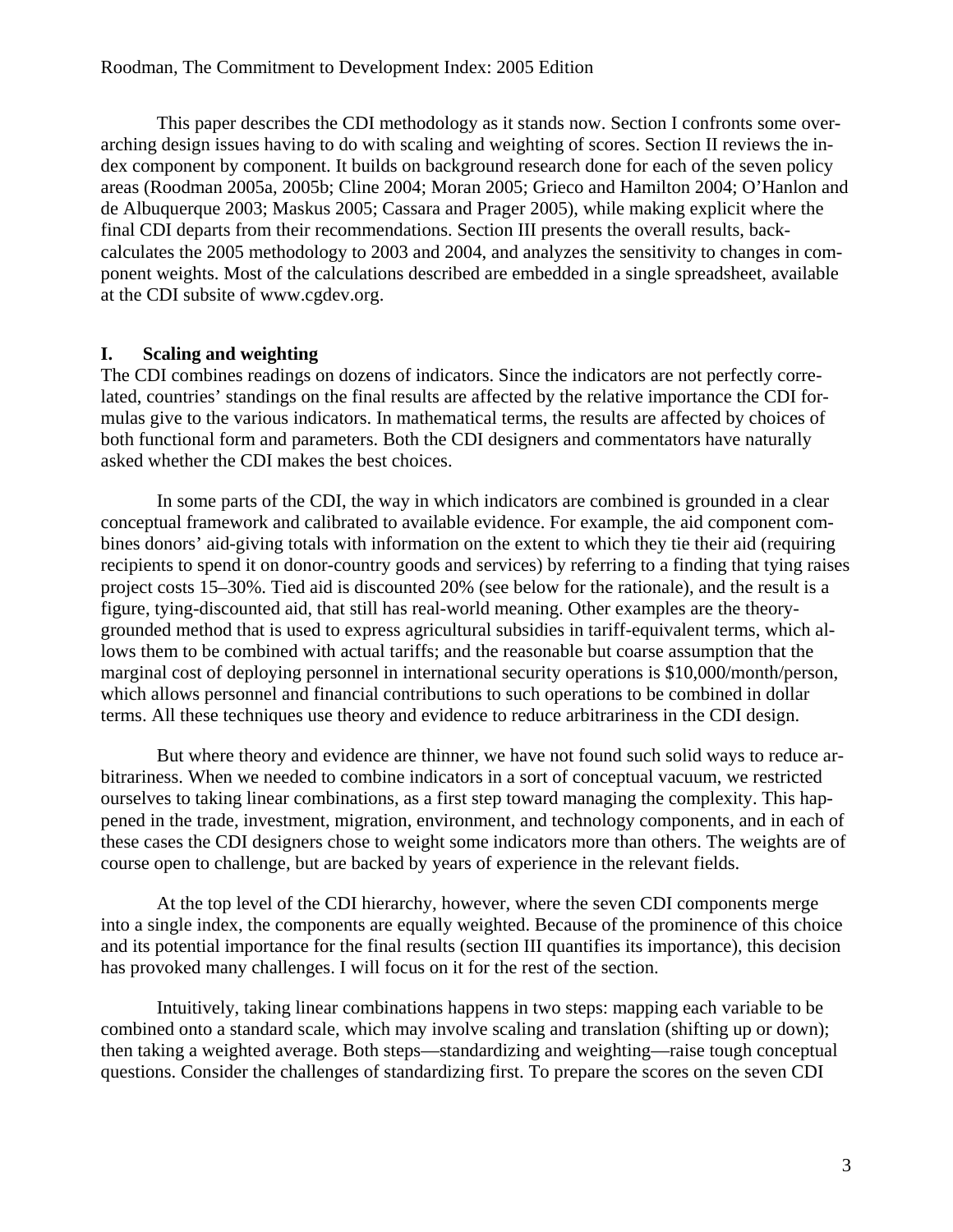components combination into an overall score, the standardizing system should arguably have the following properties:

- 1. Standardized scores should fall within some intuitive scale, say 0–10.
- 1. For components that measure "goods" (aid, investment, migration, security, and technology), zero should map to zero. That is, if a country gives no aid (more precisely, if its aid program is deemed valueless after adjusting for quality), its final aid score should be 0. For components that measure "bads" (environment and trade, which mainly assess environmental harm and trade barriers) a perfect absence of the thing assessed should translate into an intuitive maximum score, such as 10. All this is nearly equivalent to requiring that the coefficient of variation (standard deviation divided by the mean) be preserved. For the "good" components, it also means that the transformation should be a simple rescaling, with no translation.
- 1. The standardized averages on each component, at least in some base year, should be the same—say, 5. Then one can immediately tell by looking at a country's aid, environment, or other score whether it is above or below the base-year average. And one can tell whether a country's score in one component is better than its score in another by the standards of its peers. The first edition's scoring system did not have this property. The average trade score (6.4) was twice the average aid score (3.2). As a result, when Switzerland scored 4.0 on trade and 3.3 on aid, it appeared to a lay reader to be better on trade than aid when in fact it was below average on trade and above average on aid.
- 1. The standard deviation of standardized scores should be the same for each component as they would be if they were *z* scores (number of standard deviations from the mean). In other words, countries should be "graded on a curve" for each component. If they are not—if, instead, standardized scores on one component are relatively clustered—this effectively under-weights that component because differences between countries on the component will have relatively little effect on the overall results.

Since we have restricted ourselves to linear transformations, two free parameters—slope and intercept—determine how the results from each component are standardized. With seven components, that yields 14 degrees of freedom. The above constraints together would consume far more than 14 degrees of freedom. The first imposes what we can call  $14$  inequalities<sup>2</sup>, and the other three impose 6 equalities each, for a total of 18. Thus only by luck could all four conditions be satisfied. If one drops the requirement that standard deviations are equal, there is more hope (12 equalities and 14 inequalities imposed on 14 parameters), but it still would take luck.

In the first three years of the CDI, luck has not been with us. As a result, we have faced trade-offs, trade-offs that are tricky because they involve mathematical principles, our (limited) understanding of rich world-poor world linkages, and the imperatives of effective mass communication. For example, in the index's first year, standardized investment scores averaged 3.0. Forcing those scores to average 5 instead might have required adding 2 to every country's standardized in-

<span id="page-4-0"></span><sup>&</sup>lt;sup>2</sup> Technically the first condition imposes  $21\times7\times2=294$  inequalities: each country's score on each component should be ≥0 and ≤10. The "14 inequalities" apply to the maximum and minimum scores on each component.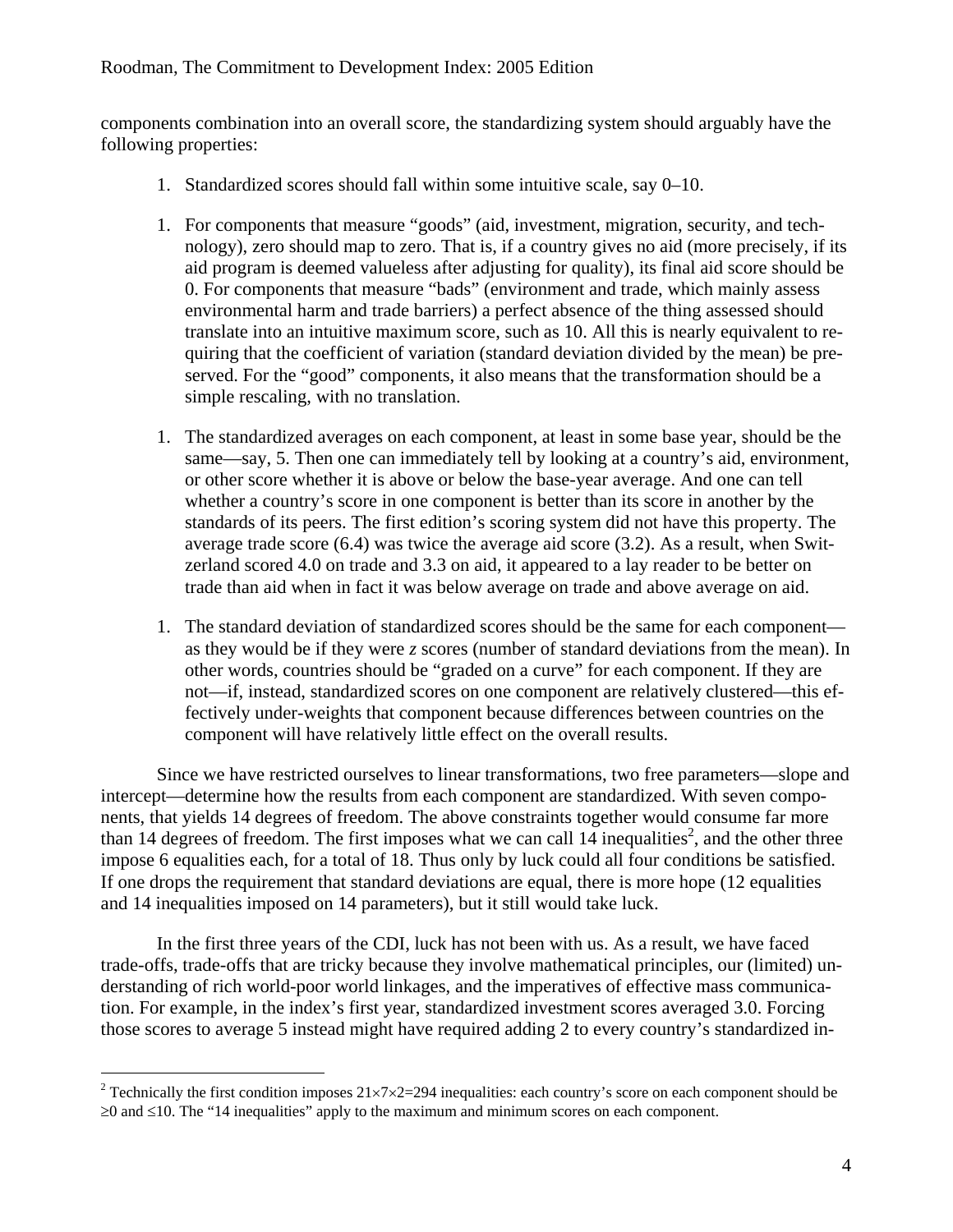vestment score, which would have raised Portugal to 11 and given a "no investment support" country 2 points out of 10. Or it could have required multiplying all the scores by 5/3, which would have raised Portugal to 15. Thus, enforcing condition 3 would have led to violations of condition 1 and perhaps 2.

The current system, adopted last year, gives up on condition 1 in favor of condition 3. Scores on each component now average 5 by fiat; as a result, so do the overall CDI scores. But the boundaries of 0 and 10 are no longer inviolable. Countries whose aid programs, say, are deemed more than twice as good as average score above 10. And countries with trade barriers or rates of environmental harm more than twice the average score below 0. In fact, 4 of the 147 component scores this year exceed 10 and one is negative. These few transgression of the intuitive range seem worth the greater ease of comparison within and across components. For example, Switzerland now scores higher on aid than trade—6.0 versus 0.3—which makes more sense for a country that is above the average of its peers on aid and well below it on trade. The parameters of the standardization transformations are calibrated to the benchmark year of 2003, the CDI's first year, and then held constant over time to allow inter-temporal comparisons of scores. Thus in subsequent years, average scores are not precisely 5. This allows proper comparison over time.

An astute reader will have noticed in the discussion of condition 4, which demands equal standard deviations, that *weighting* crept into the discussion of *scaling*. Using a linear transformation to double the range or standard deviation of a component has exactly the same effect on overall standings as doubling its weight.

Nevertheless, for the lay reader, weighting is a distinct concept, and raises distinct concerns. Indeed, one criticisms of the CDI is that it is "equal weighted," even though some policy domains, it is argued, may very well matter more than others. (Picciotto 2003; Chowdhury and Squire 2003) The accusation of equal weighting is true in that a country's overall CDI score is the simple average of its component scores.

Before examining the criticism, it is worth noting that "equal weighting" is a not a welldefined concept. Consider that allowing trade scores to range more widely in 2004 happened to increase the effective weight on trade. Yet the CDI is still "equal weighted." Under which system is trade really "equal weighted"? Both, and neither. There are several reasonable ways to scale scores—characterized in part by which of the above conditions are enforced—thus several possible rankings resulting from "equal weighting." Thus in choosing "equal weighting" for the CDI, we are not claiming to truly give aid, trade, etc., equal weight. That would be meaningless. Rather, both this year and last year, we have opted for what seems least arbitrary in the face of uncertainty.

Still, I agree with the attacks on "equal weighting" in the sense that the CDI almost certainly does not have the following property: *any two CDI-measured policy changes in a given country that have an equal effect on development have an equal effect on the CDI.* We have not striven for that ideal, out of several considerations. First, achieving it does not seem essential for the CDI as a communications strategy and a goad to research, and it must be remembered that such are the ultimate goals of the project, not scientific measurement. The CDI broadcasts the basic message that many policy areas matter and that all countries have major room for improvement as is. The success of the project so far in spotlighting issues is reassuring.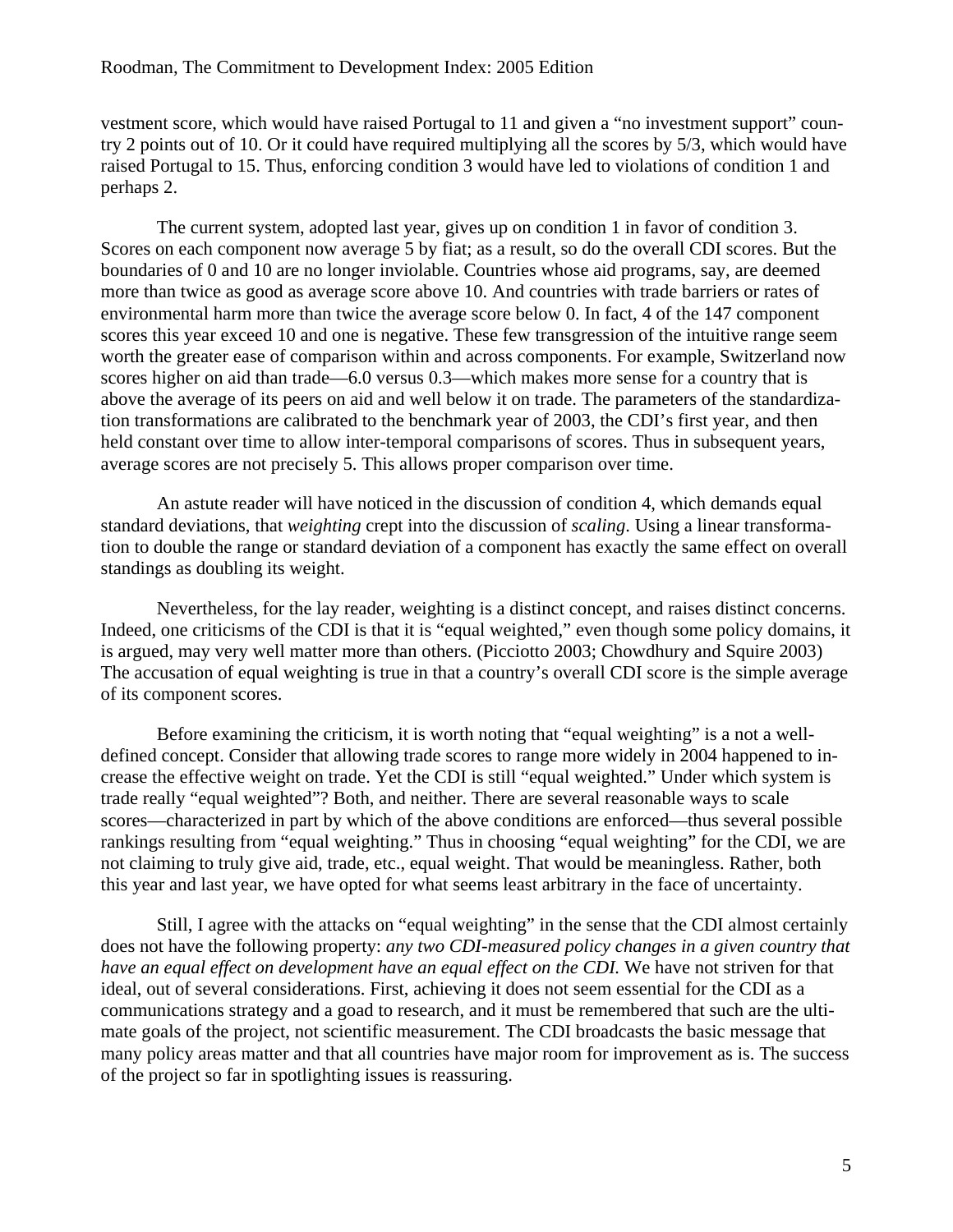Second, a survey of expert opinion suggests that "equal weighting" is not unreasonable. Shyamal Chowdhury and Lyn Squire (2003) surveyed members of the Global Development Network, who are researchers in both rich and poor countries working on development issues. Of the 200 solicited respondents in the stratified random sample, 105 completed the questionnaire. They were asked to assign their own weights to each of the major issue areas then in the CDI.<sup>[3](#page-6-0)</sup> For four of the six components covered by their survey, the mean weight was statistically different from the "equal weight" of one-sixth.<sup>4</sup> Trade and investment were high (with weights of 0.20 and 0.19 respectively) and aid and migration were low  $(0.14$  and  $0.13)$ . However the significance of these weight differences for the index results—as distinct from their statistical significance—is small. There was no consensus for anything as extreme as, say, aid and trade alone getting two-thirds of the total weight. As a result, Chowdury and Squire find that reweighting the 2003 CDI using their survey results produces overall scores that are correlated 0.98 with the original, and rank-correlated 0.99. On balance, the study corroborates my own experience. Of the seven current CDI policy areas, all but one has been nominated to me for extra weight by someone with a decade or more of experience in development.<sup>5</sup>

There are other reasons to be cautious about departing from "equal weighting." One phrase in the ideal property enunciated above, "equal effect on development," is, like "equal weighting," not well defined. Different policies have different effects on people in different times and places. Moral and philosophical conundrums arise about how one should compare effects on people with different levels of poverty and opportunities; about which discount rate to use; and about whether development is a something that happens to people or countries.<sup>[6](#page-6-3)</sup> Huge uncertainties also loom about the actual long-term effects of trade barriers, greenhouse gas policies, government R&D spending, humanitarian interventions, migration, etc.

Finally, it cannot be assumed that the proper mathematical form for combining the components into an overall score is linear. Especially for large donor nations, the policy areas may interact significantly. For example, Thomas Hertel, head of the Global Trade Analysis Project, has called for simultaneous computable general equilibrium modeling of trade and migration.<sup>[7](#page-6-4)</sup> To the extent policy areas interact, there can be no right weights in a linear framework.

It may still be possible in light of current knowledge, or especially with more research, to stick with the linear approach and yet find unequal weights that would command a broader consensus than equal weighting does. One starting point might be estimates of global dollar flows of aid, trade, investment, remittances, and so on. Greenhouse gases could be converted to the same dollar

<span id="page-6-0"></span> $3$  The survey was based on the first draft of the CDI, in which anti-corruption was a separate, seventh component rather than being folded in to investment as it eventually was. The 2004 CDI also has a seventh component, technology, which was absent from this survey.

<span id="page-6-1"></span> $<sup>4</sup>$  This contradicts my characterization of their work last year, which reflects improvements in their own analysis in suc-</sup> cessive drafts of this paper. 5

<span id="page-6-2"></span> $5$  The exception is environment—and that is probably only because hardly any environmental experts have commented. Surely it can be argued that tinkering with the planet's biogeochemical cycles is an issue of the first rank. 6

<span id="page-6-3"></span> $6$  This last distinction is important for migration. If someone moves permanently from a poor to a rich country, quadruples her income, and sends back no remittances, is that development? <sup>7</sup>

<span id="page-6-4"></span>Private communication between Thomas Hertel and Michael Clemens, CGD, October 2002.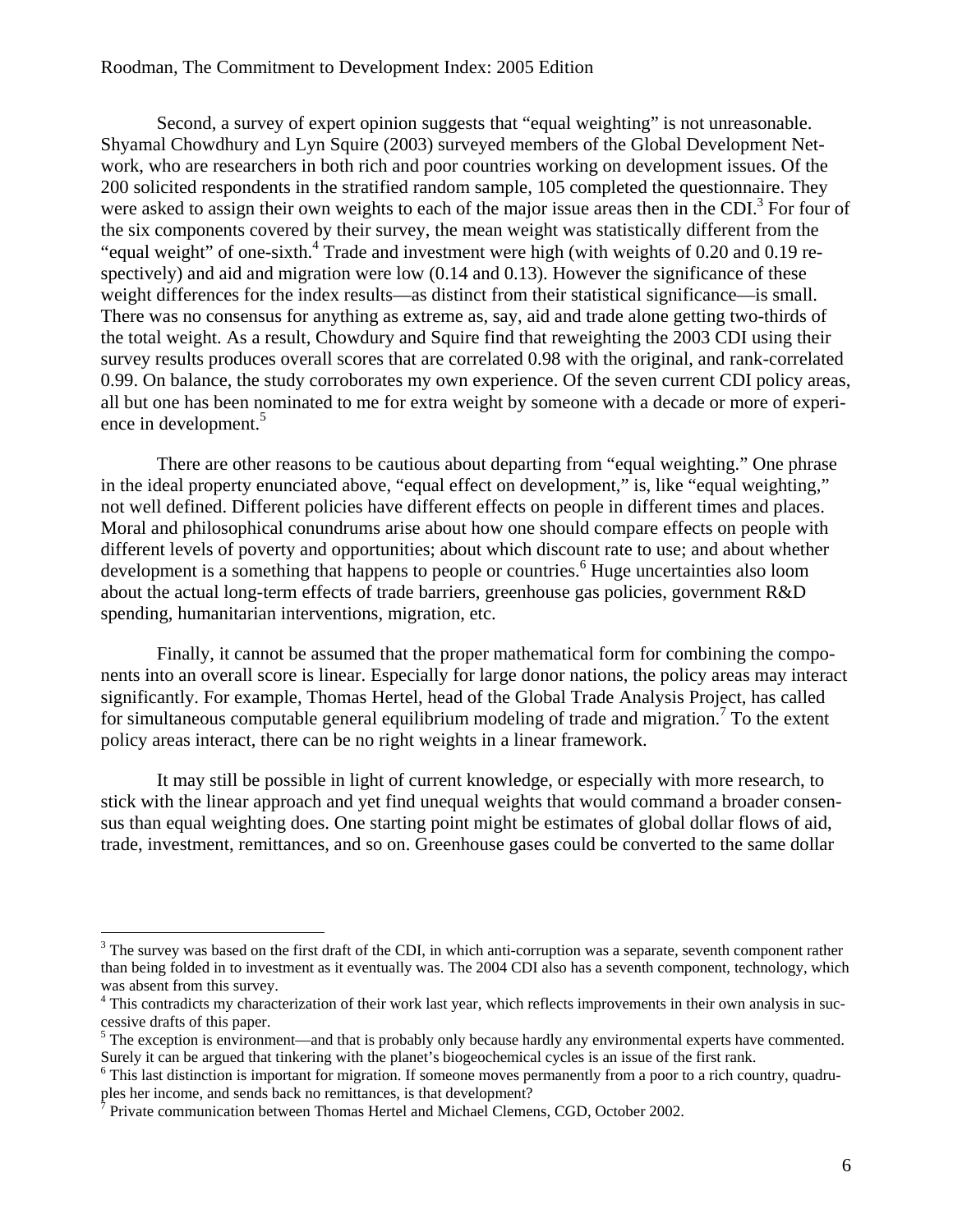<span id="page-7-0"></span>units via a fixed rate per ton, based on estimates of the harm climate change could do to developing country economies. Picciotto (2003) suggests an approach along these lines.<sup>[8](#page-7-2)</sup>

But from the point of view of the CDI, flows are merely intermediaries between rich-country policies on the one hand and poor-country development on the other, and it is the linkages between these latter variables that should determine ideal weights. In some areas, these relationships are reasonably well understood. For example, several studies have estimated the economic effects of richcountry trade policies on poor-country development. (World Bank 2001; Cline 2004) Cline estimates that complete rich-country liberalization would, after a 15-year adjustment, increase income in developing countries by \$100 billion per year, which is approximately twice current aid flows. Similar work is now being done on migration liberalization. CGE modeling by Walmsley and Winters (2003) suggests that an if rich countries increased their temporary migrant worker stocks by an amount equal to just 3% of their labor forces, global income would increase \$150 billion, with most of that accruing to the temporary workers themselves. Complete liberalization could generate vastly larger gains for temporary workers.<sup>9</sup>

The trouble with unequal weighting is that one cannot do it halfway. As soon as one, say, doubles trade's weight relative to aid, one needs equally nsound rationales for the choice of weights for every other component. The links between policy and development in other policy domains are more uncertain or controversial. There is little evidence on how *investment-relevant policies* in rich countries affect developing countries. And it is far from clear how to weigh in security interventions and rich-country public R&D investment.

For the time being then, we have stood by the humble choice of "equal weights." I hope that the CDI will increasingly spur research to speed the day when unequal weighting will be more defensible. Meantime, "equal weighting" serves.

### **I. The Seven Components**

### <span id="page-7-1"></span>*Aid*

 $\overline{a}$ 

The aid component designed by Roodman (2005a) is a revised version of that used last year. It first refines the traditional quantity measure of aid programs, then discounts it to reflect several quality concerns, namely, tying, selectivity, and project proliferation. And it factors in private charitable giving to developing countries to the extent this can be credited to government fiscal policy. The component is built largely on data from the Development Assistance Committee (DAC).

The calculations run as follows:

• The starting point is gross disbursements of grants and concessional loans for each donor (bilateral or multilateral) and recipient. The data are the latest available, for 2003. Included

<span id="page-7-2"></span> $8$  But for trade, Picciotto suggests using estimates of the benefits, in producer surpluses, of complete rich-country liberalization rather than current earnings on exports from developing to developed countries. This is not parallel to current total aid, remittance, or investment flows.

<span id="page-7-3"></span><sup>&</sup>lt;sup>9</sup> This does not automatically imply, however, that the migration component is currently underweighted relative to, say, trade. On the current scale, conceivably, a country that completely liberalized temporary migration might earn a score of 50 or 100—a score so high that it might actually exaggerate the benefits of migration. In other words, it is possible with the current scaling that a 1-point increase in trade score still corresponds to more benefit than a 1-point increase on migration.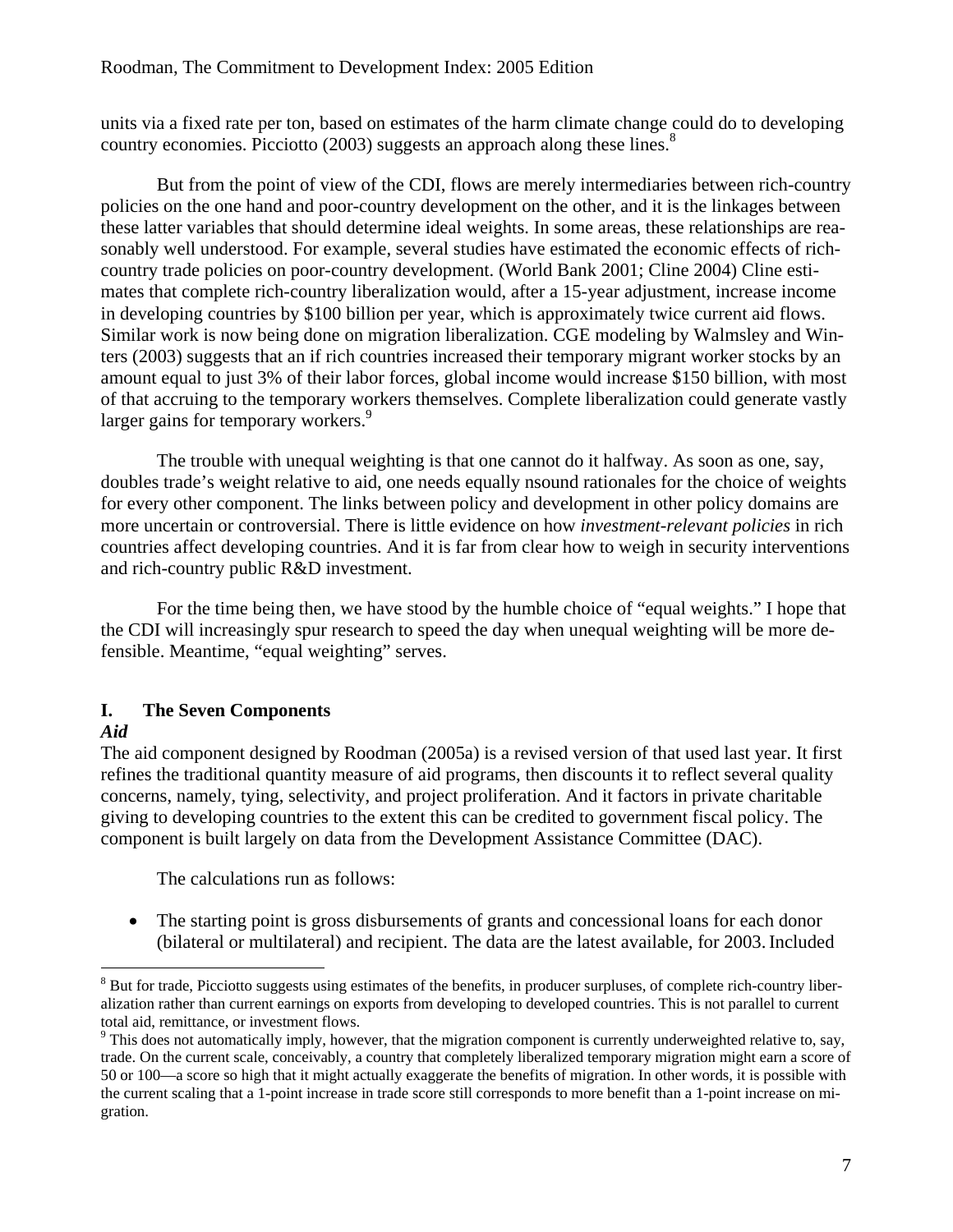here is what DAC terms Official Development Assistance (ODA) and Official Assistance  $(OA).<sup>10</sup>$  Unlike in standard DAC accounting—and unlike last year in the CDI—cancellation of old, non-concessional loans ("Other Official Finance" or "OOF" loans) is not considered aid. OOF loans tend to be less motivated by development concerns than ODA (they include export credits and subsidized loans for arms sales). And to the extent do they generate net transfers by being cancelled, the transfers have typically occurred long ago, and are not primarily a credit to current policy. If a Carter Administration export credit to Zaire went bad in the early 1980s, and was finally written off in 2003, does the cancellation reflect 2003 development policy? In fact, Zaire (now the Democratic Republic of Congo) did receive more than \$5 billion in gross ODA in 2003, but some \$4.5 billion of this resulted from a Paris Club agreement to write off old debts that were uncollectible and worthless. Policy action was taken in 2003, but it was essentially a matter of changes in accounting, not financial transfer. The first two data columns of [Table 2](#page-16-1) show that this change particularly affects Belgium, France, Germany, Italy, Japan, and the United States for 2003.

- For bilaterals, tied aid is discounted 20%. Studies suggest that tying raises aid project costs 15–30% (Jepma 1991), which translates into a reduction in aid *value* of 13–23%[.11](#page-8-1) 20% is a round figure toward the top of this range. "Partially untied"<sup>12</sup> aid is discounted 10%. The tying figures come directly from project-level data in DAC's Creditor Reporting System database. Since tying data are for aid commitments rather than disbursements, rates of tying are assumed to be the same for commitments and disbursements. Technical assistance is only treated as tied if reported as such. $^{13}$  $^{13}$  $^{13}$
- Principal and interest payments are netted out, to more closely reflect net transfers to recipients. DAC's standard "net ODA" statistic is net of principal payments only. The DAC approach reflects the influence of the traditional capital flow concept. Only return of capital is netted out of net foreign direct investment (FDI), not repatriation of earnings. Similarly, only amortization is netted out of net ODA, not interest, which can be seen as the donors' "earnings" on aid investment. I find the capital flow concept inapt. In the case of FDI, return of capital can be expected to reduce the host country's capital stock much more than repatriation of profits. But when the government of Ghana writes a check to the government of Japan for \$1 million, it should hardly matter for either whether it says "interest" or "principal" in the check's memo field. It seems unlikely that interest and principal payments have different effects on Ghana's development investments. For this reason, the CDI treats debt service uniformly.

<span id="page-8-0"></span> $10$  OA is like ODA except that it goes to "Part II" countries, which include most European states that emerged out of the Soviet bloc and richer non-DAC members such as Israel and Singapore. DAC excludes OA from its most frequently cited statistic (net ODA), but I include it the quality-adjusted aid measure because many Part II countries are in need and receiving aid. Some, such as Ukraine, are poorer than many Part I countries. Aid to relatively rich countries, such as

<span id="page-8-1"></span>Israel, is heavily discounted in a subsequent step.<br><sup>11</sup> A 15-percent cost increase lowers the purchasing power of aid by  $1-1/1.15 = 13%$ . Similarly, a 30% cost increase cuts aid value 23%.

<span id="page-8-2"></span> $^{12}$  Aid that must be spent on goods and services from the donor nation *or* developing countries; or aid that must be spent on goods and services from developing countries only.

<span id="page-8-3"></span><sup>&</sup>lt;sup>13</sup> Technical assistance may deserve a discount far higher than 20% since foreign experts are often an order of magnitude more expensive than local ones. Most studies of the costs of tying have looked at tied goods rather than services.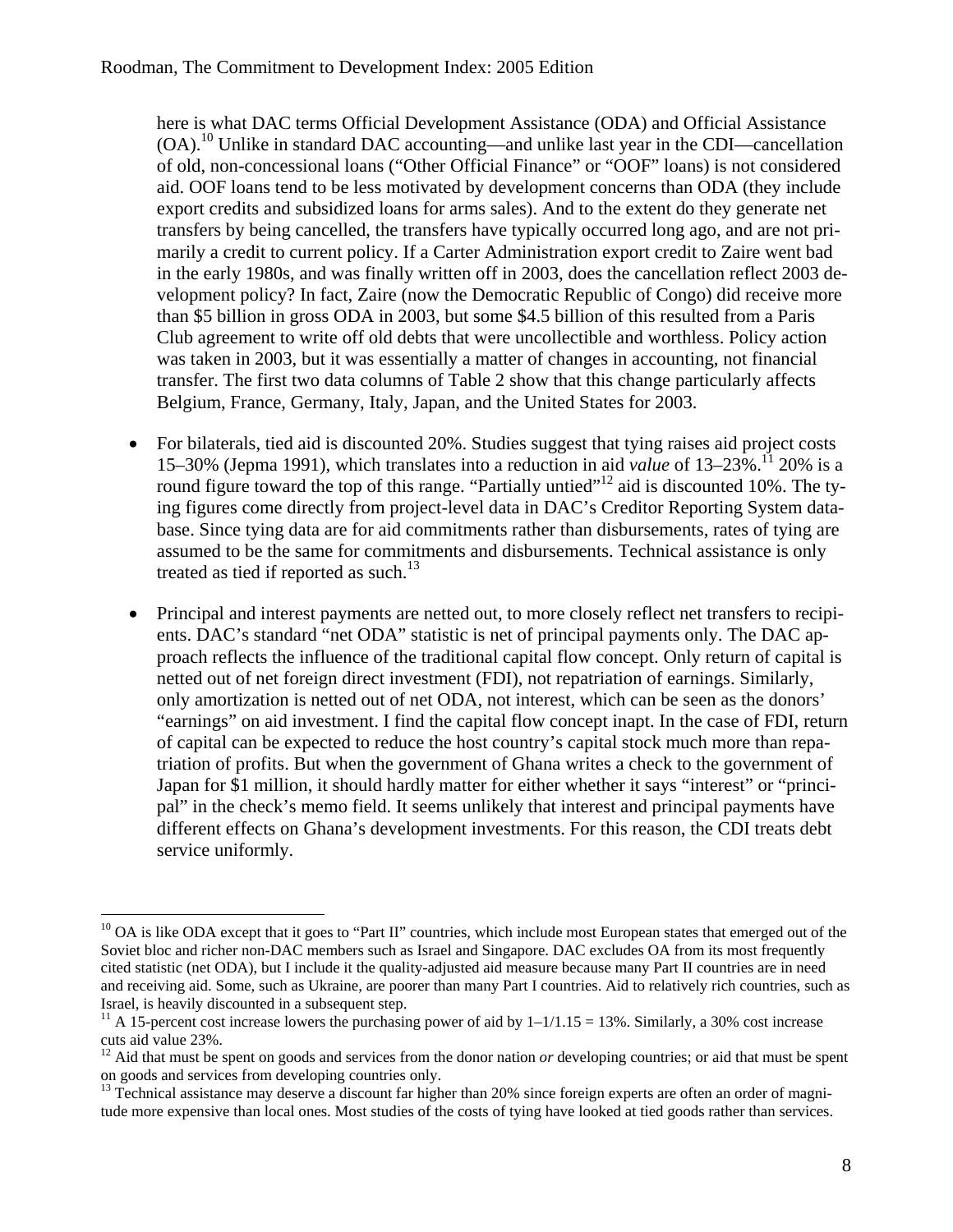• For each donor-recipient pair, the tying-discounted net transfer is multiplied by a "selectivity" weight" that is meant to reflect the country's appropriateness for aid. The selectivity weight is the product of two factors. The first is linearly related to the country's Kaufmann-Kraay composite governance score, which captures information on six aspects of governance: voice and accountability, political stability, government efficiency, regulatory quality, rule of law, and control of corruption. The Kaufmann-Kraay composite score, like the CDI, is a simple average of scores for each of these components. (Kaufmann, Kraay, and Mastruzzi 2003) The Democratic Republic of Congo, the country with the lowest governance score in 2000, which is used as a reference year for the CDI scaling, defines the bottom of that range, getting a 0 in 2000, while Chile anchors the top for 2000, with a weight of 1.0. (Because both countries' governance scores have improved since 2000, neither gets exactly a 0 or 1 for later years.)

The second selectivity multiplier reflects the country's poverty. It is linearly related to the country's log GDP/capita, with the United Arab Emirates (GDP/capita of \$28,750 on an exchange rate basis in 2001), getting a 0 for 2001, the reference year, and DRC, the poorest country with data (GDP/capita of just \$97 in 2001), getting a 1.84 at the upper end.<sup>14</sup> The latter number was chosen so that the maximum combined selectivity factor (poverty factor  $\times$ governance factor) for any country in the reference year of 2001 is 1.0. (Since Kaufmann and Kraay have only computed their variables for even-numbered years since 1996, scores for odd-numbered years are assumed to be the same as for the year before. This is why 2000 is used as a reference year for governance and 2001 for GDP/capita.) [Table 1](#page-12-1) shows the resulting weights.

Emergency aid is exempted from selectivity discounting, to acknowledge in a way that is practical given the available data that some forms of aid may be more valuable in countries with the worst governance.

• For each donor-recipient pair, selectivity-weighted aid is multiplied by a final factor that reflects concerns about the problem of project proliferation. Project proliferation is thought to overburden recipient governments with administrative and reporting responsibilities, and lure the most talented workers out of government and into the employ of the donors, thus undermining the effectiveness of aid projects, and government administration in general. (Cassen 1994; Brown et al., 2001; Knack and Rahman 2004). Herein lies the largest change in the aid component methodology in 2005.

The 2004 CDI handled project issues in two ways. First, for project aid (as distinct from program aid, which is theoretically more hands-off), the range of governance selectivity weights was contracted from 0–1 to 0.25–0.75. So in poorly governed countries, project aid was treated as better than program aid, on the idea that more monitoring and intervention is productive in such countries—while in well-governed countries the opposite holds. Second, the 2004 CDI also imposed a penalty based on the percentage of aid commitment monies committed in amounts less than \$100,000. On reflection, this combination seems problematic. In one part of the 2004 design, small may be good or bad (assuming projects are smaller than programs). In another, it is always bad. And there are two notions— project *size* and the distinction between projects and programs—of unclear relationship. Does a \$10

<span id="page-9-0"></span> $14$  Last year, GDP figures converted to dollars on the basis of purchasing power parities were used, as a more realistic indicator of welfare. This year the CDI switched to exchange-rate GDP because the two have a tight linear relationship in logs, making for little change in the index, and exchange-rate GDP is available for more countries.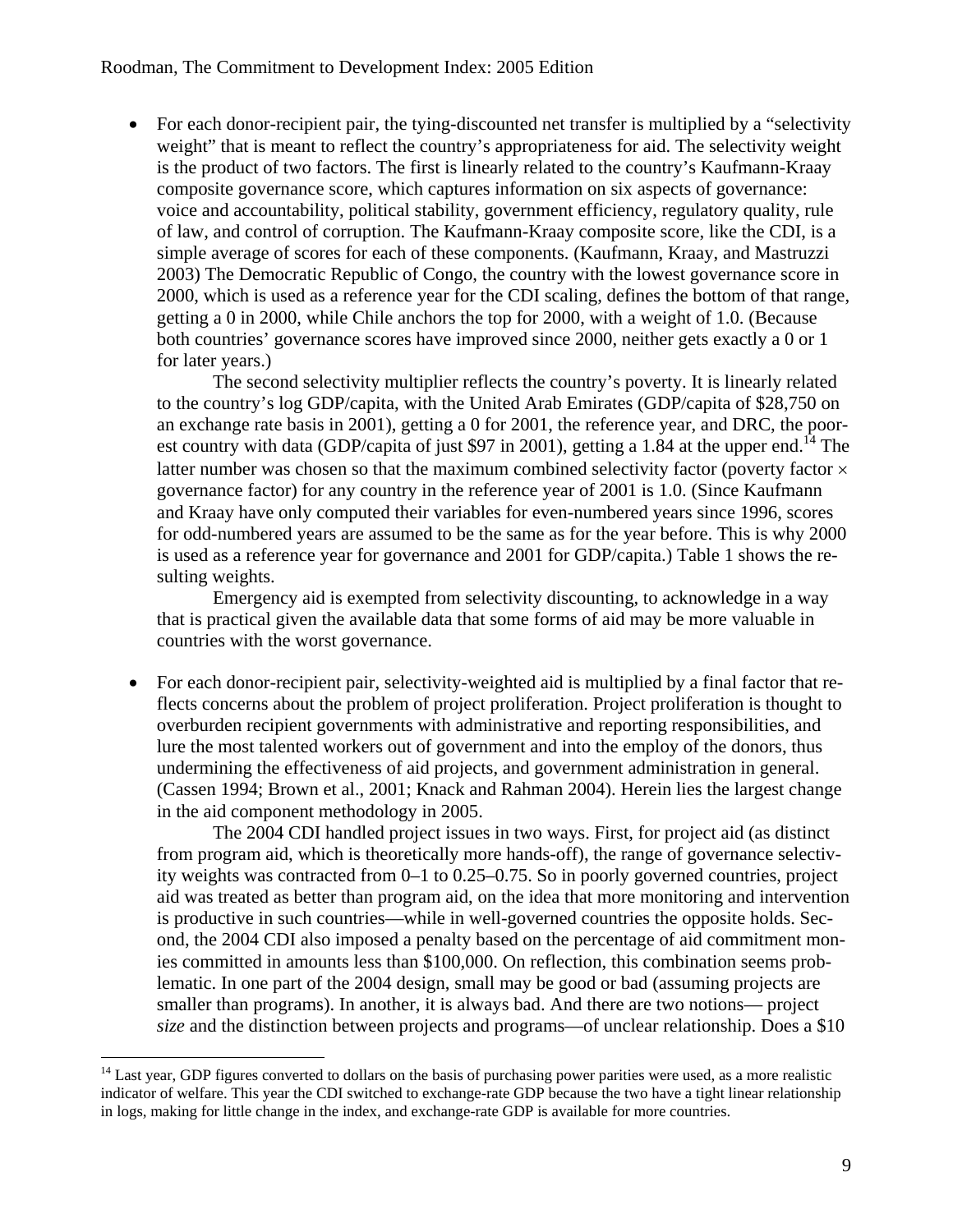million road-building "project" help development much more or less than a \$10 million "program" of support to the transportation sector?

The 2005 CDI replaces both those features with a single calculation that preserves their core ideas. The idea of the new adjustment is to weight the aid going to each aid activity based on the size of dollar commitment of which it is part. Roodman (2005a) provides the details. The approach is theoretically capable of penalizing large projects, especially in poorly governed countries, but because the certain parameter choices for the CDI bias the results in favor of large projects, few large projects are actually discounted much. As a result, there is a strong correlation between a donor's average log project size across all recipients and its average discount for project proliferation in the CDI. (See [Figure 1.](#page-15-1)) For example, the World Bank's concessional lending arm, the International Development Association (IDA), disburses in large chunks compared to other donors in countries where it operates, so its size weight is 0.93, meaning only a 7% discount, for minimal project proliferation. [Table](#page-16-1)  [2](#page-16-1) shows the overall size weight for each donor.

- For each bilateral and multilateral donor, the resulting selectivity- and size-weighted aid figures are summed across recipients to obtain a single figure for each donor, whether bilateral or multilateral. (See [Table 2.](#page-16-1))
- The result is a "quality-adjusted aid quantity" for each bilateral or multilateral donor. The quality-adjusted aid totals of multilaterals are then allocated back to bilaterals in proportion to the bilaterals' net contributions to the multilaterals during the year in question. For example, since France accounted for 8.60% of 2003 contributions to the IDA, it receives credit for 8.60% of the IDA's 2003 quality-adjusted aid of \$2.86 billion, or \$246 million.
- The final performance measure for government aid is bilaterals' total quality-adjusted aid as a share of GDP. (See [Table 4.](#page-18-1))

The aid component also rewards policies that encourage private charitable giving to development organizations. Private giving is encouraged by specific tax incentives that lower the "price" of giving. And it is encouraged by a low tax/GDP ratio, which leaves citizens and corporations with more after-tax income to spend on charitable giving. The approach taken in the CDI is to estimate the proportional increase in giving caused by each country's fiscal policies, compare that to actual giving, then work backwards to estimate how much actual giving is a credit to policy. (See [Table 3.](#page-17-1)) Specifically:

• An estimate is made of the increase in charitable giving to developing countries brought about by tax incentives for charity. In an improvement since last year, the CDI now distinguishes between tax deductions and tax credits, and takes account of any limits on the amount of giving that can earn the tax incentive. Twelve CDI countries offer income tax deductions for charitable giving, including overseas giving. Of the remaining nine, six— Canada, France, Italy, New Zealand, Portugal, and Spain—offer tax credits instead, while three—Austria, Finland, and Sweden—offer no incentive. Drawing on results of a survey of all CDI countries (Roodman and Standley 2005), we estimate the "price" of giving in each country. For example, in France, which offers a 60% tax credit, the price of giving is 40 cents on the euro, since each euro of charity costs only 40 cents. For deductions, the price is based on a representative marginal tax rate, namely the marginal income tax rate faced by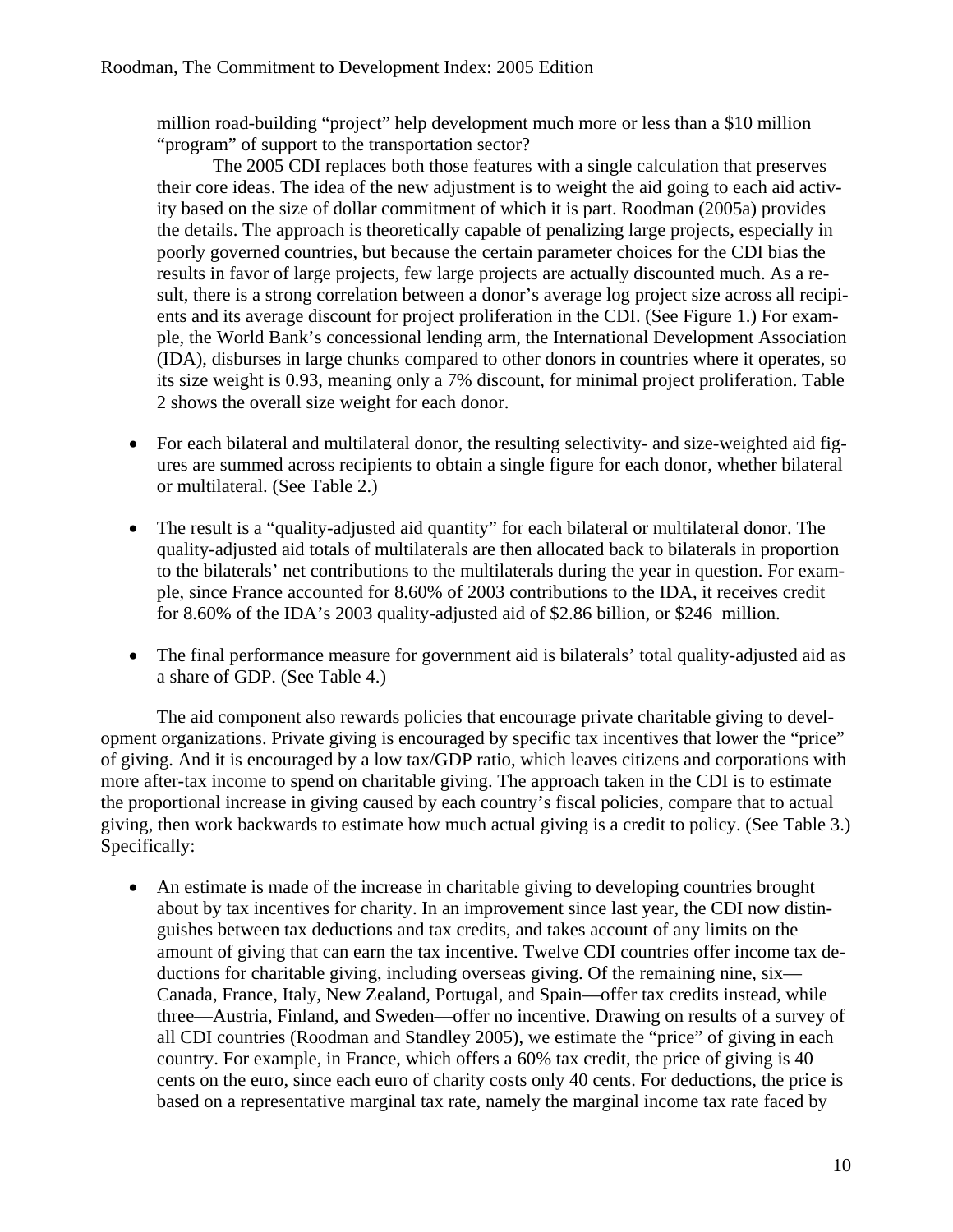single individuals at 167% of the income level of the average production worker. For countries that cap deductions or credits, we use the simple average of the below- and above-cap prices. Based on a survey of the academic literature, we set the price elasticity of charitable giving at –0.5. In the United States, where the representative marginal tax rate is 31.4% for 2003, the latest year with data, this implies that income tax incentives increase charitable giving by  $20.8\%$ .<sup>15</sup>

- An estimate is also made of how much having lower taxes increases giving. The benchmark against which "lowness" is measured is Sweden's tax revenue/GDP ratio of 53.8% in 2000 (the reference year), the highest among the 21 countries. The United States, to continue the example, is treated as having reduced its total tax burden from this 53.8% to the actual 26.4%. This raises the privately claimed share of GDP from 46.2% to 73.6%, an increase of 59.3% over the base.<sup>16</sup> Again drawing on the literature, we take the income elasticity of giving to be 1.1: charitable giving increases somewhat more than proportionally with private income. As a result, the lower U.S. tax burden is estimated to raise charity  $66.9\%$ .<sup>1</sup>
- The price and income effects are then combined. For the United States in 2003, the 20.8% and 66.9% increases compound to  $101.5\%$  increase.<sup>18</sup>
- DAC data on actual private giving to developing countries is then used to estimate what giving would have been in the absence of these policies, and what credit should be given to policy. This statistic counts all giving by individuals and foundations to non-DAC countries, including "Part II" countries (former Soviet nations, Israel, and some other relatively rich non-DAC nations)[19,](#page-11-4) but leaves out official aid that is channeled *through* foreign NGOs. In the U.S. case, charitable giving is reported at \$10.58 billion for 2003. The CDI estimates this would have been \$5.25 billion before the policy-induced 101.5% increase, and attributes the \$5.33 billion difference to public policy.
- The policy-induced increases in charitable giving are then discounted for quality so that they can be compared and added to the official quality-adjusted aid quantities. Private giving too can go to countries that are more or less appropriate for aid, and can contribute to the problems of project proliferation, for example by siphoning off talented administrators from government service. As a rough adjustment, the CDI discounts policy-induced private giving by the simple average of the quality discounts for bilaterals' own aid programs, which is 65%. To complete the U.S. example, we credit the country for \$5.33 billion  $\times$  (1–65%) = \$1.87 billion in quality adjusted aid. Added to its \$5.16 billion in official quality-adjusted aid, this raises its CDI aid score to 1.9, from what would be 1.4 were charitable contributions not considered.

<span id="page-11-0"></span><sup>&</sup>lt;sup>15</sup> The precise calculation is  $(1-0.314)^{-0.5}-1=0.208$ .

<span id="page-11-1"></span> $16$  Some share of the revenue funds transfer payments, which increase recipients' disposable income and should therefore increase charitable giving. However, the transfer payments going to the high-income people that appear to account for most charity are probably relatively small.<br><sup>17</sup> The precise calculation is  $((1-0.264)/(1-0.538))$ 

<span id="page-11-2"></span><sup>&</sup>lt;sup>17</sup> The precise calculation is  $((1-0.264)/(1-0.538))^{1.1}$ -1=0.669.<br><sup>18</sup> (1+0.208)(1+0.669)-1=1.015.

<span id="page-11-3"></span>

<span id="page-11-4"></span><sup>&</sup>lt;sup>19</sup> This is an improvement since last year, when only giving to Part I countries was counted.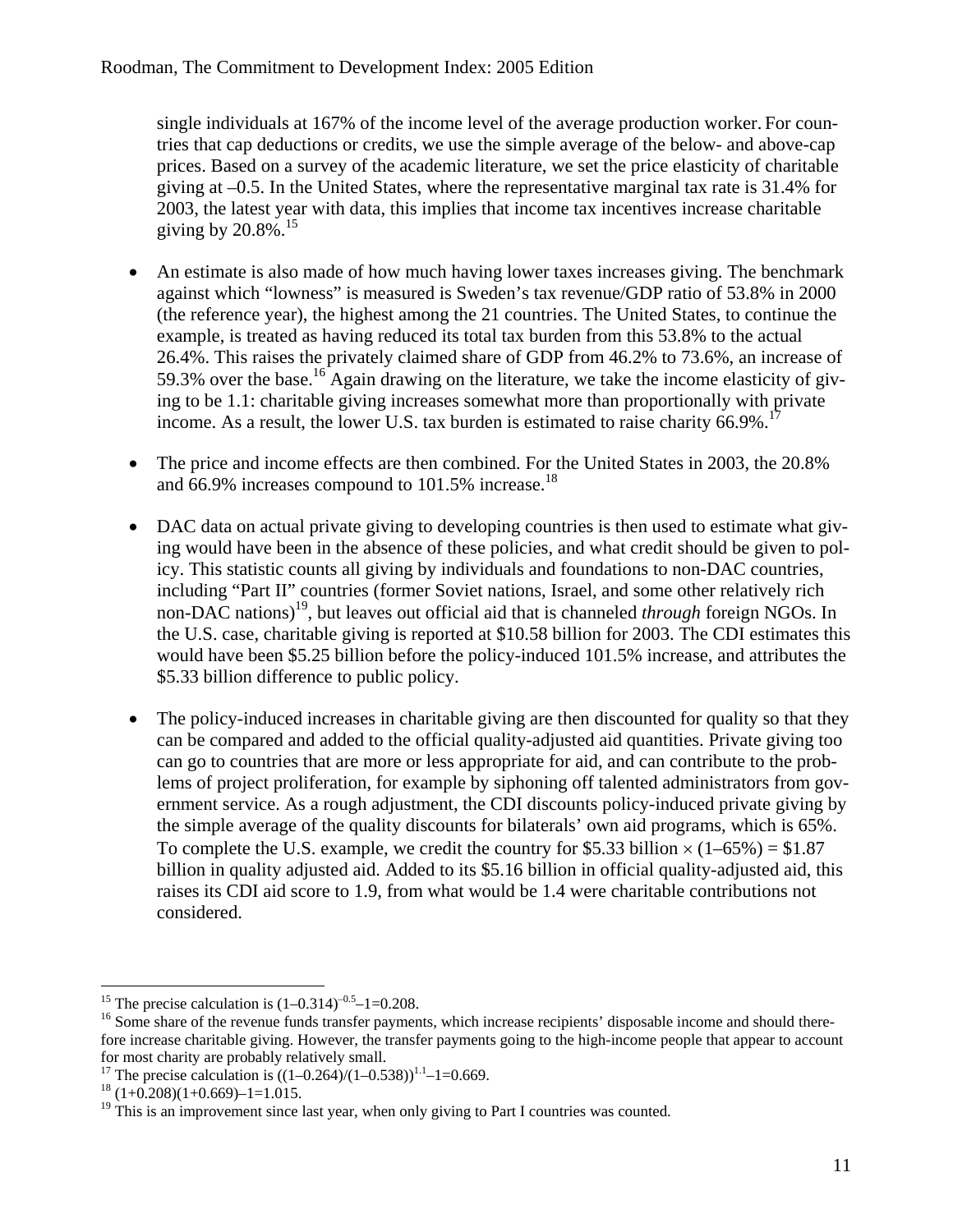<span id="page-12-0"></span>The treatment of charitable giving involves a number of coarse assumptions. It models taxpayers with a single representative agent, simplifies complex tax provisions, uses rough but ready approximations for the appropriate tax rates, assumes certain fixed elasticities, and assumes that the elasticities are the same for charitable giving to developing countries as they are for charitable giving in general. Its methodological sophistication, such as it is, should not be confused with precision. Nevertheless, it suffices to suggest that conventional aid programs are still the dominant government-induced aid channel developing countries. On the other hand, the \$7.47 billion charitable giving attributed to policy exceeds 2003 aid transfers of each bilateral donor except the United States. Were this giving a country in some sense, it would be the world's second-largest donor.

Overall, despite the quality adjustments and the incorporation of private giving, what most distinguishes donors from each other in the CDI is still the quantity of official aid they disburse. Denmark, the Netherlands, Norway, Sweden are large donors by DAC's quantity measure (net ODA), and they score highest on the CDI aid measure too. The sevenfold variation between the most generous donor (Norway, with net aid transfers at 0.94% of GDP in 2003) and the least generous (Japan, at 0.13%) dominates differences in quality, which does not vary nearly as much according the CDI metric, nor, most likely, in actuality. The official aid results also dominate private giving. That said, the innovations in the CDI do have some interesting effects. Italy's small projects and heavy tying of aid, combined with the relatively high amounts of giving credited to U.S. tax policy, pull Italy below the United States. The combination of the exclusion of OOF loan forgiveness, high debt service received, including more than \$2 billion in interest that DAC does not net out, and relatively low project size pull Japan into last place. The United Kingdom appears to have the highest-quality aid program (final column of [Table 4\)](#page-18-1).

| Country name          | A. Exchange<br>rate<br>GDP/capita,<br>$2003($ \$) | o<br>rate GDP/capita | B. Log exchange C. GDP selectiv-<br>ity multiplier | D. Kaufmann-<br>Kraay composite<br>governance<br>score, 2002 | E. Governance<br>selectivity multi-<br>plier | F. Combined<br>selectivity multi-<br>plier <sup>1</sup> |
|-----------------------|---------------------------------------------------|----------------------|----------------------------------------------------|--------------------------------------------------------------|----------------------------------------------|---------------------------------------------------------|
|                       |                                                   |                      | (linear map of B                                   |                                                              | (linear map of B                             |                                                         |
|                       |                                                   |                      | onto standard                                      |                                                              | onto standard                                |                                                         |
| Formula:              |                                                   | Log A                | scale)                                             |                                                              | scale)                                       | $C \times E$                                            |
| <b>Bhutan</b>         | 301                                               | 5.71                 | 1.47                                               | 0.16                                                         | 0.69                                         | 1.01                                                    |
| Mongolia              | 439                                               | 6.08                 | 1.35                                               | 0.21                                                         | 0.70                                         | 0.95                                                    |
| Madagascar            | 322                                               | 5.77                 | 1.45                                               | $-0.07$                                                      | 0.62                                         | 0.90                                                    |
| Sao Tome and Principe | 305                                               | 5.72                 | 1.47                                               | $-0.11$                                                      | 0.61                                         | 0.89                                                    |
| Malawi                | 148                                               | 5.00                 | 1.70                                               | $-0.42$                                                      | 0.51                                         | 0.87                                                    |
| Mauritania            | 388                                               | 5.96                 | 1.39                                               | $-0.08$                                                      | 0.61                                         | 0.85                                                    |
| Ghana                 | 374                                               | 5.92                 | 1.40                                               | $-0.16$                                                      | 0.59                                         | 0.83                                                    |
| Mozambique            | 230                                               | 5.44                 | 1.56                                               | $-0.40$                                                      | 0.52                                         | 0.80                                                    |
| <b>Burkina Faso</b>   | 316                                               | 5.76                 | 1.46                                               | $-0.31$                                                      | 0.54                                         | 0.79                                                    |
| Kiribati              | 593                                               | 6.38                 | 1.25                                               | $-0.15$                                                      | 0.59                                         | 0.75                                                    |
| Mali                  | 372                                               | 5.92                 | 1.40                                               | $-0.35$                                                      | 0.53                                         | 0.75                                                    |
| India                 | 571                                               | 6.35                 | 1.27                                               | $-0.19$                                                      | 0.58                                         | 0.74                                                    |
| Senegal               | 614                                               | 6.42                 | 1.24                                               | $-0.16$                                                      | 0.59                                         | 0.73                                                    |
| Benin                 | 497                                               | 6.21                 | 1.31                                               | $-0.26$                                                      | 0.56                                         | 0.73                                                    |
| Gambia, The           | 257                                               | 5.55                 | 1.52                                               | $-0.53$                                                      | 0.48                                         | 0.73                                                    |
| Lesotho               | 612                                               | 6.42                 | 1.24                                               | $-0.21$                                                      | 0.58                                         | 0.72                                                    |
| Tanzania              | 279                                               | 5.63                 | 1.50                                               | $-0.54$                                                      | 0.47                                         | 0.71                                                    |
| Ethiopia              | 95                                                | 4.56                 | 1.84                                               | $-0.84$                                                      | 0.38                                         | 0.70                                                    |
| Samoa                 | 1,813                                             | 7.50                 | 0.89                                               | 0.42                                                         | 0.77                                         | 0.69                                                    |
| Nepal                 | 220                                               | 5.39                 | 1.57                                               | $-0.66$                                                      | 0.44                                         | 0.69                                                    |
| Eritrea               | 168                                               | 5.13                 | 1.66                                               | $-0.73$                                                      | 0.41                                         | 0.69                                                    |
| Moldova               | 441                                               | 6.09                 | 1.35                                               | $-0.43$                                                      | 0.51                                         | 0.68                                                    |
| Niger                 | 247                                               | 5.51                 | 1.54                                               | $-0.64$                                                      | 0.44                                         | 0.68                                                    |
| Sri Lanka             | 937                                               | 6.84                 | 1.11                                               | $-0.12$                                                      | 0.60                                         | 0.67                                                    |

### <span id="page-12-1"></span>**Table 1. Computation of selectivity weights, 2003**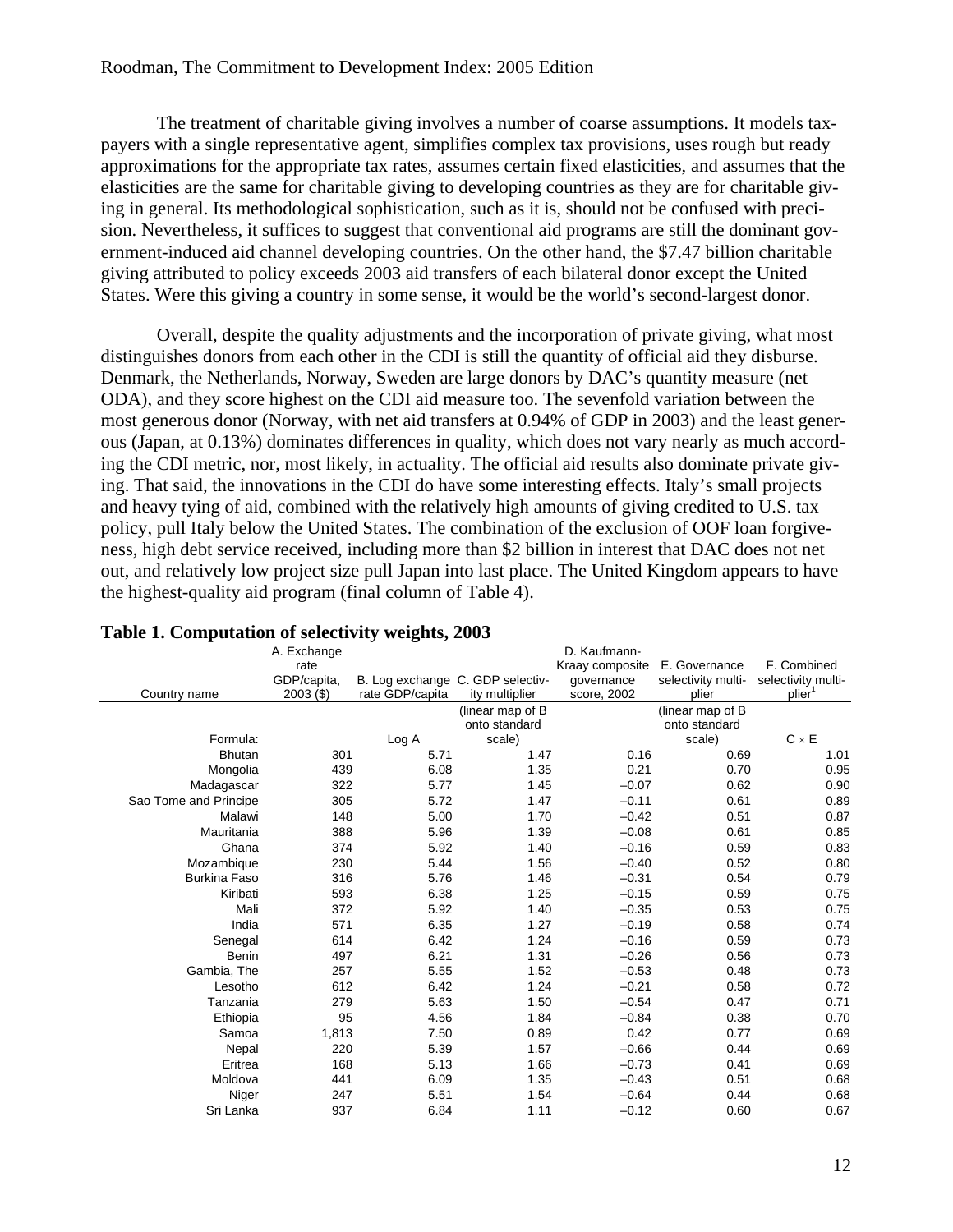|                               | A. Exchange<br>rate<br>GDP/capita, | B. Log exchange C. GDP selectiv- |                | D. Kaufmann-<br>Kraay composite<br>governance | E. Governance<br>selectivity multi- | F. Combined<br>selectivity multi- |
|-------------------------------|------------------------------------|----------------------------------|----------------|-----------------------------------------------|-------------------------------------|-----------------------------------|
| Country name                  | $2003($ \$)                        | rate GDP/capita                  | ity multiplier | score, 2002                                   | plier                               | plier <sup>1</sup>                |
| Cambodia                      | 328                                | 5.79                             | 1.44           | $-0.59$                                       | 0.46                                | 0.66                              |
| Maldives                      | 2,111                              | 7.65                             | 0.84           | 0.44                                          | 0.78                                | 0.65                              |
| Vietnam                       | 479                                | 6.17                             | 1.32           | $-0.48$                                       | 0.49                                | 0.65                              |
| Zambia                        | 398                                | 5.99                             | 1.38           | $-0.57$                                       | 0.46                                | 0.64                              |
| Uganda                        | 243                                | 5.49                             | 1.54           | $-0.74$                                       | 0.41                                | 0.64                              |
| Philippines                   | 952                                | 6.86                             | 1.10           | $-0.22$                                       | 0.57                                | 0.63                              |
| Guinea-Bissau                 | 173                                | 5.16                             | 1.65           | $-0.84$                                       | 0.38                                | 0.63                              |
| Guyana                        | 975                                | 6.88                             | 1.09           | $-0.25$                                       | 0.56                                | 0.62                              |
| Nicaragua                     | 780                                | 6.66                             | 1.16           | $-0.35$                                       | 0.53                                | 0.62                              |
| Chile                         | 4,622                              | 8.44                             | 0.59           | 1.28                                          | 1.04                                | 0.61                              |
| Cape Verde                    | 2,016                              | 7.61                             | 0.86           | 0.22                                          | 0.71                                | 0.61                              |
| Morocco                       | 1,404                              | 7.25                             | 0.97           | $-0.05$                                       | 0.63                                | 0.61                              |
| Uruguay                       | 3,312                              | 8.11                             | 0.70           | 0.70                                          | 0.86                                | 0.60                              |
| Namibia                       | 2,338                              | 7.76                             | 0.81           | 0.32                                          | 0.74                                | 0.60                              |
| Togo                          | 324                                | 5.78                             | 1.45           | $-0.72$                                       | 0.42                                | 0.60                              |
| Thailand                      | 2,225                              | 7.71                             | 0.83           | 0.25                                          | 0.72                                | 0.59                              |
| Bolivia                       | 934                                | 6.84                             | 1.11           | $-0.38$                                       | 0.52                                | 0.58                              |
| Jordan                        | 1,806                              | 7.50                             | 0.89           | $-0.01$                                       | 0.64                                | 0.57                              |
| China                         | 1,092                              | 7.00                             | 1.06           | $-0.34$                                       | 0.54                                | 0.57                              |
| Armenia                       | 933                                | 6.84                             | 1.11           | $-0.40$                                       | 0.52                                | 0.57                              |
| Dominica                      | 3,661                              | 8.21                             | 0.67           | 0.65                                          | 0.84                                | 0.56                              |
| <b>Bulgaria</b>               | 2,622                              | 7.87                             | 0.77           | 0.26                                          | 0.72                                | 0.56                              |
| Marshall Islands              | 1,878                              | 7.54                             | 0.88           | $-0.02$                                       | 0.64                                | 0.56                              |
| Egypt, Arab Rep.              | 1,103                              | 7.01                             | 1.05           | $-0.37$                                       | 0.53                                | 0.56                              |
| Comoros                       | 510                                | 6.24                             | 1.30           | $-0.69$                                       | 0.43                                | 0.56                              |
| Bangladesh                    | 375                                | 5.93                             | 1.40           | $-0.78$                                       | 0.40                                | 0.56                              |
| St. Vincent & Grenadines      | 3,176                              | 8.06                             | 0.71           | 0.42                                          | 0.77                                | 0.55                              |
| Tunisia                       | 2,461                              | 7.81                             | 0.79           | 0.11                                          | 0.67                                | 0.54                              |
| Vanuatu                       | 1,419                              | 7.26                             | 0.97           | $-0.27$                                       | 0.56                                | 0.54                              |
| Papua New Guinea              | 642                                | 6.46                             | 1.23           | $-0.64$                                       | 0.44                                | 0.54                              |
| Kyrgyz Republic               | 347                                | 5.85                             | 1.43           | $-0.85$                                       | 0.38                                | 0.54                              |
| <b>Botswana</b>               | 4,517                              | 8.42                             | 0.60           | 0.77                                          | 0.88                                | 0.53                              |
| Costa Rica<br>Solomon Islands | 4,492<br>505                       | 8.41<br>6.22                     | 0.60<br>1.31   | 0.81<br>$-0.75$                               | 0.89<br>0.41                        | 0.53<br>0.53                      |
|                               | 429                                | 6.06                             | 1.36           | $-0.81$                                       | 0.39                                | 0.53                              |
| Kenya<br>Mauritius            | 4,312                              | 8.37                             | 0.61           | 0.70                                          | 0.86                                | 0.52                              |
| Latvia                        | 4,163                              | 8.33                             | 0.62           | 0.64                                          | 0.84                                | 0.52                              |
| Suriname                      | 2,195                              | 7.69                             | 0.83           | $-0.03$                                       | 0.63                                | 0.52                              |
| Dominican Republic            | 1,824                              | 7.51                             | 0.89           | $-0.17$                                       | 0.59                                | 0.52                              |
| Honduras                      | 1,047                              | 6.95                             | 1.07           | $-0.49$                                       | 0.49                                | 0.52                              |
| Rwanda                        | 204                                | 5.32                             | 1.60           | $-1.02$                                       | 0.33                                | 0.52                              |
| South Africa                  | 3,597                              | 8.19                             | 0.67           | 0.39                                          | 0.76                                | 0.51                              |
| Pakistan                      | 441                                | 6.09                             | 1.35           | $-0.84$                                       | 0.38                                | 0.51                              |
| Belize                        | 3,243                              | 8.08                             | 0.70           | 0.22                                          | 0.71                                | 0.50                              |
| <b>Brazil</b>                 | 2,703                              | 7.90                             | 0.76           | 0.02                                          | 0.65                                | 0.49                              |
| Romania                       | 2,699                              | 7.90                             | 0.76           | 0.01                                          | 0.64                                | 0.49                              |
| Fiji                          | 2,591                              | 7.86                             | 0.78           | $-0.03$                                       | 0.63                                | 0.49                              |
| Ukraine                       | 1,030                              | 6.94                             | 1.07           | $-0.59$                                       | 0.46                                | 0.49                              |
| Sierra Leone                  | 138                                | 4.93                             | 1.72           | $-1.16$                                       | 0.28                                | 0.49                              |
| Lithuania                     | 5,027                              | 8.52                             | 0.56           | 0.69                                          | 0.85                                | 0.48                              |
| El Salvador                   | 2,226                              | 7.71                             | 0.83           | $-0.18$                                       | 0.58                                | 0.48                              |
| Malaysia                      | 4,460                              | 8.40                             | 0.60           | 0.45                                          | 0.78                                | 0.47                              |
| Jamaica                       | 2,901                              | 7.97                             | 0.74           | $-0.03$                                       | 0.63                                | 0.47                              |
| Peru                          | 2,246                              | 7.72                             | 0.82           | $-0.22$                                       | 0.57                                | 0.47                              |
| Micronesia, Fed. Sts.         | 2,229                              | 7.71                             | 0.83           | $-0.23$                                       | 0.57                                | 0.47                              |
| Swaziland                     | 1,593                              | 7.37                             | 0.93           | $-0.43$                                       | 0.51                                | 0.47                              |
| Estonia                       | 6,204                              | 8.73                             | 0.50           | 0.94                                          | 0.93                                | 0.46                              |
| Poland                        | 5,437                              | 8.60                             | 0.54           | 0.69                                          | 0.85                                | 0.46                              |
| St. Lucia                     | 4,274                              | 8.36                             | 0.62           | 0.37                                          | 0.75                                | 0.46                              |
| Guinea                        | 402                                | 6.00                             | 1.38           | $-0.99$                                       | 0.34                                | 0.46                              |
| Lao PDR                       | 345                                | 5.84                             | 1.43           | $-1.03$                                       | 0.32                                | 0.46                              |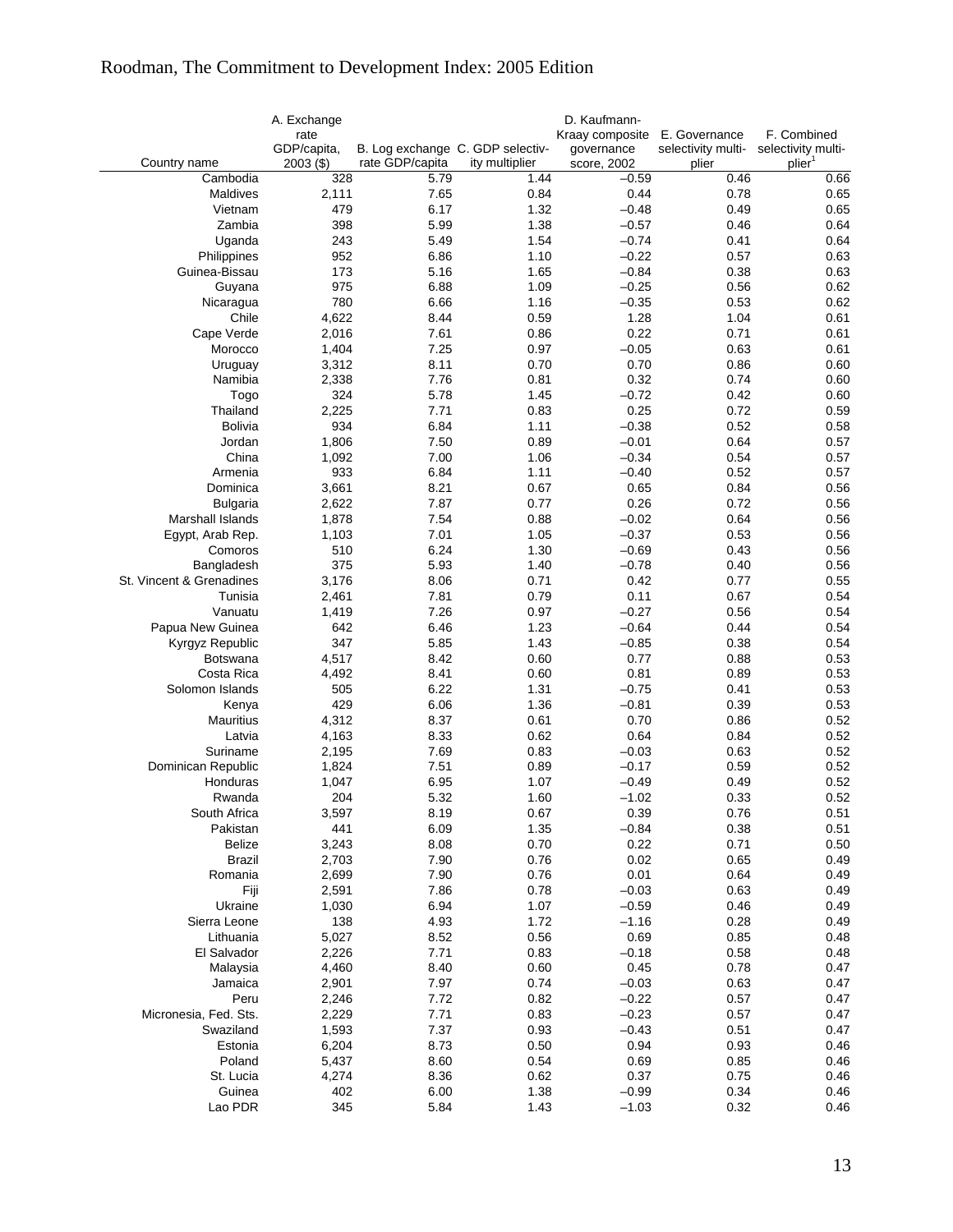|                            | A. Exchange<br>rate        |                                                     |                | D. Kaufmann-<br>Kraay composite | E. Governance               | F. Combined                              |
|----------------------------|----------------------------|-----------------------------------------------------|----------------|---------------------------------|-----------------------------|------------------------------------------|
| Country name               | GDP/capita,<br>$2003($ \$) | B. Log exchange C. GDP selectiv-<br>rate GDP/capita | ity multiplier | governance<br>score, 2002       | selectivity multi-<br>plier | selectivity multi-<br>plier <sup>1</sup> |
| Grenada                    | 4,918                      | 8.50                                                | 0.57           | 0.50                            | 0.80                        | 0.45                                     |
| Tonga                      | 1,507                      | 7.32                                                | 0.95           | $-0.54$                         | 0.47                        | 0.45                                     |
| Syrian Arab Republic       | 1,223                      | 7.11                                                | 1.02           | $-0.66$                         | 0.44                        | 0.45                                     |
| Yemen, Rep.                | 558                        | 6.32                                                | 1.27           | $-0.94$                         | 0.35                        | 0.45                                     |
| Chad                       | 286                        | 5.66                                                | 1.49           | $-1.09$                         | 0.30                        | 0.45                                     |
| Tajikistan                 | 189                        | 5.24                                                | 1.62           | $-1.17$                         | 0.28                        | 0.45                                     |
| Slovak Republic            | 5,890                      | 8.68                                                | 0.51           | 0.63                            | 0.83                        | 0.43                                     |
| Guatemala                  | 1,776                      | 7.48                                                | 0.90           | $-0.53$                         | 0.48                        | 0.43                                     |
| Albania                    | 1,735                      | 7.46                                                | 0.91           | $-0.52$                         | 0.48                        | 0.43                                     |
| Indonesia                  | 886                        | 6.79                                                | 1.12           | $-0.84$                         | 0.38                        | 0.43                                     |
| Panama                     | 4,357                      | 8.38                                                | 0.61           | 0.16                            | 0.69                        | 0.42                                     |
| Cameroon                   | 787                        | 6.67                                                | 1.16           | $-0.91$                         | 0.36                        | 0.42                                     |
| Central African Republic   | 326                        | 5.79                                                | 1.45           | $-1.13$                         | 0.29                        | 0.42                                     |
| Djibouti                   | 1,367                      | 7.22                                                | 0.98           | $-0.71$                         | 0.42                        | 0.41                                     |
| Macedonia, FYR             | 2,314                      | 7.75                                                | 0.81           | $-0.48$                         | 0.49                        | 0.40                                     |
| Hungary                    | 8,232                      | 9.02                                                | 0.40           | 0.96                            | 0.94                        | 0.38                                     |
| Turkey                     | 3,494                      | 8.16                                                | 0.68           | $-0.26$                         | 0.56                        | 0.38                                     |
| Kazakhstan                 | 1,966                      | 7.58                                                | 0.87           | $-0.67$                         | 0.43                        | 0.38                                     |
| Colombia                   | 1,863                      | 7.53                                                | 0.88           | $-0.66$                         | 0.44                        | 0.38                                     |
| Azerbaijan                 | 909                        | 6.81                                                | 1.12           | $-0.96$                         | 0.34                        | 0.38                                     |
| Georgia                    | 836                        | 6.73                                                | 1.14           | $-1.00$                         | 0.33                        | 0.38                                     |
| <b>Barbados</b>            | 9,486                      | 9.16                                                | 0.36           | 1.24                            | 1.02                        | 0.37                                     |
| Ecuador                    | 2,058                      | 7.63                                                | 0.85           | $-0.66$                         | 0.44                        | 0.37                                     |
| Bosnia and Herzegovina     | 1,745                      | 7.46                                                | 0.90           | $-0.73$                         | 0.41                        | 0.37                                     |
| Nigeria                    | 409                        | 6.01                                                | 1.37           | $-1.20$                         | 0.27                        | 0.37                                     |
| Uzbekistan                 | 383                        | 5.95                                                | 1.39           | $-1.22$                         | 0.26                        | 0.37                                     |
| Burundi                    | 110                        | 4.70                                                | 1.80           | $-1.40$                         | 0.21                        | 0.37                                     |
| Czech Republic             | 8,331                      | 9.03                                                | 0.40           | 0.81                            | 0.89                        | 0.36                                     |
| Oman                       | 7,485                      | 8.92                                                | 0.43           | 0.60                            | 0.83                        | 0.36                                     |
| Croatia                    | 6,292                      | 8.75                                                | 0.49           | 0.29                            | 0.73                        | 0.36                                     |
| Iran, Islamic Rep.         | 2,040<br>962               | 7.62<br>6.87                                        | 0.85<br>1.10   | $-0.73$<br>$-1.01$              | 0.42<br>0.33                | 0.36<br>0.36                             |
| Paraguay<br>Malta          | 9,834                      | 9.19                                                | 0.35           | 1.16                            | 1.00                        | 0.35                                     |
| Mexico                     | 6,036                      | 8.71                                                | 0.50           | 0.13                            | 0.68                        | 0.34                                     |
| Gabon                      | 4,245                      | 8.35                                                | 0.62           | $-0.28$                         | 0.55                        | 0.34                                     |
| <b>Russian Federation</b>  | 2,995                      | 8.00                                                | 0.73           | $-0.55$                         | 0.47                        | 0.34                                     |
| Cote d'Ivoire              | 826                        | 6.72                                                | 1.15           | $-1.10$                         | 0.30                        | 0.34                                     |
| Algeria                    | 2,081                      | 7.64                                                | 0.85           | $-0.81$                         | 0.39                        | 0.33                                     |
| Argentina                  | 3,356                      | 8.12                                                | 0.69           | $-0.58$                         | 0.46                        | 0.32                                     |
| <b>Belarus</b>             | 1,695                      | 7.44                                                | 0.91           | $-0.98$                         | 0.34                        | 0.31                                     |
| Haiti                      | 353                        | 5.87                                                | 1.42           | $-1.40$                         | 0.21                        | 0.29                                     |
| Liberia                    | 133                        | 4.89                                                | 1.74           | $-1.53$                         | 0.17                        | 0.29                                     |
| Seychelles                 | 8,948                      | 9.10                                                | 0.38           | 0.34                            | 0.75                        | 0.28                                     |
| Lebanon                    | 5,097                      | 8.54                                                | 0.56           | $-0.44$                         | 0.51                        | 0.28                                     |
| Congo, Rep.                | 1,188                      | 7.08                                                | 1.03           | $-1.19$                         | 0.27                        | 0.28                                     |
| Zimbabwe                   | 666                        | 6.50                                                | 1.22           | $-1.34$                         | 0.23                        | 0.28                                     |
| Sudan                      | 467                        | 6.15                                                | 1.33           | $-1.40$                         | 0.21                        | 0.28                                     |
| St. Kitts and Nevis        | 9,545                      | 9.16                                                | 0.36           | 0.35                            | 0.75                        | 0.27                                     |
| <b>Trinidad and Tobago</b> | 9,237                      | 9.13                                                | 0.37           | 0.34                            | 0.74                        | 0.27                                     |
| Saudi Arabia               | 7,693                      | 8.95                                                | 0.43           | $-0.05$                         | 0.62                        | 0.27                                     |
| Antigua and Barbuda        | 11,149                     | 9.32                                                | 0.31           | 0.68                            | 0.85                        | 0.26                                     |
| Venezuela, RB              | 3,440                      | 8.14                                                | 0.69           | $-0.88$                         | 0.37                        | 0.25                                     |
| Slovenia                   | 13,074                     | 9.48                                                | 0.25           | 0.99                            | 0.94                        | 0.24                                     |
| Turkmenistan               | 1,258                      | 7.14                                                | 1.01           | $-1.30$                         | 0.24                        | 0.24                                     |
| Korea, Rep.                | 12,595                     | 9.44                                                | 0.27           | 0.67                            | 0.85                        | 0.23                                     |
| Bahrain                    | 11,705                     | 9.37                                                | 0.29           | 0.53                            | 0.80                        | 0.23                                     |
| Angola                     | 1,226                      | 7.11                                                | 1.02           | $-1.36$                         | 0.22                        | 0.22                                     |
| Libya                      | 3,563                      | 8.18                                                | 0.67           | $-1.05$                         | 0.31                        | 0.21                                     |
| Cyprus                     | 14,773                     | 9.60                                                | 0.22           | 0.88                            | 0.91                        | 0.20                                     |
| Bahamas, The               | 17,682                     | 9.78                                                | 0.16           | 1.28                            | 1.04                        | 0.16                                     |
| Macao, China               | 15,452                     | 9.65                                                | 0.20           | 0.53                            | 0.80                        | 0.16                                     |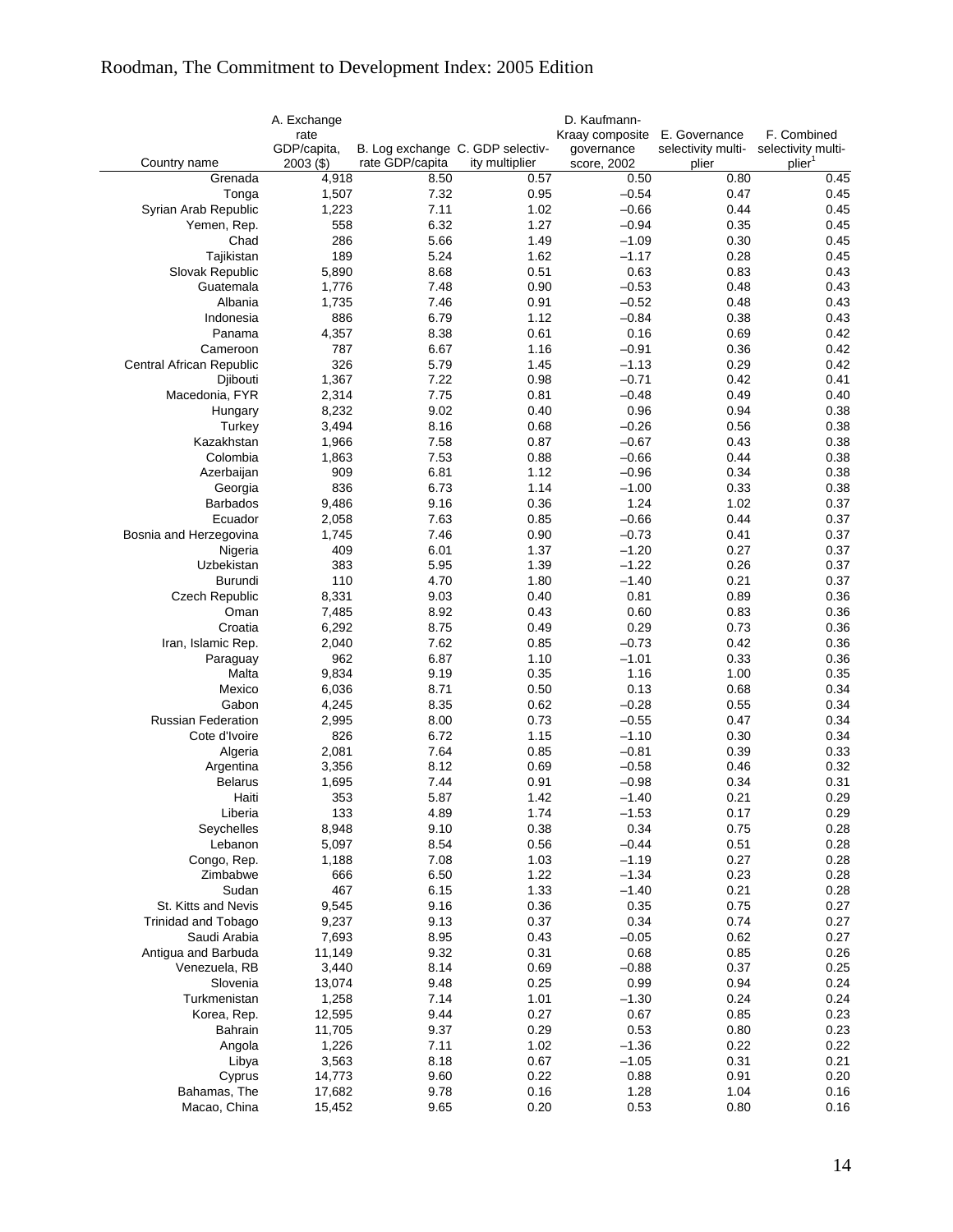<span id="page-15-0"></span>

| Country name             | A. Exchange<br>rate<br>GDP/capita,<br>$2003($ \$) | B. Log exchange C. GDP selectiv-<br>rate GDP/capita | ity multiplier | D. Kaufmann-<br>Kraay composite<br>qovernance<br>score, 2002 | E. Governance<br>selectivity multi-<br>plier | F. Combined<br>selectivity multi-<br>plier |
|--------------------------|---------------------------------------------------|-----------------------------------------------------|----------------|--------------------------------------------------------------|----------------------------------------------|--------------------------------------------|
| <b>Equatorial Guinea</b> | 5.661                                             | 8.64                                                | 0.52           | $-1.17$                                                      | 0.28                                         | 0.15                                       |
| Congo, Dem. Rep.         | 99                                                | 4.59                                                | 1.83           | $-1.82$                                                      | 0.08                                         | 0.15                                       |
| Israel                   | 17.197                                            | 9.75                                                | 0.17           | 0.56                                                         | 0.81                                         | 0.13                                       |
| Kuwait                   | 16.750                                            | 9.73                                                | 0.17           | 0.36                                                         | 0.75                                         | 0.13                                       |
| Hong Kong, China         | 23,349                                            | 10.06                                               | 0.07           | 1.16                                                         | 1.00                                         | 0.07                                       |
| Qatar                    | 22.016                                            | 10.00                                               | 0.09           | 0.48                                                         | 0.79                                         | 0.07                                       |
| United Arab Emirates     | 29.011                                            | 10.28                                               | 0.00           | 0.74                                                         | 0.87                                         | 0.00                                       |

United Arab Emirates 29,011 10.28 0.00 0.74 0.87 0.00<br>To allow comparisons over time, the linear maps are designed so that selectivity weights fit exactly in the 0–1 range in a fixed reference year, 2001. In other years, weights can exceed these bounds.

<span id="page-15-1"></span>

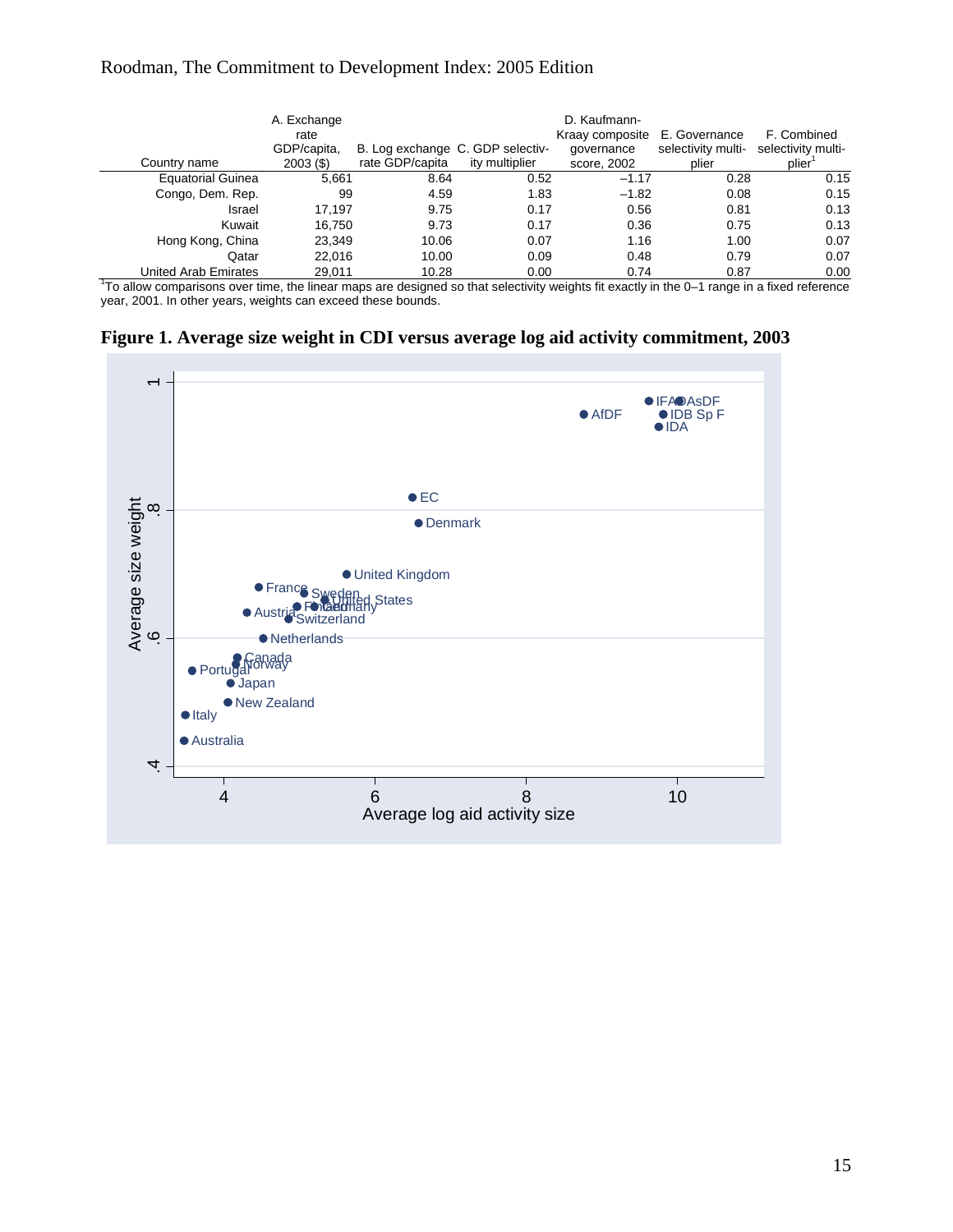|                       |           | Gross aid               |                       |           |         |       |             |        |                |
|-----------------------|-----------|-------------------------|-----------------------|-----------|---------|-------|-------------|--------|----------------|
|                       |           | excluding               |                       |           |         |       |             |        |                |
|                       |           | forgiveness             |                       |           |         |       |             |        |                |
|                       | Gross aid | of non-                 |                       |           |         |       |             |        | Quality-       |
|                       |           | (according concessional |                       |           |         | Tying | Selectivity | Size   | adjusted       |
| Donor                 | to DAC)   | loans                   | Amortization Interest |           | Net aid | cost  | weight      | weight | aid            |
| Arab Agencies         | 204       | 204                     | 158                   | 0         | 47      | 0     | 0.78        | 0.76   | 22             |
| <b>Arab Countries</b> | 5,174     | 5,174                   | 306                   | 0         | 4,868   | 0     | 0.42        | 0.71   | 1,430          |
| Australia             | 977       | 970                     | 0                     | 0         | 970     | 69    | 0.55        | 0.44   | 241            |
| Austria               | 426       | 306                     | 36                    | 2         | 268     | 42    | 0.46        | 0.64   | 83             |
| <b>Belgium</b>        | 1,525     | 773                     | 29                    | 3         | 741     | 3     | 0.50        | 0.75   | 318            |
| Canada                | 1,787     | 1,633                   | 337                   | 2         | 1,295   | 152   | 0.56        | 0.57   | 394            |
| Czech Republic        | 84        | 84                      | 0                     | 0         | 84      | 0     | 0.48        | 0.72   | 29             |
| Denmark               | 1,292     | 1,288                   | 145                   | 5         | 1,139   | 68    | 0.64        | 0.78   | 569            |
| Finland               | 351       | 351                     | 2                     | 1         | 348     | 10    | 0.58        | 0.65   | 139            |
|                       |           |                         |                       |           |         |       |             |        |                |
| France                | 8,137     | 5,042                   | 1,494                 | 455       | 3,094   | 66    | 0.52        | 0.68   | 1,107          |
| Germany               | 5,643     | 4,375                   | 1,198                 | 381       | 2,796   | 104   | 0.57        | 0.65   | 962            |
| Greece                | 249       | 249                     | 0                     | 0         | 249     | 5     | 0.44        | 0.71   | 81             |
| Iceland               | 14        | 14                      | 0                     | 0         | 14      | 0     | 0.75        | 0.77   | 8              |
| Ireland               | 353       | 353                     | 0                     | 0         | 353     | 0     | 0.63        | 0.77   | 180            |
| Italy                 | 1,319     | 721                     | 242                   | 0         | 479     | 124   | 0.54        | 0.48   | 79             |
| Japan                 | 10,636    | 9,807                   | 4,600                 | 2,069     | 3,138   | 139   | 0.57        | 0.53   | 464            |
| Korea                 | 265       | 265                     | 17                    | 19        | 229     | 47    | 0.51        | 0.69   | 70             |
| Lithuania             | 2         | 2                       | 0                     | 0         | 2       | 0     | 0.37        | 0.69   | 1              |
| Luxembourg            | 155       | 155                     | 0                     | 0         | 155     | 1     | 0.59        | 0.73   | 70             |
| Netherlands           | 3,252     | 2,996                   | 154                   | 0         | 2,842   | 95    | 0.58        | 0.60   | 1,013          |
| New Zealand           | 130       | 130                     | 0                     | 0         | 130     | 4     | 0.55        | 0.50   | 38             |
| Norway                | 1,517     | 1,517                   | 7                     | 0         | 1,510   | 1     | 0.57        | 0.56   | 558            |
| <b>Other Donors</b>   | 153       | 153                     | 0                     | 0         | 153     | 0     | 0.48        | 0.70   | 52             |
| Poland                | 41        | 41                      | 0                     | 0         | 41      | 0     | 0.43        | 0.67   | 12             |
| Portugal              | 185       | 179                     | 2                     | 1         | 176     | 0     | 0.57        | 0.55   | 55             |
| Slovak Rep.           | 10        | 10                      | 0                     | 0         | 10      | 0     | 0.44        | 0.72   | 3              |
| Spain                 | 1,364     | 1,286                   | 208                   | 14        | 1,065   | 100   | 0.50        | 0.71   | 377            |
| Sweden                | 1,885     | 1,720                   | 0                     | 0         | 1,720   | 22    | 0.58        | 0.67   | 769            |
| Switzerland           | 1,016     | 986                     | 5                     | 0         | 981     | 7     | 0.56        | 0.63   | 390            |
| Turkey                | 34        | 34                      | 0                     | 0         | 34      | 0     | 0.50        | 0.70   | 13             |
| U.K                   | 4,099     | 4,022                   | 165                   | 0         | 3,857   | 0     | 0.63        | 0.70   | 1,835          |
| <b>United States</b>  | 16,996    | 15,527                  | 1,001                 | 454       | 14,071  | 2,116 | 0.50        | 0.66   | 4,717          |
| <b>AfDF</b>           | 586       | 586                     | 103                   | $-76$     | 559     | 0     | 0.71        | 0.95   | 378            |
| AsDF                  | 1,138     | 1,138                   | 312                   | $-175$    | 1,001   | 0     | 0.61        | 0.97   | 603            |
| CarDB                 | 38        | 38                      | 19                    | -9        | 27      | 0     | 0.52        | 0.60   | 8              |
| <b>EBRD</b>           | 99        | 99                      | $\pmb{0}$             | 0         | 99      | 0     | 0.44        | 0.69   | 30             |
| EC                    | 9,847     | 9,847                   | 232                   | 77        | 9,537   | 0     | 0.50        | 0.82   | 4,234          |
| <b>GEF</b>            | 138       | 138                     | $\pmb{0}$             | $\pmb{0}$ | 138     | 0     | 0.51        | 0.66   | 46             |
| IDA                   | 6,617     | 6,566                   | 1,348                 | 756       | 4,463   | 0     | 0.62        | 0.93   | 2,862          |
| IDB Sp F              | 593       | 593                     | 301                   | 133       | 159     | 0     | 0.82        | 0.95   | 121            |
| <b>IFAD</b>           | 265       | 265                     | 109                   | 39        | 117     | 0     | 0.65        | 0.97   | 89             |
| Montr. Protocol       | 66        | 66                      | 0                     | 0         | 66      | 0     | 0.58        | 0.57   | 22             |
| Nordic Dev.Fund       | 55        | 55                      | 3                     | 0         | 52      | 0     | 0.72        | 0.75   | 28             |
| Other UN              | 495       | 495                     | 0                     | 0         | 495     | 0     | 0.47        | 0.71   | 167            |
| SAF+ESAF              | 1,187     | 1,187                   | 1,178                 | 0         | 9       | 0     | 0.52        | 0.77   | $\overline{4}$ |
| <b>UNDP</b>           | 302       | 302                     | 0                     | 0         | 302     | 0     | 0.56        | 0.75   | 128            |
| <b>UNFPA</b>          | 273       | 273                     | 0                     | 0         | 273     | 0     | 0.56        | 0.75   | 114            |
| <b>UNHCR</b>          | 554       | 554                     | 0                     | 0         | 554     | 0     | 0.48        | 0.76   | 201            |
| <b>UNICEF</b>         | 634       | 634                     | 0                     | 0         | 634     | 0     | 0.54        | 0.75   | 255            |
| <b>UNRWA</b>          | 430       | 430                     | 0                     | 0         | 430     | 0     | 0.46        | 0.65   | 129            |
| <b>UNTA</b>           | 518       | 518                     | 0                     | 0         | 518     | 0     | 0.52        | 0.73   | 197            |
| <b>WFP</b>            | 356       | 356                     | 0                     | 0         | 356     | 0     | 0.50        | 0.76   | 136            |
|                       |           |                         |                       |           |         |       |             |        |                |

#### <span id="page-16-1"></span><span id="page-16-0"></span>**Table 2. Quality-adjusted aid quantity by donor, bilateral or multilateral**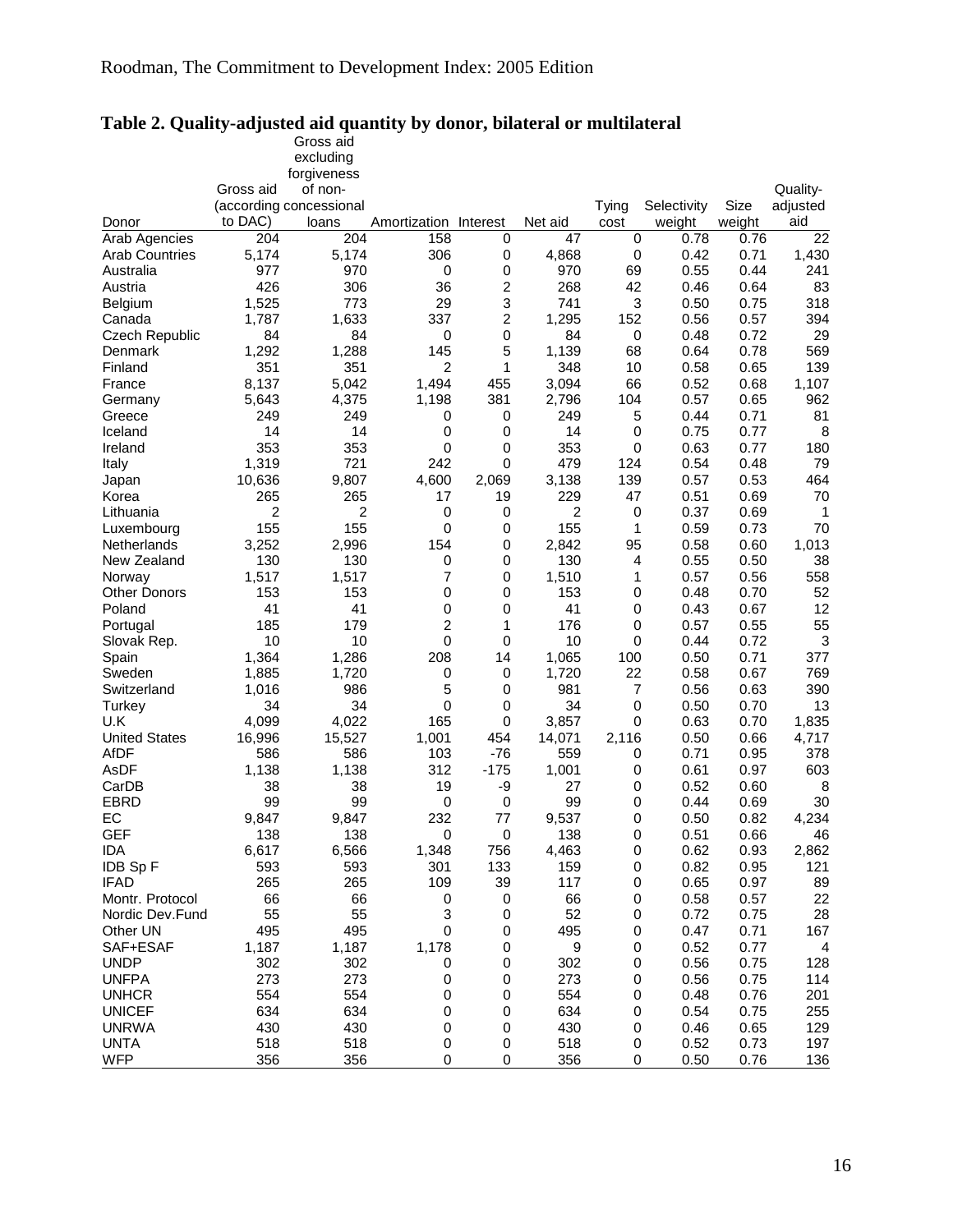|                   |        |              |        |                   |           |                            | G. Tax |                 |                |          |                               |                |
|-------------------|--------|--------------|--------|-------------------|-----------|----------------------------|--------|-----------------|----------------|----------|-------------------------------|----------------|
|                   |        | B. Mar-      |        |                   |           |                            | reve-  | H. Giving       |                |          |                               |                |
|                   |        | ginal        |        | D. De-            |           | F. Increase                | nue/   | increase        | I. Com-        |          | J. Grants K. Giving in        | Giving         |
|                   | A. Tax | income       |        | C. Tax duction or | E. Tax    | in giving                  | GDP,   | because of      | bined          |          | by NGOs absence of attributed |                |
|                   | deduc- | tax rate.    | credit | credit            | incentive | with incen-                | 2002   | smaller         | increase       | (million | favorable                     | to tax         |
| <b>buntry</b>     | tion?  | $2003^{1,2}$ | $(\%)$ | capped?           | $(%)^3$   | tive $(\%)$                | (%)    | gov't (%)       | (% )           | $$)^2$   | tax policies                  | policies       |
|                   |        |              |        |                   |           |                            |        | $((1-G)/(1 -$   |                |          |                               |                |
|                   |        |              |        |                   |           |                            |        | 53.8%))^        |                |          |                               |                |
|                   |        |              |        |                   |           | $(1-E)$ <sup>o</sup> price |        | income          | $(1+F) \times$ |          |                               |                |
| Formula:          |        |              |        |                   |           | elasticity $-14$           |        | $elasticity-15$ | $(1+H)-1$      |          | $J/(1+I)$                     | J-K            |
| ustralia          | Yes    | 48.5         | 0.0    | No                | 48.5      | 39.3                       | 31.5   | 54.2            | 114.9          | 337      | 157                           | 180            |
| ustria            | No     | 31.7         | 0.0    | No                | 0.0       | 0.0                        | 44.0   | 23.6            | 23.6           | 83       | 67                            | 16             |
| elgium            | Yes    | 45.1         | 0.0    | No                | 45.1      | 35.0                       | 46.4   | 17.8            | 58.9           | 165      | 104                           | 61             |
| anada             | No     | 39.4         | 29.0   | No                | 29.0      | 18.7                       | 33.9   | 48.3            | 76.0           | 565      | 321                           | 244            |
| <b>enmark</b>     | Yes    | 54.3         | 0.0    | Yes               | 27.2      | 17.2                       | 48.9   | 11.7            | 30.9           | 18       | 14                            | 4              |
| nland             | No     | 44.5         | 0.0    | No                | 0.0       | 0.0                        | 45.9   | 19.0            | 19.0           | 13       | 11                            | $\overline{2}$ |
| ance              | No     | 25.4         | 60.0   | No                | 60.0      | 58.1                       | 44.0   | 23.6            | 95.4           | 280      | 143                           | 137            |
| ermany            | Yes    | 50.1         | 0.0    | No                | 50.1      | 41.6                       | 36.0   | 43.1            | 102.6          | 1,107    | 546                           | 561            |
| reece             | Yes    | 25.2         | 0.0    | No                | 17.6      | 10.2                       | 35.9   | 43.4            | 57.9           | 7        | 4                             | 3              |
| and:              | Yes    | 42.0         | 0.0    | No                | 42.0      | 31.3                       | 28.4   | 61.9            | 112.6          | 283      | 133                           | 150            |
| ıly               | No     | 46.6         | 19.0   | No                | 19.0      | 11.1                       | 42.6   | 27.0            | 41.1           | 27       | 19                            | 8              |
| ipan              | Yes    | 20.4         | 0.0    | No                | 20.4      | 12.1                       | 25.8   | 68.4            | 88.7           | 335      | 178                           | 157            |
| <b>etherlands</b> | Yes    | 52.0         | 0.0    | No                | 52.0      | 44.3                       | 39.2   | 35.3            | 95.2           | 300      | 154                           | 146            |
| Zealand           | No     | 39.0         | 33.3   | Yes               | 16.7      | 9.5                        | 34.9   | 45.8            | 59.7           | 18       | 11                            | 7              |
| <b>prway</b>      | Yes    | 41.5         | 0.0    | Yes               | 20.7      | 12.3                       | 43.5   | 24.8            | 40.2           | 451      | 322                           | 129            |
| <b>ortugal</b>    | No     | 24.0         | 25.0   | No                | 25.0      | 15.5                       | 33.9   | 48.3            | 71.2           | 3        | 2                             | 1              |
| cain              | No     | 26.2         | 25.0   | No                | 25.0      | 15.5                       | 35.6   | 44.1            | 66.4           | 132      | 79                            | 53             |
| veden             | No     | 51.2         | 0.0    | No                | 0.0       | 0.0                        | 50.2   | 8.6             | 8.6            | 23       | 21                            | $\overline{2}$ |
| vitzerland        | Yes    | 22.9         | 0.0    | No                | 22.9      | 13.9                       | 30.3   | 57.2            | 79.0           | 291      | 163                           | 128            |
| Κ.                | Yes    | 22.0         | 0.0    | No                | 22.0      | 13.2                       | 35.8   | 43.6            | 62.6           | 393      | 242                           | 151            |
| S.                | Yes    | 31.4         | 0.0    | No                | 31.4      | 20.8                       | 26.4   | 66.9            | 101.5          | 10.580   | 5,249                         | 5,331          |

### <span id="page-17-1"></span><span id="page-17-0"></span>**Table 3. Calculation of policy-induced charitable giving**

larginal income tax rate for single individual at 167% of income level of the average production worker. <sup>2</sup>Data for latest available ar.<sup>3</sup> Uniquely, Greece gives full deductibility up to a certain amount (2,950 euros) and imposes a low tax (10%) on contributions bove the threshold. In general, for deductions or credits that are capped, the average of below- and above-cap incentives is used. rice elasticity of giving taken to be  $-0.5$ . <sup>5</sup> Income elasticity of giving taken to be 1.1. 53.8% is the highest revenue/GDP observed, in weden, in the reference year of 2000.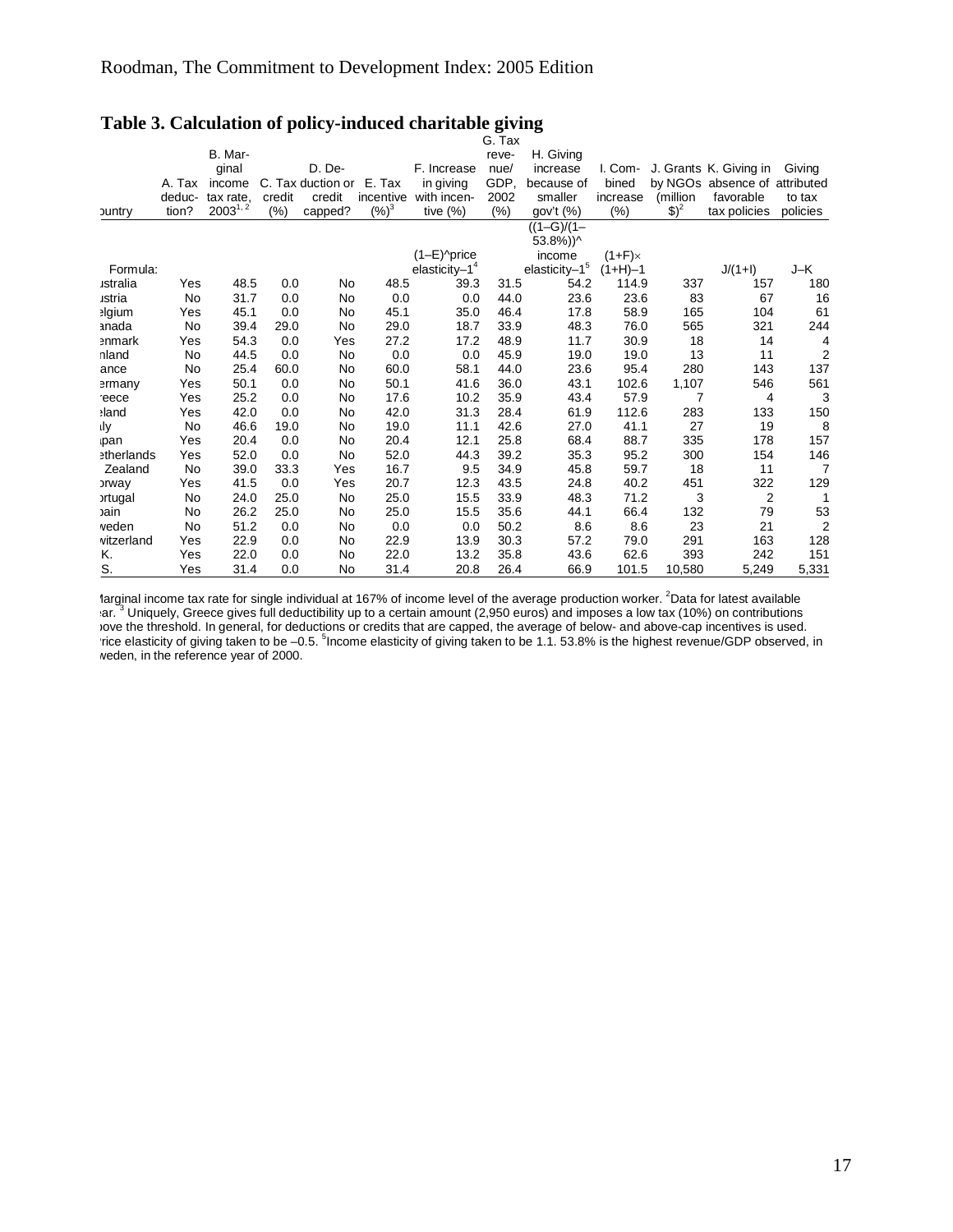|                      |                  | Quality-                | Total    |                |                |                 |                    |
|----------------------|------------------|-------------------------|----------|----------------|----------------|-----------------|--------------------|
|                      | <b>Bilateral</b> | adjusted aid            | quality- | Policy-        | Quality-       |                 |                    |
|                      | quality-         | allocated               | adjusted | induced        | adjusted       | Adjusted        | Memo: Official aid |
|                      |                  | adjusted from multilat- | official | charitable     | charitable     | (aid+charitable | quality (Adjusted  |
| Country              | aid <sup>1</sup> | erals                   | aid      | giving         | giving         | giving)/GDP     | aid/net transfers) |
| Australia            | 241              | 147                     | 388      | 180            | 63             | 0.09%           | 32%                |
| Austria              | 83               | 169                     | 252      | 16             | 6              | 0.10%           | 40%                |
| Belgium              | 318              | 222                     | 540      | 61             | 22             | 0.19%           | 43%                |
| Canada               | 394              | 365                     | 759      | 244            | 86             | 0.10%           | 38%                |
| Denmark              | 569              | 330                     | 899      | 4              | 1              | 0.42%           | 46%                |
| Finland              | 139              | 134                     | 273      | $\overline{2}$ | 1              | 0.17%           | 43%                |
| France               | 1,107            | 1,301                   | 2,409    | 137            | 48             | 0.14%           | 42%                |
| Germany              | 962              | 1,709                   | 2,671    | 561            | 197            | 0.12%           | 42%                |
| Greece               | 81               | 84                      | 165      | 3              | 1              | 0.10%           | 37%                |
| Ireland              | 180              | 57                      | 237      | 150            | 53             | 0.19%           | 47%                |
| Italy                | 79               | 738                     | 817      | 8              | 3              | 0.06%           | 35%                |
| Japan                | 464              | 1,586                   | 2,050    | 157            | 55             | 0.05%           | 36%                |
| Netherlands          | 1,013            | 483                     | 1,496    | 146            | 51             | 0.30%           | 38%                |
| New Zealand          | 38               | 15                      | 53       | 7              | $\overline{2}$ | 0.07%           | 32%                |
| Norway               | 558              | 230                     | 789      | 129            | 45             | 0.38%           | 38%                |
| Portugal             | 55               | 90                      | 145      | 1              | $\mathbf 0$    | 0.10%           | 40%                |
| Spain                | 377              | 366                     | 743      | 53             | 19             | 0.09%           | 40%                |
| Sweden               | 769              | 257                     | 1,026    | $\overline{2}$ | 1              | 0.34%           | 43%                |
| Switzerland          | 390              | 212                     | 603      | 128            | 45             | 0.21%           | 45%                |
| United Kingdom       | 1,835            | 1,587                   | 3,422    | 151            | 53             | 0.19%           | 50%                |
| <b>United States</b> | 4,717            | 444                     | 5,161    | 5,331          | 1,873          | 0.06%           | 33%                |

#### <span id="page-18-1"></span><span id="page-18-0"></span>**Table 4. Quality-adjusted aid quantity with multilateral aid allocated back to bilaterals**

<sup>1</sup> From Table 2.

### *Trade*

The focus of the trade component is a measure of barriers in rich-counties to goods exports from poorer ones. The index has two major parts. The first, getting 75% weight, is an aggregate measure of protection (AMP), which estimates the combined effect of tariffs, non-tariff measures, and domestic production subsidies on an *ad valorem* tariff-equivalent basis. Out of concern that unmeasured (tacit) barriers may be an important factor in reducing access of developing countries to rich country markets, especially in Japan, the remaining 25% weight goes to an indicator of "revealed openness," which is essentially imports from developing countries as a share of importer's GDP. William Cline (2002; 2004, ch. 3) develops the original trade index.

For 2005, Roodman (2005b) preserves the structure while substantially improving the underlying calculations of border measures (tariffs and quotas) by switching to a new dataset. Before, the trade component drew protection estimates for major product groups (agriculture, textiles, apparel, manufactures, and fuels) from various sources using various methodologies. Agricultural estimates were based on protection estimates from the Global Trade Analysis Project (GTAP) 5.0 database for wheat, beef, and other product groups, which were averaged using weights based on the value of world production of each product group. The GTAP 5.0 data, in turn, are simple averages of 1997 protection levels at the detailed tariff line level, so that protection of rare varieties of rice is weighted equally with protection of common varieties. Similarly, GTAP 5.0 represents agricultural tariff-rate quotas (TRQs, pairs of tariffs, a low one that applies to imports up to some level and a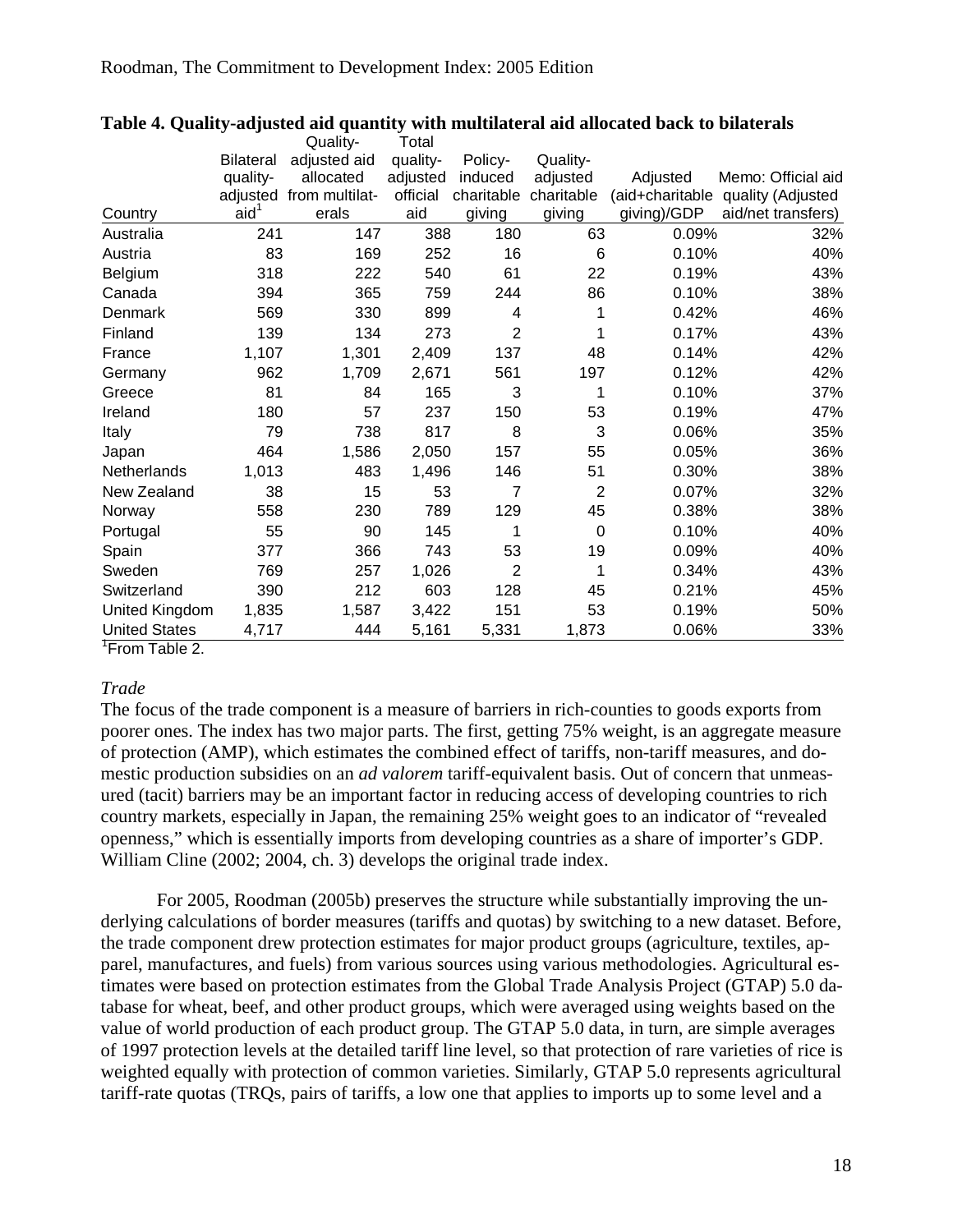high one that applies to imports above the level) by taking the simple averages of the below- and above-quota levels, regardless of whether the quotas are ever filled so that the high tariff matters. The GTAP 5.0 data do not factor in preferential tariff treatment that rich countries give least developed countries (LDCs), such as through the EU's Everything But Arms program and the U.S. Africa Growth and Opportunity Act. Meanwhile, in the old CDI, aggregation across the major product groups was done with weights based not on the value of world production, as within agriculture, but on rich countries' imports in various categories. To address the perennial problem that import weights are endogenous to protection—which can lead the highest barriers to get the least weight the old aggregation included an adjustment that attempts, in effect, to estimate what imports would be in the absence of protection.

The new CDI methodology departs from most of the choices described above by taking advantage of the Market Access Map (MAcMap) data set of the Centre d'Etudes Prospectives et d'Informations Internationales (CEPII) (Bouët et al. 2004). The MAcMap data are for 2001 instead of 1997. They handle TRQs in a more realistic way, using the high tariff for quotas that are filled and the low rate for those that are less than 90% filled. They include preferences for LDCs, which is possible in part because of the high detail in the 35 million–row dataset: one protection estimate for each importer, exporter, and six-digit line in the Harmonized System (HS6) classification of traded goods.

CEPII also takes a fresh approach to the problem of the endogeneity of import-based weights to protection by clustering importing countries into reference groups. The weight for a given trade barrier is imports not just of the country imposing the barrier but of all countries in its group. However, it appears that MAcMap weights do not solve the problem, at least for purposes of aggregating across major product groups (Roodman 2005b). For example, using MAcMap weights, border measures in Japan were equivalent to a 4.1% across the board *ad valorem* tariff for middleincome nations and 2.0% for LDCs (Bouët et al. 2004; these figures exclude quotas on textiles and apparel, as well as agricultural subsidies). Numbers for other rich countries are similarly low, and seem to imply that rich-country trade barriers hardly affect developing countries. But this contradicts most of the rest of the literature (Cline 2004; World Bank 2005, ch. 4).

For this reason, the CDI now uses detailed MAcMap protection data while eschewing MAcMap weights where possible.<sup>20</sup> Instead, it weights trade barriers as much as possible by the value of exporter's production (in dollar terms), which is less endogenous that exports to protection faced. Production is not a perfect indicator of propensity to export—thus of the welfare cost of barriers against such exports—but in areas such as agriculture where the barriers are quite high it seems more accurate. Thailand's share of world rice production seems a better predictor of its share of world rice exports to Japan in a free-trade world than actual exports to Japan, which are greatly suppressed by TRQs.

The data on production by country and product come from the GTAP 6.0 database.<sup>21</sup> GTAP 6.0 divides the world into 87 countries or regions and organizes products and services into 57 groups (oil, wood products, etc.). The production data are at this resolution. So to use them, the CDI first aggregates from HS 6 lines to GTAP product categories using MAcMap-weighted averages,

<span id="page-19-1"></span><span id="page-19-0"></span>

<sup>&</sup>lt;sup>20</sup> William Cline guided this approach.<br><sup>21</sup> I thank Betina Dimaranan for her assistance with the data.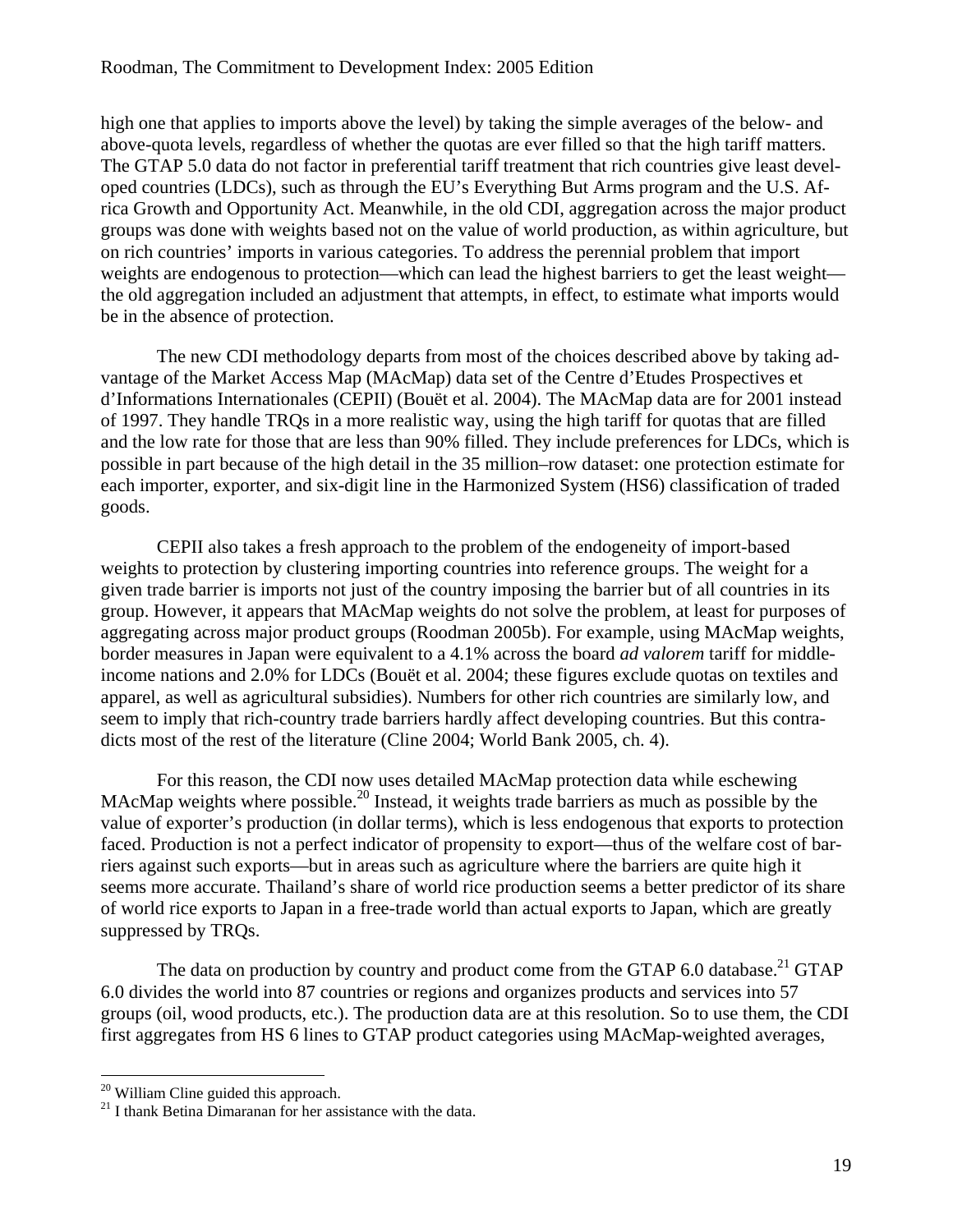and averages across countries within GTAP country/regions based on their exchange rate GDPs. [Table 5](#page-23-1) displays some of the intermediate results of particular interest, on rich-country agricultural protection.

Before aggregating all the way to the level of the rich country to reach a single estimate of protection levels, two other kinds of information are integrated in the protection data. The first is on textile and apparel quotas that were imposed by Canada, the European Union, and the United States until the beginning of this year. The 2005 CDI does not count them, but back-calculated versions to 2003 and 2004, discussed in section [III,](#page-55-1) do. In these cases, estimates of the export tax equivalents of the quotas are taken from Francois and Spinanger (2004)—separately for textiles and apparel—and chained with the corresponding tariff levels derived from MAcMap.<sup>[22](#page-20-0)</sup>

The second source of additional data is on agricultural subsidies, which are not included in MAcMap but do obstruct developing-country exports. It is often said that OECD governments spend \$300 billion a year subsidizing agricultural production. Although aid to rich-country farmers is copious, the \$300 billion "fact" is wrong, so phrased. Rather, OECD farmers and food buyers receive support by virtue of government policy that is *equivalent* to nearly \$300 billion in subsidies, as measured by the OECD's Total Support Estimate (TSE). Much of this benefit is actually delivered to farmers in the form of tariffs, which the OECD converts to subsidy equivalents. Much of the rest includes "general services" such as agricultural education and R&D, transfers to consumers rather than producers, and transfers to producers in ways that create little incentive for additional production, thus little trade distortion.

Since the CDI aims to measure trade distortions, and handles tariffs separately, it uses a narrower definition of subsidy, while still drawing on the OECD (2004) subsidy data. [Table 6](#page-24-1) shows the full OECD agricultural subsidy typology, and how the TSE and the CDI subsidy totals are arrived at. The OECD lists three major kinds of support: support to producers, general services such as agricultural extension and inspection services, and support to consumers. The first major subcategory of producer support is Market Price Support (MPS, row B of the table), which is the additional income accruing to producers because their farmgate prices are higher than world prices. Governments maintain these price differentials with two kinds of border measures: barriers to imports (tariffs) and subsidies for exports. Import barriers account for the lion's share of MPS in OECD countries and, because they generate transfers from domestic consumers to domestic producers, they also show up as negative entries under consumer support (row T). Spending on export subsidies can be inferred by taking the algebraic sum of MPS and transfers from consumers to producers, which carry a negative sign (see row X). The other subcategories of OECD producer support are in fact subsidies in the sense of government expenditure.

The OECD's TSE counts all producer support, including MPS, as well as general services and taxpayers subsidies to consumers—\$283 billion/year average in 2001–03 for the 21 CDI countries (row W). In contrast, the subsidy measure in the CDI consists purely of certain subcategories of producer support, those that are true government expenditures that distort production (rows X and Y). From the MPS it takes only export subsidies. It excludes payments based on overall farming income since these should not distort production decisions. It also discounts payments based on his-

<span id="page-20-0"></span> $22$  The CDI uses the estimates from the version of Francois and Spinanger's model that is free of some restrictions otherwise imposed for consistency with GTAP 6.0.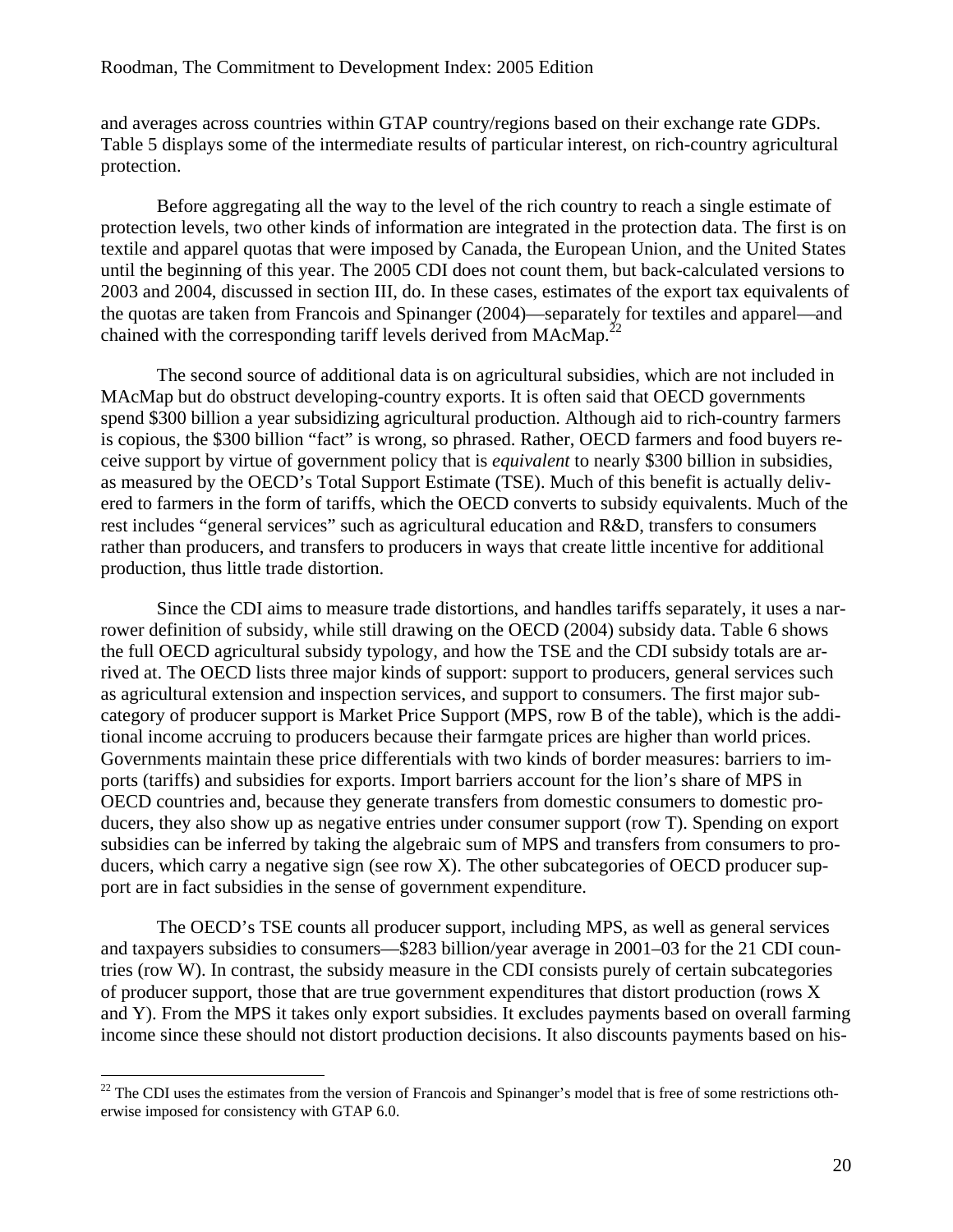torical entitlements by half. In theory, these subsidies too are decoupled from present production and shouldn't distort it, but they are often administered in ways that stimulate production. For example, the U.S. formally decoupled many support payments in 1996—but then disbursed an extra \$8.6 billion/year in "emergency assistance" during 1998–2001, and in 2002 allowed farmers to update the base figures for their "decoupled" subsidies. And some EU payments are decoupled only at the national or regional level. Allocation within regions is still based on actual production (de Gorter, Ingco, and Ignacio 2003). Throughout, averages for 2001–03 are used because subsidy levels are sensitive to volatile world prices. For the 21 scored countries, total trade-distorting subsidies are estimated at \$77.5 billion/year for 2001–03.

Although agricultural subsidies are largely unified in the EU under the Common Agricultural Policy, the Policy itself can be thought of as the outcome of a political process in which each country can be expected to have maximized its receipts by lobbying for subsidies on the products it is most able to produce. Moreover, EU members do offer additional subsidies to their farmers outside the CAP. Thus the amount of subsidy a country's farmers receive is in no small part a reflection of the country's policy stance. To differentiate EU members, the CDI therefore estimates subsidy levels for individual EU members, following the method developed in Cline (2002). The CAP subsidy total is allocated to individual members based on the size of their contributions to the main Common Agricultural Policy fund, the European Agricultural Guidance and Guarantee Fund, and national-level, non-CAP subsidies are added in.

The agricultural subsidy totals having been arrived at, they are then converted to *ad valorem* tariff equivalents. The methodology is too complex to summarize here. See Cline (2004, ch. 3). These tariff equivalents are then chained with the actual tariff levels derived from MAcMap to reach overall levels of protection for agriculture. These in turn are averaged with protection in other sectors, weighting by the value of production in non-CDI countries, to produce estimates of overall levels of protection. (See [Table 7.](#page-25-1))

These estimates may still miss important but less formal barriers to trade. So the CDI trade component gives 25% weight to a direct measure of imports from non-DAC countries as a share of importer's GDP, called "revealed openness." Imports from the least developed countries (LDCs) are double-weighted to reflect the extra potential for trade to reduce poverty in countries where it is highest. Imports of manufactures too are double-weighted because they seem more likely than, say, oil imports, to be subject to the tacit barriers this component tries to detect (Cline 2004). As a result, manufactures imports from LDCs are quadruple-weighted. All EU members are assigned the same revealed openness score.<sup>23</sup> Notably, revealed openness corresponds well with measured protection. The three countries with the highest measured protection levels, Japan, Norway, and Switzerland, have the lowest revealed openness, while New Zealand lies at the opposite extreme on both indicators. (See [Table 8.](#page-25-2))

These two top-level indicators—measured protection and revealed openness—have opposite senses: lower measured protection and higher openness should be rewarded. Because they are in effect separate estimates of the same underlying variable, the true level of protection, they are com-

<span id="page-21-0"></span> $^{23}$  We experimented with computing revealed openness separately for each EU member, but found that it gave the Netherlands and Belgium outsized scores, probably because they have small economies and are ports of entry for the continent. The two probably ship a good share of their reported imports from developing countries on to other nations.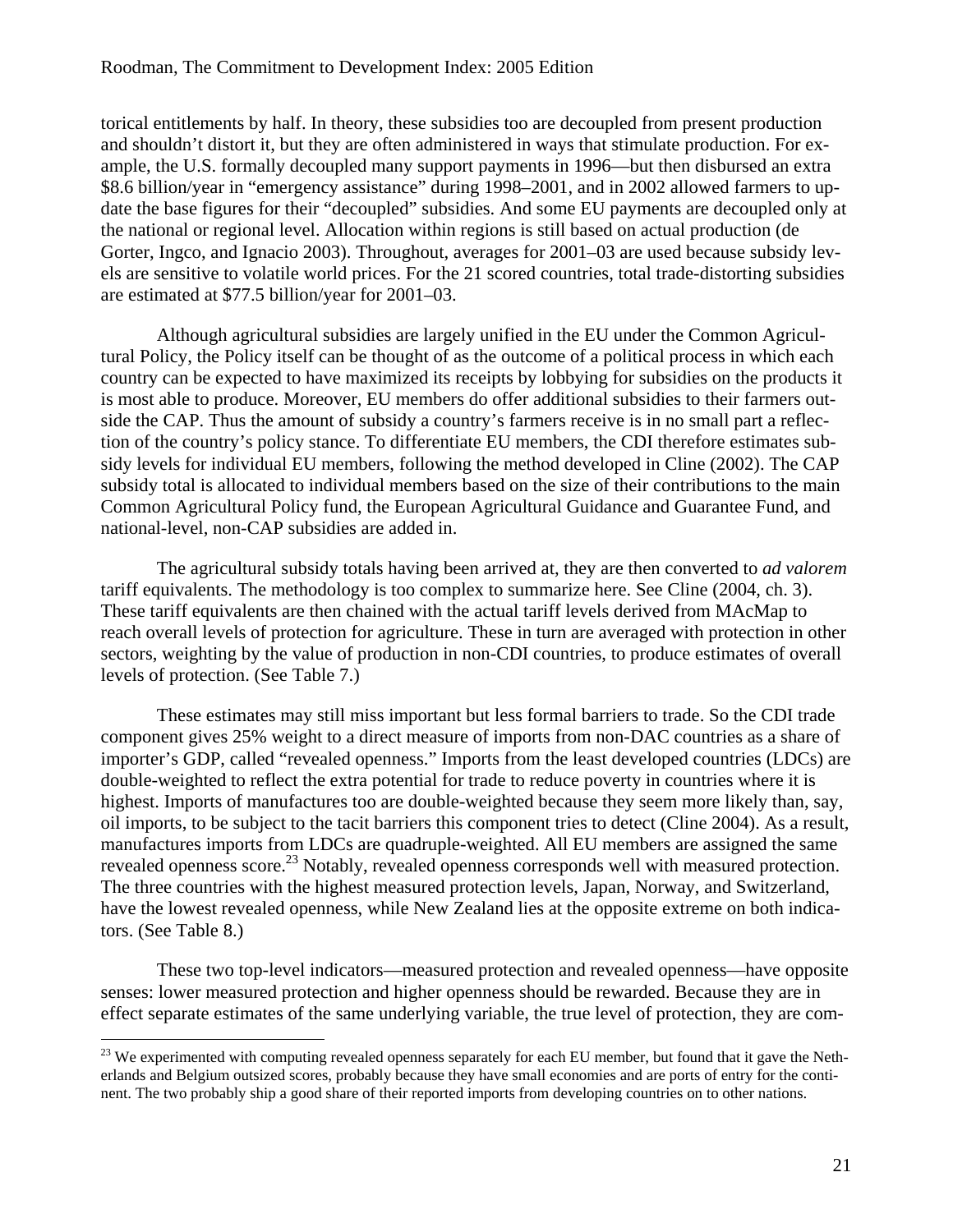bined in a way that is unique within the CDI. The revealed openness scores are linearly transformed to have the same mean, standard deviation, and sign sense as the measured protection results (higher being worse). Once the two indicators are on the same scales, they are combined in a 75/25 ratio. (See [Table 9.](#page-26-1))

Agricultural tariffs are the dominant source of inter-country variation, giving Japan and Norway very low scores, and Switzerland a low one as well. The source of the very high numbers for Norway, Switzerland, and Japan are the TRQs, which were enacted under the Uruguay Round agreement of the World Trade Organization to replace actual quotas. That said, in the remaining countries, which represent the lion's share of the rich-country agricultural market, the protective effect of agricultural subsidies is of the same order of magnitude as the tariffs, and exceeds it in Australia and the United States. Meanwhile, [Table 7](#page-25-1) suggests that the ending of textile and apparel quotas does not fundamentally change the overall level of protection in rich countries with respect to poorer ones.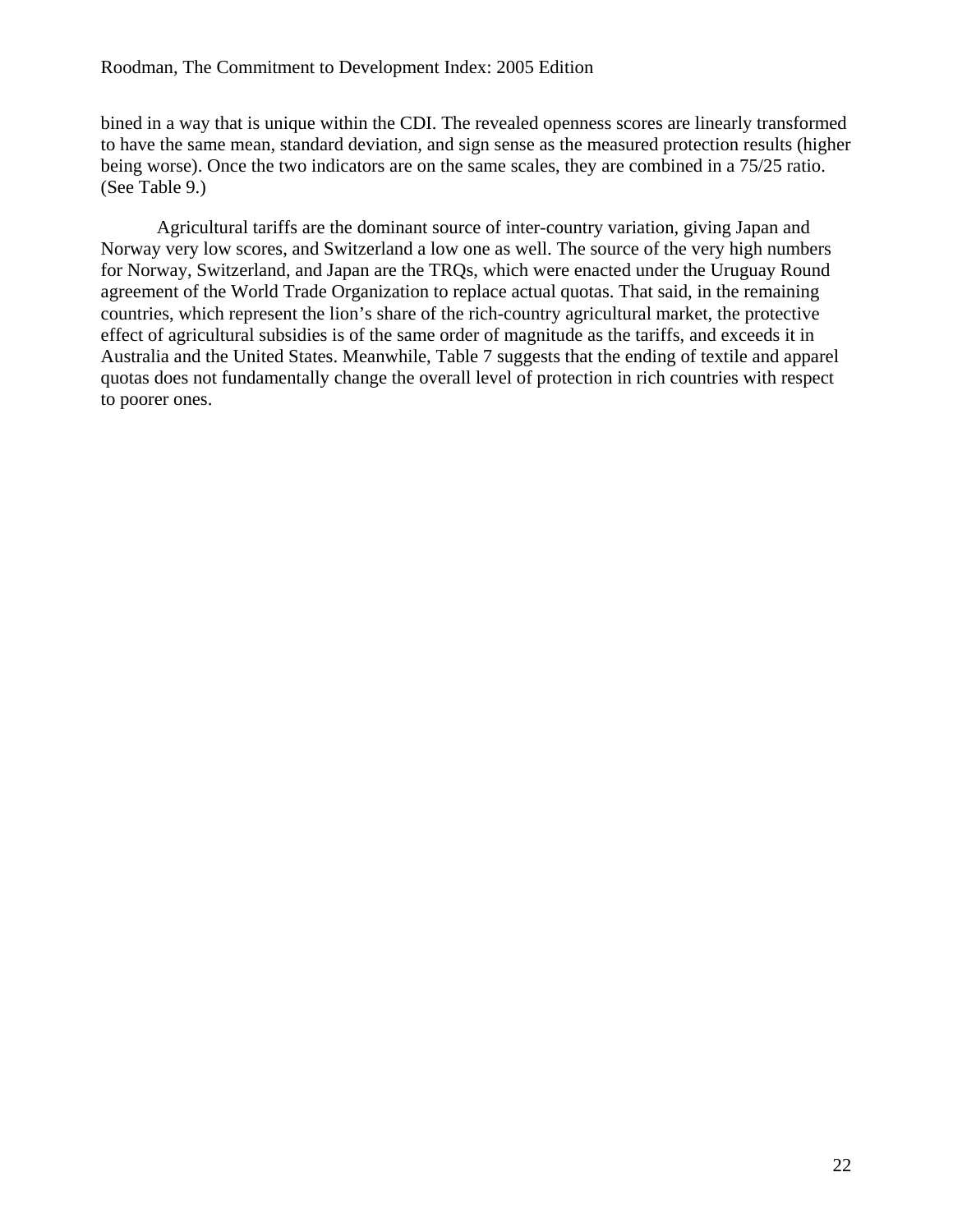|                                                                                                                                                                                                                                                                                      | Animal<br>poud- | Bever-<br>bacco<br>ages<br>and<br>ុ | Bovine<br>sheep<br>cattle,<br>and | Bovine<br>meat | Cereal                 |                | Dairy           | prod-<br>Food  | poop-<br>Meat  |                      |                | Plant-               | Proc-<br>essed   | Vege-<br>$rac{1}{s}$ |           |                |
|--------------------------------------------------------------------------------------------------------------------------------------------------------------------------------------------------------------------------------------------------------------------------------------|-----------------|-------------------------------------|-----------------------------------|----------------|------------------------|----------------|-----------------|----------------|----------------|----------------------|----------------|----------------------|------------------|----------------------|-----------|----------------|
|                                                                                                                                                                                                                                                                                      | other<br>ucts   | prod-<br>ucts                       | horses<br>goats,                  | prod-<br>ucts  | <b>grains</b><br>other | Crops<br>other | pod-<br>ucts    | other<br>ucts  | other<br>ucts  | seeds<br>$\subseteq$ | Paddy<br>ice   | base<br>fibers<br>ဝီ | rice             | and<br>tats          |           | Wheat          |
| Australia                                                                                                                                                                                                                                                                            | $\overline{0}$  | 15.8                                | 0.0                               | 0.0            | 0.0                    | 0.0            | 0.9             | $\frac{1}{8}$  | $\overline{C}$ | $\overline{8}$       | 0.0            | °0                   | 0.0              |                      | $\vec{C}$ | $\overline{O}$ |
| Austria                                                                                                                                                                                                                                                                              | 4.8             | 10.5                                | 15.4                              | 75.9           | 16.8                   | 2.1            | 38.1            | $\frac{8}{2}$  | 15.2           | $\overline{0}$       | 76.6           | $\overline{0}$       | 137.2            | 4.9                  |           | $\overline{C}$ |
| Belgium                                                                                                                                                                                                                                                                              | 4.8             | 10.5                                | 15.4                              | 75.9           | 16.8                   | $\tilde{c}$    | 18.1            | $\overline{c}$ | 15.2           | O.O                  | 76.6           | $\overline{O}$       | 137.2            | 4.9                  |           | $\overline{C}$ |
| Canada                                                                                                                                                                                                                                                                               | c.5             | 6.9                                 | 0.0                               | 8.4            | م.<br>م                | 0.5            | 7.79            | 4.4            | 39.5           | O.O                  | 0.0            | $\overline{O}$       | 0.0              | 2.2                  |           | 2.6            |
| Denmark                                                                                                                                                                                                                                                                              | 4.8             | 10.5                                | 15.4                              | 75.9           | 16.8                   | 2.1            | 38.1            | 9.2            | 15.2           | С.                   | 76.6           | $\overline{0}$       | 137.2            | 4.9                  |           | $\overline{2}$ |
| Finland                                                                                                                                                                                                                                                                              | 4.8             | 10.5                                | 15.4                              | 75.9           | 16.8                   | 2.1            | 38.1            | 9.2            | $\overline{5}$ | O.O                  | 76.6           | $\overline{0}$       | 137.2            | 4.9                  |           | $\overline{C}$ |
| France                                                                                                                                                                                                                                                                               | 4.8             | 10.5                                | 15.4                              | 75.9           | 16.8                   | 2.1            | 38.1            | $\frac{8}{5}$  | 15.2           | O.O                  | 76.6           | $\overline{0}$       | 27.2             | 4.9                  |           | $\overline{C}$ |
| Germany                                                                                                                                                                                                                                                                              | 4.8             | 10.5                                | 15.4                              | 75.9           | 16.8                   | 2.1            | 38.1            | 8.2            | 15.2           | $\overline{0}$       | 76.6           | 0.0                  | 137.2            | 4.9                  |           | $\overline{C}$ |
| Greece                                                                                                                                                                                                                                                                               | 4.8             | 10.5                                | 15.4                              | 75.9           | 16.8                   | 2.1            | 185.1           | 9.2            | 15.2           | O.O                  | 76.6           | 0.0                  | 137.2            | 4.9                  |           | $\overline{C}$ |
| reland                                                                                                                                                                                                                                                                               | 4.8             | 10.5                                | 15.4                              | 75.9           | 16.8                   | 2.1            | 38.1            | $\frac{8}{2}$  | 15.2           | $\overline{0}$       | 76.6           | $\frac{0}{0}$        | 137.2            | 4.9                  |           | $\overline{C}$ |
| kialy                                                                                                                                                                                                                                                                                | 4.8             | 10.5                                | 15.4                              | 75.9           | 16.8                   | $\frac{2}{3}$  | 38.1            | 8.2            | 15.2           | $\overline{O}$       | 76.6           | 0.0                  | 137.2            | 4.9                  |           | $\overline{C}$ |
| Japan                                                                                                                                                                                                                                                                                | I-i<br>O        | 16.4                                | 53.6                              | 38.2           | 53.2                   | بن<br>3        | 82.4            | 12.1           | 36.5           | $\vec{e}$            | 844.4          | 0.0                  | 319.5            | 4.8                  |           | 214.4          |
| Netherlands                                                                                                                                                                                                                                                                          | 4.8             | 10.5                                | 15.4                              | 75.9           | 16.8                   | 2.1            | 38.1            | 8.2            | 15.2           | $\overline{0}$       | 76.6           | $\frac{0}{0}$        | 137.2            | 4.9                  |           | $\overline{2}$ |
| New Zealand                                                                                                                                                                                                                                                                          | 0.4             | 16.3                                | 0.0                               | 0.0            | 0.0                    | 0.4            | $\ddot{\omega}$ | $\overline{9}$ | 2.7            | 0.0                  | 0.0            | 0.0                  | 0.0              | 0.4                  |           | 0.0            |
| Norway                                                                                                                                                                                                                                                                               | 1.88            | 22.3                                | 106.2                             | 222.7          | 114.8                  | 9.5            | 134.0           | 0.62           | 224.3          | 48.6                 | 31.8           | $\overline{O}$       | 27.1             | 49.1                 |           | 208.4          |
|                                                                                                                                                                                                                                                                                      | 4.8             | 10.5                                | 15.4                              | 75.9           | 16.8                   | 2.1            | 38.1            | $\frac{8}{5}$  | 15.2           | 0.0                  | 76.6           | 0.0                  | 137.2            | 4.9                  |           | $\overline{C}$ |
| (percent)<br>$\frac{6}{5}$<br>$\frac{6}{5}$<br>$\frac{1}{5}$<br>$\frac{6}{5}$<br>$\frac{1}{5}$<br>$\frac{1}{5}$                                                                                                                                                                      | 4.8             | 10.5                                | 15.4                              | 75.9           | 16.8                   | 2.1            | 38.1            | $\frac{8}{5}$  | 15.2           | 0.0                  | 76.6           | $\overline{O}$       | 137.2            | 4.9                  |           | $\overline{2}$ |
| Sweden                                                                                                                                                                                                                                                                               | 4.8             | 10.5                                | 15.4                              | 75.9           | 16.8                   | Z.             | 38.1            | $\frac{8}{2}$  | 15.2           | 0.0                  | 76.6           | $\overline{O}$       | 137.2            | 4.9                  |           | $\overline{2}$ |
| 1001<br>Samatan<br>Samatan<br>Divita<br>Divita<br>Divita<br>Divita<br>Divita<br>Divita<br>Divita<br>Divita<br>Divita<br>Divita<br>Divita<br>Divita<br>Divita<br>Divita<br>Divita<br>Divita<br>Divita<br>Divita<br>Divita<br>Divita<br>Divita<br>Divita<br>Divita<br>Divita<br>Divita | 7.7             | 16.2                                | 4.1                               | 168.2          | 77.7                   | 8.2            | 106.8           | 14.0           | 111.3          | 21.2                 | 5.8            | $\overline{O}$       | $\overline{7.1}$ | 26.6                 |           | 31.6           |
| odities,<br>υ.Κ                                                                                                                                                                                                                                                                      | 4.8             | 10.5                                | 5.4                               | 74.2           | 23.4                   | 2.1            | 37.2            | 9.2            | 15.4           | 0.0                  | 76.6           | $\overline{O}$       | 137.2            | 4.9                  |           | $\overline{C}$ |
| United States                                                                                                                                                                                                                                                                        | 0.4             | 2.7                                 | °.                                | 2.6            | 0.9                    | 2.7            | 16.7            | ς.             | دن<br>م        | $\frac{8}{1}$        | s:2            | $\vec{C}$            | 5.2              | 3.0                  |           | 3.2            |
| Production in<br>non-CDI                                                                                                                                                                                                                                                             |                 |                                     |                                   |                | 29                     |                | S               |                | 114            | ပ္ပ                  | $\overline{8}$ |                      |                  |                      |           |                |
| countries (\$)                                                                                                                                                                                                                                                                       | 205             | 241                                 | $\mathcal{S}$                     | $\approx$      |                        | 911            |                 | 399            |                |                      |                | 29                   | 88               | 64                   |           | $\overline{z}$ |

### <span id="page-23-1"></span><span id="page-23-0"></span>**Table 5. Estimated uniform** *ad valorem* **tariff-equivalents of tariff regimes against agricultural commodities, 2001 (percent)**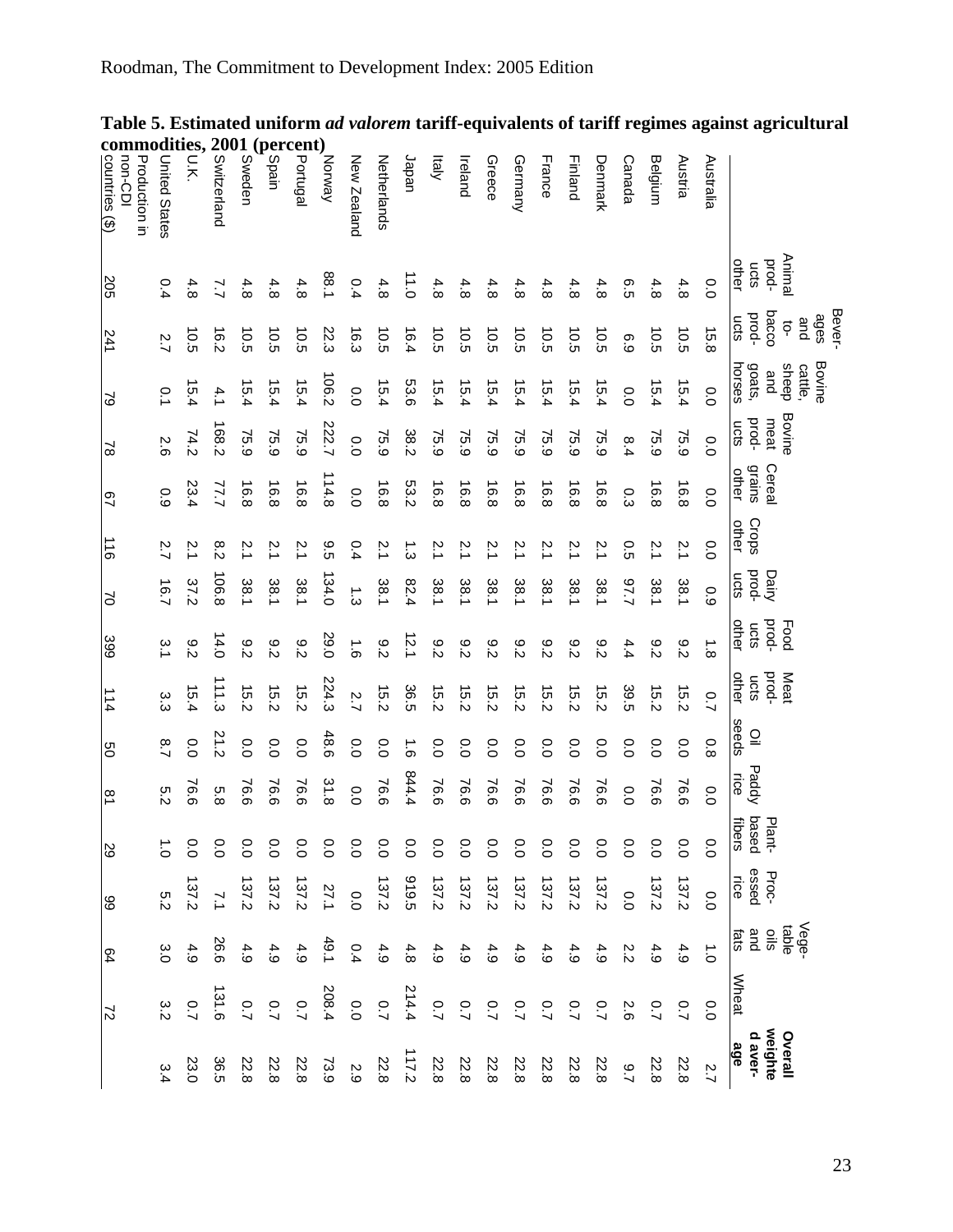|    |                                                            |                |                        |                             |                | N. Zea-      |                                | Switzer- United |               |              |
|----|------------------------------------------------------------|----------------|------------------------|-----------------------------|----------------|--------------|--------------------------------|-----------------|---------------|--------------|
|    |                                                            |                | Australia Canada EU-15 |                             | Japan          | land         | Norway                         | land            | <b>States</b> | Total $(\$)$ |
|    | <b>National currency figures</b>                           |                |                        |                             |                |              |                                |                 |               |              |
| А. | Producer Support Estimate (PSE)                            | 1,552          |                        | 7,002 102,708               | 5,359          | 221          | 20,741                         | 7,586           | 44,239        |              |
| В. | Market Price Support (MPS)                                 | 6              | 3,383                  | 58,311                      | 4,824          | 174          | 9,438                          | 4,353           | 16,836        |              |
| C. | Payments based on output                                   | 0              | 337                    | 3,792                       | 166            | 0            | 2,442                          | 364             | 4,841         |              |
| D. | Payments based on area                                     |                |                        |                             |                |              |                                |                 |               |              |
|    | planted/animal numbers                                     | 37             | 788                    | 28,027                      | 0              | 0            | 3,473                          | 905             | 2,902         |              |
| Е. | "Counter cyclical payments"                                |                |                        |                             |                |              |                                |                 | 1,426         |              |
| F. | Payments based on historical                               |                |                        |                             |                |              |                                |                 |               |              |
|    | entitlements                                               | 183            | 989                    | 608                         | 0              | 0            | 579                            | 1,302           | 6,828         |              |
| G. | Payments based on input use                                | 1,041          | 484                    | 7,908                       | 247            | 47           | 3,911                          | 336             | 7,222         |              |
| Η. | Payments based on input                                    |                |                        |                             |                |              |                                |                 |               |              |
|    | constraints                                                | 0              | 1                      | 4,073                       | 122            | 0            | 368                            | 130             | 1,978         |              |
| Τ. | Payments based on overall                                  |                |                        |                             |                |              |                                |                 |               |              |
|    | farming income                                             | 285            | 909                    | 0                           | 0              | 0            | 530                            | 0               | 2,206         |              |
| J. | Miscellaneous payments                                     | 0              | 111                    | $-11$                       | 0              | 0            | 0                              | 196             |               |              |
|    |                                                            |                |                        |                             |                |              |                                |                 |               |              |
|    | K. General Services Support Estimate                       |                |                        |                             |                |              |                                |                 |               |              |
|    | (GSSE)                                                     | 909            | 2455                   | 9410                        | 1461           | 220          | 1436                           | 532             | 27159         |              |
| L. | Research and development                                   | 591            | 447                    | 1550                        | 54             | 114          | 688                            | 93              | 2569          |              |
|    |                                                            |                |                        |                             | 52             | 12           |                                | 22              |               |              |
| M. | Agricultural schools                                       | 0              | 248                    | 901                         |                |              | 0                              |                 | 0             |              |
| N. | Inspection services                                        | 92             | 591                    | 369                         | 11             | 66           | 273                            | 13              | 734           |              |
| O. | Infrastructure                                             | 201            | 538                    | 1973                        | 1074           | 27           | 210                            | 97              | 4125          |              |
| Ρ. | Marketing and promotion                                    | 8              | 632                    | 3138                        | 26             | 0            | 114                            | 65              | 17434         |              |
| Q. | Public stockholding                                        | 0              | 0                      | 1343                        | 46             | 0            | 14                             | 47              | 123           |              |
| R. | Miscellaneous                                              | 16             | 0                      | 135                         | 199            | 1            | 139                            | 196             | 2174          |              |
|    |                                                            |                |                        |                             |                |              |                                |                 |               |              |
| S. | Consumer Support Estimate (CSE) -215 -3,540 -51,904 -6,732 |                |                        |                             |                |              | $-162$ $-9,209$ $-5,105$       |                 | 4,816         |              |
| Т. | Transfers to producers from                                |                |                        |                             |                |              |                                |                 |               |              |
|    | consumers                                                  | -3             |                        | $-3,324$ $-55,537$ $-4,823$ |                |              | $-162 - 10,217 -4,415 -16,833$ |                 |               |              |
|    | Other transfers from consumers                             | $-1$           | $-255$                 |                             | $-698 - 1,917$ | 0            | $-420$                         | $-1,031$        | $-2,081$      |              |
| U. | Transfers to consumers from                                |                |                        |                             |                |              |                                |                 |               |              |
|    | taxpayers                                                  | $-211$         | 28                     | 3,762                       | 5              | 0            | 520                            | 230             | 23,729        |              |
| V. | Excess feed cost                                           | 0              | 11                     | 570                         | 3              | $\mathbf 0$  | 909                            | 111             | 0             |              |
|    |                                                            |                |                        |                             |                |              |                                |                 |               |              |
|    | W. OECD Total Support Estimate                             | 2,250          |                        | 9,485 115,880 6,825         |                |              | 441 22,697                     | 8,348           | 95,127        |              |
|    | $(A+K+U)$                                                  |                |                        |                             |                |              |                                |                 |               |              |
|    |                                                            |                |                        |                             |                |              |                                |                 |               |              |
|    | X. Export subsidies (B+T)                                  | 3              | 59                     | 2,774                       | 1              | 12           | $-779$                         | $-62$           | 3             |              |
|    | Y. Other direct trade-distorting                           | 1,170          | 2,105                  | 44,104                      | 535            | 47           | 10,484                         | 2,386           | 21,783        |              |
|    | subsidies (C+D+E+F/2+G+H)                                  |                |                        |                             |                |              |                                |                 |               |              |
|    |                                                            |                |                        |                             |                |              |                                |                 |               |              |
|    | Z. Exchange rate/\$                                        | 1.75           | 1.5                    | 1.01                        | 0.12           | $\mathbf{2}$ | 7.94                           | 1.52            | 1             |              |
|    |                                                            |                |                        |                             |                |              |                                |                 |               |              |
|    | <b>Dollar figures</b>                                      |                |                        |                             |                |              |                                |                 |               |              |
|    | AA. OECD Total Support Estimate                            | 1,286          |                        | 6,323 114,733 56,875        |                | 221          | 2,859                          |                 | 5,492 95,127  | 282,915      |
|    | (W/Z)                                                      |                |                        |                             |                |              |                                |                 |               |              |
|    |                                                            |                |                        |                             |                |              |                                |                 |               |              |
|    | AB. Export subsidies (X/Z)                                 | $\overline{2}$ | 39                     | 2,746                       | 8              | 6            | $-98$                          | $-41$           | 3             | 2,666        |
|    | AC. Other trade-distorting subsidies                       | 667            | 1,405                  | 43,663 4,427                |                | 24           | 1,320                          |                 | 1,567 21,783  | 74,855       |
|    | (Y/Z)                                                      |                |                        |                             |                |              |                                |                 |               |              |
|    | <b>Total trade-distorting subsidies</b>                    | 668            | 1,444                  | 46,409 4,436                |                | 30           | 1,222                          |                 | 1,526 21,786  | 77,521       |
|    | (AB+AC)                                                    |                |                        |                             |                |              |                                |                 |               |              |

### <span id="page-24-1"></span><span id="page-24-0"></span>**Table 6. Calculations of production-distorting agricultural subsidies for CDI and of Total Support Estimate of OECD, 2001–03**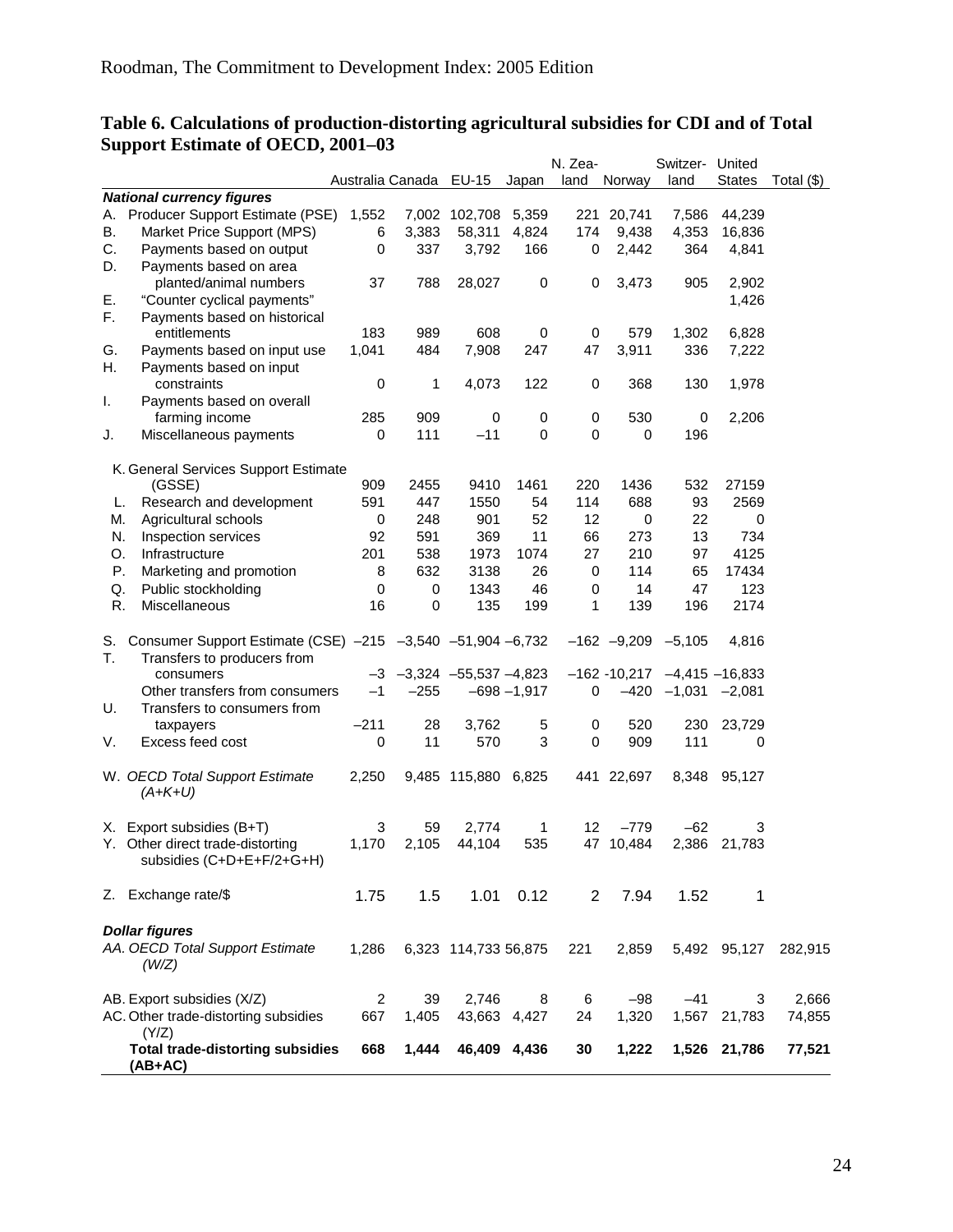|                                     |                | Agricultural commodities |       | Textiles & apparel<br>Tariffs & |                             |                 |                | Weighted average  |
|-------------------------------------|----------------|--------------------------|-------|---------------------------------|-----------------------------|-----------------|----------------|-------------------|
|                                     |                | Subsi-                   |       | quotas<br>(for pre-             | <b>Tariffs</b><br>only (for | Other<br>goods: | With<br>quotas | Without<br>quotas |
|                                     | <b>Tariffs</b> | dies                     | Total | 2005)                           | 2005)                       | <b>Tariffs</b>  |                |                   |
| Australia                           | 2.7            | 11.2                     | 14.3  | 17.5                            | 17.5                        | 3.3             | 7.0            | 7.0               |
| Austria                             | 22.8           | 15.7                     | 42.1  | 27.7                            | 6.1                         | 3.3             | 13.8           | 12.0              |
| Belgium                             | 22.8           | 15.4                     | 41.7  | 27.7                            | 6.1                         | 3.3             | 13.7           | 11.9              |
| Canada                              | 9.7            | 7.2                      | 17.6  | 23.6                            | 12.7                        | 1.3             | 6.7            | 5.8               |
| Denmark                             | 22.8           | 14.0                     | 40.0  | 27.7                            | 6.1                         | 3.3             | 13.3           | 11.6              |
| Finland                             | 22.8           | 15.6                     | 41.9  | 27.7                            | 6.1                         | 3.3             | 13.7           | 12.0              |
| France                              | 22.8           | 15.5                     | 41.8  | 27.7                            | 6.1                         | 3.3             | 13.7           | 11.9              |
| Germany                             | 22.8           | 16.3                     | 42.9  | 27.7                            | 6.1                         | 3.3             | 13.9           | 12.2              |
| Greece                              | 22.8           | 15.0                     | 41.2  | 27.7                            | 6.1                         | 3.3             | 13.6           | 11.8              |
| Ireland                             | 22.8           | 17.5                     | 44.3  | 27.7                            | 6.1                         | 3.3             | 14.2           | 12.5              |
| Italy                               | 22.8           | 11.0                     | 36.3  | 27.7                            | 6.1                         | 3.3             | 12.5           | 10.8              |
| Japan                               | 117.2          | 4.0                      | 125.8 | 7.4                             | 7.4                         | 4.1             | 30.5           | 30.5              |
| Netherlands                         | 22.8           | 14.0                     | 39.9  | 27.7                            | 6.1                         | 3.3             | 13.3           | 11.5              |
| New Zealand                         | 2.9            | 1.8                      | 4.8   | 7.9                             | 7.9                         | 1.7             | 3.0            | 3.0               |
| Norway                              | 73.9           | 15.8                     | 101.4 | 4.0                             | 4.0                         | 2.2             | 23.6           | 23.6              |
| Portugal                            | 22.8           | 14.3                     | 40.4  | 27.7                            | 6.1                         | 3.3             | 13.4           | 11.6              |
| Spain                               | 22.8           | 14.7                     | 40.9  | 27.7                            | 6.1                         | 3.3             | 13.5           | 11.7              |
| Sweden                              | 22.8           | 14.9                     | 41.1  | 27.7                            | 6.1                         | 3.3             | 13.6           | 11.8              |
| Switzerland                         | 36.5           | 12.8                     | 54.0  | 5.0                             | 5.0                         | 4.2             | 15.2           | 15.2              |
| U.K.                                | 23.0           | 14.3                     | 40.5  | 27.7                            | 6.1                         | 3.3             | 13.4           | 11.7              |
| <b>United States</b>                | 3.4            | 13.4                     | 17.2  | 26.5                            | 10.3                        | 1.8             | 7.2            | 5.9               |
| Weight: value of production in non- |                |                          |       |                                 |                             |                 |                |                   |
| CDI countries (billion \$)          |                |                          | 1,765 |                                 | 676                         | 6,549           |                |                   |

### <span id="page-25-1"></span><span id="page-25-0"></span>**Table 7. Computation of measured protection,** *ad valorem* **tariff equivalents (%)**

### <span id="page-25-2"></span>**Table 8. Revealed openness, 2003**

|                      |                 |         | Imports (billion \$) |         |           |        |             |
|----------------------|-----------------|---------|----------------------|---------|-----------|--------|-------------|
|                      | A               | B       | С                    | D       |           |        |             |
|                      | Least developed |         | All low and middle   |         |           |        |             |
|                      | countries only  |         | income               |         | Weighted  |        | Weighted    |
|                      |                 | Total   |                      | Total   | total     |        | imports/GDP |
|                      | Manufactures    | imports | Manufactures         | imports | (A+B+C+D) | GDP    | (%)         |
| Australia            | 0.06            | 0.09    | 28.19                | 35.19   | 63.53     | 518    | 12.3        |
| Canada               | 0.38            | 0.77    | 41.87                | 49.94   | 92.96     | 834    | 11.1        |
| European Union       | 8.26            | 14.14   | 523.82               | 693.32  | 1,239.54  | 10,457 | 11.9        |
| Japan                | 0.41            | 1.57    | 150.12               | 240.70  | 392.80    | 4,330  | 9.1         |
| New Zealand          | 0.01            | 0.03    | 4.37                 | 5.86    | 10.27     | 76     | 13.5        |
| Norway               | 0.07            | 0.08    | 7.14                 | 8.22    | 15.50     | 222    | 7.0         |
| Switzerland          | 0.08            | 0.12    | 9.76                 | 11.70   | 21.65     | 309    | 7.0         |
| <b>United States</b> | 5.20            | 11.48   | 534.03               | 661.80  | 1,212.50  | 10.900 | 11.1        |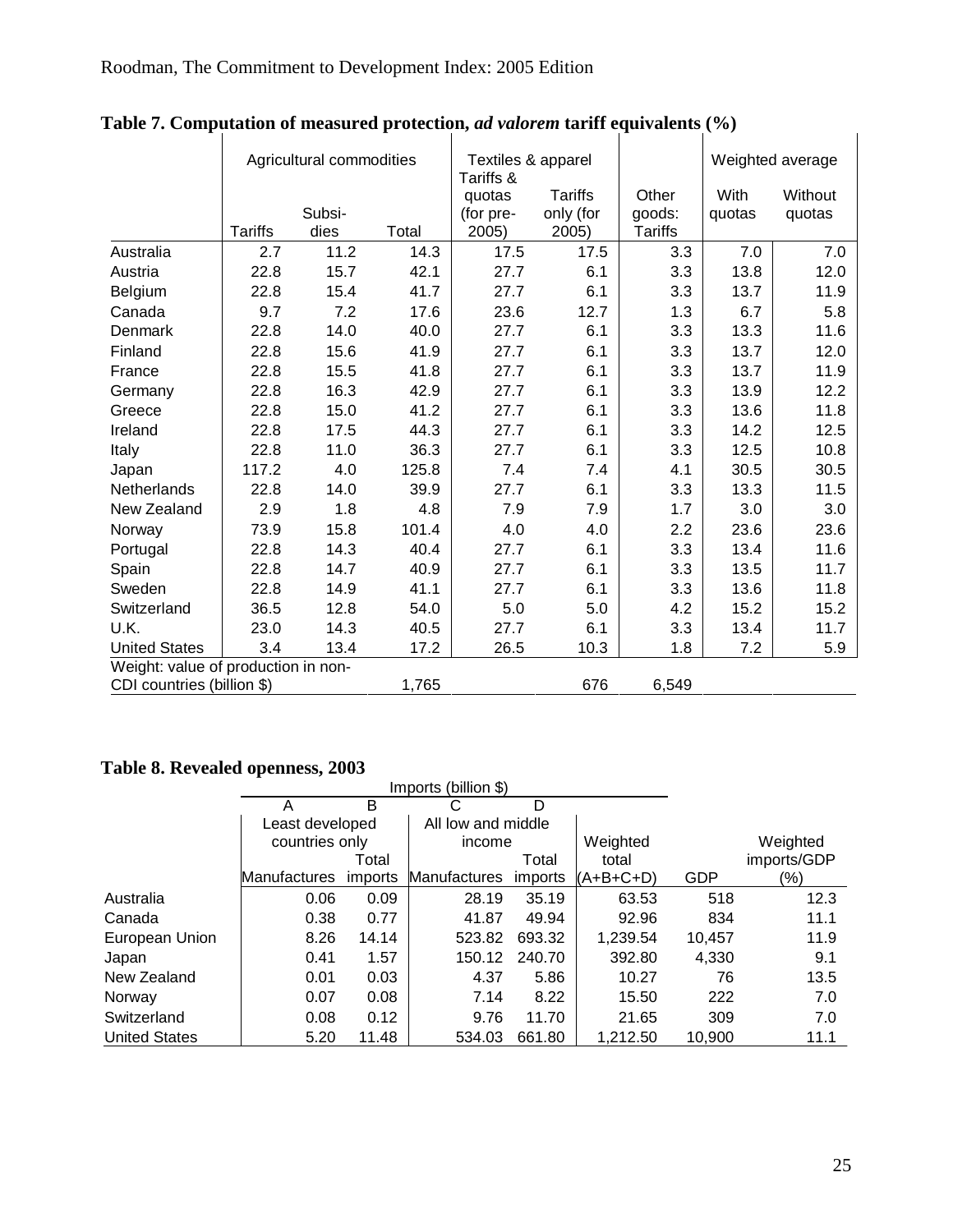|                      | Measured   |      | Revealed openness (25%              |      |        |
|----------------------|------------|------|-------------------------------------|------|--------|
|                      | protection |      | of score)                           |      |        |
|                      | (75% of    |      | Transformed to Compos- Standardized |      |        |
|                      | score)     |      | Raw value protection scale          | ite  | score  |
|                      |            |      | $(%)-$                              |      |        |
| Australia            | 6.5        | 12.3 | 8.0                                 | 6.9  | 7.3    |
| Austria              | 11.1       | 11.9 | 9.4                                 | 10.7 | 5.8    |
| Belgium              | 11.0       | 11.9 | 9.4                                 | 10.6 | 5.8    |
| Canada               | 5.3        | 11.1 | 11.7                                | 6.9  | 7.3    |
| Denmark              | 10.7       | 11.9 | 9.4                                 | 10.4 | 5.9    |
| Finland              | 11.1       | 11.9 | 9.4                                 | 10.6 | 5.8    |
| France               | 11.0       | 11.9 | 9.4                                 | 10.6 | 5.8    |
| Germany              | 11.3       | 11.9 | 9.4                                 | 10.8 | 5.7    |
| Greece               | 10.9       | 11.9 | 9.4                                 | 10.5 | 5.8    |
| Ireland              | 11.5       | 11.9 | 9.4                                 | 11.0 | 5.6    |
| Italy                | 10.0       | 11.9 | 9.4                                 | 9.8  | 6.1    |
| Japan                | 28.2       | 9.1  | 18.6                                | 25.8 | $-0.2$ |
| Netherlands          | 10.7       | 11.9 | 9.4                                 | 10.4 | 5.9    |
| New Zealand          | 2.8        | 13.5 | 4.1                                 | 3.1  | 8.8    |
| Norway               | 21.8       | 7.0  | 25.6                                | 22.8 | 1.0    |
| Portugal             | 10.8       | 11.9 | 9.4                                 | 10.4 | 5.9    |
| Spain                | 10.9       | 11.9 | 9.4                                 | 10.5 | 5.8    |
| Sweden               | 10.9       | 11.9 | 9.4                                 | 10.5 | 5.8    |
| Switzerland          | 14.1       | 7.0  | 25.5                                | 16.9 | 3.3    |
| United Kingdom       | 10.8       | 11.9 | 9.4                                 | 10.4 | 5.9    |
| <b>United States</b> | 5.4        | 11.1 | 11.8                                | 7.0  | 7.2    |
|                      |            |      |                                     |      |        |
| Average              | 11.3       | 11.3 | 11.3                                | 12.6 |        |
| Standard deviation   | 5.2        | 1.6  | 5.2                                 |      |        |

### <span id="page-26-1"></span><span id="page-26-0"></span>**Table 9. Computation of overall trade score**

### *Investment*

Investment flows from abroad have long played a major role in economic development—from the 19<sup>th</sup> century in the United States to the 21<sup>st</sup> century in China. Source-country policies can affect capital flows, and given the magnitude of the capital flows—net foreign direct investment from DAC to non-DAC countries was \$104 billion in 2002 (DAC 2004)—relatively small policy changes on the source side could make a significant difference for countries on the receiving side.

But incorporating investment into the CDI is difficult for two reasons. First, not all investment is good for development, or at least is as good as it should be. Prime examples include oil industry ventures in Nigeria and Angola, and foreign-financed factories with inhumane working conditions.

Second, the role of rich-country policies in stimulating and guiding investment is subtle and difficult to quantify. Theodore Moran (2005) has designed the investment component of the CDI. Moran's approach, adopted without modification into the CDI, is based on a qualitative survey of government policies—a checklist approach. Countries can gain or lose points based on the answers to 20 distinct questions. A perfect score would be 100. For example, countries get 15 points for hav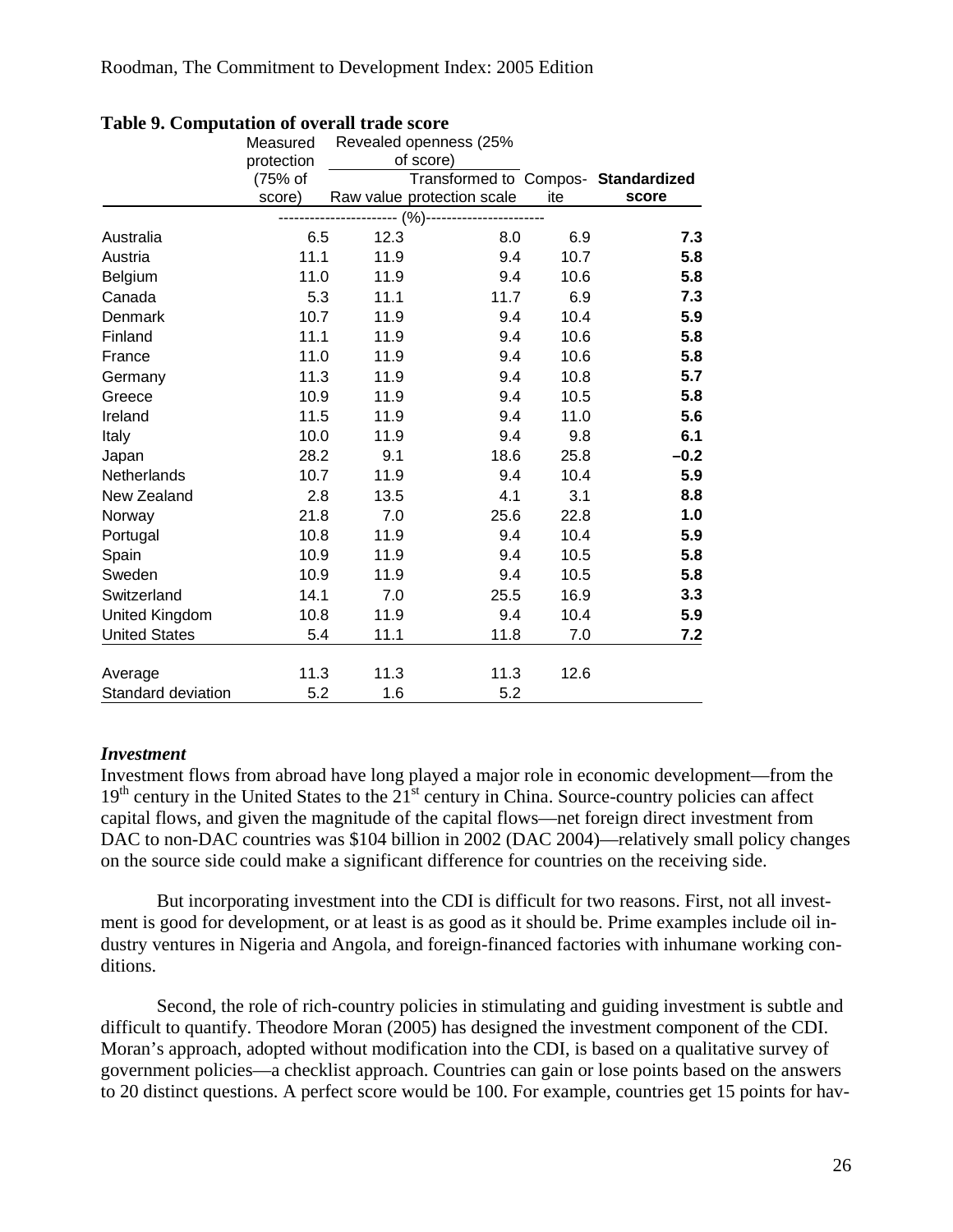ing programs to insure nationals against political risks for investment in developing countries. But they lose 4 if they do not screen for and monitor environmental, labor, and human rights problems.

Paraphrasing Moran (2005), the 20 questions fit into five categories, covering:

- 1) Official provision of political risk insurance, which protects investors against such risks as the host country government nationalizing their factories (25 points)
	- a) Is the country a member of the Multilateral Investment Guarantee Agency (5 points) and the International Finance Corporation (3), both part of the World Bank Group, and regional development banks (2)? All provide some political risk insurance.
	- a) Does the country have a national political risk insurance agency (15)?
	- a) Does the national agency fail to screen for environmental, labor standards, and human rights issues  $(-4)$ ?
	- a) Does the agency have a history of covering inefficient projects that make financial sense thanks only to subsidies and import protection, for example, to subsidized sugar projects (– 2)?
	- a) Does the agency avoid projects in "sensitive" sectors that could threaten source-country interests  $(-2)$ ?
	- a) Does the agency impose inappropriate national economic interest tests for eligibility, such as that the project would not cost a single job at home  $(-2)$ ?
	- a) Does the agency coverage to firms majority-owned by nationals, as opposed to any firm with a significant presence in the home economy  $(-2)$ ?
- 1) Procedures to prevent double taxation of profits earned abroad—taxation, that is, in both source and receiving countries (20 points)
	- a) Does the county have tax sparing agreements with developing countries, whereby the government allows investors to pay taxes only under the (potentially favorable) tax code of the receiving country (20)? Or does the country at least offer a tax credit for foreign taxes paid so that there is no double taxation (18)?
	- a) Does the developed country deny investors the benefits from favorable tax treatment in developing countries  $(-6)$ ?
	- a) Does it treat foreign taxes paid as a deductible expense rather than providing a full credit (– 10)?
- 1) Actions to prevent bribery and other corrupt practices abroad (30 points)
	- a) How has the country progressed in implementing the OECD Convention against Bribery of Foreign Public Officials in International Business Transactions? Has it begun completed Phase II monitoring to evaluate whether it is effectively implementing the Convention in its own laws (6)? Did it complete Phase II by the end of 2004 (4)?
	- a) Has it participated in "publish what you pay" initiatives to promote transparency in payments, taxes, receipts, and expenditures that its multinationals pay to foreign governments (up to 16 points). Examples: the Extractive Industries Transparency Initiative, the G–8 Anti-Corruption and Transparency Action Plan, the Kimberly Process to control trade in "blood diamonds," and the World Bank trust fund to combat bribery.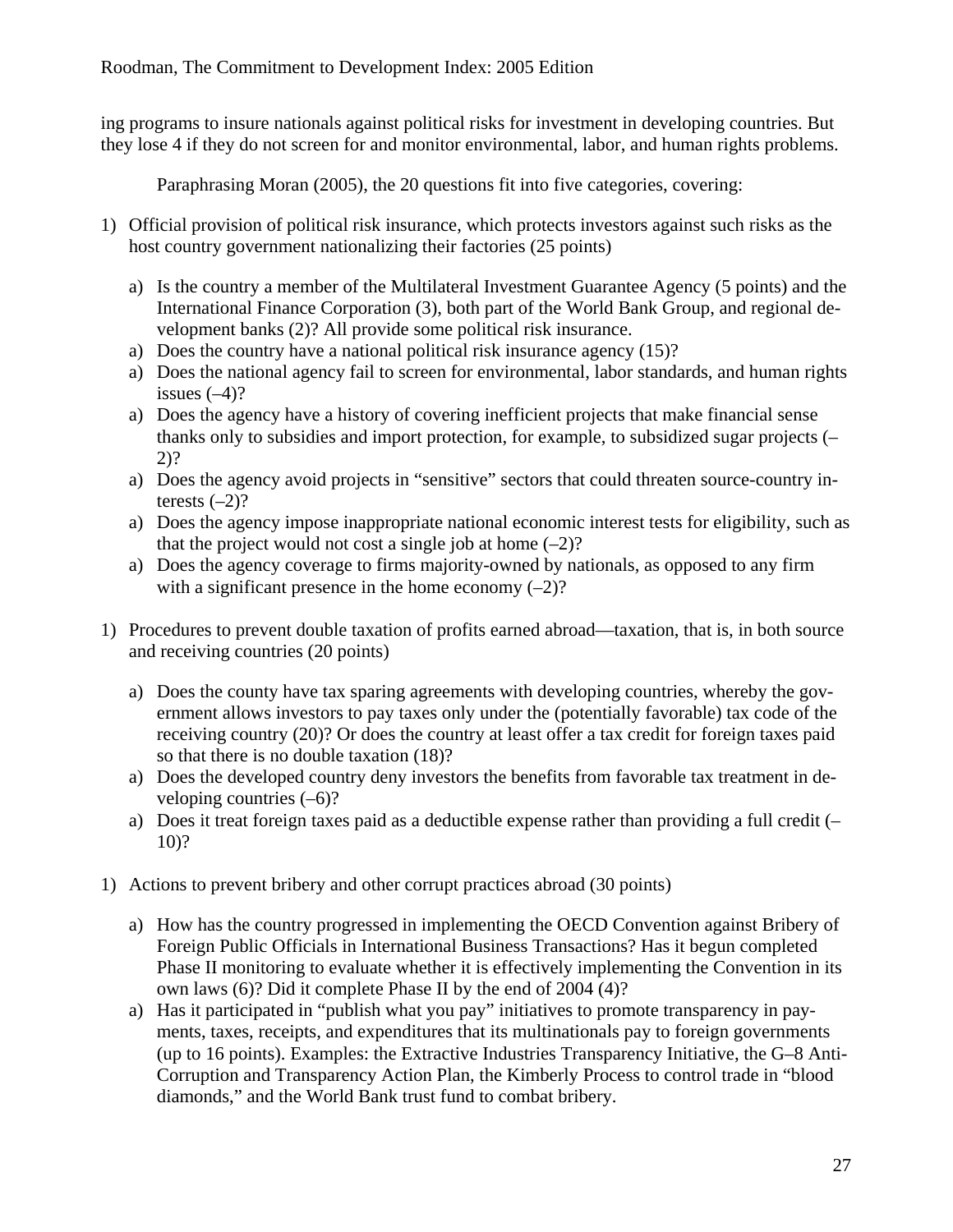- a) Score on Transparency International's Bribe Payers' Index, which measures the perceived propensity of nationals to bribe abroad: 5 minus the country's score quintile, with countries excluded from the survey receiving 2 (4 points maximum).
- a) Other policies that greatly encourage or discourage bribery abroad  $(\pm 3)$ .
- 1) Other measures to support foreign direct investors in developing countries (5 points)
	- a) Does the country assist its firms in identifying investment opportunities (2)?
	- a) Does it give official assistance to developing-country investment promotion agencies (3)?
	- a) Does it advocate against receiving countries applying labor, environmental, or human rights standards to FDI  $(-5)$ ?
- 1) Policies that affect portfolio flows (20 points)
	- a) Does the country support developing countries designing securities institutions and regulations  $(4)$ ?
	- a) Does it provide support for support for portfolio flows, for example by lending start-up capital to mutual funds investing in developing countries (4)?
	- a) Does the country eschew restrictions on portfolio investments in developing countries by home country pension funds, beyond the "prudent man" fiduciary rule on diversification  $(12)?$

The first four categories, worth a total of 80 points, pertain to foreign direct investment. The last, with 20 points, obviously relates to portfolio flows. (See [Table 10](#page-29-1) for the results.)

Ireland stands out at the bottom end of the ranking with only 30 points. Perhaps because until recently it had viewed itself as lagging economically within Europe, its policies are strongly oriented toward keeping capital at home.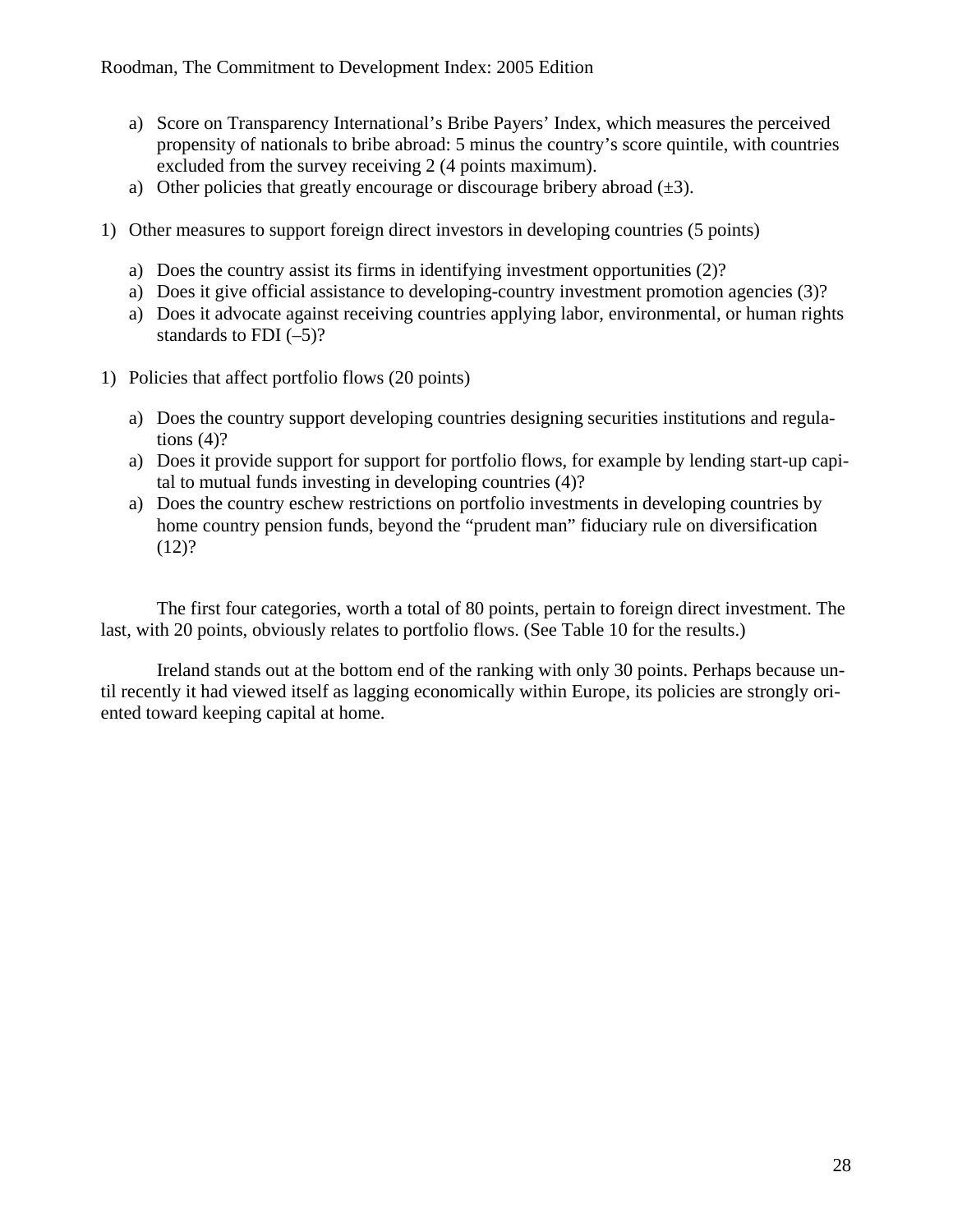| Total                        |                 | Portfolio                                         |                                                                   |                    |                 |                               | Other FDI                                                |                                                   |          |                           | Corrupt practices                                                            |             |                               | Double taxation                                            |         |                             |                                 |                         |                                                                                               |                                              |                                               | Political risk insurance                                |                                    |                                                     |                           |                         | Factor                       |
|------------------------------|-----------------|---------------------------------------------------|-------------------------------------------------------------------|--------------------|-----------------|-------------------------------|----------------------------------------------------------|---------------------------------------------------|----------|---------------------------|------------------------------------------------------------------------------|-------------|-------------------------------|------------------------------------------------------------|---------|-----------------------------|---------------------------------|-------------------------|-----------------------------------------------------------------------------------------------|----------------------------------------------|-----------------------------------------------|---------------------------------------------------------|------------------------------------|-----------------------------------------------------|---------------------------|-------------------------|------------------------------|
| Support for portfolio flows? |                 | No restrictions<br>investment?<br>on pension fund | Support for design of securities<br>institutions and regulations? | Negative advocacy? | tion agencies?  | Help set up investment promo- | Official assistance in resolving<br>investment disputes? | Punish bribe payers or negli-<br>gent about this? | Quintile | Bribe Payers Index Scoore | Extractive Industries Transpar-<br>ency Initiative or other initia-<br>tives | tion level? | OECD convention -- Participa- | reats foreign taxes as de-<br>ductible rather than credit? | tives   | veloping country tax incen- | Doesn't let investors enjoy de- | Avoids double taxation? | International companies with<br>significant presence in this<br>country eligible?<br>$\omega$ | projects?<br>inefficient import-substituting | Restrict extending coverage<br>$\overline{5}$ | No inappropriate national eco-<br>nomic interest tests? | Investors in all sectors eligible? | Agency monitor environment/<br>labor/ human rights? | Official national agency? | Multilateral Insurance? |                              |
| $\approx$                    | $\vec{v}$       | $\circ$                                           | 4                                                                 | 0                  | ω               |                               | N                                                        | 0                                                 | 4        |                           | $\circ$                                                                      | თ           |                               | 0                                                          | တ်      |                             |                                 | SO                      | 0                                                                                             | Ň                                            |                                               | 0                                                       | c                                  | 0                                                   | cл                        | $\vec{o}$               | tralia<br>Aus-               |
| ွ့                           | 0               | $\circ$                                           | 0                                                                 | 0                  | $\omega$        |                               | N                                                        | 0                                                 | 4        |                           | 0                                                                            | တ           |                               | ਠੋ                                                         | Ⴛ       |                             |                                 | ${}^{\circ}$            | 0                                                                                             | Y,                                           |                                               | Y                                                       | Ň                                  | O                                                   | ੌ                         | $\vec{0}$               | Aus-<br>Eia                  |
| 80                           | $\vec{v}$       | $\overline{+}$                                    | $\circ$                                                           | 0                  | $\circ$         |                               | 0                                                        | 0                                                 | ω        |                           | N                                                                            | თ           |                               | $\circ$                                                    | ႕       |                             |                                 | $\infty$                | 0                                                                                             | Ň                                            |                                               | 0                                                       | 0                                  | N                                                   | ∸<br>Cη                   | $\vec{o}$               | gium<br>Bel-                 |
| ိ                            | $\vec{v}$       | $\circ$                                           | 4                                                                 |                    | ဝ ယ             |                               | N                                                        | 0                                                 | 4        |                           | ನ                                                                            | ਠੇ          |                               | 0                                                          | 0       |                             |                                 | S0                      | 0                                                                                             | k,                                           |                                               | 0                                                       | c                                  | O                                                   | $\vec{\sigma}$            | $\vec{0}$               | Can-<br>epe                  |
| 99                           | $\vec{v}$       | $\circ$                                           | 0                                                                 | 0                  | دى              |                               | N                                                        | 0                                                 | N        |                           | ∞                                                                            | თ           |                               | 0                                                          | Ò       |                             |                                 | ∸<br>$\infty$           | 0                                                                                             | Ň                                            |                                               | 0                                                       | 0                                  | Ň                                                   | $\vec{q}$                 | $\vec{o}$               | mark<br><b>Den-</b>          |
| 5                            | $\circ$ $\circ$ |                                                   | 0                                                                 |                    | ဝ ယ             |                               | N                                                        | 0                                                 | N        |                           | 14                                                                           | ਠੋ          |                               | 0                                                          | 0       |                             |                                 | $\overline{\infty}$     | 0                                                                                             | r?                                           |                                               | 0                                                       | 0                                  | Ň                                                   | ੌ                         | $\vec{o}$               | 콜<br>land                    |
| 2                            | 0               | $\circ$                                           | $\circ$                                                           | 0                  | $\circ$         |                               | $\circ$                                                  | ω                                                 | N        |                           | თ                                                                            | $\vec{0}$   |                               | 0                                                          | 0       |                             |                                 | 20                      | 0                                                                                             | Ń                                            |                                               | 0                                                       | 0                                  | Ň                                                   | ີ ຕ                       | $\vec{o}$               | Fran<br>င္ပ                  |
| 8                            | $\vec{v}$       | $\circ$                                           | 0                                                                 | 0                  | $\circ$         |                               | N                                                        | 0                                                 | ω        |                           | ਠੋ                                                                           | ਠੋ          |                               | 0                                                          | 0       |                             |                                 | SO                      | 0                                                                                             | Y                                            |                                               | 0                                                       | c                                  | 0                                                   | ঈ                         | $\vec{0}$               | uew<br>Ger-<br>≺             |
| $\boldsymbol{3}$             | 0               | 4                                                 | 0                                                                 | 0                  | $\circ$         |                               | N                                                        | 0                                                 | N        |                           | 0                                                                            | თ           |                               | 0                                                          | රා      |                             |                                 | ∸<br>$\infty$           | Ņ                                                                                             | Ń                                            |                                               | r,                                                      | Ň                                  | O                                                   | $\vec{a}$                 | $\vec{o}$               | Gree<br>ce                   |
| ఠ                            | ನ               | $\circ$                                           | 0                                                                 | 0                  | $\circ$         |                               | 0                                                        | 0                                                 | N        |                           | 0                                                                            | თ           |                               | 0                                                          | 0       |                             |                                 | 0                       | 0                                                                                             | 0                                            |                                               | 0                                                       | c                                  | 0                                                   | 0                         | $\vec{0}$               | land<br>이                    |
| $\overline{\mathbf{z}}$      | $\vec{v}$       | $\circ$                                           | 0                                                                 |                    | ဝ ယ             |                               | N                                                        | 0                                                 |          |                           | Ó                                                                            | $\vec{0}$   |                               | 0                                                          | 0       |                             |                                 | SO                      | 0                                                                                             | Ň                                            |                                               | 0                                                       | c                                  | 0                                                   | $\vec{a}$                 | $\vec{0}$               | $\frac{1}{2}$                |
| 2                            | 0               | $\circ$                                           | 0                                                                 | 0                  | $\circ$         |                               | N                                                        | 0                                                 | N        |                           | ∸<br>$\circ$                                                                 | $\vec{o}$   |                               | 0                                                          | 0       |                             |                                 | $\infty$                | 0                                                                                             | Ņ                                            |                                               | r?                                                      | Ň                                  | 0                                                   | $\vec{\sigma}$            | $\vec{o}$               | pan<br>-و                    |
| $\overline{3}$               | $\vec{v}$       | 4                                                 | 4                                                                 | $\circ$            | ω               |                               | N                                                        | 0                                                 | ω        |                           | ∞                                                                            | တ           |                               | 0                                                          | Y       |                             |                                 | ∸<br>$\infty$           | $\circ$                                                                                       | Ň                                            |                                               | 0                                                       | 0                                  | 0                                                   | $\vec{q}$                 | $\vec{0}$               | lands<br>Neth<br>우           |
| 41<br>$\overline{5}$         |                 | $\circ$                                           | 0                                                                 | 0                  | ω               |                               | 0                                                        | 0                                                 | N        |                           | ∞                                                                            | თ           |                               | 0                                                          | 0       |                             |                                 | Оı                      | $\circ$                                                                                       | 0                                            |                                               | 0                                                       | 0                                  | 0                                                   | $\circ$                   | Cл                      | <b>New</b><br>land<br>Zea-   |
| $\frac{1}{60}$               |                 |                                                   | 0                                                                 |                    | ဝ ယ             |                               | N                                                        | ω                                                 | N        |                           | ಹ                                                                            | $\vec{o}$   |                               | ਰੋ                                                         | မှ      |                             |                                 | $\vec{0}$               | 0                                                                                             | Ŗ                                            |                                               | 0                                                       | 0                                  | ぃ                                                   | ज                         | $\vec{0}$               | <b>Kem</b><br>Nor-           |
| $rac{4}{66}$                 |                 |                                                   | $\circ$                                                           |                    | ဝ ယ             |                               | N                                                        | $\circ$                                           | N        |                           | 0                                                                            | တ           |                               | 0                                                          | $\circ$ |                             |                                 | $\vec{8}$               | $\circ$                                                                                       | Ϋ́                                           |                                               | 0                                                       | ß                                  | P                                                   | $\vec{c}$                 | $\vec{o}$               | Port-<br>ligal               |
| 62                           | $\vec{D}$ o     |                                                   | 4                                                                 |                    | ဝ ယ             |                               | N                                                        | $\circ$                                           | N        |                           | 0                                                                            | တ           |                               | 0                                                          | စ       |                             |                                 | $\vec{a}$               | 0                                                                                             | Ŗ                                            |                                               | 0                                                       | $\circ$                            | ņ                                                   | $\vec{\sigma}$            | $\vec{o}$               | Spai<br>$\Rightarrow$        |
| ဌာ                           | $\vec{5}$       | $\overline{4}$                                    | 4                                                                 |                    | ဝ ယ             |                               | $\circ$                                                  | ω                                                 | 4        |                           | 0                                                                            | თ           |                               | 0                                                          | ႕       |                             |                                 | $\vec{8}$               | ৸                                                                                             | $\circ$                                      |                                               | Y                                                       | Y                                  | ņ                                                   | 5Ì                        | $\vec{0}$               | Swe-<br>den                  |
| $\frac{12}{25}$              |                 |                                                   | $\circ$                                                           |                    | $\circ$ $\circ$ |                               | N                                                        | $\circ$                                           | 4        |                           | 0                                                                            | $\vec{o}$   |                               | 0                                                          | ႕       |                             |                                 | $\vec{0}$               | r,                                                                                            | Ŗ                                            |                                               |                                                         |                                    | Y                                                   | $\vec{\Omega}$            | $\vec{o}$               | <b>Swit-</b><br>zer-<br>land |
| $rac{4}{28}$                 |                 |                                                   | 4                                                                 |                    | ဝ ယ             |                               | N                                                        | $33,-3$                                           | ω        |                           | ಕ                                                                            | $\vec{o}$   |                               | $\circ$                                                    | $\circ$ |                             |                                 | $\vec{\circ}$           | ৸                                                                                             | Ŗ                                            |                                               | 0                                                       | 0                                  | $\circ$                                             | $\vec{\sigma}$            | $\vec{o}$               | U.K.                         |
| $\frac{8}{2}$ പ              |                 |                                                   |                                                                   |                    | င္ ယ            |                               | 0                                                        |                                                   | N        |                           | $\vec{5}$                                                                    | $\vec{0}$   |                               |                                                            |         |                             |                                 | $\vec{\infty}$          | <u>ა</u>                                                                                      |                                              |                                               |                                                         |                                    |                                                     | $\vec{5}$                 | $\vec{0}$               | 0.5                          |

### <span id="page-29-1"></span><span id="page-29-0"></span>**Table 10. Summary of Investment Component**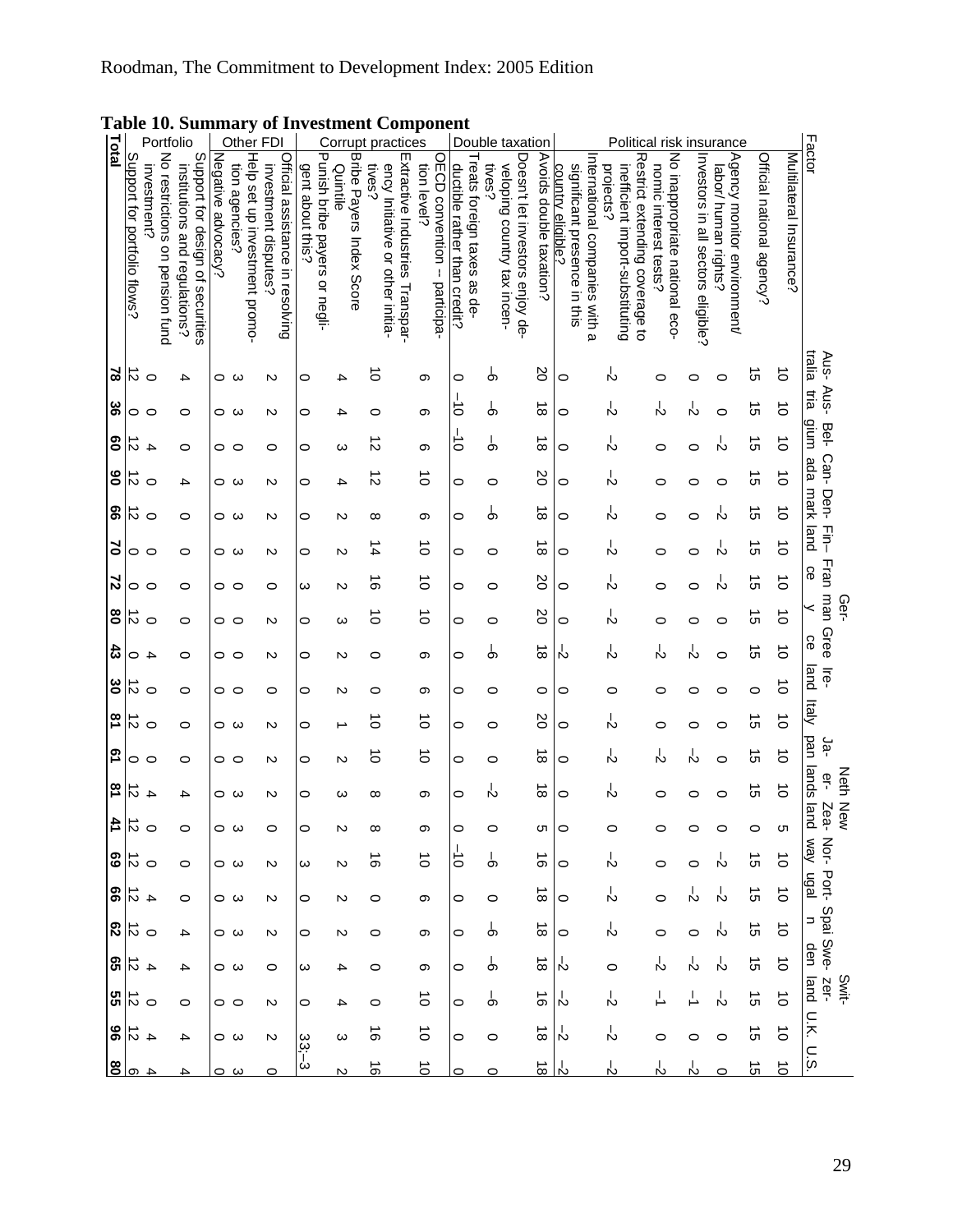### <span id="page-30-0"></span>*Migration*

Migration is one of the thornier topics covered in the index. Though it is widely agreed that the effects of migration and migration policy on development are great and could become much greater, they have not been as extensively studied as those of aid and trade polices. There is no widely accepted analytical framework from the perspective of development, and little empirical evidence. In addition, there are data problems, including lack of comprehensive information on remittances and illegal immigration, and a paucity of internationally comparable information on rich countries' migration policies.

The CDI migration component is built on the conviction that migration advances development in source countries because it "provides immigrants with access to labor markets and higher wages which, in turn, increase the potential for individual immigrants to remit money or goods to the sending country…and enables migrants to establish migrant networks, which encourage continuous and expanding economic relations between sending and receiving countries." (Hamilton and Grieco, 2002)

In addition, freer flows of people, like freer flows of goods, should contribute to global convergence in factor markets. The easier it is for a Vietnamese woman to get a job in Japan, the more Nike will have to pay her to keep her sewing clothes in its Vietnam factories. And emigration of workers that are unskilled (by rich-world standards) should increase the wages of those who do not leave by reducing labor supply. It should be said that while freer migration may directly benefit rich countries too, it can lower pay for nationals facing more intense competition for their jobs. This is not a major consideration for the CDI, however, not because it doesn't worry us, but because the purpose of the CDI is to focus on effects on developing countries.

What happens when professionals leave developing countries—the so-called "brain drain" is also ambiguous, even from the point of view of the sending country. The exodus of doctors and nurses from Ghana and South Africa has cost those countries. However, sometimes professionals gain skills abroad and then return home: Returned Indian expatriates are playing a big role in the software and services boom in Bangalore. Even when professionals remain abroad, they often retain links with industry and research at home.

The 2005 migration component is descended from a design by Grieco and Hamilton (2004). They proposed taking a weighted average of six indicators:

- 1) gross non-DAC immigrant inflow/receiving-country population;
- 2) gross non-DAC immigrant inflow/total immigrant inflow;
- 3) net migrant inflow over five years/receiving-country population—this includes inflows from DAC countries too for lack of resolution in the data:
- 4) the difference between the unemployment rates for natives and immigrants, which is supposed to reflect barriers to immigrants entering the work force;
- 5) the share of foreign students that are from non-DAC countries; and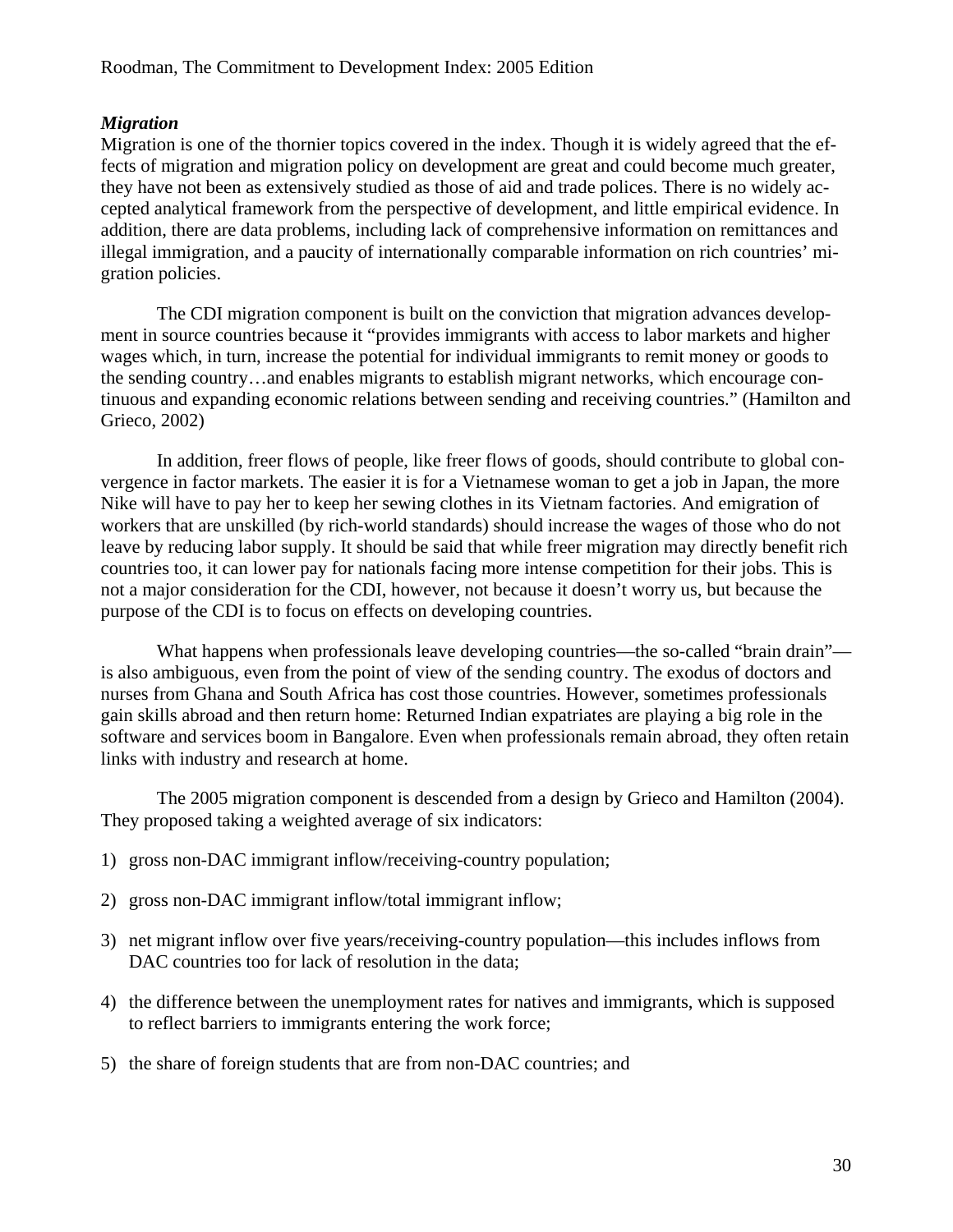6) an index from the United Nations High Commissioner for Refugees (UNHCR) measuring countries' contributions to aiding refugees and asylum seekers.

The 2005 CDI adopts these recommendations with some substantial changes. It drops the second because of conceptual overlap with the first. In place of indicator 3), it uses a series from a new data set by Docquier and Marfouk (2005), commissioned by the World Bank. They use 1990 and 2000 census data to estimate immigrant stocks by country of origin and skill level, providing one of the first glimpses of differences in the movement of skilled and unskilled workers. The series used in the CDI is the change in the stock of immigrants from developing countries who are unskilled, meaning having no tertiary education. As far as this indicator goes then, unskilled immigration is rewarded while skilled immigration is treated neutrally, as a reflection of theoretical and empirical uncertainty about the effect of skilled migration on the sending country. This measure can be expected to count illegal immigrants, but may undercount them. As a net stock change measure it differs from a flow measure in being net of immigrant deaths during the period.

The 2005 CDI also includes indicator 1, which Jeanne Batalova and Kim Hamilton of the Migration Policy Institute updated by contacting individual national statistical agencies. In contrast with the Docquier and Marfouk series, this is a flow rather than a stock measure; it is gross, not net of outflows; it includes skilled migrants; it probably counts few illegal immigrants, since it is based on migration rather than census data; and is for the most recent available year rather than the 1990s as a whole. Taken together, the two indicators can be seen as two imperfect snapshots of migration patterns, each with advantages and disadvantages, and both strongly determined by the limits of available data. The net stock change measure, for example, allows the new distinction between skilled and unskilled, but is old, thus a poorer indicator of current policy. Note that overall, skilled immigration is still rewarded, but less than unskilled migration, since it is counted in one of the two indicators.

The two each get 32.5% of the weight in the migration component, for a total of 65%. This marks a major change from the 2004 CDI, triggered by the availability of the Docquier and Marfouk data, and justified by the value of distinguishing between skilled and unskilled migration. In 2004, 65% weight went to the *product* of gross inflows from developing countries as a share of gross inflows from all countries (indicator 2 above) and the net migrant flow from all countries over five years. (That multiplication in a rough way extracted the fraction of the net immigrant flow that was from developing countries.) The change is associated with what is perhaps the largest score shifts in the 2005 CDI revision, with Australia, Canada, and the United States falling and Austria, Switzerland, and New Zealand rising. The full reasons for the moves are hard to determine, in part because we have so little information about immigration beyond these very series. In the case of the United States, however, one cause is evident: the reported gross inflow of migrants from developing countries dropped from 989,000 to 659,000 between 2002 and 2003, probably a result of the September 11 attacks.

The CDI leaves out Grieco and Hamilton's indicator 4, the unemployment rate difference. Higher unemployment among immigrants might actually reflect the *greater* attractiveness of a country's labor market to foreign workers. "Unemployment," after all, is the state of not having a job, yet being in the job market. If there are many immigrants "in the market for a job," this could reflect policy barriers to employment, which the CDI ought to penalize, or policies that facilitate entrance to the market, which the CDI ought to reward. Because of this ambiguity in sign, it seems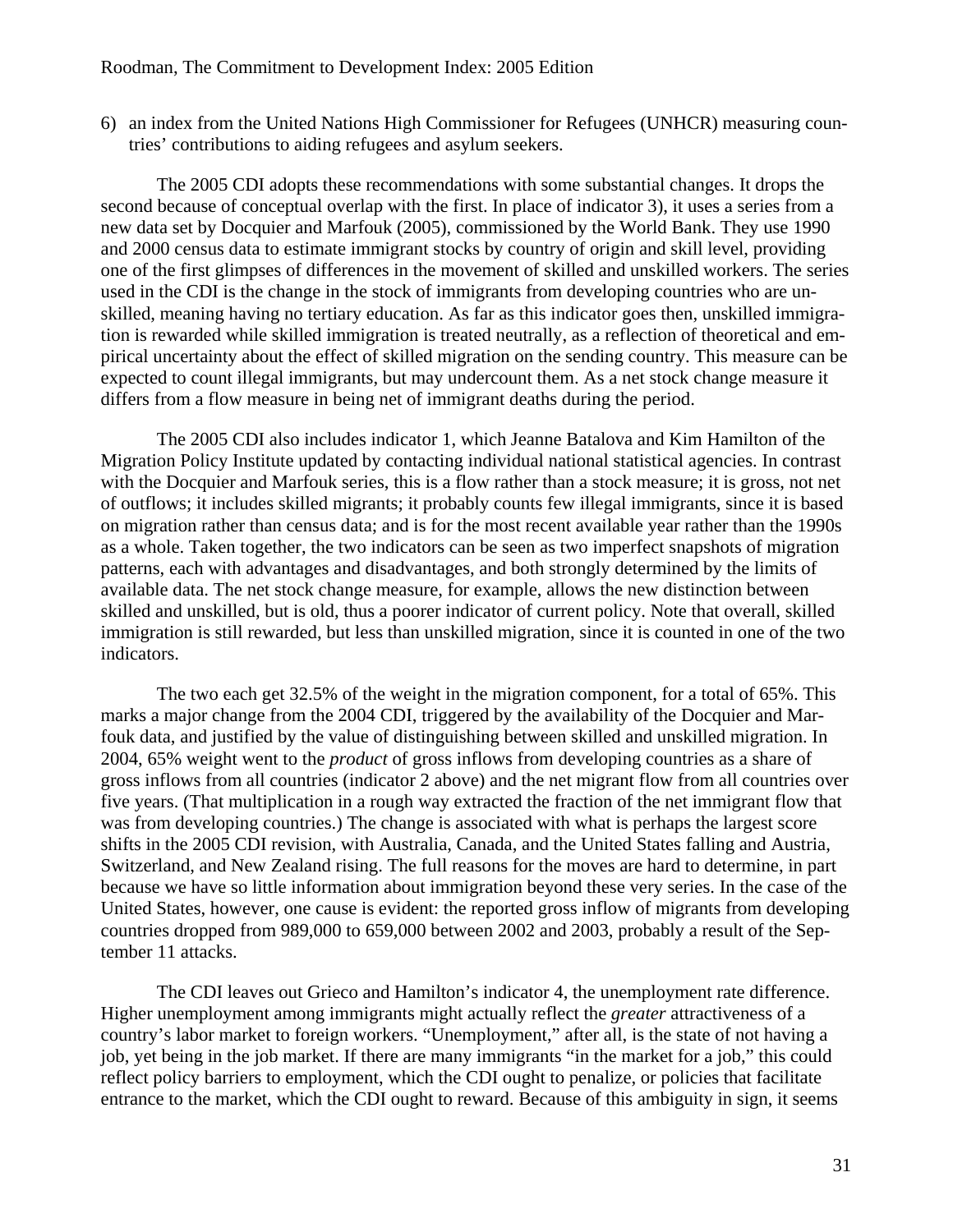appropriate to leave this indicator aside until there is more evidence to validate it one way or the other.

The CDI adopts Grieco and Hamilton's indicator 5, the share of the foreign student population that is non-DAC, without change. This deserves comment, since it could be misleading. A country could host almost no non-DAC students, yet have a high non-DAC *ratio* if it hosts even fewer DAC students. Japan is a case in point. Its 2001 non-DAC student body was 60,687, which was 95% of its total foreign student body, the highest in the sample. But that was only 0.05% of Japan's population, which is barely above the 0.03% of Italy and Portugal, which are lowest on this measure, and far behind Australia's 0.47%. The essential question is, which indicator is more likely to capture differences in *policy*—non-DAC students/total foreign students or non-DAC students/total population? For students much more than unskilled workers, language is likely to be a major non-policy barrier, and probably does much to explain Japan's low foreign student numbers across the board. It seems more meaningful, then, to abstract from the predominantly non-policy factors that reduce the foreign student body altogether, by taking foreign student population as the denominator. The data are for 2001, except for Canada, for which they are for 1998, and are from the OECD.

Finally, as in past years, the CDI uses a simplified version of the UNHCR index. The CGD version is computed as total of three quantities, all taken over receiving-country GDP: the number of refugees hosted domestically; the number of other people "of concern" to UNHCR, such as those internally displaced; and the number of asylum applications taken.<sup>24</sup>

Accepting the considered judgment of Grieco and Hamilton (2004), the student population measure gets 15% weight and the modified UNHCR index gets 20%. The remaining 65% goes to the product of indicators 2 and 3. Before combining these three measures, each is rescaled to have a sample average of 5.0. [Table 11](#page-33-1) shows the calculations.

<span id="page-32-0"></span><sup>&</sup>lt;sup>24</sup> The UNHCR ranks all countries—not just rich countries—on the three indicators, averages the ranks, then reorders the countries and assigns final ranks.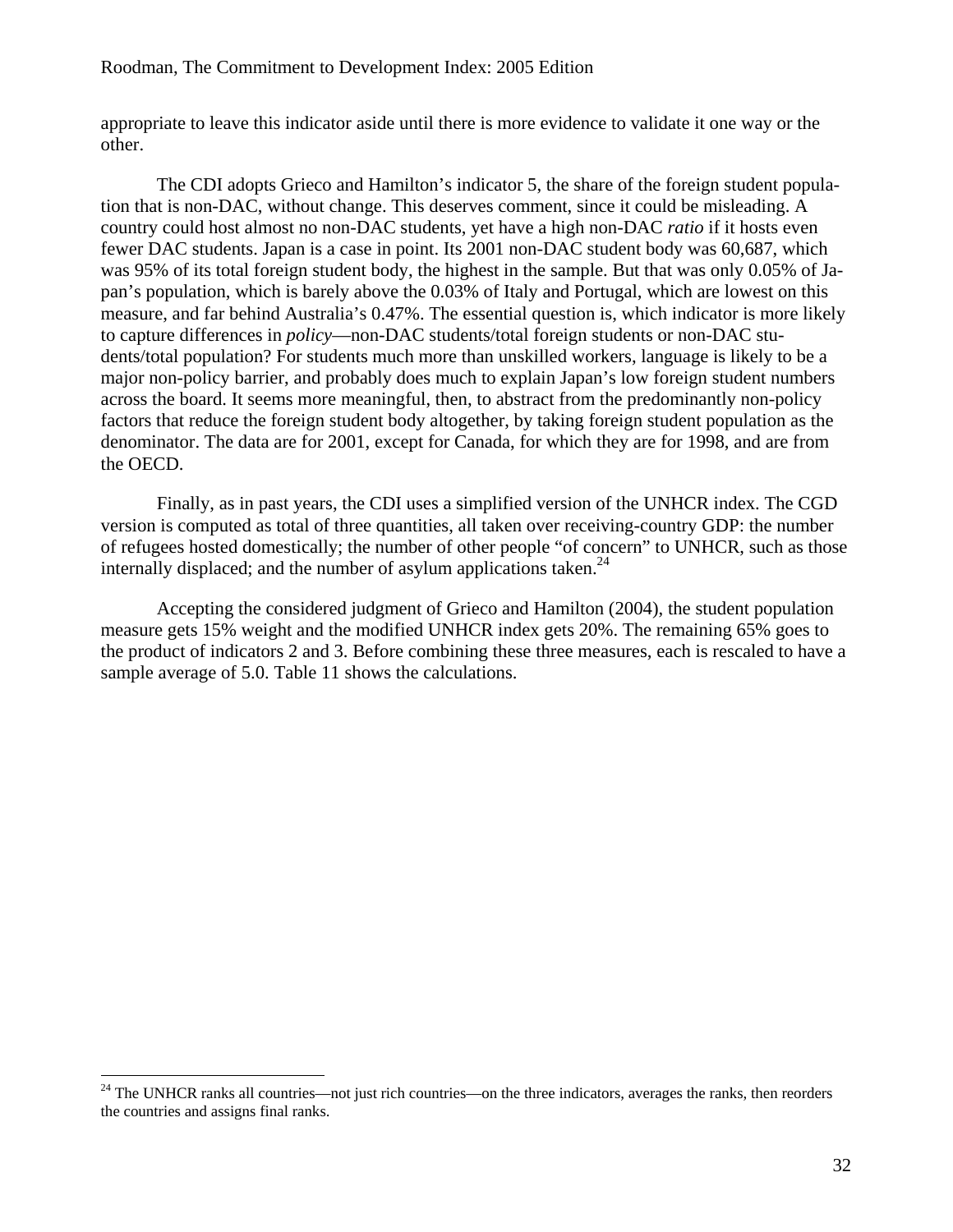|                      | Non-DAC immi-     |       | Net stock change, |          |                 |       | Refugee popu-              |       |                |
|----------------------|-------------------|-------|-------------------|----------|-----------------|-------|----------------------------|-------|----------------|
|                      | grant gross in-   |       | unskilled non-DAC |          |                 |       | lation <sup>1</sup> + asy- |       |                |
|                      | flow, most recent |       | immigrants, 1990- |          | Non-DAC stu-    |       | lum appli-                 |       |                |
|                      | available year    |       | 2000              |          | dents           |       | cations, 2003              |       |                |
|                      |                   | Stan- |                   |          | % of<br>foreign | Stan- | Per                        | Stan- |                |
|                      | % of              | dard- | $%$ of            | Stan-    | stu-            | dard- | billion \$                 | dard- |                |
|                      | popula-           | ized  | popula-           | dardized | dents,          | ized  | <b>PPP</b>                 | ized  |                |
|                      | tion              | score | tion              | score    | $2001^2$        | score | <b>GDP</b>                 | score | <b>Overall</b> |
| Australia            | 0.37              | 3.6   | 2.9               | 11.6     | 79              | 6.3   | 132.9                      | 2.9   | 6.5            |
| Austria              | 0.95              | 9.2   | 4.1               | 16.1     | 48              | 3.9   | 384.5                      | 8.3   | 10.5           |
| Belgium              | 0.35              | 3.4   | 0.2               | 0.8      | 47              | 3.8   | 220.2                      | 4.7   | 2.9            |
| Canada               | 0.61              | 6.0   | 0.9               | 3.6      | 58              | 4.7   | 246.5                      | 5.3   | 4.9            |
| Denmark              | 0.30              | 2.9   | 1.0               | 4.1      | 67              | 5.4   | 516.8                      | 11.1  | 5.3            |
| Finland              | 0.13              | 1.3   | 0.6               | 2.3      | 69              | 5.6   | 114.3                      | 2.5   | 2.5            |
| France               | 0.20              | 1.9   | 0.3               | 1.1      | 78              | 6.3   | 183.1                      | 3.9   | 2.7            |
| Germany              | 0.64              | 6.2   | 1.0               | 4.1      | 73              | 5.9   | 597.0                      | 12.8  | 6.8            |
| Greece               | 0.08              | 0.8   | 0.1               | 0.2      | 94              | 7.6   | 87.0                       | 1.9   | 1.8            |
| Ireland              | 0.38              | 3.7   | 0.6               | 2.4      | 26              | 2.1   | 210.8                      | 4.5   | 3.2            |
| Italy                | 0.31              | 3.0   | 0.6               | 2.4      | 59              | 4.8   | 14.5                       | 0.3   | 2.5            |
| Japan                | 0.25              | 2.4   | $-0.1$            | $-0.3$   | 95              | 7.7   | 1.1                        | 0.0   | 1.8            |
| Netherlands          | 0.37              | 3.6   | 1.5               | 5.8      | 49              | 4.0   | 479.4                      | 10.3  | 5.7            |
| New Zealand          | 0.70              | 6.8   | 2.7               | 10.7     | 81              | 6.6   | 110.9                      | 2.4   | 7.1            |
| Norway               | 0.38              | 3.7   | 0.9               | 3.7      | 57              | 4.6   | 422.2                      | 9.1   | 4.9            |
| Portugal             | 0.11              | 1.1   | 0.1               | 0.3      | 77              | 6.2   | 3.1                        | 0.1   | 1.4            |
| Spain                | 0.94              | 9.1   | 1.3               | 5.0      | 41              | 3.3   | 14.8                       | 0.3   | 5.1            |
| Sweden               | 0.38              | 3.6   | 0.8               | 3.0      | 47              | 3.8   | 859.6                      | 18.4  | 6.4            |
| Switzerland          | 0.50              | 4.8   | 4.7               | 18.5     | 34              | 2.7   | 588.8                      | 12.6  | 10.5           |
| United Kingdom       | 0.17              | 1.6   | 0.4               | 1.7      | 45              | 3.6   | 282.8                      | 6.1   | 2.8            |
| <b>United States</b> | 0.23              | 2.2   | 2.0               | 8.0      | 77              | 6.2   | 94.7                       | 2.0   | 4.7            |
| Average <sup>3</sup> | 0.52              |       | 1.27              |          | 0.6             |       | 233.0                      |       |                |
| Weight               |                   | 32.5% |                   | 32.5%    |                 | 15%   |                            | 20%   |                |

### <span id="page-33-1"></span><span id="page-33-0"></span>**Table 11. Summary of migration component**

<sup>1</sup> People of concern" to the U.N. High Commissioner for Refugees. <sup>2</sup> Canada data for 1998. <sup>3</sup> Average is based on the scores from the current methodology back-calculated to the 2003 C edition, i.e., based on data that would have been current in 2003.

### *Environment*

The environmental realm offers a wealth of potential indicators, but ones that are expressed in various units. Considerations run from treaty ratifications to dollar amounts of subsidies to rates of pollution. The approach taken in the component, as with migration, is to choose a set of indicators, translate each onto a standard scale, then combine them in a weighted average. For 2005, Amy Cassara and Daniel Prager (2005) of the World Resources Institute proposed a complete revamping of the component, dropping a few old indicators and adding a collection of new ones that substantially deepen the component. The version in CDI differs from their initial proposal in number of ways. Some of the changes (2005) the authors suggested in response to reviewers' comments; others I made.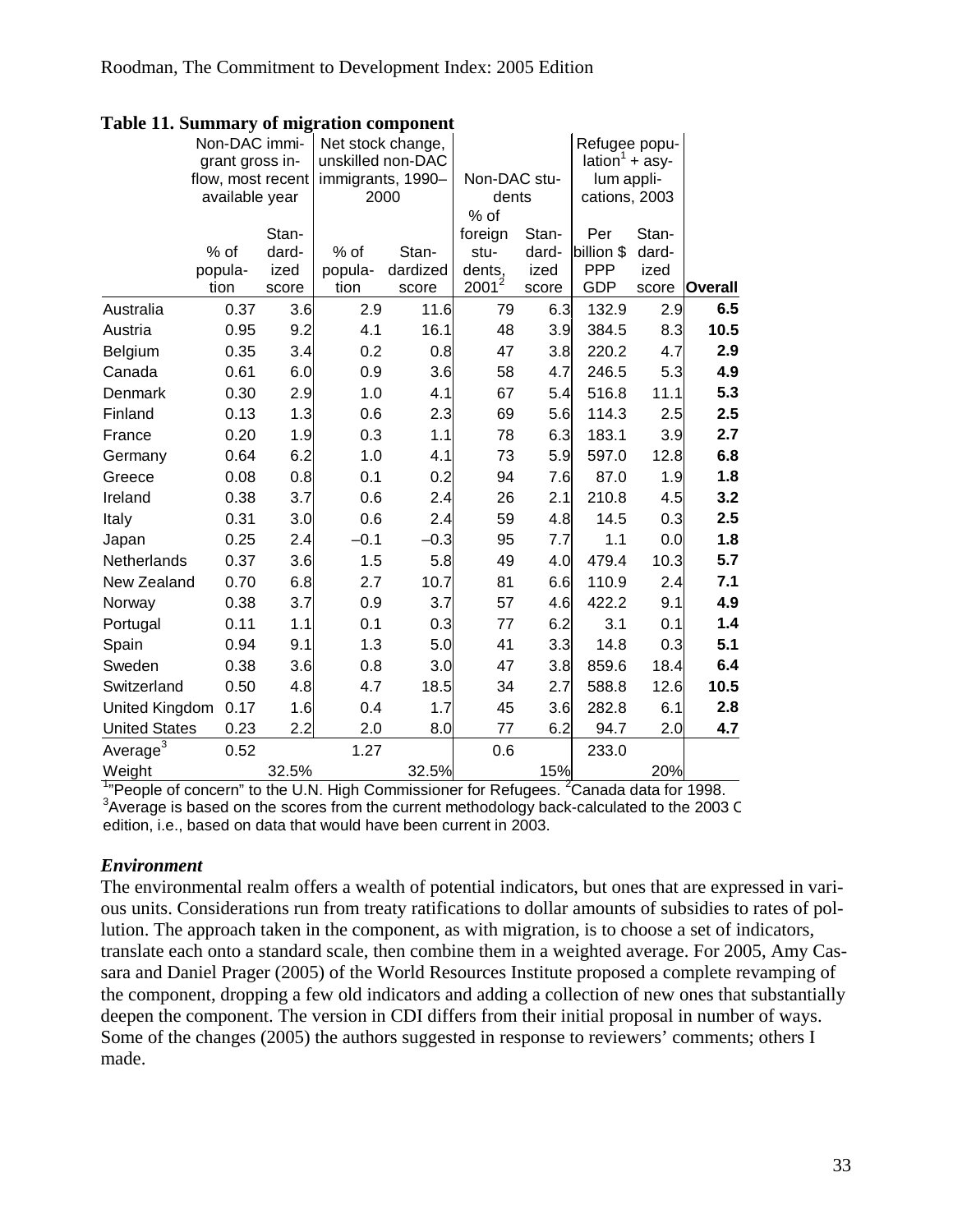The CDI version contains indicators in three major areas: global climate, fisheries, and biodiversity and global ecosystems. Unlike in 2004, there is no hierarchical structure to the weighting. Each indicator is assigned either 5% or 10% weight in the whole. Most of the indicators are translated into standardized scores in the usual CDI way, such that 5 is average in the reference year of 2003 (meaning in back-calculated 2003 edition of the new methodology, for which pre-2003 would be used) while 0 indicates the complete absence of a good (such as gasoline taxes) or 10 indicates complete absence of a bad (such as greenhouse gas emissions). Exceptions are noted below. Cassara and Prager assigned the weights based part on the importance of indicators, in part on their standard deviations, which are themselves a kind of first-stage weighting, as discussed in section [I.](#page-3-1) [Table 12](#page-38-1)  shows results on all the indicators and [Table 13](#page-39-1) shows the standardized scores. They indicators are:

- 1) Global climate (40% of total)
	- ) Greenhouse gas emissions per capita (10%). The risks of climate change bear particularly on developing countries in part because they have less capacity to adapt. Climate change could affect agriculture and aid in the spread of diseases such as malaria and cholera. (Gross 2002) The numerator includes many different gases converted to carbon dioxide–equivalent amounts. Population rather than GDP is the denominator in order to avoid sending the odd message that the richer a country is, the more acceptable it is for it to harm shared resources. Emissions, of course, are not a policy but an outcome. But policies ranging from land use planning to utility regulation do affect emissions.
	- ) Average annual change in greenhouse gas emissions per unit GDP, last 10 years (5%). Most rich countries' economies are growing faster than their emissions, so that their greenhouse gas intensity (emissions/GDP) is falling. Most rich-country economic growth is in lowpolluting industries such as information technology. *Differences* in the rate of decline may be a relatively good proxy for policy. Two countries where the decline has been fastest indeed, where emissions have declined in absolute terms—are Denmark and the United Kingdom. The Danish government recently achieved a goal it set in the early 1990s to generate one-tenth of the country's electricity from wind. The United Kingdom's drop is thanks in no small part to rising gas taxes and subsidies for renewable energy sources. The rates in the CDI are "least squares" decline rates for the last 10 years of available data, 1993–2003. If decline rates were constant in percentage terms over time, then graphs of the log of emissions/GDP over time would be perfectly linear. In reality, the graphs are not perfectly linear, so log emissions/GDP is regressed on time to find the best fit, and the corresponding average decline rate. This least squares approach, in contrast to the more obvious approach of looking at the difference between 1993 and 2003 levels, reduces sensitivity to aberrations, such as a cold winter, in the end-point years. The GDP figures are converted to dollars on a purchasing power parity (PPP) basis.
	- ) Gasoline taxes in PPP dollars per liter (10%). Gasoline taxes are indicative of motor fuel taxes in general (the other major fuel being diesel), which are collectively the major form of energy taxation and, de facto, of energy policy in most rich countries. And there is a clear negative correlation across the sample of 21 countries between motor fuel taxes and motor fuel use. (Roodman 1998)
	- ) Consumption of ozone-depleting substances per capita (10%). Pursuant to the Montreal Protocol on Substances that Deplete the Ozone Layer, rich countries have radically reduced their consumption and production of ozone-depleting substances since a hole was discovered in the ozone layer over the Arctic in the 1980s. And more reductions can be expected as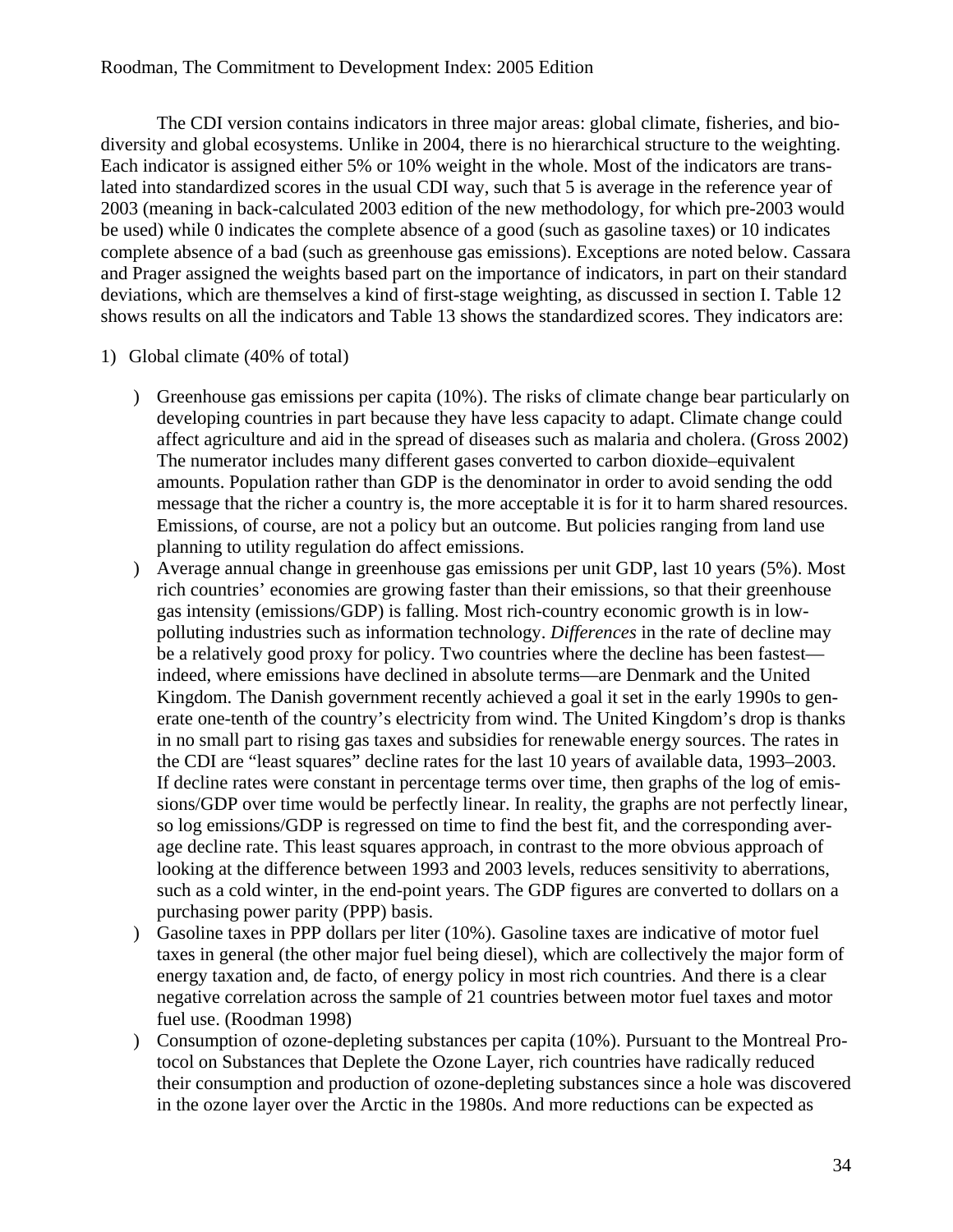countries comply with increasingly tight limits on the chemicals. The indicator used here is consumption of ozone-depleting substances on an ozone-depleting-potential (ODP) basis, for 2003, the latest year with complete data. ODP-tons are a unit analogous to  $CO<sub>2</sub>$ equivalent tons of greenhouse gas emissions, allowing comparison of several different chemicals. The total includes chlorfluorocarbons (CFCs), hydrochlorfluorocarbons (HCFCs), halons, other fully halogenated CFCs, methyl chloroform, and methyl bromide. As with greenhouse gases, consumption of ozone-depleting substances is divided by population. Since the European Union reports as a single country under the Montreal Protocol, all 14 EU members scored for this index receive the same mark on this indicator.

- ) Ratification of the Kyoto Protocol (5%). Finalized in 1997, this is the most important international effort to date to prevent climate change. It set important precedents by establishing emissions targets for industrial countries, and opening the way for international trading in emissions rights. Russia ratified the treaty in November 2004; as a result, it went into effect 90 days later, with Australia and the United States remaining outside the treaty. Since this is a rare indicator with both a clear minimum (no ratification) and clear maximum (ratification). So in a departure from the usual scaling rules, a country gets a simple 10 points for ratification, so that the averages score is 9 rather than 5.
- 2) Fisheries (15% of total)
	- ) Fishing subsidies per capita (10%). Marine fisheries are most heavily exploited by rich countries, sometimes at the immediate expense of fishers from poorer countries. Half of all major marine fisheries are now fully exploited, and another quarter are overexploited, or have experienced a crash (FAO 2000). Most rich countries subsidize their fishing fleets. Landlocked Austria and Switzerland naturally do not. Dollar values for the subsidies are for 1997 (the latest that could be found), and are divided by population.
	- ) Ratification of the United Nations Agreement for the Implementation of the Provisions of the United Nations Convention on the Law of the Sea relating to the Conservation and Management of Straddling Fish Stocks and Highly Migratory Fish Stocks (5%). The U.N. fisheries agreement is a treaty that helps nations coordinate management of fish stocks that migrate or are in international waters, including whales. It went into effect in 2001 and most rich countries have signed on to it—and most therefore get 10 points on this indicator.
- 3) Biodiversity and global ecosystems (15% of total)
	- ) Imports per capita of selected threatened species under the Convention on International Trade in Endangered Species of Wild Flora and Fauna (10%). Counted are imports of seven indicator species: live parrots, live coral, live lizards, crocodile skins, cat skins, lizard skins, and snake skins. Importing endangered or controlled species heightens their risk of extinction and, due to unregulated harvesting, can further damage the ecosystems from which they are collected. Thus does consumer demand in rich countries directly affect the health of ecosystems in developing countries. (Cassara and Prager 2005)
	- ) Ratification of the Convention on Biodiversity (5%). The Convention on Biological Diversity was one contribution to international law from the 1992 "Earth Summit" in Rio de Janeiro. The convention takes a first step toward international cooperation to protect the diversity of life. "The CBD establishes three main goals: the conservation of biodiversity, sustainable use of the components of biodiversity, and sharing the benefits arising from the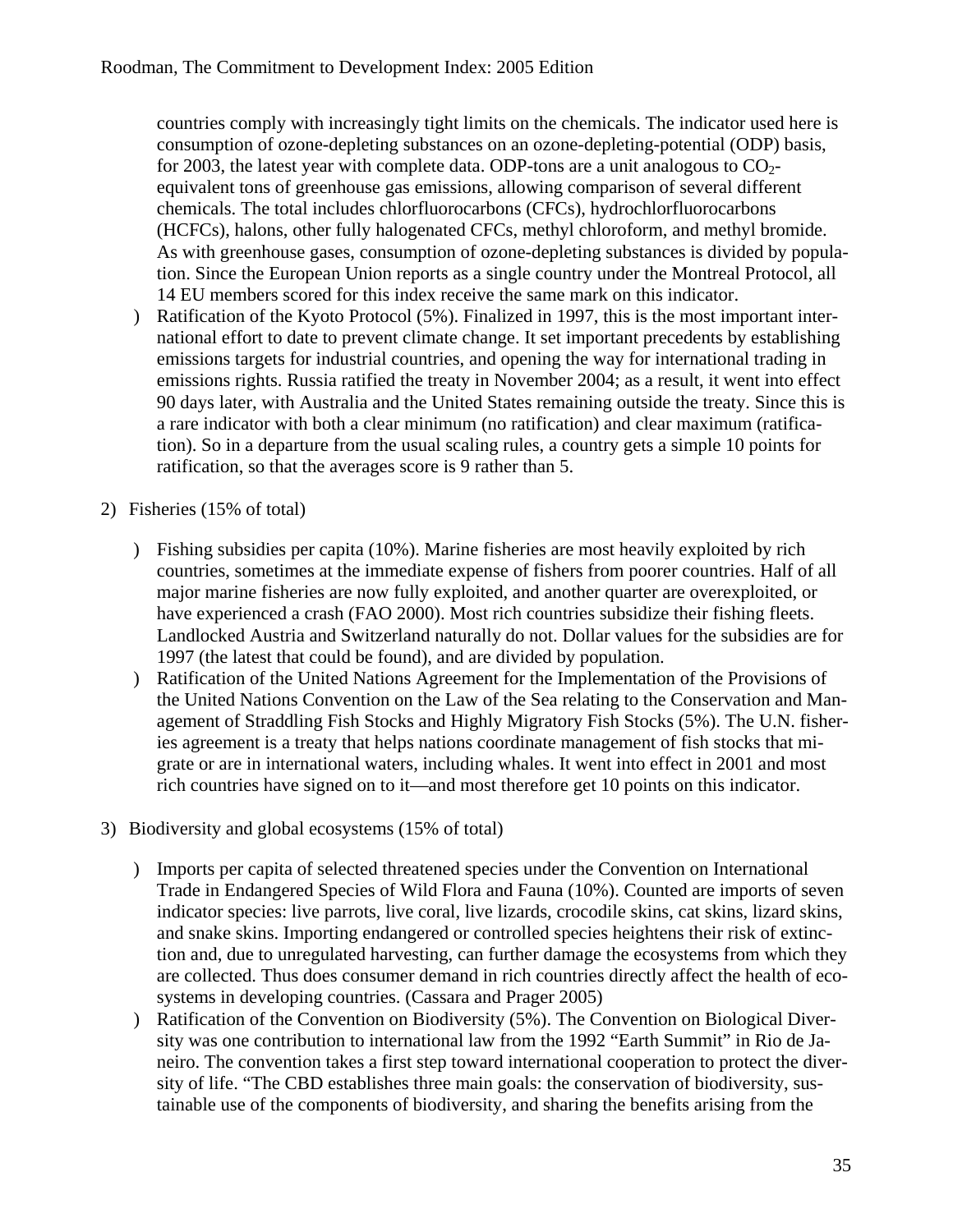commercial and other utilization of genetic resources in a fair and equitable way. Nations that ratify the treaty agree to create national action plans that incorporate the preservation of biodiversity into numerous sectors such as forestry, agriculture, fisheries, and energy." (Cassara and Prager 2005) Like the other treaty indicators, this one gives a simple 10 points for ratification.

- a) Value of tropical timber imports per capita (10%). Perhaps no other commodity import from developing countries is associated with as much environmental destruction as tropical wood. Some 70,000–170,000 square kilometers of tropical forests disappear annually, in Latin America, Africa, and Asia. Although there are short-term economic benefits for some in the exporting countries, the lion's share of the income goes to a small group of timber company owners and the government rent-seekers that control timber licenses while harming those who harvest wood more sustainably or harvest non-timber forest products such as wicker. Timber imports are not obviously a proxy for policy, but Cassara and Prager argue that richcountry governments have a responsibility to the global environmental impact of their societies, so that high imports indicate a failure to act. Because tropical timber ships in many forms—various species, plywood, pulp—it is difficult to measure total imports in physical units. So the dollar value of imports is used.<sup>25</sup> Some small European countries have extremely high tropical timber imports per capita, probably because they are ports of entry for the entire continent. So all 16 scored European nations are assigned the same, averaged score. Imports data are from the United Nations Commodity Trade Statistics Database.
- a) Presence of explicit policy to regulate imports of illegally cut timber (5%). This is a more direct and qualitative policy indicator relating to tropical timber. More that half the timber felled in Southeast Asia and South America is harvested in ways that violate the countries' own laws. Some rich countries have adopted policies to limit imports of such wood; they get a full 10 points on the indicator. Countries get a 5 if such a policy is being developed. If it is not in process, they still get 2.5 points if they have signed agreements with some timber exporting nations to limit such exports. The results of Cassara and Prager's survey for this indicator are in [Table 12.](#page-38-1)
- a) Net imports of coffee per capita (5%). Here, the measure is net exports in kilograms, also from the UN database.<sup>26</sup> Next to oil, coffee is the world's most traded commodity. Almost all coffee is grown in developing countries such as Columbia, Vietnam, and Uganda, and most is shipped to rich countries. Traditionally, coffee plants were raised in the tropical shade, intermixed with other trees. But as coffee production has industrialized, so have farming techniques. Today, coffee plants are grown closer together, in direct sunlight. To increase productivity, tropical trees are cut down. The result is greater output, but also greater environmental burden. Deforestation changes weather patterns. Exposed hillsides cause soil erosion and landslides, adding silt to riverbeds. More environmentally friendly shade-grown coffee accounts for less than 1% of the coffee trade. Of course, coffee cultivation does good too. Around 100 million people depend on coffee for their livelihoods. So while the environment component penalizes coffee imports, the trade component rewards them. This is an accurate reflection of reality: coffee has both costs and benefits for development. For the CDI, the overall effect is, to a first approximation, a neutral stance.

<span id="page-36-0"></span> $25$  Tropical timber is defined as all goods in Harmonized System 2-digit codes 44 and 45 coming from non-CDI countries.

<span id="page-36-1"></span> $^{26}$  Coffee is defined as all goods in Harmonized System 4-digit code 0901.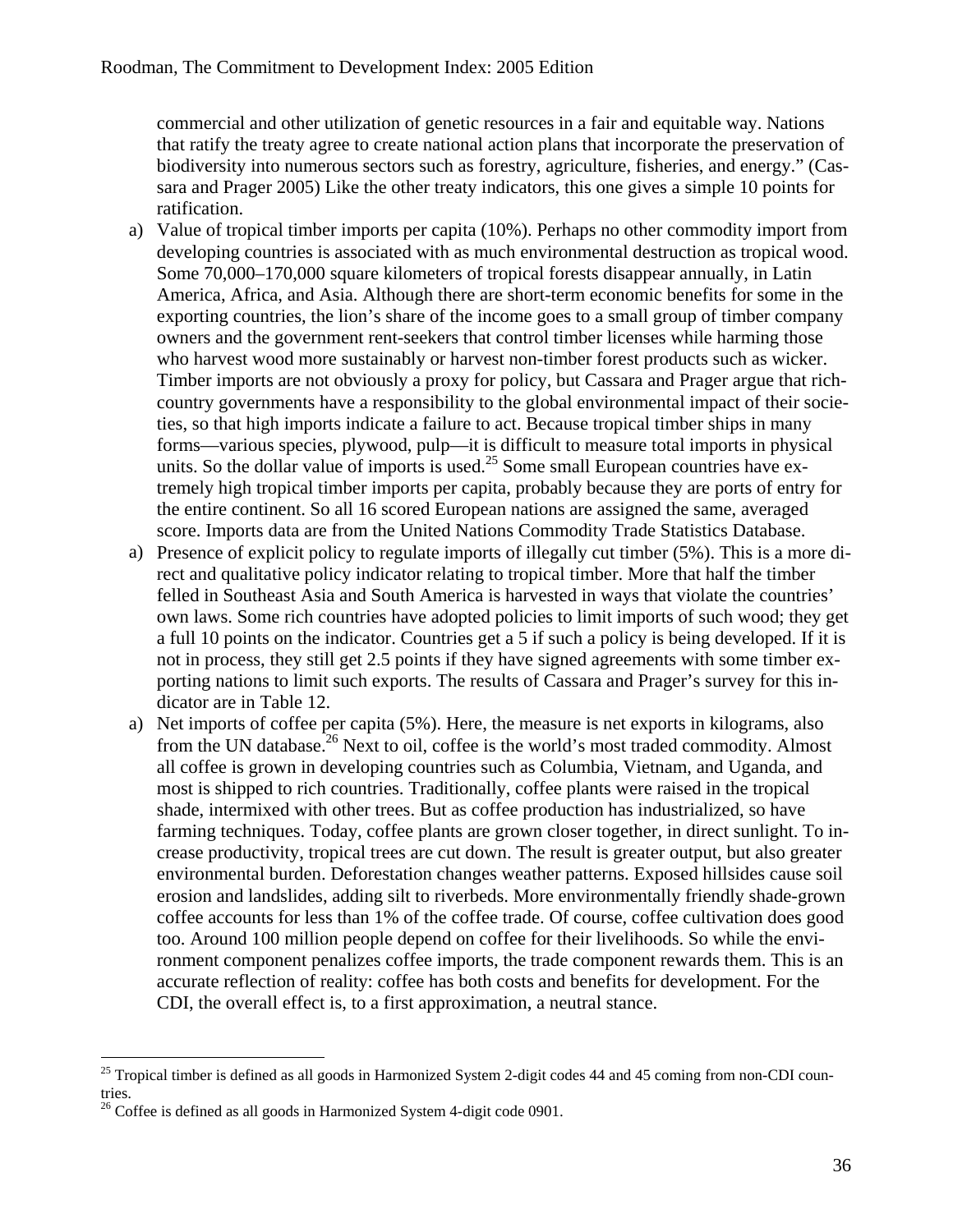The United Kingdom tops the environment standings with rapidly declining greenhouse gas emissions intensity, high gasoline taxes, active participation in global environmental governance, and a policy to regulate illegal timber imports. Japan comes in lowest because of high fishing subsidies and refusal to sign the U.N. fisheries agreement, low gasoline taxes, and high tropical timber imports. Next-lowest is the United States, for high greenhouse gas emissions, low gas taxes, and refusal to sign environmental treaties.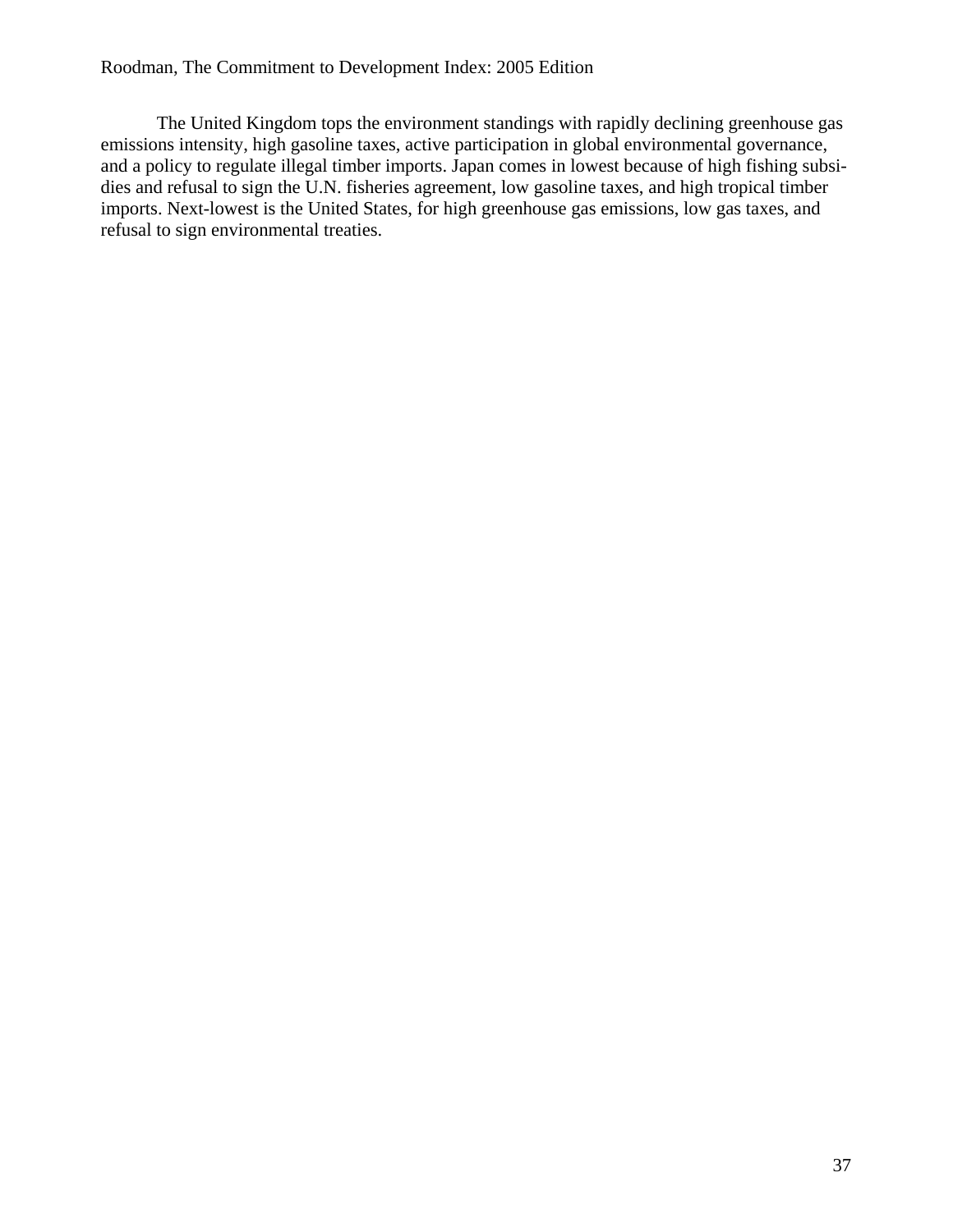|             | sions/capita,<br>Greenhouse<br><b>2003</b> (tons<br>gas emis- | greenhouse<br>gas emis-<br>change in<br>Annual            | Global climate                      | Consumption<br>substances/<br>ot ozone-<br>depleting | Protocol<br><b>Kyoto</b>        | Fishing<br>Fisheries              | <b>DN Fish-</b><br>Agree-<br>enes   | Imports<br>lected<br>of se- | diversity<br>Conven-<br>tion on<br>ratifica<br><b>Bio-</b> |                       |                                                     | Biodiversity and global ecosystems<br>Policy to |
|-------------|---------------------------------------------------------------|-----------------------------------------------------------|-------------------------------------|------------------------------------------------------|---------------------------------|-----------------------------------|-------------------------------------|-----------------------------|------------------------------------------------------------|-----------------------|-----------------------------------------------------|-------------------------------------------------|
|             | CO <sub>2</sub> equiva-<br>lent)                              | GDP, 1993-<br>sions/PPP<br>2003 (%)                       | taxes (PPP<br>Gasoline<br>\$/liter) | capita, 2003<br>(ODP metric<br>tons)                 | tion, end-<br>ratifica-<br>2004 | subsidies/<br>(3) 7661<br>capita, | end-2004<br>ment rati-<br>fication, | species/<br>capita,<br>2002 |                                                            | 2004<br>end-<br>tion, | mports/<br>Fropica<br>$rac{capita}{2003}$<br>timber | regulate ille-<br>gal timber,<br>end-2004       |
|             | 28.1                                                          | $-1.6$                                                    | 0.34                                | 651                                                  |                                 | $\overline{8}$                    |                                     | $\overline{0}$              |                                                            |                       | 11.1                                                | In Process                                      |
|             | $\frac{1}{2}$                                                 | $-0.9$                                                    | 0.60                                | 39.6                                                 |                                 | $\overline{0}$                    |                                     |                             |                                                            |                       | $\frac{10.9}{2}$                                    | n Process                                       |
|             | 15.1                                                          | $-2.4$                                                    | 0.75                                | 39.6                                                 |                                 | Ο.<br>Ω                           |                                     |                             |                                                            |                       | 10.9                                                | ξ                                               |
|             | 23.3                                                          | $\frac{1}{6}$                                             | 0.25                                | 25.9                                                 |                                 | 25.6                              |                                     |                             |                                                            |                       | 4.9                                                 | Yes                                             |
|             | $\overline{37}$                                               | $-4.0$                                                    | 990                                 | 39.6                                                 |                                 | 11.5                              |                                     |                             |                                                            |                       | $\frac{10}{6}$                                      | In Process                                      |
|             | <b>IZ5</b>                                                    | $-2.7$                                                    | 0.78                                | 39.6                                                 |                                 | 4.8                               |                                     |                             |                                                            |                       | 0.9                                                 | In Process                                      |
|             | 9.5                                                           | $-2.3$                                                    | <b>0.83</b>                         | 39.6                                                 |                                 | $\ddot{6}$                        |                                     |                             | ိ                                                          |                       | 6.9                                                 | Yes                                             |
|             | 12.5                                                          | $-2.7$                                                    | 28.0                                | 39.6                                                 |                                 | 0.6                               |                                     |                             | ়্র                                                        |                       | 6.01                                                | In Process                                      |
|             | 13.4                                                          | $\frac{1}{2}$                                             | <b>257</b>                          | 39.6                                                 |                                 | 3.7                               |                                     |                             | 2.8                                                        |                       | 6.01                                                | n Process                                       |
|             | $\overline{173}$                                              | $\frac{1}{9}$                                             | <b>930</b>                          | 39.6                                                 |                                 | 25.3                              |                                     |                             | o.o                                                        |                       | 6.9                                                 | In Process                                      |
|             | 66                                                            | $-5.6$                                                    | 0.84                                | 39.6                                                 |                                 | $\vec{\cdot}$                     |                                     |                             | $\vec{c}$                                                  |                       | 10.9                                                | ξ                                               |
|             | 10.9                                                          | $-0.4$                                                    | 0.42                                | 28.5                                                 |                                 | 23.3                              |                                     |                             |                                                            |                       | 22.5                                                | In Process                                      |
| Netherlands | 13.3                                                          | ၂<br>က                                                    | 98'0                                | 39.6                                                 |                                 | $\ddot{6}$                        |                                     |                             |                                                            |                       | 0.9                                                 | $\frac{2}{5}$                                   |
| N. Zealand  | 19.5                                                          | $-9.8$                                                    | 0.36                                | 11.0                                                 |                                 | 10.7                              |                                     |                             | $\frac{0}{2}$                                              |                       | 9.9                                                 | ŠΓ                                              |
| Norway      | 12.6                                                          | ا<br>ن                                                    | 89.0                                | 22.2                                                 |                                 | 36.4                              |                                     |                             | 0.4                                                        |                       | 0.9                                                 | n Process                                       |
| Portugal    | $\frac{8}{1}$                                                 | 0.0                                                       | 96.0                                | 39.6                                                 |                                 | 3.8                               |                                     |                             | 2.4                                                        |                       | 6.9                                                 | In Process                                      |
| Spain       | 10.3                                                          | 0.1                                                       | <b>GSC</b>                          | 39.6                                                 |                                 | 4.3                               |                                     |                             | $\overline{9}$                                             |                       | 10.9                                                | n Process                                       |
| Sweden      | $\approx$                                                     | ၂<br>က                                                    | 89.0                                | 39.6                                                 |                                 | 4.9                               |                                     |                             |                                                            |                       | 0.9                                                 | 종                                               |
| Switzerland | $\geq$                                                        | $\frac{1}{2}$                                             | 0.44                                | 4.5                                                  |                                 | $\overline{0}$                    |                                     |                             | 8.7                                                        |                       | 10.9                                                | γes                                             |
|             | 10.8                                                          | -3.7                                                      | 06'0                                | 39.6                                                 |                                 | $\vec{L}$                         |                                     |                             |                                                            |                       | 0.9                                                 | 종                                               |
|             | 24.5                                                          | $-2.4$                                                    | 0.10                                | 36.8                                                 |                                 | ن<br>ۃ                            |                                     |                             | ÖΙ                                                         |                       | 0.0                                                 | 종                                               |
|             |                                                               | Does have agreements with individual developing countries |                                     |                                                      |                                 |                                   |                                     |                             |                                                            |                       |                                                     |                                                 |

### <span id="page-38-1"></span>Table 12. Indicators used in environment component

<span id="page-38-0"></span>Roodm an, The Commitment to Development Index: 2005 E dition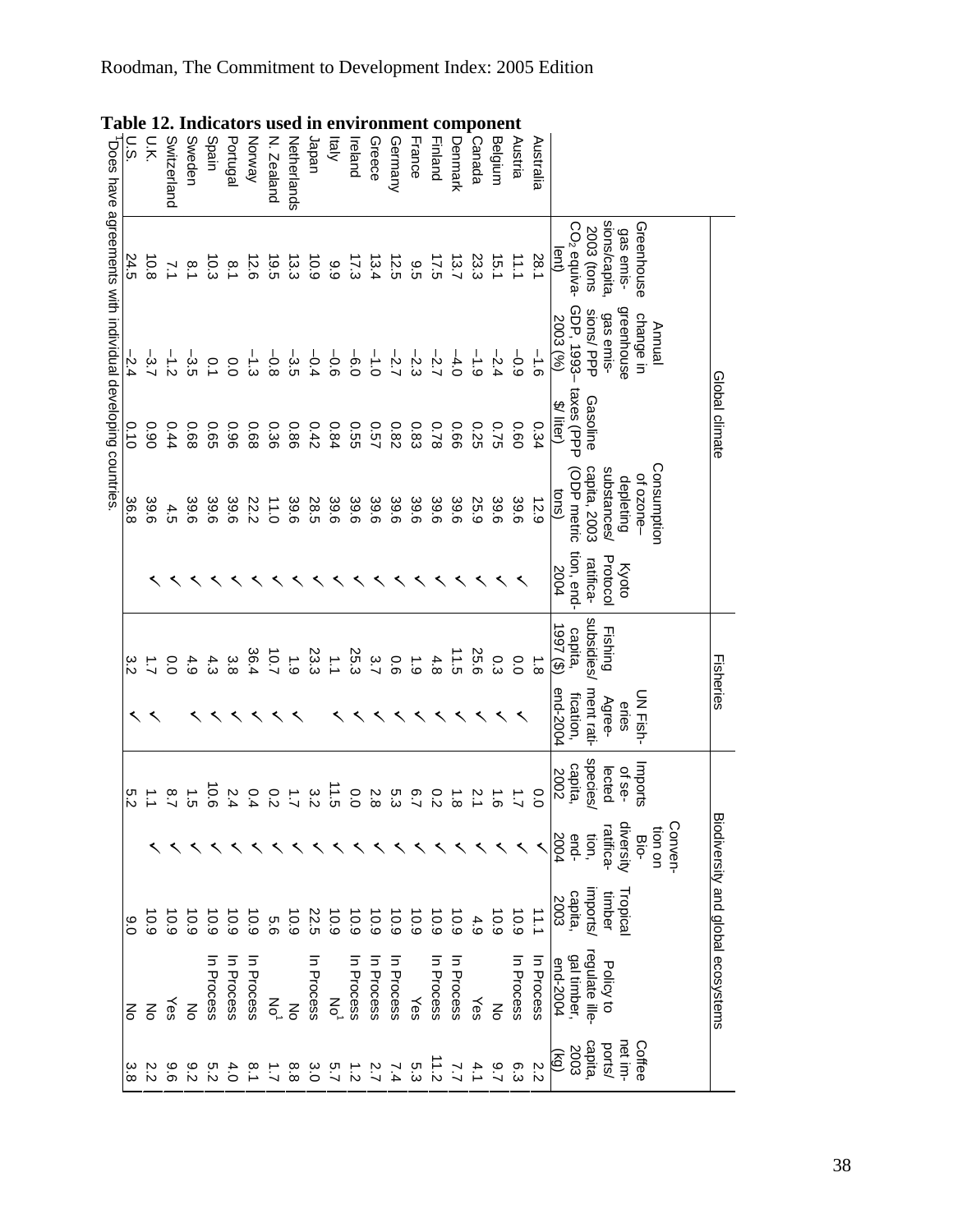<span id="page-39-1"></span><span id="page-39-0"></span>

| <b>Table 13. Summary of environment component</b> |                |                |               |                         |         |                |                     |                   |               |                  |           |         |                 |                  |          |                  |                  |                      |                  |                |                |                        |               |                                   |           |          |                                    |
|---------------------------------------------------|----------------|----------------|---------------|-------------------------|---------|----------------|---------------------|-------------------|---------------|------------------|-----------|---------|-----------------|------------------|----------|------------------|------------------|----------------------|------------------|----------------|----------------|------------------------|---------------|-----------------------------------|-----------|----------|------------------------------------|
| Weight                                            | U.S.           | υ.κ            | Switzerland   | Sweden                  | Spain   | Portugal       | Norway              | N. Zealand        | Netherlands   | Japan            | klaly     | Ireland | Greece          | Germany          | France   | Finland          | <b>Jenmark</b>   | Canada               | Belgium          | Austria        | Australia      |                        |               |                                   |           |          |                                    |
| 10%                                               |                | i.1            | $\frac{1}{2}$ |                         | တ္ပ     | $\geq$         | თ<br>ე              | 3.O               | ς.ς           | $\overline{6.1}$ | 6.5       | 3.8     | 5.2             | თ<br>თ           | 9.9      | 3.7              | is.1             | $\overrightarrow{L}$ | 4.6              | 0.0            | $\overline{5}$ | sions/<br>capita       | gas emis-     | Green-<br>house                   |           |          |                                    |
| %9                                                | 5.9            | ვ<br>ვ         | 3.0           | $\overline{2.7}$        | م.<br>م | 0.0            | 3.2                 | $\ddot{6}$        | 9.6           | $\vec{0}$        | $\vec{e}$ | 15.0    | Σ.S             | $\overline{2.7}$ | 5.8      | $\overline{6.7}$ | $\frac{10}{2}$   | 4.8                  | $\overline{6.1}$ | 2.2            | 3.9            | sions/                 | gas emis-     | green-<br>house                   | change in | Annual % |                                    |
| 10%                                               | 0.9            | $\overline{9}$ |               | $\frac{\alpha}{\alpha}$ | ς.<br>Ω | $\frac{8}{1}$  | n<br>S              | 3.1               | $\frac{7}{2}$ | ပ္ပ<br>၁၁        | $\sim$    | 4.6     | 4.8             | 6.9              | $\sim$   | 9.9              | ς<br>Ω           | 2.1                  | 6.3              | Ω.<br>Ο        | 2.8            | Gasoline<br>taxes      |               |                                   |           |          | Global climate                     |
| $-606$                                            | 6.4            | $\overline{0}$ | 96            | °_i                     | °. با   | $\overline{5}$ | $\approx$           | 8.9               | $\frac{1}{2}$ | ご                | 6.1       | i<br>0  | $\frac{5}{2}$   | io<br>1          | 6.1      | $\tilde{5}$      | $\overline{5}.1$ | $\tilde{c}$          | 6.1              | i.c            | $\frac{8}{7}$  | stances<br>-qns        | depleting     | of ozone-<br>sumption             | Con-      |          |                                    |
| $\frac{5}{2}$                                     | 0.0            | 10.0           | 10.0          | 0.0                     | 0.0     | 0.0            | 0.01                | 10.0              | 0.01          | 10.0             | 0.01      | 0.0     | 0.0             | 0.0              | 10.0     | 10.0             | $\overline{0.0}$ | 0.0                  | 10.0             | 10.0           | $\overline{0}$ | ratifica-<br>tion      | Protocol      | Kyoto                             |           |          |                                    |
| 10%                                               | 6.0            | 8.9            | 10.0          | 6.9                     | 7.3     | $\overline{9}$ | $-12.9$             | 3.3               | 8.8           | $-4.7$           | 9.3       | -5.9    | $\overline{27}$ | 96               | 8.8      | $\overline{7.0}$ | 2.8              | $\frac{1}{9}$        | 8.8              | 10.0           | 8.8            | subsidies<br>Fishing   |               |                                   |           |          | Fisheries                          |
| $\frac{5}{2}$                                     | lo.o           | 10.0           | 0.0           | 10.0                    | 0.0     | 10.0           | 10.0                | 0.0               | 10.0          | $\overline{0}$   | 0.0       | 0.0     | 10.0            | 0.0              | 10.0     | 0.0              | 10.0             | 0.0                  | 10.0             | 10.0           | $\overline{0}$ | ment rati-<br>fication | Agree-        | eries                             | JN Fish-  |          |                                    |
| 10%                                               | 3.2            | 8.6            | $\frac{1}{2}$ | $\overline{8}.1$        | $-3.7$  | 6.9            | 9.4                 | $\frac{6}{5}$     | 7.8           | с.<br>С          | $-4.9$    | 0.0     | 6.4             | 3.2              | <b>ئ</b> | $\frac{6}{5}$    | ر<br>ه           | 7.2                  | 7.9              | $\sim$         | $\overline{5}$ | selected<br>species    | Imports of    |                                   |           |          |                                    |
| $\frac{5}{2}$                                     | o.o            | 0.0            | 0.0           |                         | 0.0     | $\overline{0}$ | 0.0                 |                   | 10.0          |                  | 10.0      | 0.0     | 0.0             | $_{\rm 0.0}$     | 0.0      | 0.0              |                  | 0.0                  |                  | 0.0            | $\overline{0}$ | sity ratifi-<br>cation | Biodi<br>yer. | Conv<br>ion<br>$\mathsf{S}$<br>ēņ |           |          |                                    |
| 10%                                               |                |                |               |                         |         |                |                     |                   |               |                  |           |         |                 |                  |          |                  |                  |                      |                  |                |                | imports/<br>capita     | timber        | Fropica                           |           |          |                                    |
| 10%                                               | $\overline{0}$ | 0.0            | 0.0           | С.О                     |         |                | ちちらというこう<br>つつつうつつつ |                   |               |                  |           |         |                 | 0.0              | 5.0      | 0.5              | 0.0              | 0.0                  | 6.0              | $0.0$<br>$0.0$ |                | late illegal<br>timber | to regu-      | Presence<br>of policy             |           |          | Biodiversity and global ecosystems |
| $-606$                                            |                | 8.0<br>0.6     | $\vec{c}$     | $\overrightarrow{8}$    | 5.4     | 6.4            |                     | $2.282$<br>$2.47$ |               | 7.3              | 4.9       | 8.9     | 9'2             | 3.4              | ი<br>ვ   | 0.0              | $\frac{3}{2}$    | 6.3                  | 1.4              | 4.4            | $\frac{8}{0}$  | capita<br>ports/       | net im-       | Coffee                            |           |          |                                    |
|                                                   |                | 7.9            |               |                         |         |                |                     | ς.α               | 9.9           | 3.7              | 5.4       | ი<br>მ  | ္မ              | 5.7              | 5.9      | 5.1              |                  | ప్                   | ი<br>ვ           | <b>G.5</b>     | 5.4            | Overal                 |               |                                   |           |          |                                    |

39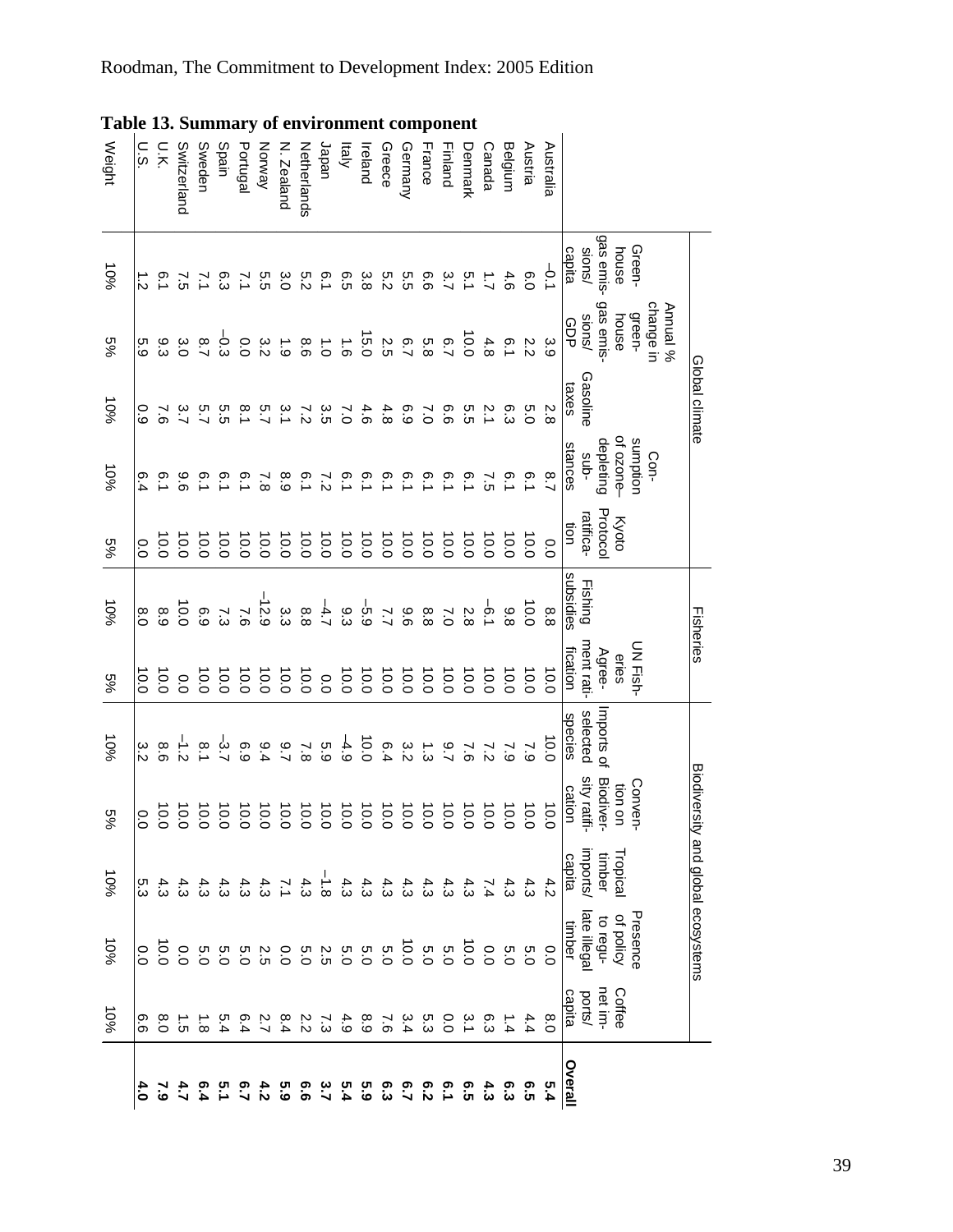### <span id="page-40-0"></span>*Security*

Internal stability and freedom from fear of external attack are prerequisites for development. Sometimes a nation's security is enhanced by the actions of other nations. So security should be in the CDI. But as recent events have made obvious, one person's liberation is another's destructive intervention, so choosing what to count and what to reward is inherently controversial.

The 2004 security component, done under the guidance of Michael O'Hanlon and Adriana Lins de Albuquerque of the Brookings Institution (2004), counted contributions to peacekeeping operations and forcible humanitarian interventions. The 2005 version preserves that methodology and updates the data; it also adds two new sections to the component, on protection of sea lanes for global trade and on arms exports. This subsection describes the part carried over from 2004, then introduces the new parts.

Examples of military operations counted in the section on humanitarian interventions include the Australian-led intervention in East Timor in 1999 to halt Indonesian repression after the territory had voted for independence, and the NATO-led war against the Serbian army in Kosovo. The component uses data from 1993 to 2003, the latest year with data. The rationale for this long period is that total government contributions to such operations is a particularly volatile variable— Kosovo's and East Timor's do not come along that often. A decade of history gives more insight than two years into a government's *current* capacity and willingness to intervene.

Because of the inherent controversy in choosing which rich-country interventions to reward, it seems essential for validity, in considering the universe of interventions over the last decade, to apply either a weighting system in counting interventions—analogous to the aid component's weighting based on recipient poverty and governance—or a filter, which is actually an extreme form of weighting. The CDI follows O'Hanlon and de Albuquerque's advice for a filter: it only counts operations that have been endorsed by an international body such as the U.N. Security Council, NATO, or the African Union. $27$ 

To be precise, five costs of peacekeeping and humanitarian interventions are counted, all taken as a share of rich-country GDP:

- 1) Dollar contributions to the U.N. peacekeeping budget. These are averaged over 1998–2003. Data were not available for 1993–97.
- 2) The cost of *maintaining capacity* for contributing personnel to U.N.-run peacekeeping operations. To estimate this, a country's *peak* personnel contribution to such operations during 1993– 2003 as a share of its standing military forces is computed. This percentage is then applied to its military budget for the year.

<span id="page-40-1"></span> $27$  The component excludes a pair of operations that technically make it through the filter: the U.S. and French peacekeeping interventions in Rwanda immediately after the genocide and revolution in 1994. These interventions were approved by the U.N. Security Council, but the overall behavior of rich countries with respect to Rwanda during the genocide was totally contrary to the spirit of this component.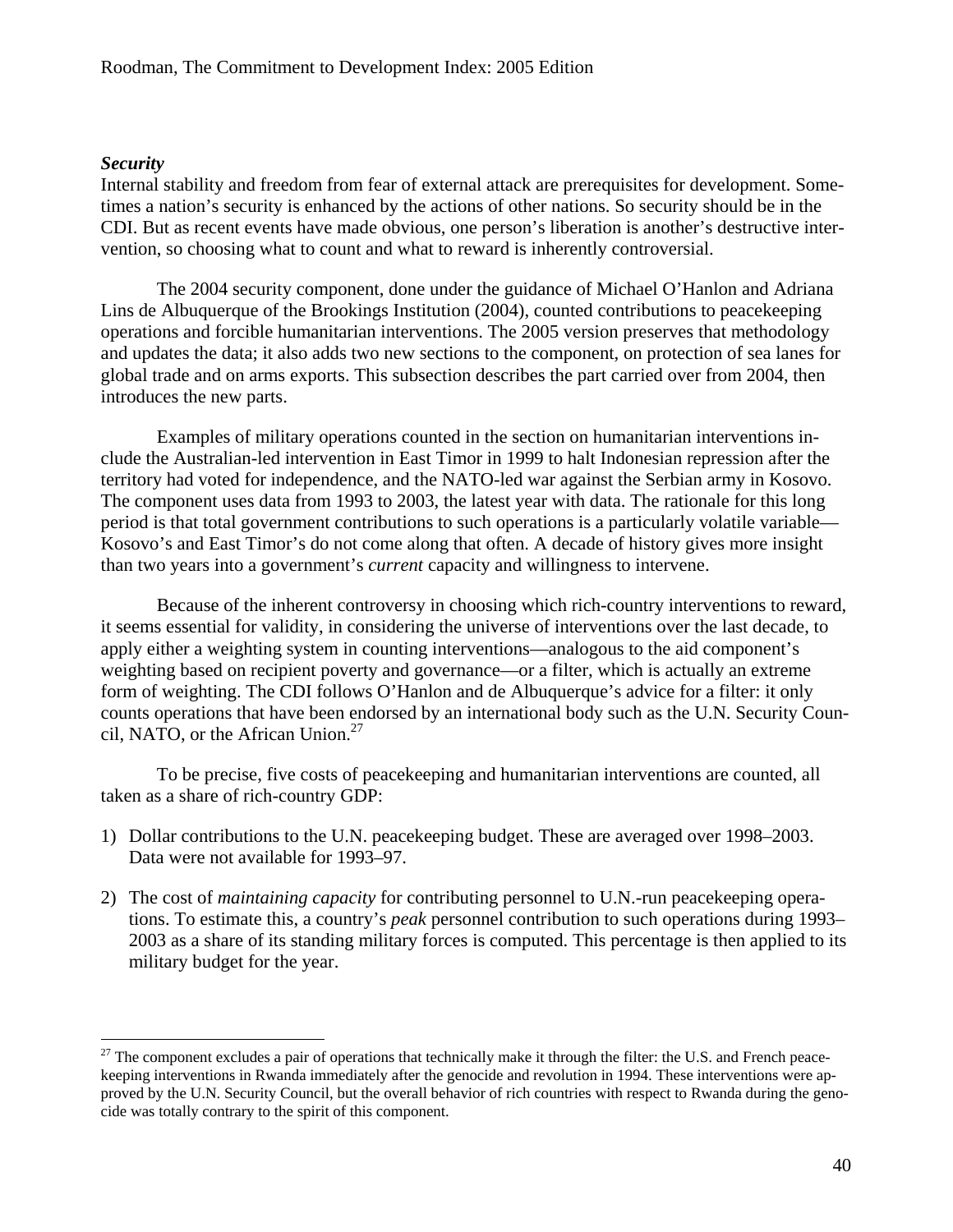- 3) The cost of *deploying* personnel in U.N.-run peacekeeping operations. This is estimated at \$9,000/person/month. (The full cost is estimated at \$10,000, but the U.N. reimburses contributing countries at the rate of about \$1,000/person/month.) This too is averaged over 1993–2003.
- 1) The cost of maintaining capacity for contributing personnel to peacekeeping and forcible humanitarian operations that are *not* U.N.-run but receive international approval. This is calculated in the same way as item 2. [\(Table 14](#page-44-1) lists operations counted.)
- 1) The cost of *deploying* personnel in such non-U.N. operations—calculated the same way as item 3, except using \$10,000/person/month.

Two aspects of the methodology need to be explained. First, in a departure from O'Hanlon and de Albuquerque, all the tabulations incorporate a discount rate of 7%/annum, equivalent to 50%/decade, on the grounds that a recent contribution is substantially more indicative of present policy stance than an old one. Thus the averages described above are weighted averages, with each year getting 7% less weight than the next. And the peaks are discounted too. This discounting began in the 2004 CDI. Absent it, we would have been faced this year with the choice of either dropping 1993 data as we shifted the time frame to 1994–2003, which could introduce unrealistic discontinuities; or expanding the time frame, to 1993–2003, a choice that, if perpetuated for many years, would create absurdities as ancient events received as much weight as current ones. The discounting allows us to formally expand the time frame while smoothly phasing out old data.

Second, neither the U.S.-led invasion of Iraq nor the "postwar" military presence approved by the U.N. Security Council on October 16, 2003 are counted. The invasion is left out because it lacked an international imprimatur. The later, U.N.-approved operations technically passes through this filter. However, including them would completely change the security component results and would go against the spirit of the filter, rewarding the United States, and, to a lesser extent, Britain, for spending hugely to finish a "job" that never won approval from the international community. Nevertheless, the exception here is large and problematic enough that the CDI spreadsheet has been constructed to allow users to investigate the effects of counting Iraq operations after October 16, 2003.[28,](#page-41-0)[29](#page-41-1) 

New this year, the security component attempts to capture the contribution that global sea powers make by securing important international trading routes against piracy or threat from hostile governments. The approach, developed by O'Hanlon, is rough but ready. His short note describing it reads in substantial part:

Based on the premise that key ocean trading routes require some level of protection or presence, even today, to ensure their availability for global trade—a necessary feature of any development strategy—we estimate here the corresponding financial contributions (in dollar equivalent value) of the 21 CGD countries for this purpose. Deployments to the Mediterranean, Persian Gulf, Western Pacific including Northeast Asia and the Indonesian Straits, and Indian Ocean are all viewed as serving this purpose. (Deployments in the Caribbean are not, given the relatively benign character of

<span id="page-41-0"></span> $^{28}$  O'Hanlon has argued for excluding all military and security operations in Iraq on the grounds that they are motivated primarily by national security rather than development interests.

<span id="page-41-1"></span><sup>&</sup>lt;sup>29</sup> See cells K103 and K104 of the "Security 2005" sheet of the detailed index workbook, available under "Data & Graphs" at the CDI subsite of www.cgdev.org.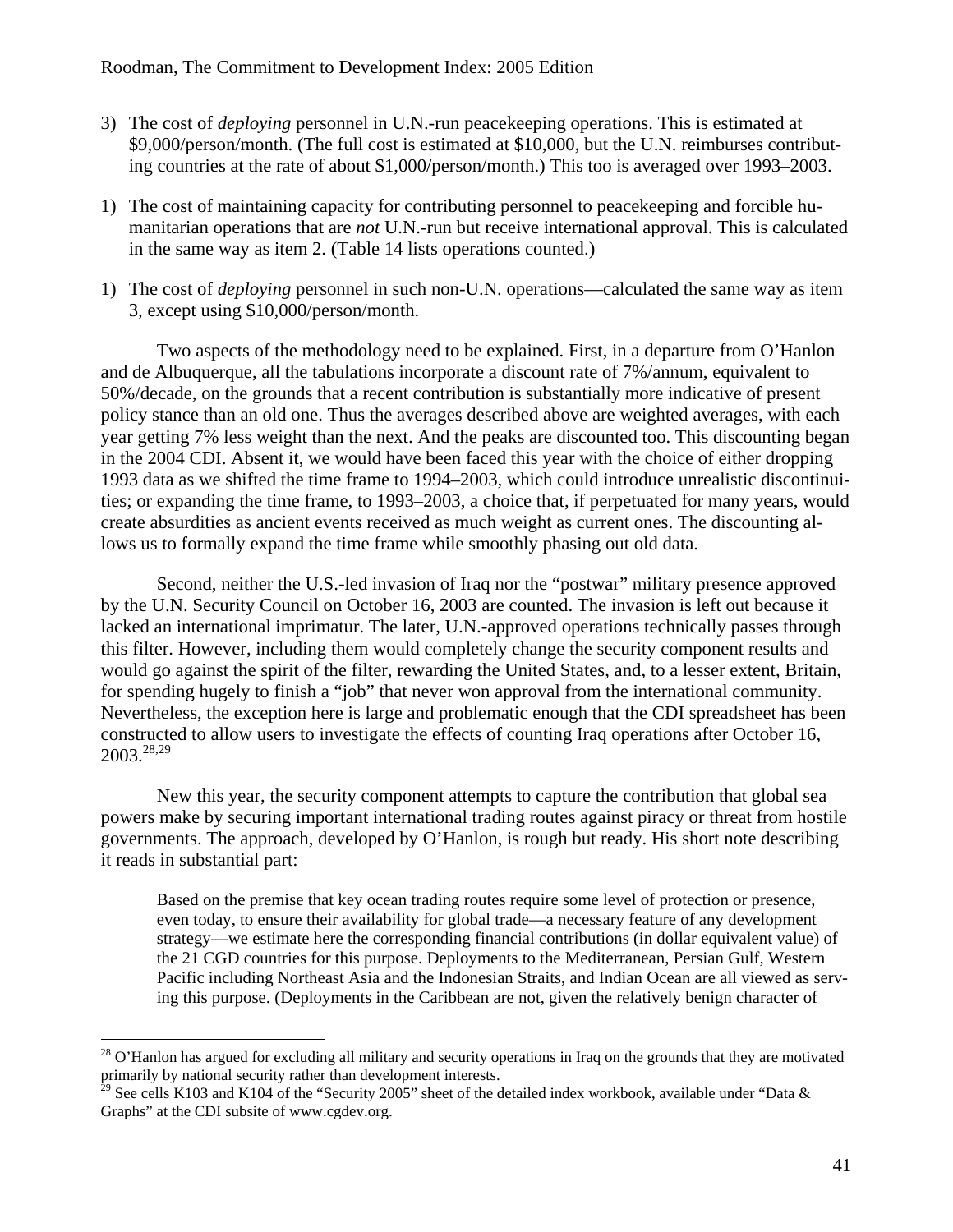those waters; the Mediterranean is a judgment call, but included here nonetheless.) The presence of ships in these waters can reduce and deter piracy, reduce the chances that countries in Southeast Asia will use force to compete for disputed resources in the South China Sea, and possibly lower the risks of terrorism against a merchant ship in key shipping lanes.

The methodology is simple. The fraction of a country's Navy ships typically deployed for such purposes is calculated (using data from IISS's *Military Balance*), and multiplied by the country's Navy budget (or an estimate of it, where need be—assuming somewhat crudely that whatever the Navy's fraction of a country's total military manpower might be, that is also the fraction of its defense budget allocated to naval forces). This may understate a fair estimate of actual contributions, since ships cannot be continuously deployed (so it typically takes 3x or 4x ships in the fleet to keep x deployed). But it may also overstate, in some ways, given that those deployed ships clearly have other tasks besides defending sea lanes. Also, this approach implicitly assumes that aircraft and other naval assets are deployed roughly in comparable proportions to how ships are deployed.

The details of the calculations for 2003, the last year for which data were available, are in [Table 16.](#page-46-1) The underlying data come from the Institute for International Strategic Studies (2005).

Finally, and also new in 2005, there is a penalty for certain arms exports, which I developed in consultation with O'Hanlon.<sup>30</sup> The question of how and whether to penalize arms exports to developing countries has been with the CDI project since the start, and the absence of any penalty in the first two editions was noted by commentators such as Picciotto (2003) and the U.K. House of Commons International Development Committee (2004). The obstacles in the path of such a feature had to do with both substantive questions and data. Certainly, putting weapons in the hands of despots can increase repression at home and the temptation for military adventures abroad. And when the weapons are sold instead of given, they siphon away money that could be better spent on teachers or transit systems. But arms exports are not always bad. Countries need guns as well as butter. Arming a police force can strengthen the rule of law. But it was not obvious how to develop a defensible system for deciding which exports to penalize and which not. Moreover, the major American data sources on arms exports (Department of State, 2002; Grimmett 2003) do not break down exports by donor-recipient pair, in the way that would be necessary for some sort of finer grading.

However, I recently learned from Michiko Yamashita at the Japan Bank for International Cooperation Institute of the arms transfers database maintained by the Stockholm International Peace Research Institute. The SIPRI database reports total transfers of major conventional weapons by exporter-importer pair by year. It does not distinguish between market-price sales, subsidized sales, and outright grants. In fact, because the value of transfers is often difficult to determine from press reports and other sources, SIPRI uses standard conversion factors—say, \$100 million each for a certain class of fighter jet—to express transfers in dollar terms, yielding what it calls "trend indicator values."

The new arms export penalty works from these data, weighting arms exports depending on which countries they go to. To be precise, three weights are applied multiplicatively. The first depends on how democratic the recipient is, according to the subcomponent of the Kaufmann-Kraay index on "voice and accountability." Sales to countries above average on this index (above 0) are zeroed out. Sales to those below average are multiplied by the recipient's (negative) voice and ac-

<span id="page-42-0"></span><sup>&</sup>lt;sup>30</sup> I thank Ethan Kapstein for his advice too.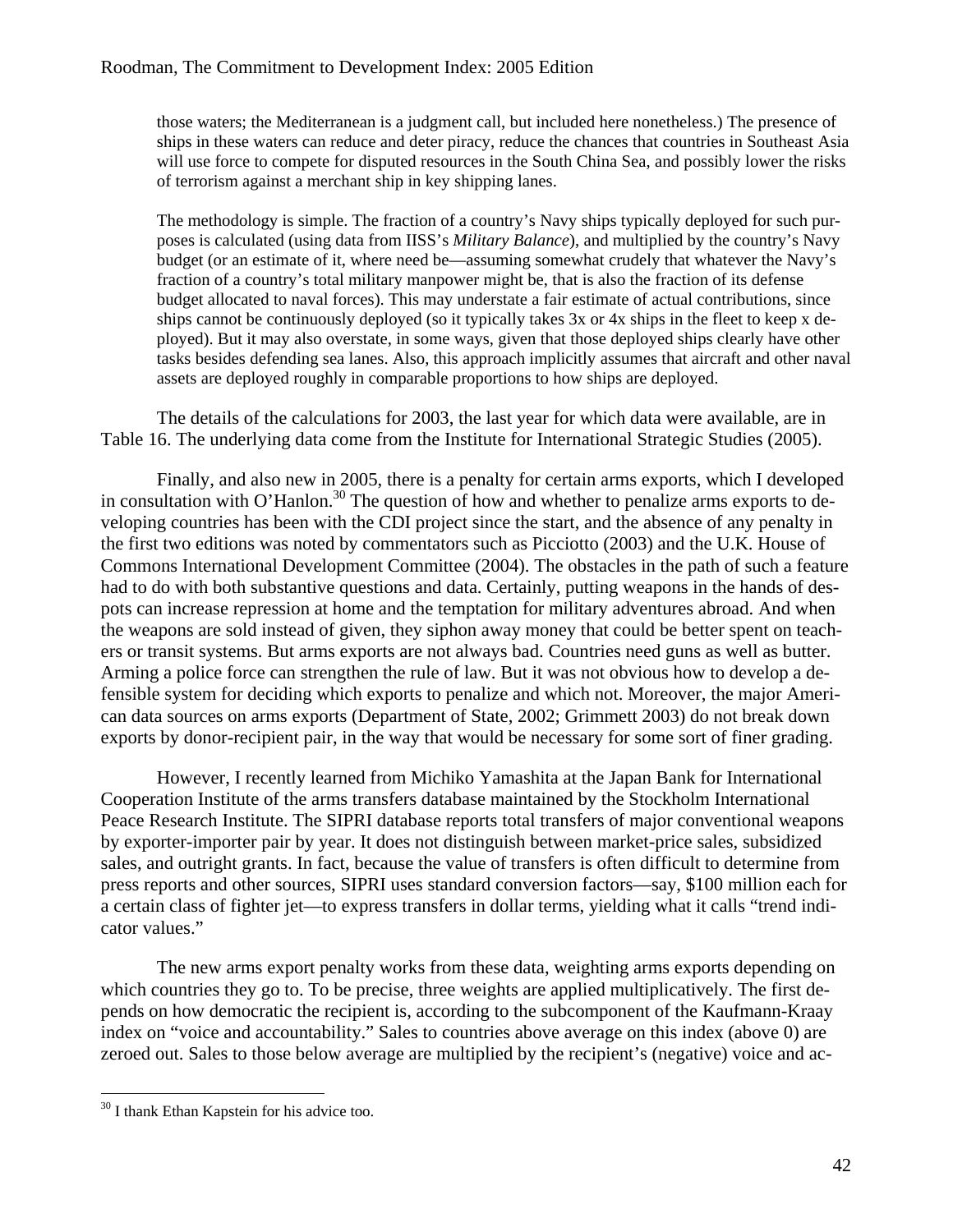countability score. Thus the CDI is neutral on arms exports to governments that are reasonably accountable to the governed. Second is a weight based on how heavily recipients spend on the military in general. Exports to those that spend below average for developing countries (2.5% of GDP for those countries with data in the World Bank's *World Development Indicators* for 2003) also get 0 weight. This is meant to acknowledge that military spending—and arms exports—can be appropriate up to some point in every country. Exports to the rest are weighted by the extent to which their spending exceeds the average. Last is a weight based on the recipient's GDP/capita—the same as is used to weight aid in the selectivity calculation of the aid component. This is meant to capture the opportunity cost of giving arms to the poorest countries. Whether sold or granted, the resources used to arm the poorest countries have high opportunity cost if they come at the expense of meeting basic needs. Thus exports to the poorest countries, provided they are relatively unaccountable and heavy military spenders, are penalized more heavily. For lack of data, exports of machine guns and other small arms are not counted.

The upshot of the first two factors is that exports to only 11 countries that received arms transfers from index countries according to SIPRI data are actually penalized. [Table 17](#page-47-1) shows the weight derivation for these countries and their total imports according to SIPRI. It is evident that exports to a handful of nations in the Middle East and South Asia drive the results.

Because arms exports, like armed interventions, are volatile in quantity from year to year, here too multi-year discounted averages are taken. I use a discount rate of 13% per annum, so that sales five years ago matter half as much as today's. This rate is higher than that for armed interventions because arms exports policy is more changeable.

[Table 18](#page-47-2) runs the arms exports numbers.

The three major sections of the security component are combined as follows. Since the final results for humanitarian interventions and sea lanes protection are both in fractions of GDP, they are simply added together. The results are put on the standard mean-5 scale, as are those for arms exports, and the two are averaged in a 75/25 ratio.

[Table 19](#page-48-1) computes the overall security results for 2005. Despite the obvious willingness of the United States to spend heavily on overseas engagements, it scores about average on peacekeeping and humanitarian interventions since activities in Iraq are not counted, while those with U.N. or NATO backing in the former Yugloslavia (with relatively heavy European involvement) are. Switzerland and Japan score lowest in the first column. Japan has a strong constitutional and cultural commitment to peaceful conflict resolution. And Switzerland has an ancient tradition of neutrality. It did not join the United Nations until 2002. Adding in sea lanes protection lifts the United States to first place in the spending subcomponent, at 0.3% of GDP. But weighing in arms exports pulls it back toward the middle. On arms exports, France, the United Kingdom, and the United States are more than twice as bad as average, and so get negative scores. Meanwhile, eight countries, including Japan, had no reported exports to penalized countries during 1995–2003, and so get perfect 10's on this subcomponent. Overall, Australia and Norway tie for first in 2005.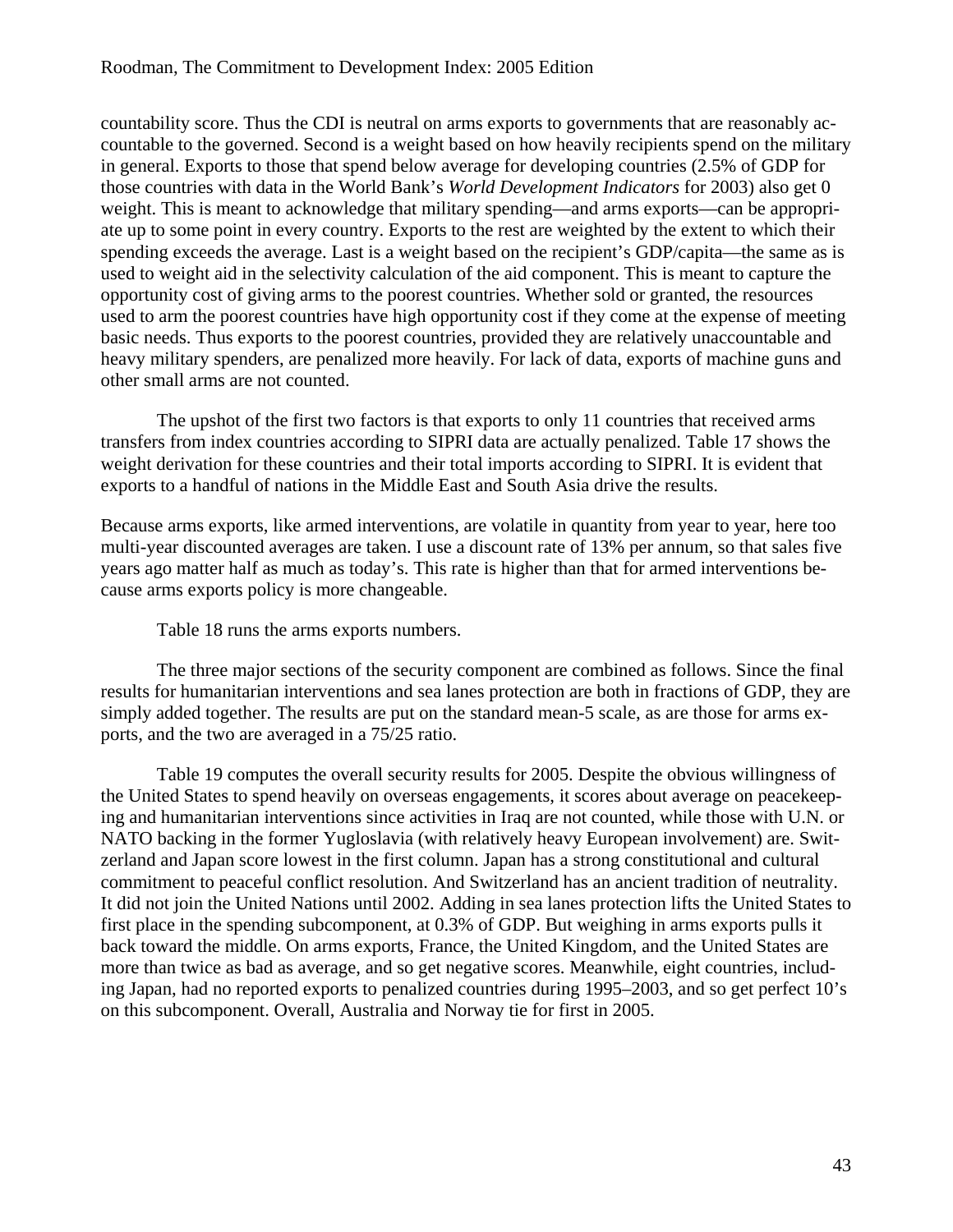| Where                             | When         | Major participants                                                                                                                         |
|-----------------------------------|--------------|--------------------------------------------------------------------------------------------------------------------------------------------|
| Afghanistan (postwar)             | 2001-present | France, Germany, Spain, U.K.                                                                                                               |
| Albania (aid for Kosovo refugees) | 1999         | Italy                                                                                                                                      |
| Bosnia <sup>1</sup>               | 1996-present | Austria, Belgium, Canada, Denmark, Finland,<br>France, Germany, Greece, Italy, Netherlands,<br>Norway, Portugal, Spain, Sweden, U.K., U.S. |
| Bougainville, Papua New Guinea    | 1998–present | Australia, New Zealand                                                                                                                     |
| Côte d'Ivoire                     | 2002         | France                                                                                                                                     |
| East Timor                        | 1999-2000    | Australia                                                                                                                                  |
| Egypt and Israel                  | 1982-present | U.S.                                                                                                                                       |
| Haiti                             | 1994-95      | U.S.                                                                                                                                       |
| Kosovo (air war)                  | 1999         | Belgium, France, Germany, Italy, Netherlands,<br>U.K., U.S.                                                                                |
| Kosovo (postwar) <sup>2</sup>     | 1999-present | Germany, Italy, Netherlands, Norway, Portugal,<br>Spain, Sweden, U.K.                                                                      |
| Iraq (Northern no-fly zone)       | 1997–2003    | <b>U.K., U.S.</b>                                                                                                                          |
| Sierra Leone                      | 2000         | U.K.                                                                                                                                       |
| Somalia                           | 1992–93      | U.S.                                                                                                                                       |

<span id="page-44-1"></span><span id="page-44-0"></span>

Somalia<br><sup>1</sup>Includes implementation force (IFOR), stabilization force (SFOR), and operation Deliberate Forge.<br><sup>2</sup>Includes operation Joint Guardian and Kosovo Force (KFOR).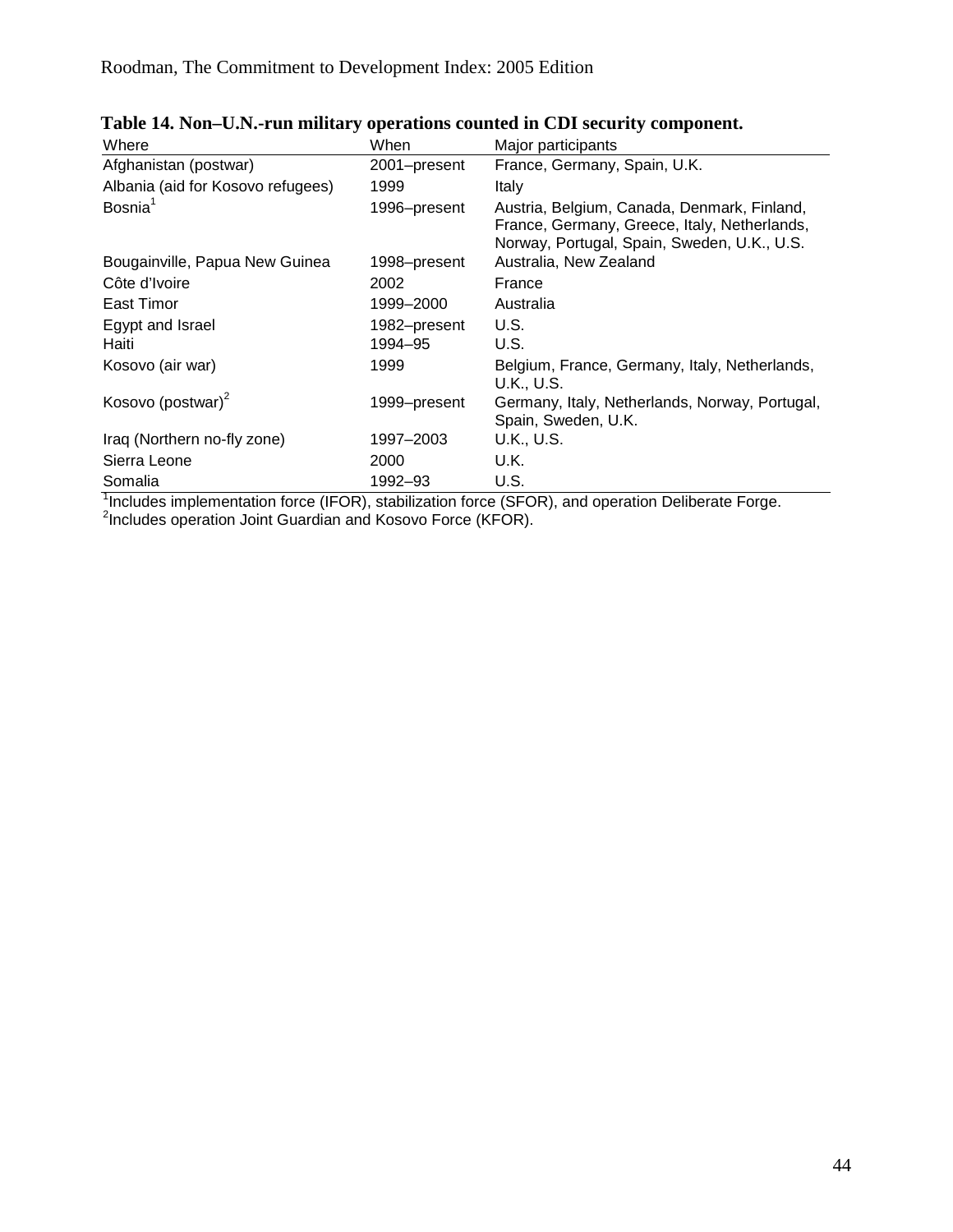### <span id="page-45-0"></span>**Table 15. Summary of measurement of contributions to peacekeeping and forcible humanitarian interventions, as percentages of GDP**

|                      |                        | U.N.-run peacekeeping operations and |                            | Non-U.N.-run PKO and       |                            |       |
|----------------------|------------------------|--------------------------------------|----------------------------|----------------------------|----------------------------|-------|
|                      |                        | humanitarian interventions           |                            | humanitarian interventions |                            |       |
|                      | Contributions          | Cost of                              |                            | Cost of                    |                            |       |
|                      | to U.N.                | maintaining                          |                            | maintaining                |                            |       |
|                      | peacekeeping<br>budget | personnel<br>capacity                | Cost of using<br>personnel | personnel<br>capacity      | Cost of using<br>personnel | Total |
| Australia            | 0.018                  | 0.051                                | 0.007                      | 0.012                      | 0.164                      | 0.253 |
| Austria              | 0.036                  | 0.013                                | 0.008                      | 0.018                      | 0.016                      | 0.091 |
| Belgium              | 0.016                  | 0.013                                | 0.008                      | 0.036                      | 0.038                      | 0.111 |
| Canada               | 0.016                  | 0.030                                | 0.007                      | 0.025                      | 0.056                      | 0.133 |
| Denmark              | 0.023                  | 0.047                                | 0.008                      | 0.052                      | 0.094                      | 0.223 |
| Finland              | 0.060                  | 0.032                                | 0.008                      | 0.046                      | 0.046                      | 0.192 |
| France               | 0.013                  | 0.027                                | 0.011                      | 0.041                      | 0.066                      | 0.157 |
| Germany              | 0.002                  | 0.002                                | 0.009                      | 0.028                      | 0.041                      | 0.082 |
| Greece               | 0.003                  | 0.001                                | 0.007                      | 0.082                      | 0.046                      | 0.139 |
| Ireland              | 0.085                  | 0.043                                | 0.005                      | 0.008                      | 0.011                      | 0.151 |
| Italy                | 0.001                  | 0.002                                | 0.009                      | 0.041                      | 0.093                      | 0.146 |
| Japan                | 0.000                  | 0.002                                | 0.009                      | 0.000                      | 0.000                      | 0.012 |
| Netherlands          | 0.014                  | 0.030                                | 0.008                      | 0.050                      | 0.090                      | 0.191 |
| New Zealand          | 0.051                  | 0.091                                | 0.008                      | 0.016                      | 0.058                      | 0.223 |
| Norway               | 0.042                  | 0.077                                | 0.007                      | 0.055                      | 0.096                      | 0.276 |
| Portugal             | 0.052                  | 0.033                                | 0.007                      | 0.041                      | 0.031                      | 0.165 |
| Spain                | 0.001                  | 0.001                                | 0.008                      | 0.029                      | 0.033                      | 0.073 |
| Sweden               | 0.018                  | 0.028                                | 0.008                      | 0.027                      | 0.050                      | 0.131 |
| Switzerland          | 0.001                  | 0.003                                | 0.001                      | 0.004                      | 0.014                      | 0.023 |
| U.K.                 | 0.011                  | 0.034                                | 0.008                      | 0.047                      | 0.162                      | 0.263 |
| <b>United States</b> | 0.001                  | 0.004                                | 0.005                      | 0.020                      | 0.345                      | 0.376 |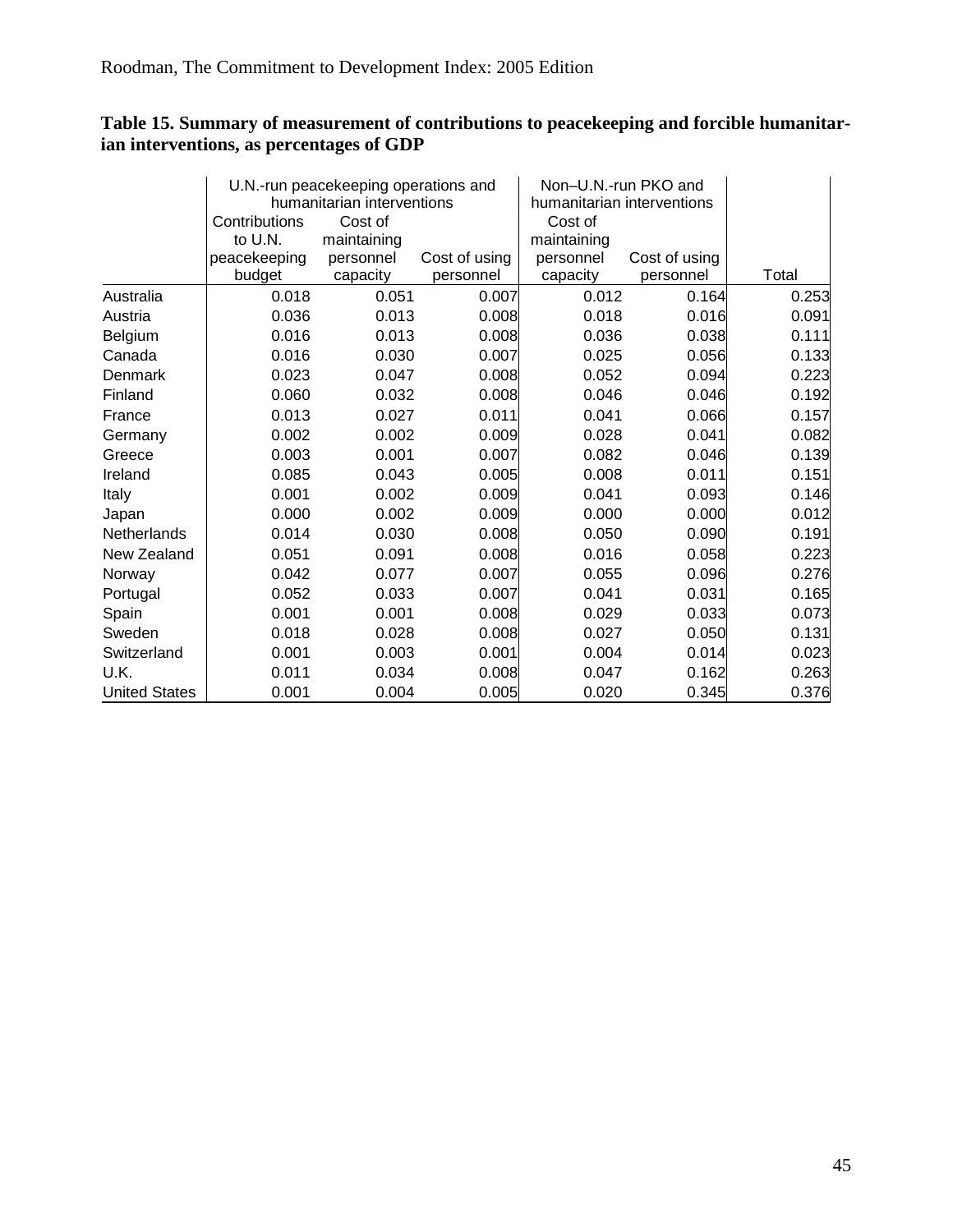| <b>United States</b>                                                                                                                                                                                                                                                                                                                                                                                                                                      | dom<br>United King-                                                             | Netherlands                                              | France                                                                                                                                                                                                                                  |                                                                                                          |
|-----------------------------------------------------------------------------------------------------------------------------------------------------------------------------------------------------------------------------------------------------------------------------------------------------------------------------------------------------------------------------------------------------------------------------------------------------------|---------------------------------------------------------------------------------|----------------------------------------------------------|-----------------------------------------------------------------------------------------------------------------------------------------------------------------------------------------------------------------------------------------|----------------------------------------------------------------------------------------------------------|
| $\overline{z}$                                                                                                                                                                                                                                                                                                                                                                                                                                            | ີຕ                                                                              | 4                                                        | $\vec{o}$                                                                                                                                                                                                                               | rines<br>ma-<br>Sub                                                                                      |
| $rac{1}{8}$                                                                                                                                                                                                                                                                                                                                                                                                                                               | 34                                                                              | ີຕ                                                       | 34                                                                                                                                                                                                                                      | combat-<br>Principal<br>surface<br>ants                                                                  |
| 92                                                                                                                                                                                                                                                                                                                                                                                                                                                        | 22                                                                              | $\vec{z}$                                                | $\overline{2}$                                                                                                                                                                                                                          | Major ships in fleet<br>war-<br>Mine<br>fare                                                             |
| $\ddot{\sigma}$                                                                                                                                                                                                                                                                                                                                                                                                                                           | თ                                                                               |                                                          | ဖ                                                                                                                                                                                                                                       | phibi-<br>Am-<br>Sno                                                                                     |
| C                                                                                                                                                                                                                                                                                                                                                                                                                                                         |                                                                                 |                                                          |                                                                                                                                                                                                                                         | logis-<br>Com-<br>saj<br>bđ                                                                              |
| 24                                                                                                                                                                                                                                                                                                                                                                                                                                                        |                                                                                 |                                                          |                                                                                                                                                                                                                                         | Sea-<br>手                                                                                                |
| 285                                                                                                                                                                                                                                                                                                                                                                                                                                                       | ゴ                                                                               | ŝΣ                                                       | 74                                                                                                                                                                                                                                      | Total<br>Þ.                                                                                              |
| 5th fleet: 1 aircraft carrier,<br>Japan: 1 aircraft carrier, 9<br>Mediterranean: 3 subma-<br>7th fleet (counted half): 1<br>6 surface combatants,<br>aircraft carrier, 7 sur-<br>surface combatants, 4<br>amphibious ships, 1<br>rines, 1 aircraft carrier,<br>minesweepers<br>3 amphibious ships, 4<br>face combatants, 2<br>landing platforms<br>6 surface combatants.<br>minesweepers<br>landing platforms, 2<br>1 fast support ship, 2<br>minesweeper | West Indies: 1 de-<br>Indian Ocean: 1 de-<br>stroyer/frigate<br>stroyer/frigate | Netherlands Antilles: 1<br>frigate, 1 amphibious<br>dius | Polynesia: 1 frigate, 1 me-<br>Netherlands Antilles: 1<br>Indian Ocean: 2 frigates, 1<br>New Caledonia: 1 frigate.<br>medium landing ship<br>1 medium landing ship<br>frigates, 1 medium<br>dium landing ship<br>dus <sub>Oup</sub> oup | Description<br>Deployed near sea lanes                                                                   |
| $\frac{4}{5}$                                                                                                                                                                                                                                                                                                                                                                                                                                             | N                                                                               | ဖ                                                        | $\mathbbmss{N}$                                                                                                                                                                                                                         | Count<br>Ţ                                                                                               |
|                                                                                                                                                                                                                                                                                                                                                                                                                                                           | 40.63                                                                           | 12.13                                                    | 44.25                                                                                                                                                                                                                                   | val per-<br>sonnel<br>C. Na-<br>(0001)                                                                   |
|                                                                                                                                                                                                                                                                                                                                                                                                                                                           | 207.63                                                                          | 53.13                                                    | 259.05                                                                                                                                                                                                                                  | person-<br>military<br>D. Total<br>(0001)<br>$\overline{6}$                                              |
| 376.75 1,433.6 404,920                                                                                                                                                                                                                                                                                                                                                                                                                                    | 42,782                                                                          | 8,256                                                    | 45,695                                                                                                                                                                                                                                  | ing (mil-<br>spend-<br>E. De-<br>fense<br>$\frac{1}{\sqrt{2}}$                                           |
| 17,922                                                                                                                                                                                                                                                                                                                                                                                                                                                    | 217                                                                             | $rac{1}{8}$                                              | 676                                                                                                                                                                                                                                     | $\times$ C/D $\times$<br>F. Total<br>(million<br>contri-<br>$\frac{3}{2}$ , $\frac{3}{4}$<br>bution<br>▥ |
|                                                                                                                                                                                                                                                                                                                                                                                                                                                           |                                                                                 |                                                          |                                                                                                                                                                                                                                         | G. GDP<br>(billion<br>market<br>prices)<br>$\hat{\mathbf{e}}$                                            |
| 10,900 0.164%                                                                                                                                                                                                                                                                                                                                                                                                                                             | 1,790 0.012%                                                                    | 512 0.023%                                               | 1,750 0.054%                                                                                                                                                                                                                            | contrib<br>ution/<br>Total<br>Elg<br>GDP                                                                 |

<span id="page-46-1"></span>**Table 16. Details of calculation of contribution to protecting sea lanes** 

<span id="page-46-0"></span>Roodman, The Commitment to Development Index: 2005 Edition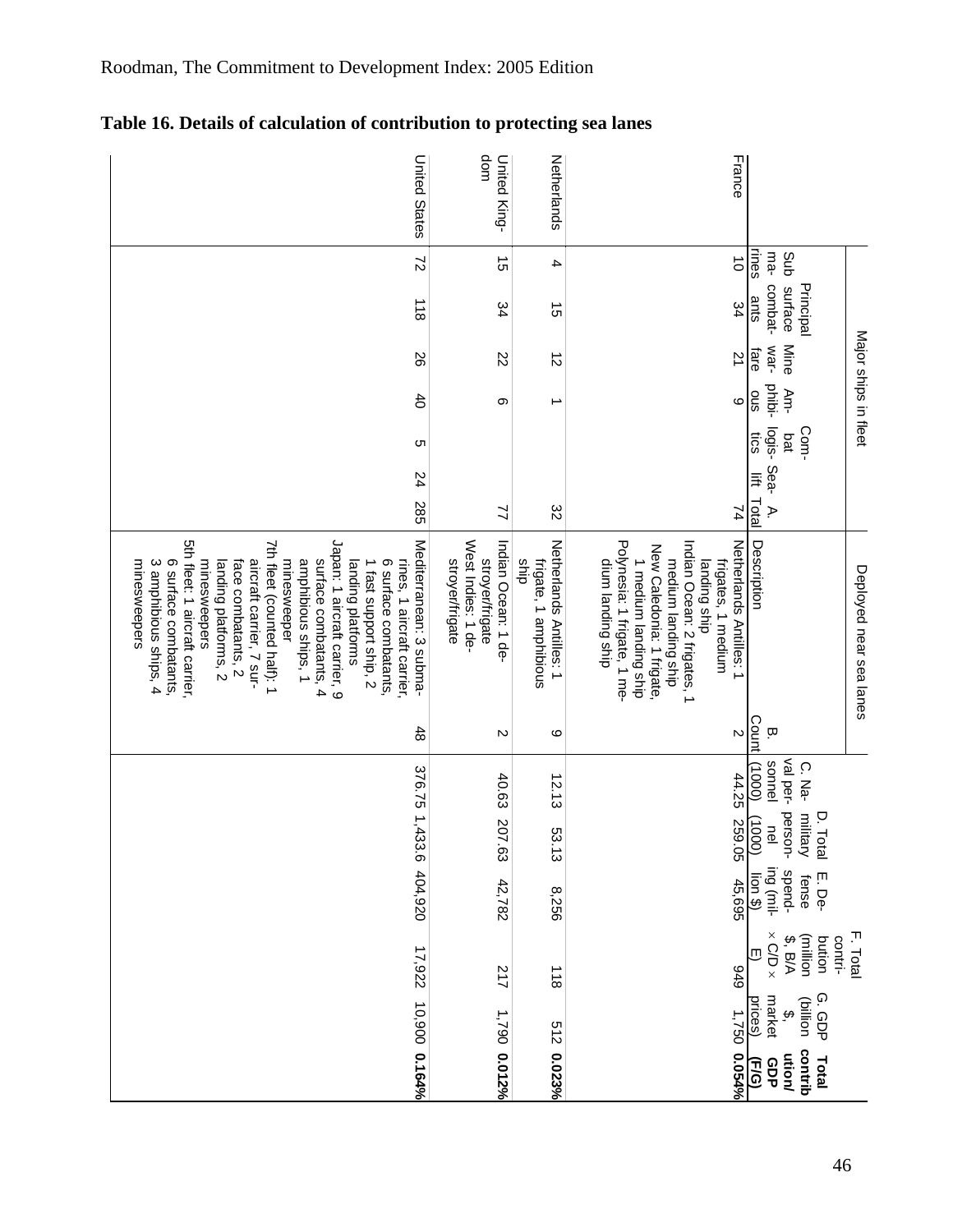|              | A. Voice |                   |             |         |        |        |               |              |
|--------------|----------|-------------------|-------------|---------|--------|--------|---------------|--------------|
|              | and ac-  | <b>B.</b> Defense | C. Average  |         |        |        | Penalty       |              |
|              | count-   | expendi-          | defense ex- | D. GDP/ | E. Log |        | weight        | Total arms   |
|              | ability, | ture/ GDP,        | penditure/  | capita, | GDP/   | F. GDP | (A × (B–      | transfers,   |
| Country      | 2002     | 2003              | GDP, 2003   | 2003    | capita | weight | $C) \times F$ | 1999-2003    |
|              |          | (%)               | $(\%)$      | (3)     |        |        |               | (million \$) |
| Saudi Arabia | $-1.40$  | 8.74              | 2.49        | 7,693   | 8.9    | 0.43   | $-3.72$       | 2,420        |
| Pakistan     | $-1.10$  | 4.07              | 2.49        | 441     | 6.1    | 1.35   | $-2.33$       | 988          |
| Jordan       | $-0.41$  | 8.53              | 2.49        | 1,806   | 7.5    | 0.89   | $-2.21$       | 664          |
| Turkey       | $-0.47$  | 4.86              | 2.49        | 3,494   | 8.2    | 0.68   | $-0.76$       | 3,294        |
| Colombia     | $-0.55$  | 3.98              | 2.49        | 1,863   | 7.5    | 0.88   | $-0.72$       | 449          |
| Algeria      | $-0.96$  | 3.32              | 2.49        | 2,081   | 7.6    | 0.85   | $-0.67$       | 89           |
| Lebanon      | $-0.54$  | 4.34              | 2.49        | 5.097   | 8.5    | 0.56   | $-0.56$       | 8            |
| Morocco      | $-0.30$  | 4.23              | 2.49        | 1,404   | 7.2    | 0.97   | $-0.51$       | 184          |
| Kuwait       | $-0.29$  | 12.48             | 2.49        | 16,750  | 9.7    | 0.17   | $-0.51$       | 233          |
| Macedonia    | $-0.29$  | 2.78              | 2.49        | 2,314   | 7.7    | 0.81   | $-0.07$       | 20           |
| Sri Lanka    | $-0.06$  | 2.53              | 2.49        | 937     | 6.8    | 1.11   | $-0.003$      | 56           |

### <span id="page-47-1"></span><span id="page-47-0"></span>**Table 17. Arms transfer penalty weight for those recipients for which it is not zero, 2003**

<span id="page-47-2"></span>Note: Arms transfers are "trend indicator values," based on value estimates for various weapons systems.

#### **Table 18. Summary of penalty for arms exports to undemocratic nations that spend heavily on the military, 1995–2003 (% of exporter's GDP)**  Weighted

|                      | 1995      | 1996      | 1997      | 1998      | 1999      | 2000      | 2001      | 2002      | 2003      | <i>vveignted</i><br>average |
|----------------------|-----------|-----------|-----------|-----------|-----------|-----------|-----------|-----------|-----------|-----------------------------|
| Australia            | 0.0000    | 0.0000    | 0.0000    | $-0.0004$ | 0.0000    | 0.0000    | 0.0000    | 0.0000    | 0.0000    | 0.0000                      |
| Austria              | 0.0000    | 0.0000    | 0.0000    | 0.0000    | 0.0000    | 0.0000    | 0.0000    | 0.0000    | 0.0000    | 0.0000                      |
| Belgium              | 0.0000    | 0.0000    | 0.0000    | 0.0000    | 0.0000    | $-0.0010$ | $-0.0169$ | $-0.1285$ | 0.0000    | $-0.0228$                   |
| Canada               | $-0.0692$ | $-0.0485$ | $-0.0392$ | $-0.0750$ | $-0.0497$ | $-0.0122$ | $-0.0231$ | $-0.0241$ | 0.0000    | $-0.0310$                   |
| Denmark              | 0.0000    | 0.0000    | 0.0000    | 0.0000    | 0.0000    | 0.0000    | 0.0000    | 0.0000    | 0.0000    | 0.0000                      |
| Finland              | $-0.1056$ | 0.0000    | 0.0000    | 0.0000    | 0.0000    | 0.0000    | 0.0000    | 0.0000    | 0.0000    | $-0.0063$                   |
| France               | $-0.0156$ | $-0.0365$ | $-0.0181$ | $-0.0472$ | $-0.0700$ | $-0.0401$ | $-0.0405$ | $-0.1771$ | $-0.0775$ | $-0.0689$                   |
| Germany              | $-0.0113$ | $-0.0111$ | $-0.0027$ | $-0.0308$ | $-0.0154$ | $-0.0157$ | $-0.0024$ | $-0.0008$ | $-0.0045$ | $-0.0092$                   |
| Greece               | 0.0000    | 0.0000    | 0.0000    | 0.0000    | 0.0000    | 0.0000    | $-0.0002$ | 0.0000    | 0.0000    | 0.0000                      |
| Ireland              | 0.0000    | 0.0000    | 0.0000    | 0.0000    | 0.0000    | 0.0000    | 0.0000    | 0.0000    | 0.0000    | 0.0000                      |
| Italy                | $-0.0145$ | $-0.0139$ | $-0.0579$ | $-0.0008$ | 0.0000    | $-0.0011$ | $-0.0060$ | $-0.0488$ | $-0.0126$ | $-0.0174$                   |
| Japan                | 0.0000    | 0.0000    | 0.0000    | 0.0000    | 0.0000    | 0.0000    | 0.0000    | 0.0000    | 0.0000    | 0.0000                      |
| Netherlands          | $-0.0013$ | $-0.0248$ | $-0.0275$ | $-0.0192$ | $-0.0058$ | $-0.0049$ | 0.0000    | 0.0000    | $-0.0026$ | $-0.0074$                   |
| New Zealand          | 0.0000    | 0.0000    | 0.0000    | 0.0000    | 0.0000    | 0.0000    | 0.0000    | 0.0000    | 0.0000    | 0.0000                      |
| Norway               | 0.0000    | 0.0000    | 0.0000    | 0.0000    | 0.0000    | 0.0000    | $-0.0171$ | $-0.0107$ | 0.0000    | $-0.0040$                   |
| Portugal             | 0.0000    | 0.0000    | 0.0000    | 0.0000    | 0.0000    | 0.0000    | 0.0000    | 0.0000    | 0.0000    | 0.0000                      |
| Spain                | $-0.0033$ | $-0.0045$ | $-0.0045$ | $-0.0119$ | 0.0000    | 0.0000    | 0.0000    | $-0.0040$ | $-0.0123$ | $-0.0048$                   |
| Sweden               | $-0.0057$ | $-0.0060$ | $-0.0051$ | $-0.0034$ | $-0.0036$ | $-0.0078$ | $-0.0084$ | $-0.0052$ | $-0.0081$ | $-0.0062$                   |
| Switzerland          | $-0.0707$ | $-0.1395$ | $-0.0375$ | 0.0000    | 0.0000    | $-0.0329$ | 0.0000    | 0.0000    | 0.0000    | $-0.0207$                   |
| U.K.                 | $-0.0494$ | $-0.1054$ | $-0.4232$ | $-0.4440$ | $-0.0018$ | $-0.0356$ | $-0.0114$ | $-0.0295$ | $-0.0195$ | $-0.0982$                   |
| <b>United States</b> | $-0.0596$ | $-0.0766$ | $-0.1013$ | $-0.1983$ | $-0.0992$ | $-0.0067$ | $-0.0053$ | $-0.0112$ | $-0.0045$ | $-0.0493$                   |
| Discount weight      | 0.33      | 0.38      | 0.44      | 0.50      | 0.57      | 0.66      | 0.76      | 0.87      | 1.00      |                             |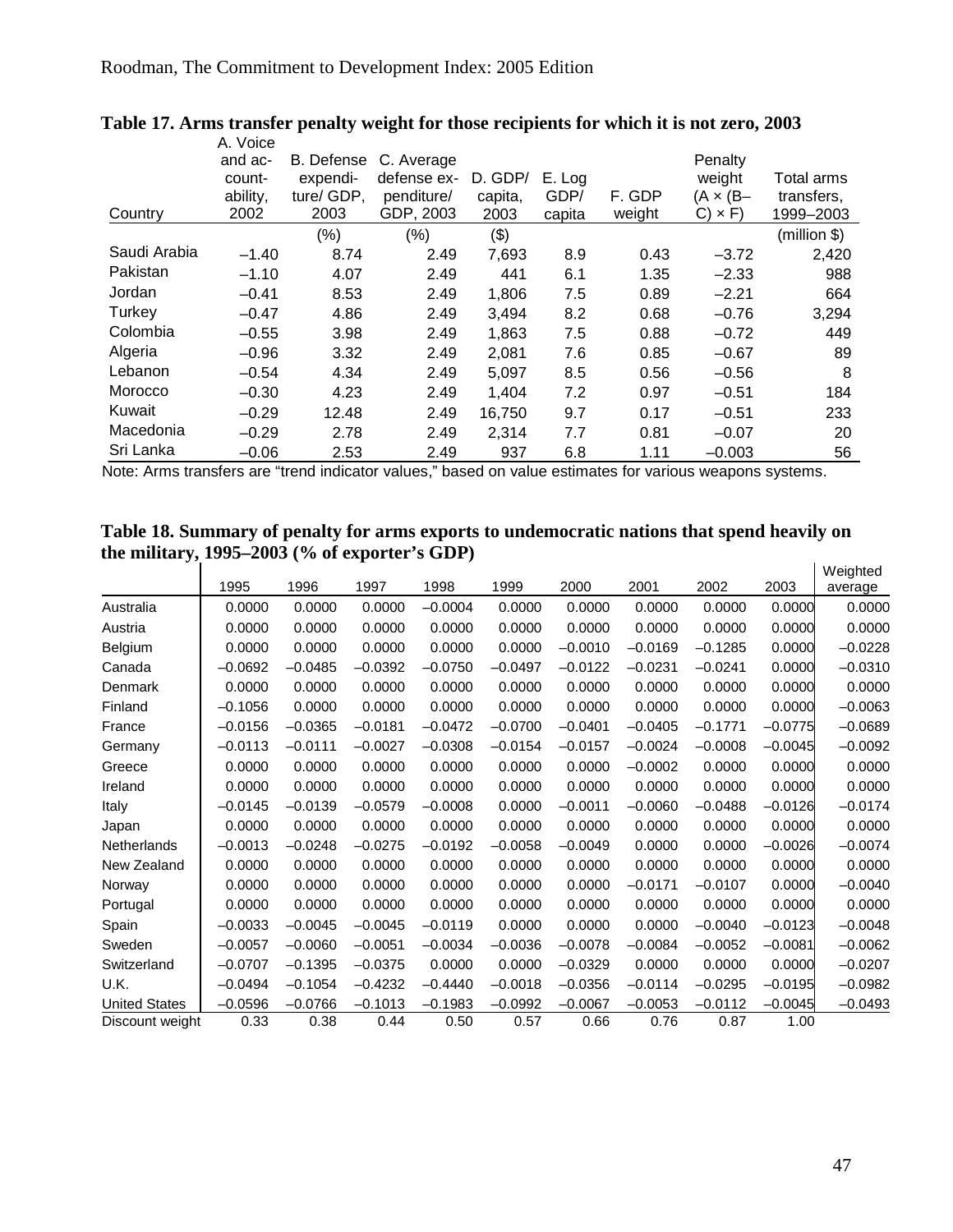|                      |               | Spending   |       |       | Arms exports |         |                |
|----------------------|---------------|------------|-------|-------|--------------|---------|----------------|
|                      | Peacekeeping  | Sea        |       |       |              |         |                |
|                      | &             | lanes      |       |       |              |         |                |
|                      | humanitarian  | protection | Total |       | Weighted     |         |                |
|                      | interventions | (% of      | (% of |       | exports (%   |         |                |
|                      | (% of GDP)    | GDP)       | GDP)  | Score | of GDP)      | Score   | <b>Overall</b> |
| Australia            | 0.252         | 0.000      | 0.252 | 8.0   | 0.000        | 10.0    | 8.5            |
| Austria              | 0.091         | 0.000      | 0.091 | 2.9   | 0.000        | 10.0    | 4.7            |
| Belgium              | 0.111         | 0.000      | 0.111 | 3.5   | $-0.023$     | 3.7     | 3.6            |
| Canada               | 0.133         | 0.000      | 0.133 | 4.2   | $-0.031$     | 1.4     | 3.5            |
| Denmark              | 0.200         | 0.000      | 0.200 | 6.3   | 0.000        | 10.0    | 7.2            |
| Finland              | 0.192         | 0.000      | 0.192 | 6.1   | $-0.006$     | 8.3     | 6.6            |
| France               | 0.157         | 0.054      | 0.211 | 6.7   | $-0.069$     | $-9.0$  | 2.8            |
| Germany              | 0.082         | 0.000      | 0.082 | 2.6   | $-0.009$     | 7.5     | 3.8            |
| Greece               | 0.139         | 0.000      | 0.139 | 4.4   | 0.000        | 10.0    | 5.8            |
| Ireland              | 0.151         | 0.000      | 0.151 | 4.8   | 0.000        | 10.0    | 6.1            |
| Italy                | 0.119         | 0.000      | 0.119 | 3.8   | $-0.017$     | 5.2     | 4.1            |
| Japan                | 0.012         | 0.000      | 0.012 | 0.4   | 0.000        | 10.0    | 2.8            |
| Netherlands          | 0.179         | 0.023      | 0.202 | 6.4   | $-0.007$     | 8.0     | 6.8            |
| New Zealand          | 0.222         | 0.000      | 0.222 | 7.0   | 0.000        | 10.0    | 7.8            |
| Norway               | 0.265         | 0.000      | 0.265 | 8.4   | $-0.004$     | 8.9     | 8.5            |
| Portugal             | 0.165         | 0.000      | 0.165 | 5.3   | 0.000        | 10.0    | 6.4            |
| Spain                | 0.062         | 0.000      | 0.062 | 2.0   | $-0.005$     | 8.7     | 3.6            |
| Sweden               | 0.131         | 0.000      | 0.131 | 4.2   | $-0.006$     | 8.3     | 5.2            |
| Switzerland          | 0.023         | 0.000      | 0.023 | 0.7   | $-0.021$     | 4.3     | 1.6            |
| United Kingdom       | 0.255         | 0.012      | 0.267 | 8.5   | $-0.098$     | $-17.1$ | 2.1            |
| <b>United States</b> | 0.136         | 0.164      | 0.300 | 9.5   | $-0.049$     | $-3.6$  | 6.2            |
| Average <sup>1</sup> |               |            | 0.158 |       | $-0.018$     |         |                |
| Weight               |               |            |       | 75%   |              | 25%     |                |
|                      |               |            |       |       |              |         |                |

<span id="page-48-1"></span><span id="page-48-0"></span>**Table 19. Summary of security component, 2005** 

<sup>1</sup> Average is based on the scores from the current methodology back-calculated to the 2003 CDI edition, i.e., based on data that would have been current in 2003.

### *Technology*

Technology is an essential factor in development. Innovations in medicine, communications, agriculture, and energy meet societal needs, improve quality of life, increase productivity, and facilitate industrialization in poorer countries. Taking the long view, a fundamental reason that China's economy has grown at rates of 7% or more for many years is because the country is taking up innovations developed elsewhere over the last century. Vaccines and antibiotics led to major gains in life expectancy in Latin America and East Asia in the 20th century, achieving in four decades improvements that took Europe almost 150 years. Cell phones have brought electronic communications to the masses even in Africa. The Internet helps developing countries access and disseminate information, form civil society movements, and do commerce with rich-world economies.

Thus people in developing countries benefit from technological advances as both producers and consumers. Recognizing the link between technology and development, the 2004 edition of the index introduced a technology component, developed by Bannon and Roodman (2004). For 2005, Keith Maskus of the University of Colorado refined and elaborated the design.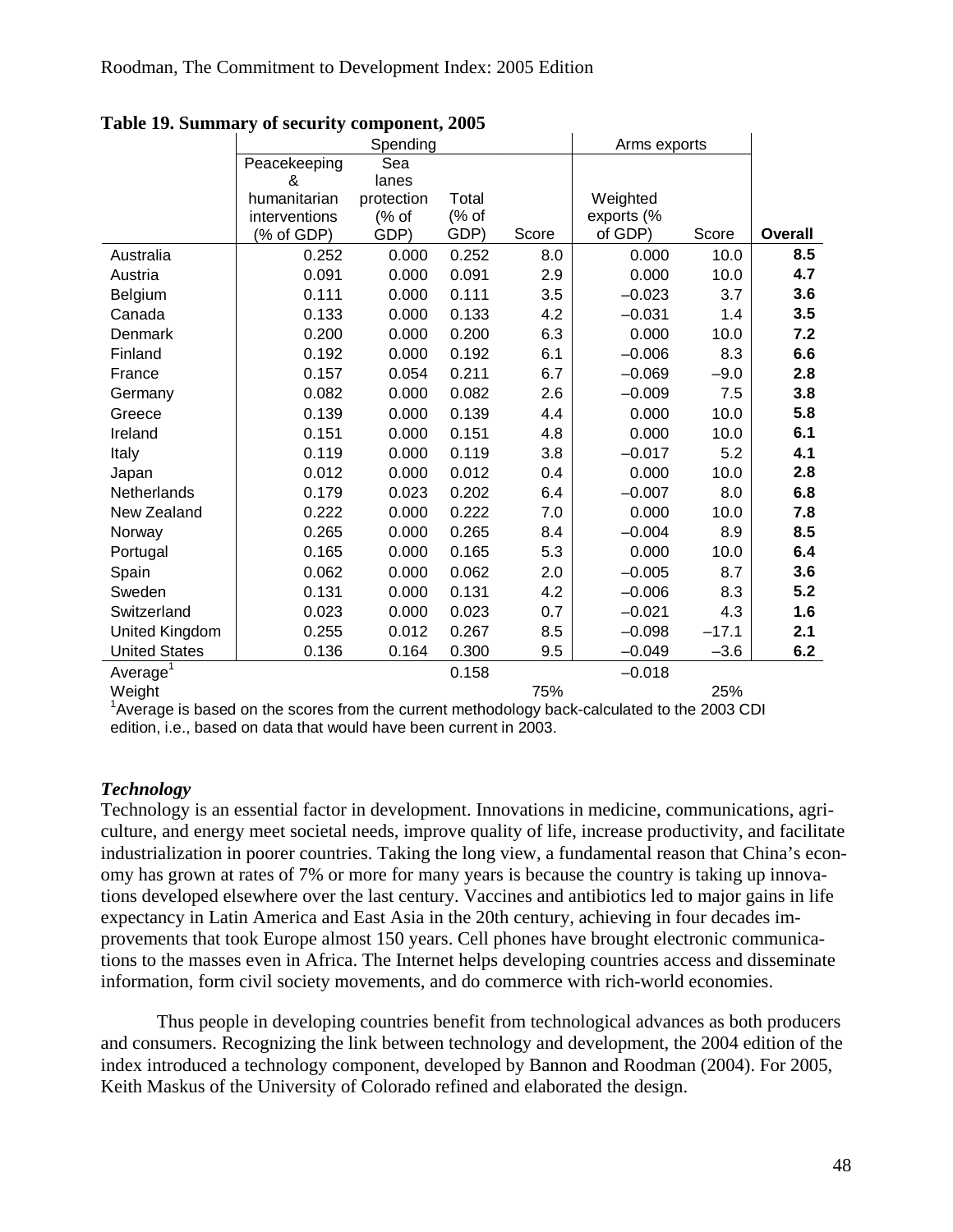Technology policy can be divided into two areas: technology generation and technology diffusion. Measuring variation in policies relating to diffusion is particularly challenging, in part because intellectual property right (IPR) protection is primarily governed in index countries by the WTO TRIPS agreement, making countries' policies more similar than different. For this reason, last year's technology component looked at technology generation only, tabulating government financial support for research and development via direct spending and tax incentives. It discounted government funding for defense R&D 50% because while some military R&D does have useful civilian spin-offs (including the Internet), much does more to improve the destructive capacity of rich countries than the productive capacity of poor ones.

The revised version, of Maskus (2005), refines this calculation and tackles the problem of scoring IPR policies, the latter getting 33% weight. As in the 2004 CDI, the starting point for the assessment of government support for R&D is OECD (2004) data on direct government spending on R&D, whether performed by public agencies or by private parties on contract. Maskus refines the calculation by discounting by 25% certain kinds of R&D as having somewhat less value for developing countries—namely in agriculture, forestry, and fishing; energy; industrial development; transportation and telecommunications; and urban and rural planning. Military R&D is still discounted by half. (See [Table 20.](#page-52-1))

To this is added an estimate of the subsidy value of tax incentives for private R&D. The OECD publishes a "B index" that measures the rate of tax subsidization for business expenditure on R&D. We use the simple average of the rates for small and large companies. On this B index, a 1 indicates full subsidization, 0 indicates no subsidization or taxation, and negative values indicate taxation. The benchmark is full expensing. That is, a 0 means that the tax code treats  $R&D$  as an ordinary expense, allowing it to be fully deducted from taxable corporate income in the year the expenditure is made. If governments do not allow immediate full deduction, this is considered taxation. Tax treatment more favorable than simple expensing is a subsidy. This tax or subsidy rate is multiplied by a country's total business enterprise expenditure on  $R&D$  (BERD) to generate an estimate of government tax expenditures on R&D. Unlike in 2004, this estimate is discounted in order to produce a figure that is more comparable to the discounted government  $R&D$  spending figure described above. There R&D spending in various categories faces a discount between 0% and 50%; but we know little about which sectors benefit most from tax subsidies, so we use the central figure of 25% for a uniform discount on these subsidies. The subsidy figures being made comparable, they are added together and taken over GDP for an overall measure of government support for R&D with relevance to developing countries. (See [Table 21.](#page-53-1))

The new subcomponent on technology dissemination imposes penalties for seven kinds of IPR policies that restrict the flow of innovations to developing countries. All of these go beyond TRIPs and therefore exhibit variation between countries. It should be noted that stronger IPR protection also increases incentives for creating innovations that help developing countries in the first place. But Maskus (2005) concludes that the instances he penalizes harm developing countries more by restricting the flow of those innovations once created. The penalties fall into three groups:

#### 1) Patent coverage (20% weight)

 ) Patentability of plant and animal species. Some rich countries grant patents for plant and animal varieties developed through, for example, genetic engineering. Patent monopolies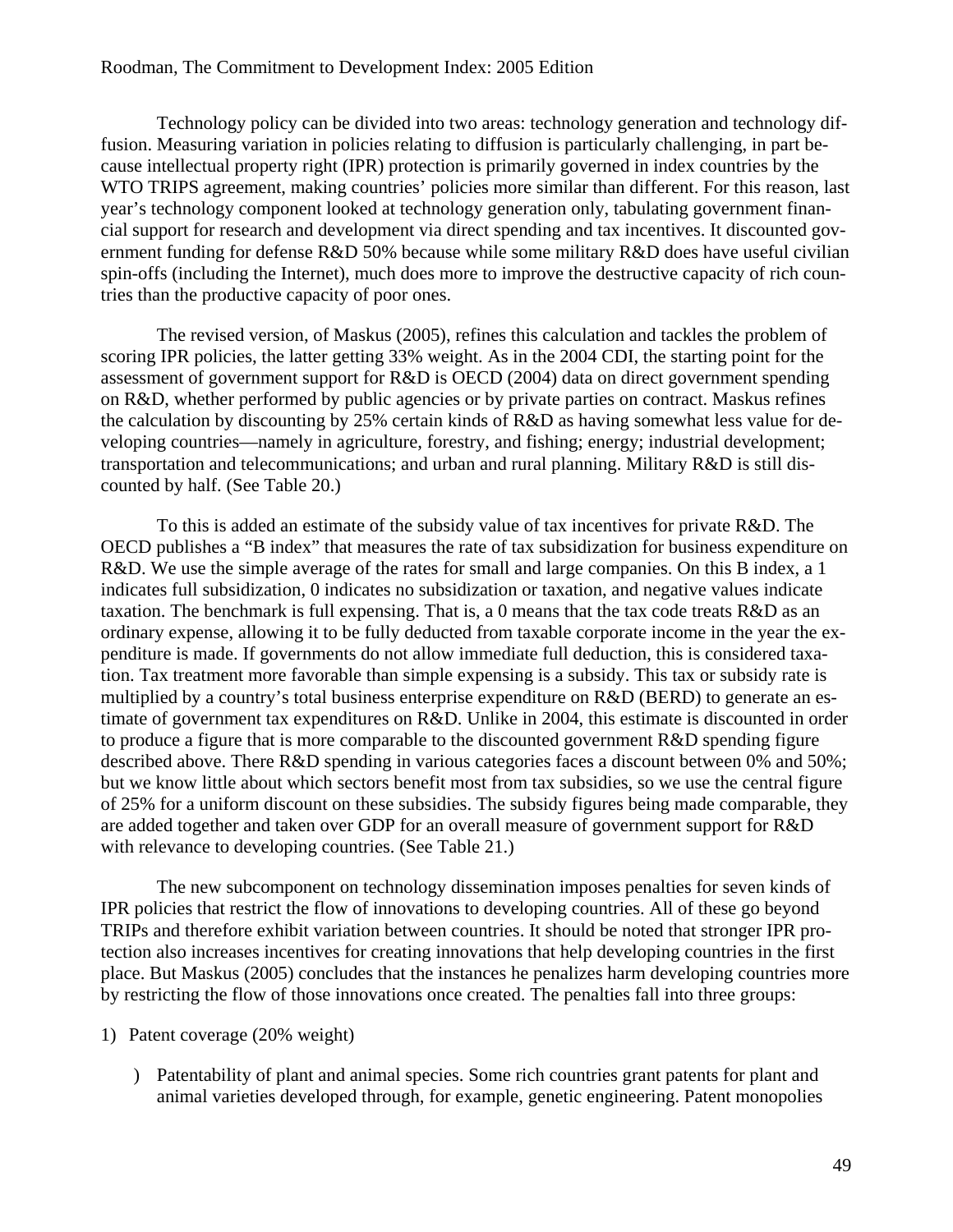can deprive poor countries with low purchasing power of access to such innovations, including ones that could be valuable for food production.

- a) Similarly, some countries allow patenting of software innovations (which are distinct from copyrights on specific programs).
- 1) Lack of certain limitations on patent rights ("rights loss provisions") (30%)
	- a) Lack of provision for revocation due to discontinuing working. Some countries revoke a patent if the holder does not "work" it—implement or license it—within a certain period. Countries that have few or no such provisions lose a point.
	- a) Lack of compulsory licensing. Some countries can force patent holders to allow use of their patents if it serves a pressing social need, such as a vaccine might in the face of an epidemic. Those that largely do not are penalized.
- 1) Other IPR extensions (50%)
	- a) "TRIPS+" measures. Some rich countries use their leverage to insert IPR provisions in bilateral (two-country) trade agreements that go beyond TRIPS. For example, the United States persuaded Morocco to accept a provision in their trade treaty that test data submitted to the Moroccan government for approval of new drugs be kept secret for 5 years, and agricultural chemicals for 10 years. In many other bilateral agreements, such as that with Vietnam, these periods are five years, consistent with the comparable U.S. standard. While TRIPS contains a provision under which countries are supposed to protect such data, it specifies no such period. The U.S. has also pushed its treaty partners to limit compulsory licensing domestically and give patents for genetic sequences. For all this, the United States is dinged a full point. The European Union tends to push for "geographical indications," which are private rights to use product names derived from places, such as "Bordeaux." This earns EU nations a half-point penalty. Finally, European Free Trade Area members (among the index countries, Norway and Switzerland) tend, like the U.S., to push for limits on compulsory licensing and strong test data protections, for which they are also penalized 0.5.
	- a) Anti-circumvention rules. Some countries have enacted strong criminal penalties for development or use of technologies that can copy copyrighted digital materials by circumventing encryption devices. This is penalized as unnecessarily restrictive.
	- a) European nations have granted restrictive patent-like rights to compilers of databases even when those include publicly funded data that is itself in the public domain. This too is penalized, for limiting the flow of useful, public information to developing countries.

In each of the three areas, penalties are summed, and then rescaled in the usual way, so that a penalty-free country would get a 10 and an average country in 2003, the benchmark year, would get a 5. Scores in the three areas are then averaged using the weights shown above. (See [Table 22.](#page-54-1)) Finally, the results are combined in a 1:2 ratio with the scores for R&D support to yield overall technology scores. (See [Table 23.](#page-55-2))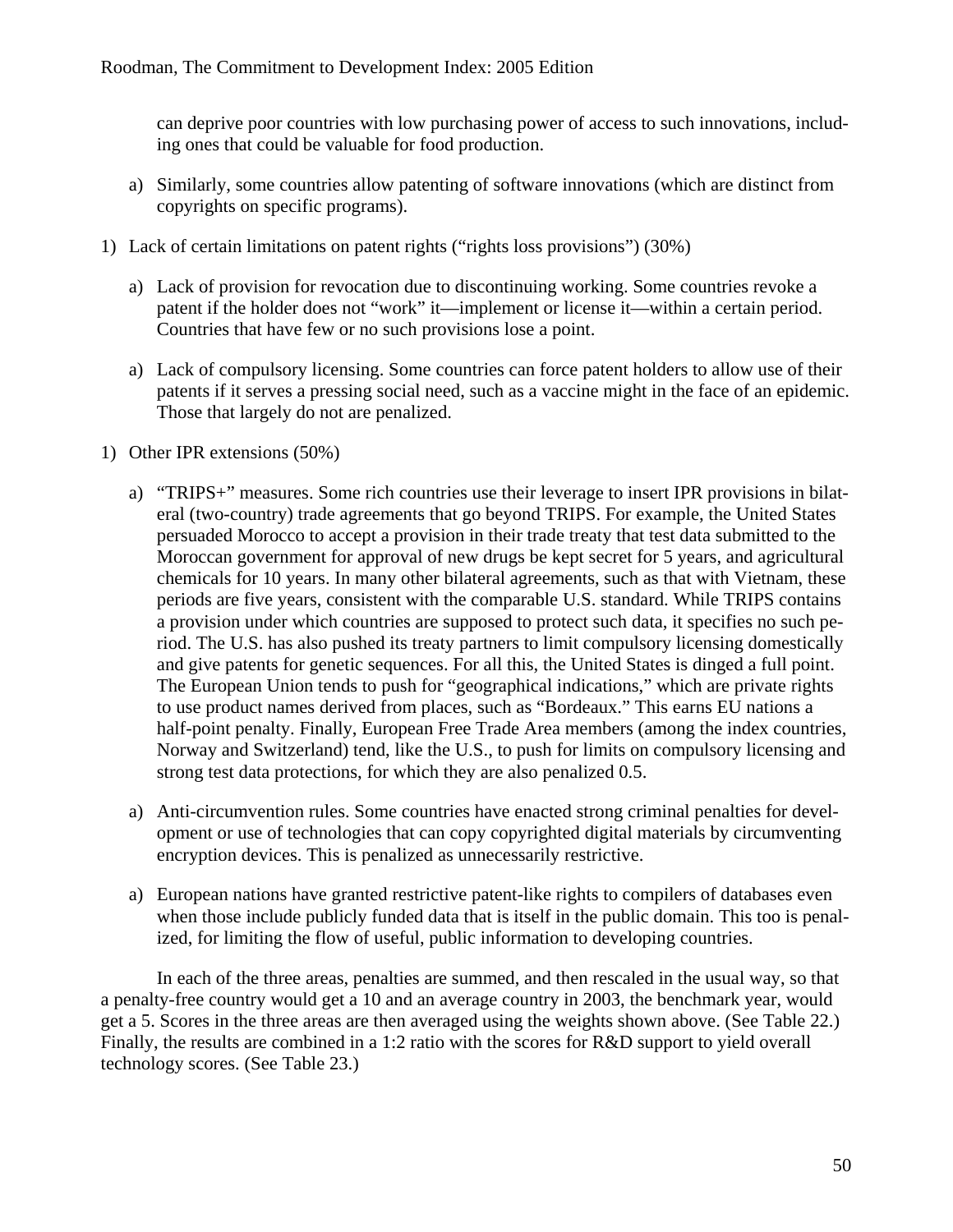No country does spectacularly better than its peers on technology. The U.S. loses points for pushing for compulsory licensing bans, and the Europeans are penalized for allowing the copyrighting of databases containing data assembled with public funds. Greece and Ireland lag considerably behind overall because of low government R&D subsidies. First place is shared by Finland, which spends a substantial 1% of GDP on government R&D, and Canada, whose policies on IPRs are the least restrictive of the group.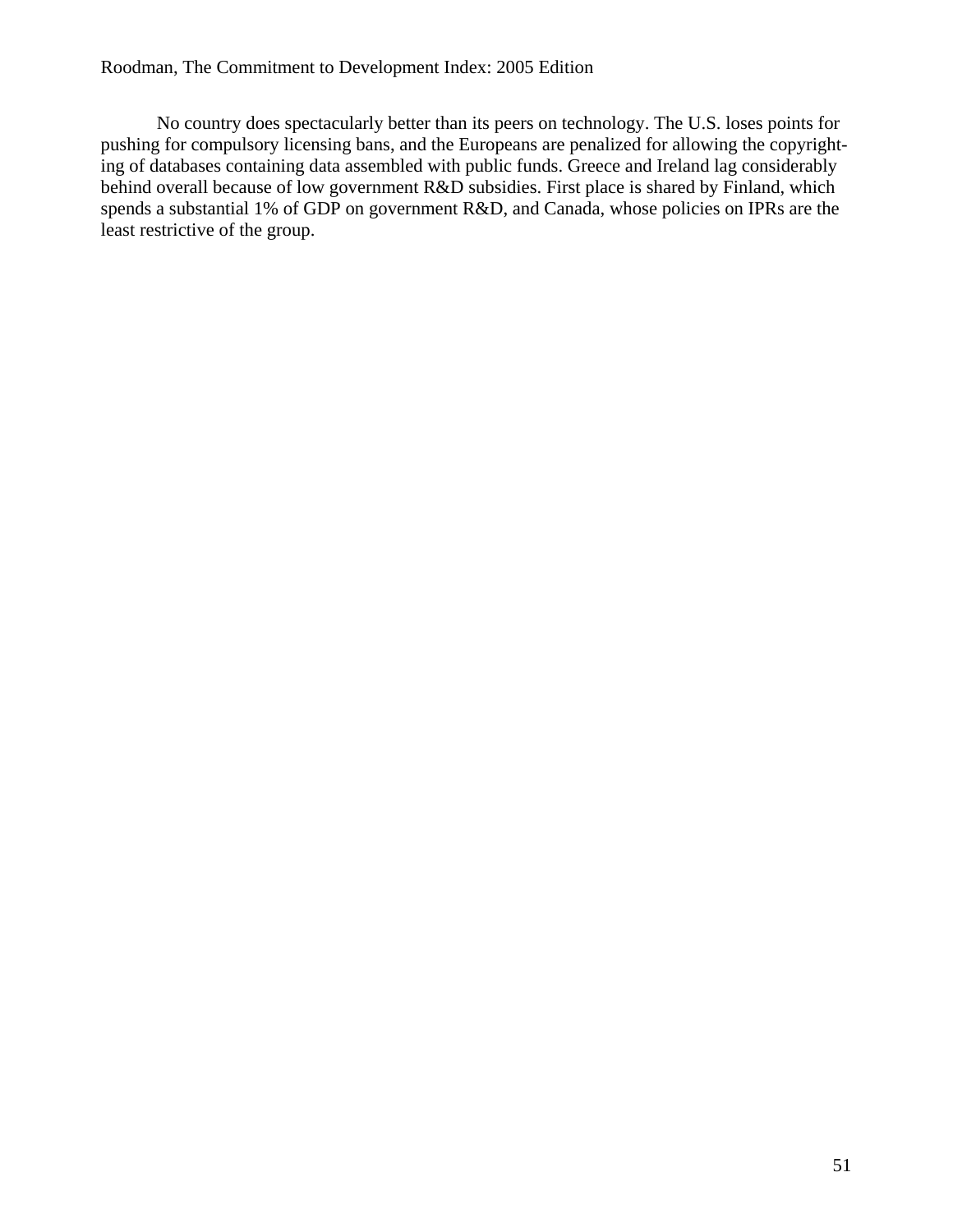| U.S.           | Ο.Κ.                   | Switzerland  | Sweden | Spain              | Portugal | Norway                                                                                                                                                                                                                                                                                                                               | N. Zealand             | Netherlands          | Japan | ltaly | Ireland | Greece | Germany | France                       | Finland | Jenmark | Canada             | <b>Belgium</b>   | Austria      | Australia | Country                                                                                                                                                                                                                                                                                                                                               |                         |     |  |
|----------------|------------------------|--------------|--------|--------------------|----------|--------------------------------------------------------------------------------------------------------------------------------------------------------------------------------------------------------------------------------------------------------------------------------------------------------------------------------------|------------------------|----------------------|-------|-------|---------|--------|---------|------------------------------|---------|---------|--------------------|------------------|--------------|-----------|-------------------------------------------------------------------------------------------------------------------------------------------------------------------------------------------------------------------------------------------------------------------------------------------------------------------------------------------------------|-------------------------|-----|--|
| 2001           |                        | 2000<br>2000 |        | 1999<br>2001       |          | 2001<br>2001                                                                                                                                                                                                                                                                                                                         |                        | 2001<br>2000<br>2000 |       |       |         |        |         | 2007<br>2008<br>2007<br>2008 |         |         | 6661               | 2000             | 2001<br>2001 |           | Data<br>year                                                                                                                                                                                                                                                                                                                                          |                         |     |  |
| 5,578          | $\circ$                |              |        |                    |          |                                                                                                                                                                                                                                                                                                                                      |                        |                      |       |       |         | ○      |         | ○                            | ○       | 0       | 0                  | $\circ$          |              |           | of Re-<br>search                                                                                                                                                                                                                                                                                                                                      | vance-                  | Ad- |  |
| .846           |                        |              |        |                    |          |                                                                                                                                                                                                                                                                                                                                      |                        |                      |       |       |         |        |         |                              |         |         |                    |                  |              |           | Agricul-<br>ture, for-<br>estry and<br>fishing                                                                                                                                                                                                                                                                                                        |                         |     |  |
| 8,809          | 235                    |              |        | ្ត ខ្លួ ឆ្ន        |          | $\begin{array}{cccc}\n & 2886 \\  & 2847 \\  & 207\n\end{array}$                                                                                                                                                                                                                                                                     |                        |                      |       |       |         |        |         | $-368$<br>$-368$             |         |         | $\frac{28}{20}$ 20 |                  |              |           | Civil<br>space                                                                                                                                                                                                                                                                                                                                        |                         |     |  |
| 41,783         |                        |              |        |                    |          |                                                                                                                                                                                                                                                                                                                                      |                        |                      |       |       |         |        |         |                              |         |         |                    |                  |              |           | De-<br>fense                                                                                                                                                                                                                                                                                                                                          |                         |     |  |
| 1,031          |                        |              |        |                    |          |                                                                                                                                                                                                                                                                                                                                      |                        |                      |       |       |         |        |         |                              |         |         |                    |                  |              |           | and at-<br>mos-<br>phere                                                                                                                                                                                                                                                                                                                              | Earth                   |     |  |
| 1,194          |                        |              |        |                    |          | 5<br>28.33<br>4 3 3 5 6 7 7 8 7 9 9<br>4 3 9 7 7 8 7 9 9                                                                                                                                                                                                                                                                             |                        |                      |       |       |         |        |         |                              |         |         |                    |                  |              | ပ္ထ       | 트다.<br>이후                                                                                                                                                                                                                                                                                                                                             |                         |     |  |
| 19,688         |                        |              |        |                    |          |                                                                                                                                                                                                                                                                                                                                      |                        |                      |       |       |         |        |         |                              |         |         |                    |                  |              |           | Health                                                                                                                                                                                                                                                                                                                                                |                         |     |  |
|                | $\frac{1}{2}$ 32<br>32 |              |        |                    |          |                                                                                                                                                                                                                                                                                                                                      |                        |                      |       |       |         |        |         |                              |         |         |                    |                  |              |           | Indus<br>trial<br>devel-<br>ment                                                                                                                                                                                                                                                                                                                      |                         |     |  |
| 740            |                        |              |        |                    |          |                                                                                                                                                                                                                                                                                                                                      | $280$<br>$260$<br>$27$ |                      |       |       |         |        |         | 8922523<br>89225233          |         |         |                    |                  |              |           | ment<br>& ser-<br>vices                                                                                                                                                                                                                                                                                                                               | Social<br>devel-<br>op- |     |  |
| 5,578          | 990<br>0823            |              |        | $1,203$<br>$1,128$ |          |                                                                                                                                                                                                                                                                                                                                      |                        |                      |       |       |         |        |         |                              |         |         |                    | $1,402$<br>1,402 | 020          | 1,112     | vance-<br>ment of<br>edge                                                                                                                                                                                                                                                                                                                             |                         | Ad- |  |
|                |                        |              |        |                    |          |                                                                                                                                                                                                                                                                                                                                      |                        |                      |       |       |         |        |         |                              |         |         | $-149$             | $49$             | <b>22</b>    |           | Envi-<br>ment<br>$\overline{5}$                                                                                                                                                                                                                                                                                                                       |                         |     |  |
|                |                        |              |        |                    |          |                                                                                                                                                                                                                                                                                                                                      |                        |                      |       |       |         |        |         |                              |         |         |                    |                  |              |           | Infra-<br>struct                                                                                                                                                                                                                                                                                                                                      |                         |     |  |
| 1,679          |                        |              |        |                    |          |                                                                                                                                                                                                                                                                                                                                      |                        |                      |       |       |         |        |         |                              |         |         |                    |                  |              |           | Trans<br>$\frac{3}{2}$<br>$\frac{1}{2}$<br>$\frac{1}{2}$<br>$\frac{1}{2}$<br>$\frac{1}{2}$<br>$\frac{1}{2}$<br>$\frac{1}{2}$<br>$\frac{1}{2}$<br>$\frac{1}{2}$<br>$\frac{1}{2}$<br>$\frac{1}{2}$<br>$\frac{1}{2}$<br>$\frac{1}{2}$<br>$\frac{1}{2}$<br>$\frac{1}{2}$<br>$\frac{1}{2}$<br>$\frac{1}{2}$<br>$\frac{1}{2}$<br>$\frac{1}{2}$<br>$\frac{1$ |                         |     |  |
| $\frac{64}{3}$ |                        |              |        |                    |          |                                                                                                                                                                                                                                                                                                                                      |                        |                      |       |       |         |        |         |                              |         |         |                    |                  |              |           | Drbar<br>La andar<br>Dining                                                                                                                                                                                                                                                                                                                           |                         |     |  |
|                |                        |              |        |                    |          | $\begin{array}{cccc} 0.4 & - & 0.5 & - & 0.4 & - & 0.4 & - & 0.4 & - & 0.4 & - & 0.4 & - & 0.4 & - & 0.4 & - & 0.4 & - & 0.4 & - & 0.4 & - & 0.4 & - & 0.4 & - & 0.4 & - & 0.4 & - & 0.4 & - & 0.4 & - & 0.4 & - & 0.4 & - & 0.4 & - & 0.4 & - & 0.4 & - & 0.4 & - & 0.4 & - & 0.4 & - & 0.4 & - & 0.4 & - & 0.4 & - & 0.4 & - & 0.$ |                        |                      |       |       |         |        |         |                              |         |         |                    |                  |              |           | Total,<br>weight<br>ed                                                                                                                                                                                                                                                                                                                                |                         |     |  |
|                |                        |              |        |                    |          |                                                                                                                                                                                                                                                                                                                                      |                        |                      |       |       |         |        |         |                              |         |         |                    |                  |              |           | Weigh<br>Pasa<br>Sop<br>Sop                                                                                                                                                                                                                                                                                                                           |                         |     |  |

<span id="page-52-1"></span><span id="page-52-0"></span>**Table 20. Calculation of w eighted R&D/GDP (million \$)**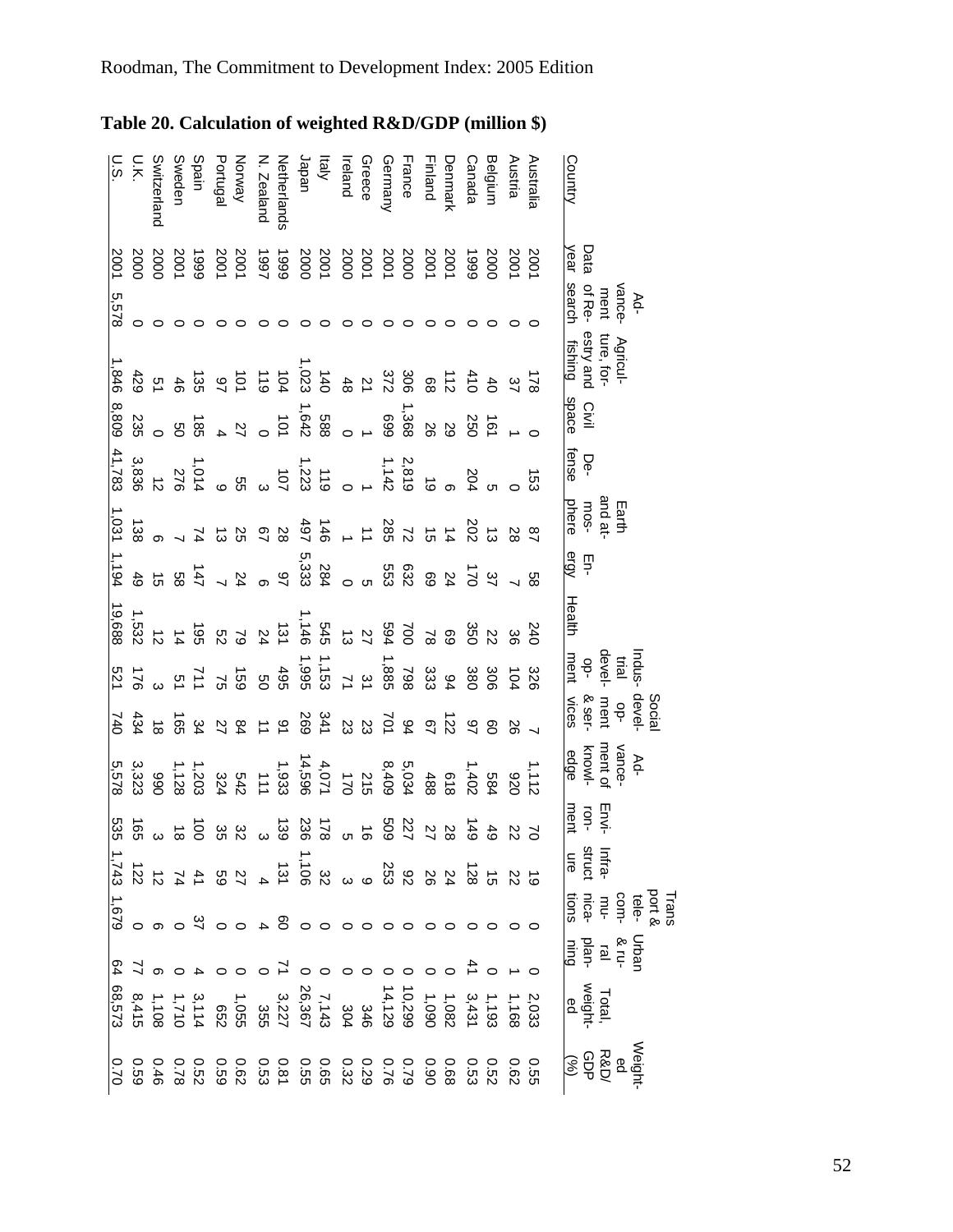|                       | A                                  | В                   | C                        | D                         |            |       |
|-----------------------|------------------------------------|---------------------|--------------------------|---------------------------|------------|-------|
|                       | Tax subsidy                        |                     |                          | <b>Direct</b>             |            |       |
|                       | rate for R&D,                      |                     | Tax                      | government                |            |       |
|                       | manufacturers Business expenditure |                     |                          | R&D                       | Total      |       |
|                       | (average                           | expenditure on R&D/ |                          | expenditure/              | government |       |
|                       | small/large                        | on R&D/             | GDP (%),                 | GDP, weighted support/GDP |            |       |
|                       | companies) <sup>1</sup>            | GDP (%)             | weighted <sup>1</sup>    | (%)                       | (%)        | Score |
| Formula:              |                                    |                     | $A \times B \times 75\%$ |                           | $C+D$      |       |
| Australia             | 19.9                               | 0.78                | 0.12                     | 0.55                      | 0.67       | 5.0   |
| Austria               | 11.7                               | 1.13                | 0.10                     | 0.62                      | 0.72       | 5.3   |
| Belgium               | $-0.8$                             | 1.60                | $-0.01$                  | 0.52                      | 0.51       | 3.8   |
| Canada                | 24.8                               | 1.10                | 0.19                     | 0.53                      | 0.72       | 5.3   |
| Denmark               | $-0.9$                             | 1.33                | $-0.01$                  | 0.68                      | 0.67       | 5.0   |
| Finland               | $-1.0$                             | 2.43                | $-0.02$                  | 0.90                      | 0.88       | 6.5   |
| France                | 6.1                                | 1.41                | 0.06                     | 0.79                      | 0.85       | 6.3   |
| Germany               | $-2.5$                             | 1.75                | $-0.03$                  | 0.76                      | 0.73       | 5.4   |
| Greece                | $-1.5$                             | 0.20                | 0.00                     | 0.29                      | 0.29       | 2.2   |
| Ireland               | 0.0                                | 0.80                | 0.00                     | 0.32                      | 0.32       | 2.4   |
| Italy                 | 20.9                               | 0.56                | 0.09                     | 0.65                      | 0.74       | 5.5   |
| Japan                 | 6.5                                | 2.26                | 0.11                     | 0.55                      | 0.67       | 4.9   |
| Netherlands           | 5.0                                | 1.10                | 0.04                     | 0.81                      | 0.85       | 6.3   |
| New Zealand           | $-2.3$                             | 0.43                | $-0.01$                  | 0.53                      | 0.53       | 3.9   |
| Norway                | 10.7                               | 0.96                | 0.08                     | 0.62                      | 0.70       | 5.2   |
| Portugal              | 33.5                               | 0.27                | 0.08                     | 0.59                      | 0.67       | 5.0   |
| Spain                 | 44.1                               | 0.50                | 0.19                     | 0.52                      | 0.70       | 5.2   |
| Sweden                | $-1.5$                             | 3.31                | $-0.04$                  | 0.78                      | 0.74       | 5.5   |
| Switzerland           | $-1.0$                             | 1.95                | $-0.01$                  | 0.46                      | 0.45       | 3.3   |
| <b>United Kingdom</b> | 10.1                               | 1.28                | 0.10                     | 0.59                      | 0.68       | 5.0   |
| <b>United States</b>  | 6.6                                | 2.00                | 0.09                     | 0.70                      | 0.79       | 5.9   |
| $\sim$                |                                    |                     |                          |                           | ~ ~-       |       |

### <span id="page-53-1"></span><span id="page-53-0"></span>**Table 21. Calculation scores for government support for R&D**

2003 average 0.67 1 A figure of 0 indicates that R&D spending can be fully deducted like other business expenditures. Positive values indicate active subsidization relative to this benchmark. Negative values indicate businesses cannot fully deduct in the year of expenditure.  ${}^{2}$ From previous table.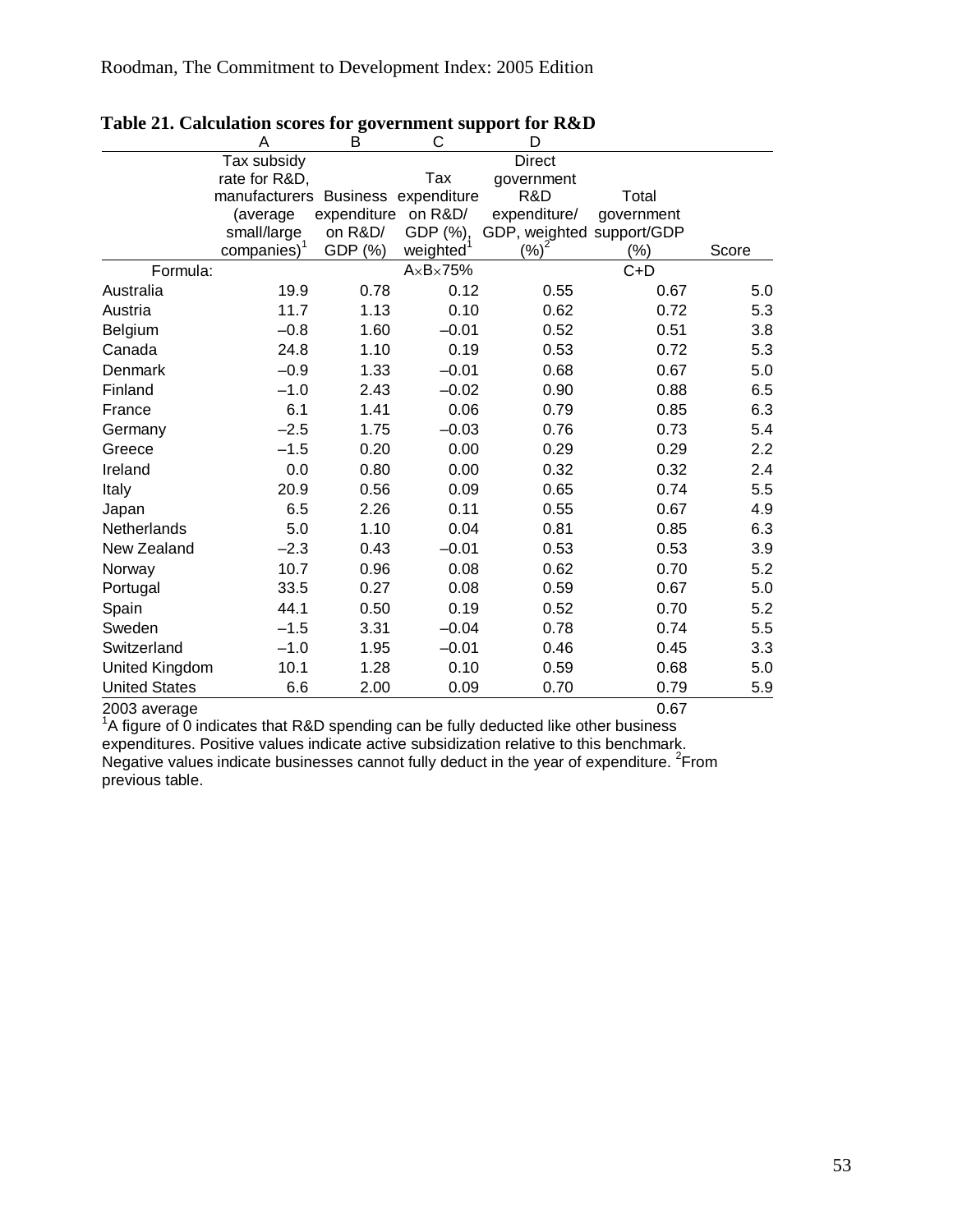<span id="page-54-1"></span><span id="page-54-0"></span>

54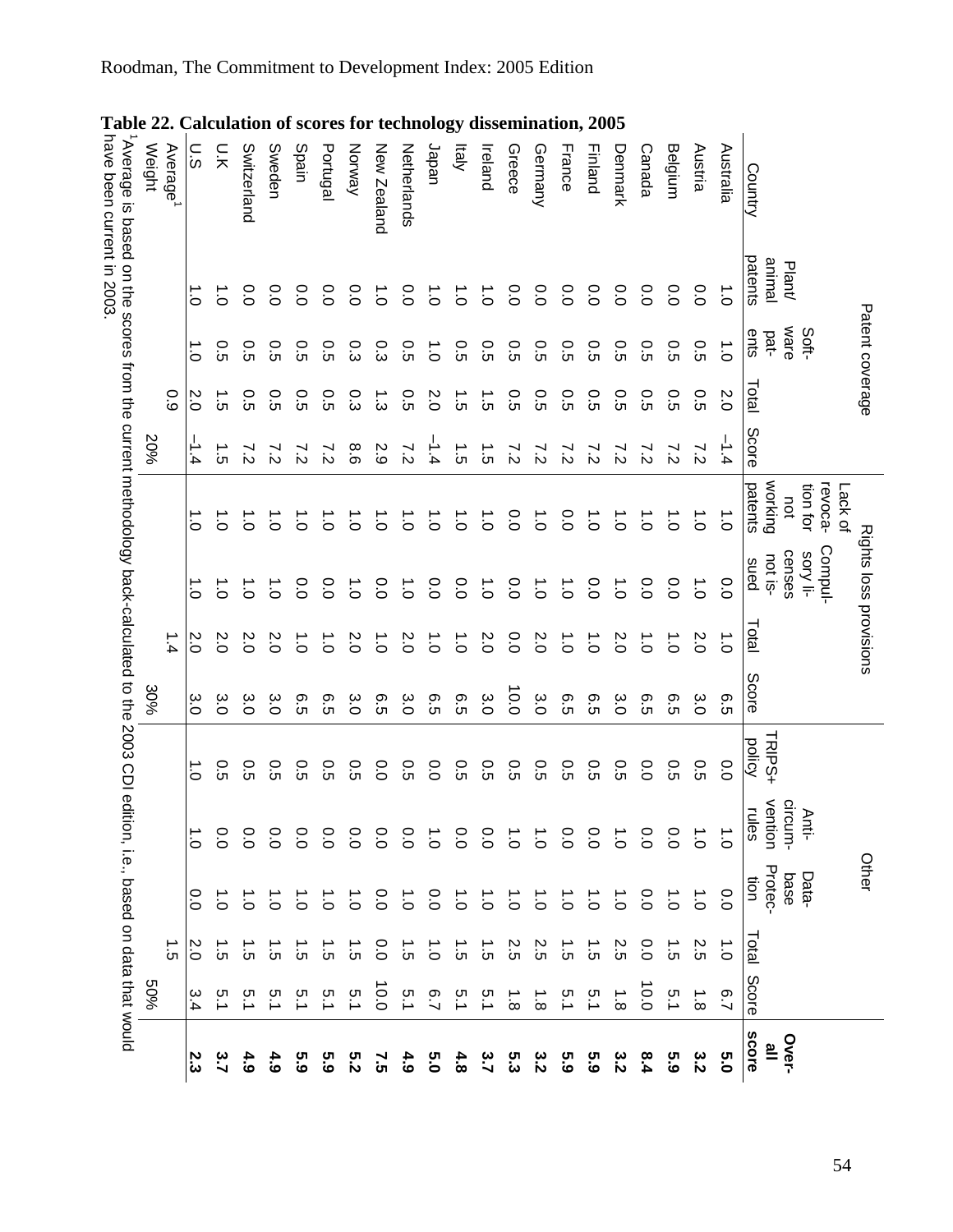|                      | Government       | IPR <sub>s</sub> /                  |       |
|----------------------|------------------|-------------------------------------|-------|
|                      |                  | support for restrictions on Overall |       |
| Country              | R&D <sup>1</sup> | dissemination <sup>1</sup>          | score |
| Australia            | 5.0              | 5.0                                 | 5.0   |
| Austria              | 5.3              | 3.2                                 | 4.6   |
| Belgium              | 3.8              | 5.9                                 | 4.5   |
| Canada               | 5.3              | 8.4                                 | 6.3   |
| Denmark              | 5.0              | 3.2                                 | 4.4   |
| Finland              | 6.5              | 5.9                                 | 6.3   |
| France               | 6.3              | 5.9                                 | 6.2   |
| Germany              | 5.4              | 3.2                                 | 4.7   |
| Greece               | 2.2              | 5.3                                 | 3.2   |
| Ireland              | 2.4              | 3.7                                 | 2.8   |
| Italy                | 5.5              | 4.8                                 | 5.3   |
| Japan                | 4.9              | 5.0                                 | 5.0   |
| Netherlands          | 6.3              | 4.9                                 | 5.8   |
| New Zealand          | 3.9              | 7.5                                 | 5.1   |
| Norway               | 5.2              | 5.2                                 | 5.2   |
| Portugal             | 5.0              | 5.9                                 | 5.3   |
| Spain                | 5.2              | 5.9                                 | 5.4   |
| Sweden               | 5.5              | 4.9                                 | 5.3   |
| Switzerland          | 3.3              | 4.9                                 | 3.8   |
| United Kingdom       | 5.0              | 3.7                                 | 4.6   |
| <b>United States</b> | 5.9              | 2.3                                 | 4.7   |
| Weight               | 67%              | 33%                                 |       |

#### <span id="page-55-2"></span><span id="page-55-0"></span>**Table 23. Summary of technology component, 2005**

<sup>1</sup> From previous tables.

### **I. Overall results**

<span id="page-55-1"></span>As explained in section [I,](#page-3-1) the overall scores from each of the seven components are rescaled where necessary so that those in the benchmark year of 2003 average 5. The parameters of these transformations are held fixed over time, to allow meaningful comparisons of results over time. Component scores are then averaged across components to yield final scores. [Table 24](#page-57-1) shows the final results for 2005.

On the overall 2005 Commitment to Development Index, most of the Nordics and the Netherlands do well, buoyed by large aid flows, high contributions to security, and lower pollution rates. Western offshoots Australia, Canada, New Zealand, and the United States are another group with a common profile. They tend to be strong in areas where *lack* of government intervention or support for the private sector is rewarded—namely trade, migration, and investment—and weak in areas where government activism is rewarded, particularly aid and environment. The major exception to this pattern is security, where Australia, New Zealand, and the United States all do well; evidently this is one sphere where the political consensus in these countries for government activism. Meanwhile, Japan's relatively inward orientation comes though in its low scores on aid, trade, migration, and security.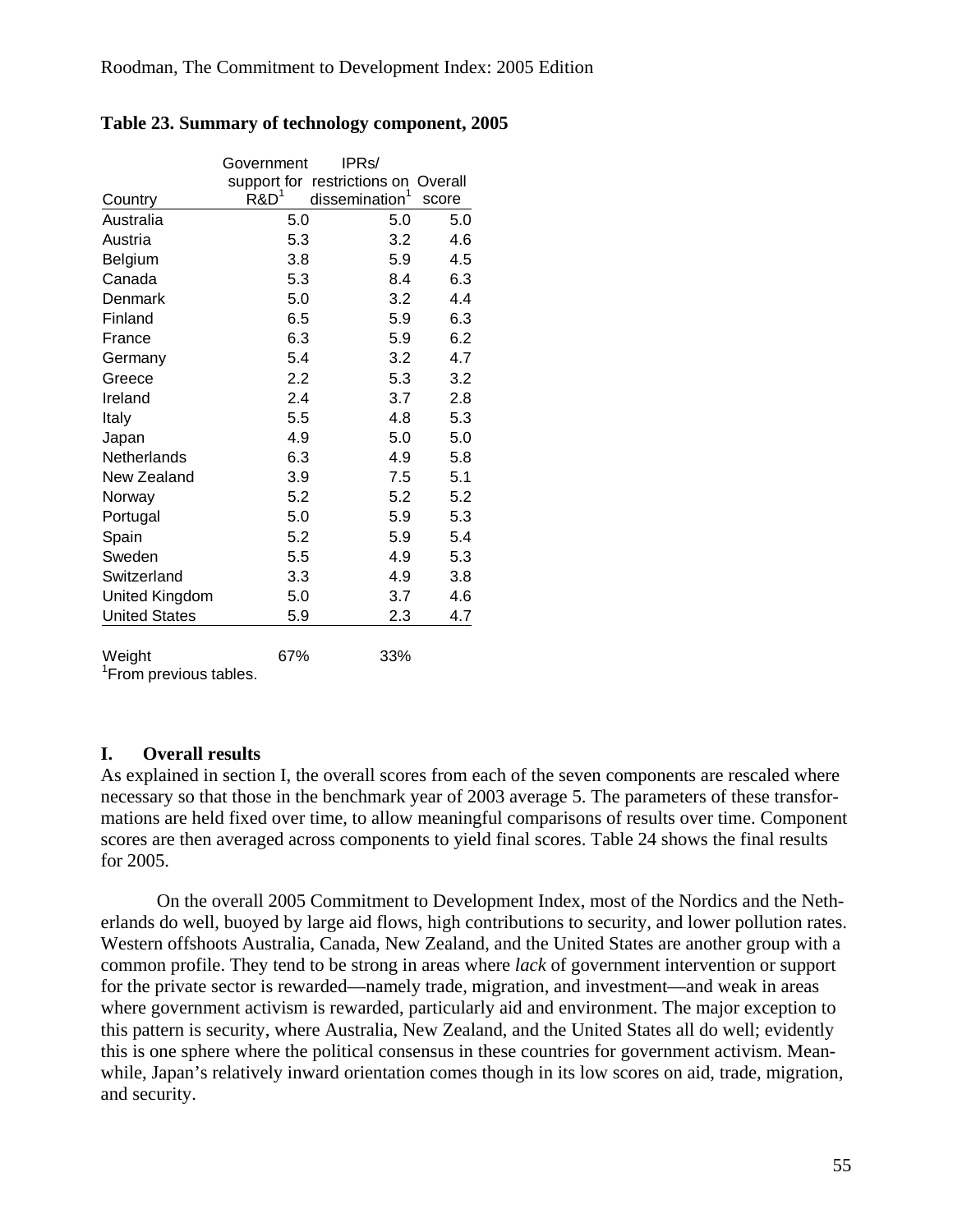The final column of [Table 24](#page-57-1) shows that this year's revisions did not greatly change most countries' standings on the CDI. Denmark broke out of the tie for first with the Netherlands. Norway climbed two spots mainly because the revised trade methodology raised its trade score from -2.7 to 1.0 (which still left it second to last on trade). France, the United Kingdom, and the United States all fell at least 5 spots, mainly because of the new penalty for arms exports. The major changes to the migration component elevated Austria, Switzerland, and New Zealand but hurt Australia, Canada, and the United States. Environment component changes, especially the de-emphasis of greenhouse gas emissions capita, helped high emitters such as Australia, Ireland, and the United States but hurt low-emitting Switzerland.

Since one purpose of the CDI is to track policy change over time, [Table 25](#page-58-1) back-calculates the 2005 methodology to the previous two years.<sup>31</sup> Not all of the underlying data could be "downdated" to 2003 and 2004 in performing this back-calculation. For example, the investment component, which was completely overhauled in 2004, is taken to be identical in 2003 and 2004. The net stock change of unskilled migrants from developing countries is for 1990–2000 throughout. The most important data for the trade component, the tariff estimates from CEPII, are for 2001 only. However, the textile and apparel quotas that Canada, the European Union, and the United States, abolished on January 1, 2005, are included for 2003 and 2004, using estimates of their export tax equivalents from Francois and Spinanger (2004).

The big picture in [Table 25](#page-58-1) is one of little change. This is not surprising since policies do not turn on a dime. The average CDI score has climbed a tenth of a point a year since 2003. Still, the climb is real. Fourteen countries rose on the CDI between 2003 and 2005 and only four declined. Several policy trends are behind the rise. Greece, Norway, Switzerland, the United Kingdom, and the United States gave more aid. Canada, the European Union, and the United States ended textiles and apparel quotas. Belgium, Denmark, Spain, and Sweden curtailed prohibitions against pension funds investing in developing countries. The phase-out of ozone-depleting substances continued, as ordained by the Montreal Protocol. Many countries adopted policies to limit illegal tropical timber imports. The United Kingdom and the United States both saw multi-point gains on the security component, as multi-billion-dollar arms sales to the Saudi regime in the late 1990s receded into the past (recall that the security component discounts arms sales more the further back in time they occur).

One important question about the results is how sensitive they are to changes in the component weights. To investigate the effect of raising weights on individual components, I generate 63 non-standard versions of the 2005 CDI: first with the weight on aid raised to 2, then 3, and so on up to 10 (while weights on the other components were held at 1), then the same for trade, and then the other components. For each version I calculate the correlation of overall scores with the standard CDI, and the average absolute change in rank.[32](#page-56-1) [Figure 2](#page-59-1) and [Figure 3](#page-60-1) show the results. The CDI proves reasonably stable despite large overweighting. For all the components, even tenfold overweighting yields a score correlation of 0.58–0.75. As for ranks, overweighting any of the components except technology moves countries ranks an average of 4.5–6.5 spots up or down in the standings. For technology, which has the lowest standard deviation of scores of any of the components, the average absolute rank change is 3.4. Whether these numbers are small or large is perhaps in the

<span id="page-56-1"></span>

<span id="page-56-0"></span><sup>&</sup>lt;sup>31</sup> The publicly available spreadsheet includes full details of these calculations. See  $\frac{www.cgdev.org}{www.cgdev.org}$ .<br><sup>32</sup> I am indebted to Michael Clemens for this technique. Details of these calculations are also in the public sp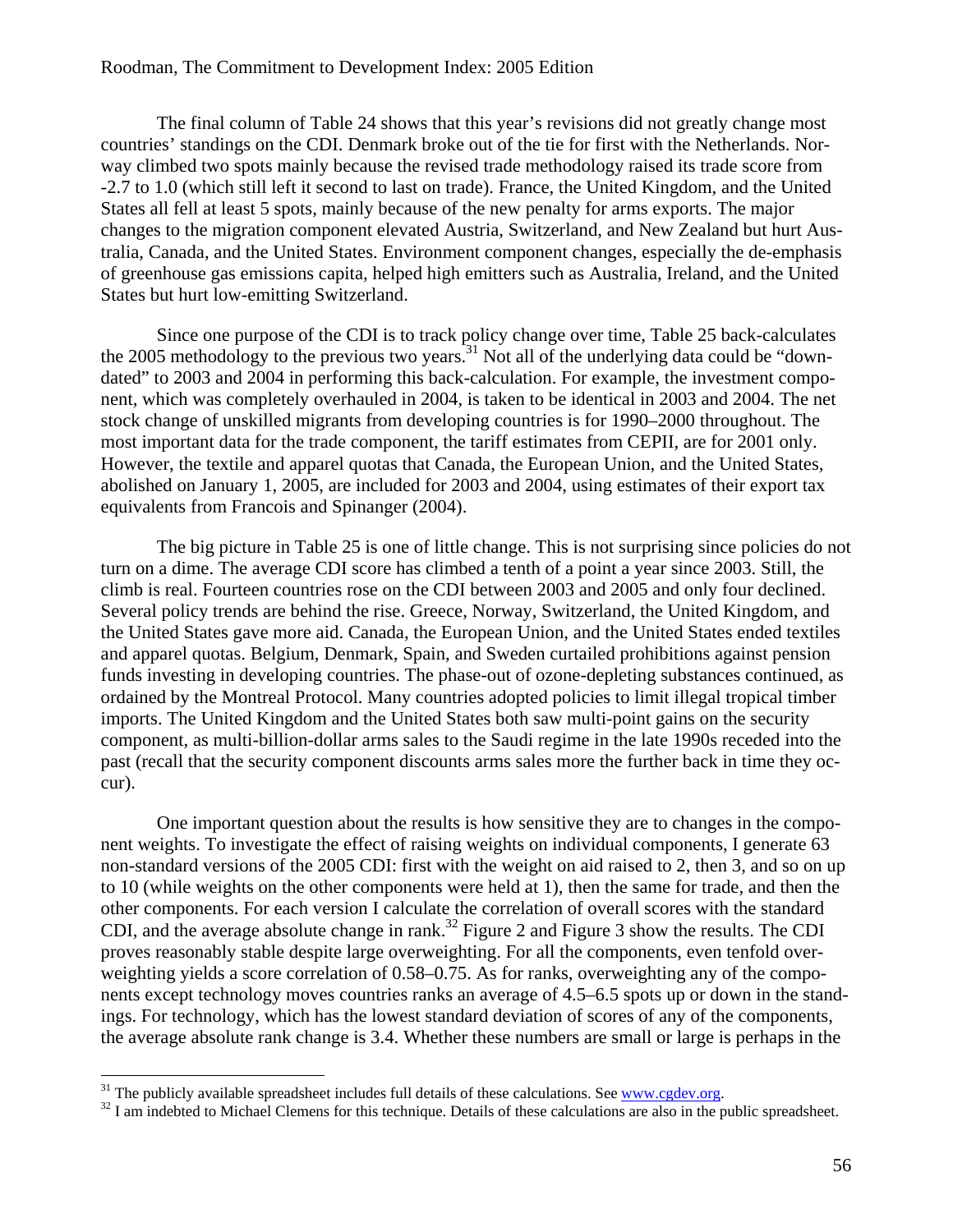<span id="page-57-0"></span>eye of the beholder. Since most countries are clumped in the middle of the score range, one would expect small changes in weights to disproportionately affect rankings, so that [Figure 3](#page-60-1) is less meaningful than [Figure 2.](#page-59-1)

| Table 24. Commitment to Development Index 2005: scores |      |        |         |           |          |          |          |              |                |                                  |  |  |
|--------------------------------------------------------|------|--------|---------|-----------|----------|----------|----------|--------------|----------------|----------------------------------|--|--|
|                                                        |      |        | Invest- |           | Environ- |          | Technol- |              |                | Rank by<br>2004 CDI<br>methodol- |  |  |
| Country                                                | Aid  | Trade  | ment    | Migration | ment     | Security | ogy      | Average Rank |                | ogy                              |  |  |
| Australia                                              | 2.5  | 7.3    | 6.5     | 6.5       | 5.4      | 8.5      | 5.0      | 6.0          | 4              | $\overline{4}$                   |  |  |
| Austria                                                | 3.0  | 5.8    | 3.0     | 10.5      | 6.5      | 4.7      | 4.6      | 5.4          | 7              | 12                               |  |  |
| Belgium                                                | 5.4  | 5.8    | 5.0     | 2.9       | 6.3      | 3.6      | 4.5      | 4.8          | 15             | 13                               |  |  |
| Canada                                                 | 2.9  | 7.3    | 7.6     | 4.9       | 4.3      | 3.5      | 6.3      | 5.3          | 10             | $\,6$                            |  |  |
| Denmark                                                | 12.3 | 5.9    | 5.5     | 5.3       | 6.5      | 7.2      | 4.4      | 6.7          | 1              | 1                                |  |  |
| Finland                                                | 4.9  | 5.8    | 5.9     | 2.5       | 6.1      | 6.6      | 6.3      | 5.4          | $\overline{7}$ | 11                               |  |  |
| France                                                 | 4.1  | 5.8    | 6.0     | 2.7       | 6.2      | 2.8      | 6.2      | 4.8          | 15             | $\overline{7}$                   |  |  |
| Germany                                                | 3.4  | 5.7    | 6.7     | 6.8       | 6.7      | 3.8      | 4.7      | 5.4          | $\overline{7}$ | $\overline{7}$                   |  |  |
| Greece                                                 | 2.8  | 5.8    | 3.6     | 1.8       | 6.3      | 5.8      | 3.2      | 4.2          | 20             | 17                               |  |  |
| Ireland                                                | 5.6  | 5.6    | 2.5     | 3.2       | 5.9      | 6.1      | 2.8      | 4.5          | 18             | 18                               |  |  |
| Italy                                                  | 1.6  | 6.1    | 6.8     | 2.5       | 5.4      | 4.1      | 5.3      | 4.5          | 18             | 14                               |  |  |
| Japan                                                  | 1.4  | $-0.2$ | 5.1     | 1.8       | 3.7      | 2.8      | 5.0      | 2.8          | 21             | 21                               |  |  |
| Netherlands                                            | 8.7  | 5.9    | 6.8     | 5.7       | 6.6      | 6.8      | 5.8      | 6.6          | $\overline{c}$ | $\mathbf{1}$                     |  |  |
| New Zealand                                            | 2.1  | 8.8    | 3.4     | 7.1       | 5.9      | 7.8      | 5.1      | 5.8          | 5              | 16                               |  |  |
| Norway                                                 | 10.8 | 1.0    | 5.8     | 4.9       | 4.2      | 8.5      | 5.2      | 5.8          | 5              | $\overline{7}$                   |  |  |
| Portugal                                               | 2.8  | 5.9    | 5.5     | 1.4       | 6.7      | 6.4      | 5.3      | 4.9          | 13             | 14                               |  |  |
| Spain                                                  | 2.6  | 5.8    | 5.2     | 5.1       | 5.1      | 3.6      | 5.4      | 4.7          | 17             | 20                               |  |  |
| Sweden                                                 | 9.8  | 5.8    | 5.5     | 6.4       | 6.4      | 5.2      | 5.3      | 6.4          | 3              | 3                                |  |  |
| Switzerland                                            | 6.0  | 3.3    | 4.6     | 10.5      | 4.7      | 1.6      | 3.8      | 4.9          | 13             | 18                               |  |  |
| U.K.                                                   | 5.6  | 5.9    | 8.1     | 2.8       | 7.9      | 2.1      | 4.6      | 5.3          | 10             | $\overline{\mathbf{4}}$          |  |  |
| <b>United States</b>                                   | 1.9  | 7.2    | 6.7     | 4.7       | 4.0      | 6.2      | 4.7      | 5.0          | 12             | $\overline{7}$                   |  |  |
| Average<br>Standard                                    | 4.8  | 5.5    | 5.5     | 4.8       | 5.8      | 5.1      | 4.9      | 5.2          |                |                                  |  |  |
| dev.                                                   | 3.1  | 1.9    | 1.4     | 2.5       | 1.1      | 2.0      | 0.9      | 0.9          |                |                                  |  |  |

### <span id="page-57-1"></span>**Table 24. Commitment to Development Index 2005: scores**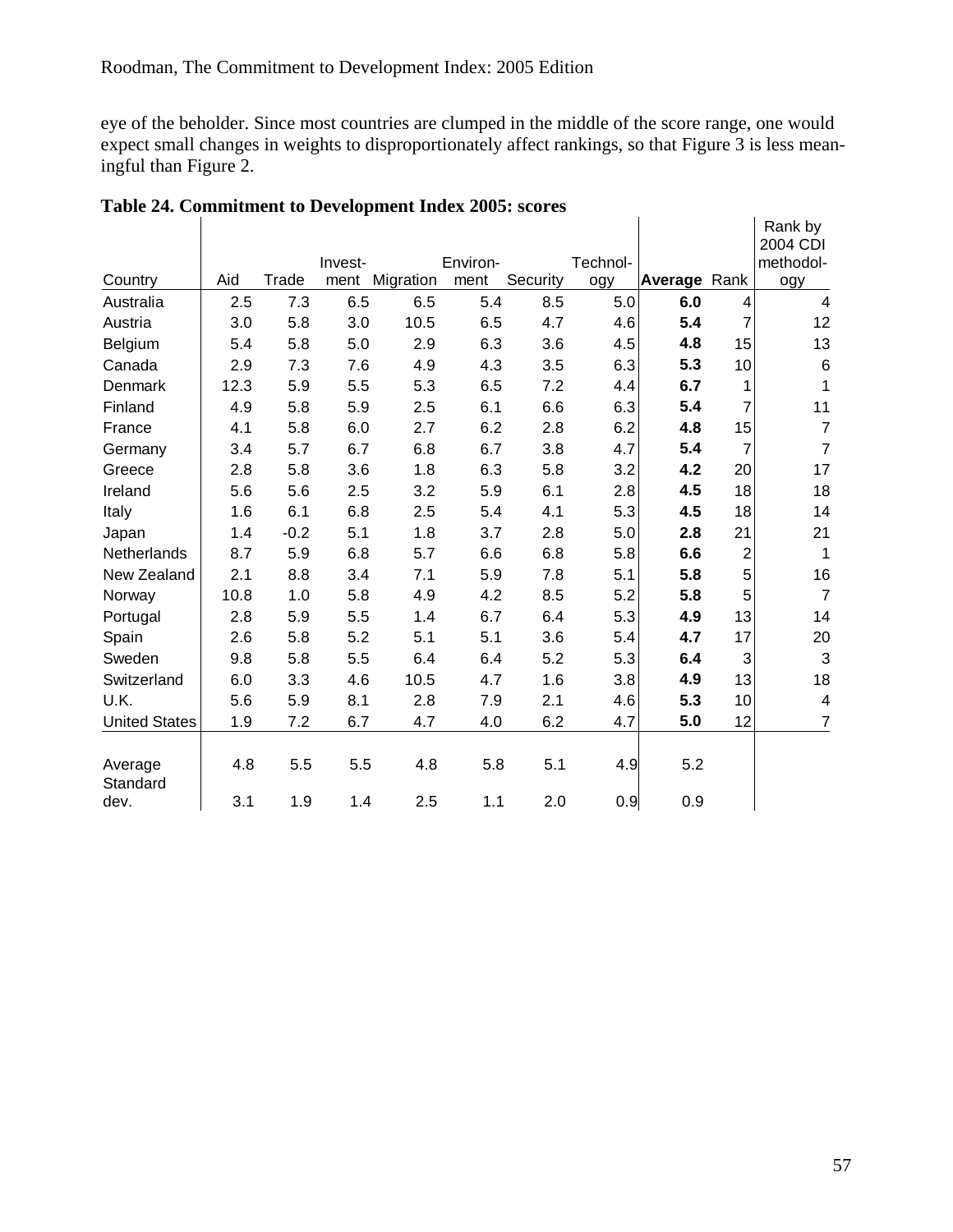|                      |      |      |      | Change,       | Rank by         |
|----------------------|------|------|------|---------------|-----------------|
| Country              | 2003 | 2004 | 2005 | $2003 - 05^1$ | improvement     |
| Australia            | 6.2  | 6.0  | 6.0  | $-0.2$        | 19              |
| Austria              | 5.3  | 5.3  | 5.4  | $+0.1$        | 12              |
| Belgium              | 4.7  | 4.5  | 4.8  | $+0.1$        | 12              |
| Canada               | 4.9  | 5.1  | 5.3  | $+0.4$        | 6               |
| Denmark              | 6.8  | 6.8  | 6.7  | $-0.1$        | 18              |
| Finland              | 5.1  | 5.3  | 5.4  | $+0.3$        | 9               |
| France               | 4.6  | 4.6  | 4.8  | $+0.2$        | 10              |
| Germany              | 5.4  | 5.3  | 5.4  | $+0.1$        | 15              |
| Greece               | 3.8  | 4.0  | 4.2  | $+0.4$        | 6               |
| Ireland              | 4.4  | 4.5  | 4.5  | $+0.2$        | 12 <sub>2</sub> |
| Italy                | 4.0  | 4.2  | 4.5  | $+0.6$        | $\overline{4}$  |
| Japan                | 2.8  | 2.8  | 2.8  | 0.0           | 15              |
| <b>Netherlands</b>   | 6.6  | 6.7  | 6.6  | 0.0           | 15              |
| New Zealand          | 6.0  | 5.7  | 5.8  | $-0.3$        | 19              |
| Norway               | 5.6  | 5.7  | 5.8  | $+0.1$        | 10              |
| Portugal             | 4.4  | 4.8  | 4.9  | $+0.4$        | 4               |
| Spain                | 4.0  | 4.4  | 4.7  | $+0.7$        | 1               |
| Sweden               | 5.7  | 6.2  | 6.4  | $+0.7$        | 1               |
| Switzerland          | 5.2  | 4.9  | 4.9  | $-0.2$        | 21              |
| United Kingdom       | 4.6  | 4.7  | 5.3  | $+0.7$        | 1               |
| <b>United States</b> | 4.6  | 4.9  | 5.0  | $+0.4$        | 6               |
| Average              | 5.0  | 5.1  | 5.2  | $+0.2$        |                 |

### <span id="page-58-1"></span><span id="page-58-0"></span>**Table 25. Commitment to Development Index: 2003–05 scores using 2005 methodology**

Average 5.0 5.1 5.2 +0.2<br><sup>1</sup> For accuracy, figures shown are rounded changes in scores rather than the changes in rounded scores that are published in CGD and FP (2005).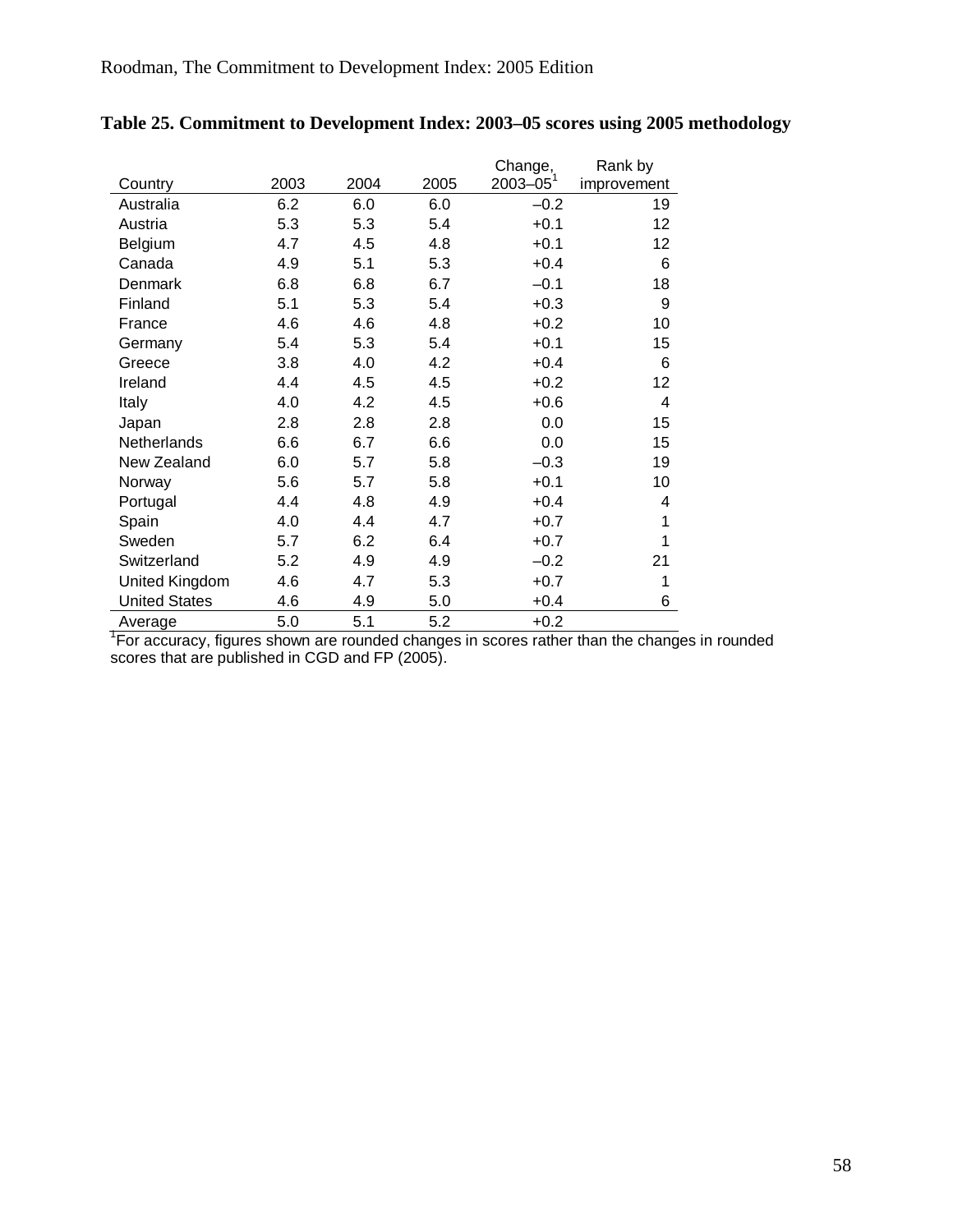<span id="page-59-0"></span>

<span id="page-59-1"></span>

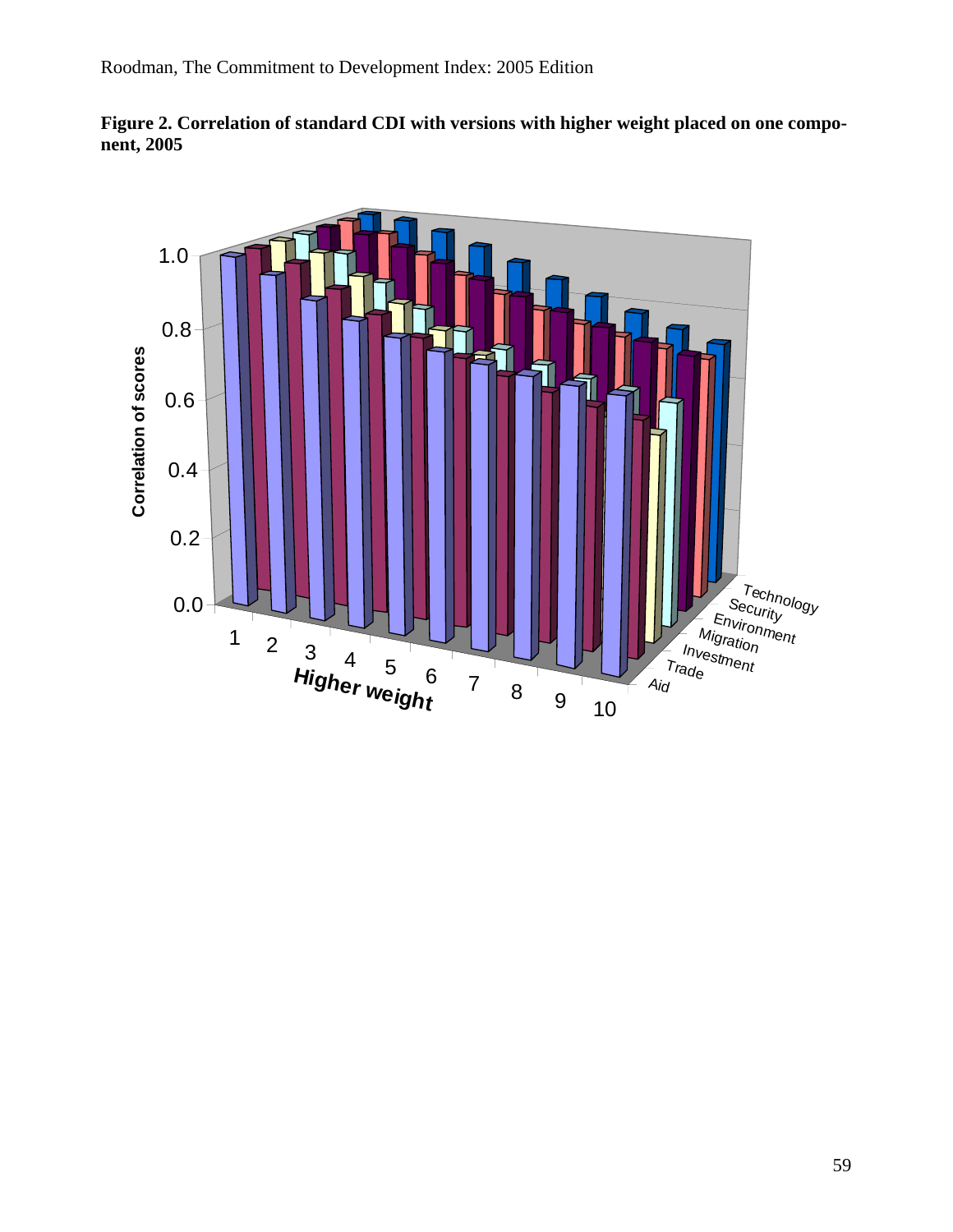

<span id="page-60-1"></span><span id="page-60-0"></span>**Figure 3. Average absolute change in CDI rank when higher weight placed on one component, 2005**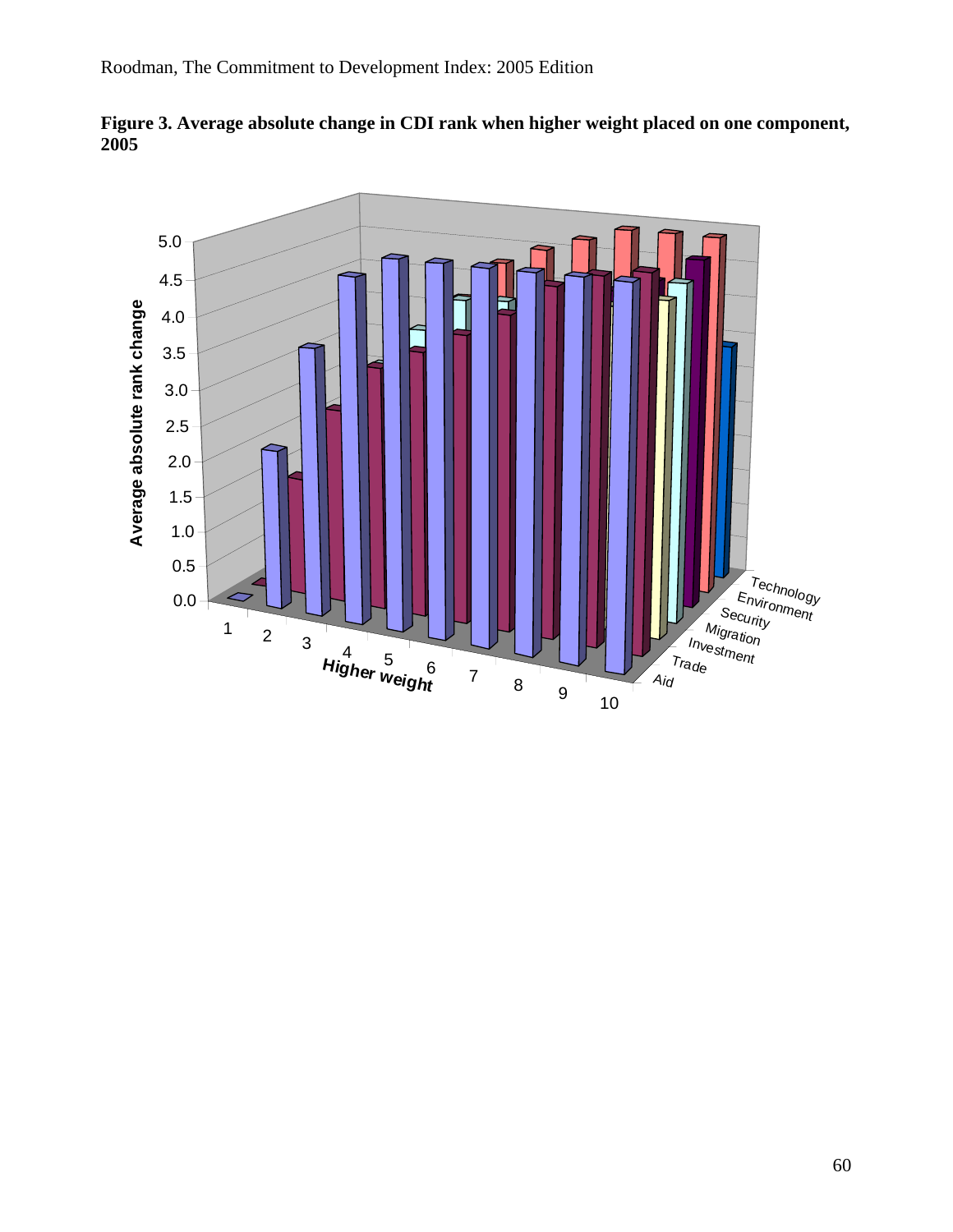### <span id="page-61-0"></span>**References**

- Bannon, Alicia, and David Roodman (2004), "Technology and the Commitment to Development Index," Center for Global Development, Washington, DC, April.
- Birdsall, Nancy, and David Roodman (2003), "The Commitment to Development Index: A Scorecard of Rich-Country Policies," Center for Global Development, Washington, DC, April.
- Center for Global Development and Foreign Policy (CGD and FP) (2003), "Ranking the Rich," *Foreign Policy*, May/June.
- Bouët, Antoine, et al., "Computing an exhaustive and consistent, ad-valorem equivalent measure of applied protection: a detailed description of MAcMap-HS6 methodology," 2nd ed., Paris, Centre d'Etudes Prospectives et d'Informations Internationales, June 2004.
- Brown, Adrienne, Mick Foster, Andy Norton, and Felix Naschold, *The Status of Sector Wide Approaches*. Overseas Development Institute. London. July 2001.
- Cassara, Amy, and Danial Prager (2005), "An Index of Rich-Country Environmental Performance: 2005 Edition," Center for Global Development, Washington, DC.
- Cassen, Robert (1994), *Does Aid Work? Report to an Intergovernmental Task Force*, 2<sup>nd</sup> ed, Clarendon Press, Oxford, U.K.
- Chowdhury, Shyamal, and Lyn Squire (2003), "Setting Weights for Aggregate Indices: An Application to the Commitment to Development Index and Human Development Index," draft, Global Development Network, Washington, DC.
- Cline, William (2002), "An Index of Industrial Country Trade Policy toward Developing Countries," Working Paper 14, Center for Global Development, Washington, DC.

----------------- (2004), *Trade Policy and Global Poverty*, Center for Global Development and Institute for International Economics, Washington, DC.

- de Gorter, Harry, Melinda Ingco, and Laura Ignacio, "Domestic Support for Agriculture: Agricultural Policy Reform and Developing Countries," *Trade Note* 7, World Bank, September 10, 2003.
- Dimaranan, Betina V., and Robert A. McDougall (2002), *Global Trade, Assistance, and Production: The GTAP 5 Data Base*. Center for Global Trade Analysis, Purdue University
- Docquier, Frédéric, and Abdeslam Marfouk (2005), "International Migration by Educational Attainment (1990–2000): Release 1.1, March.
- Francois, Joseph, and Dean Spinanger (2004, "Liberalizing Quotas on Textiles and Clothing: Has the ATC Actually Worked?" draft, June.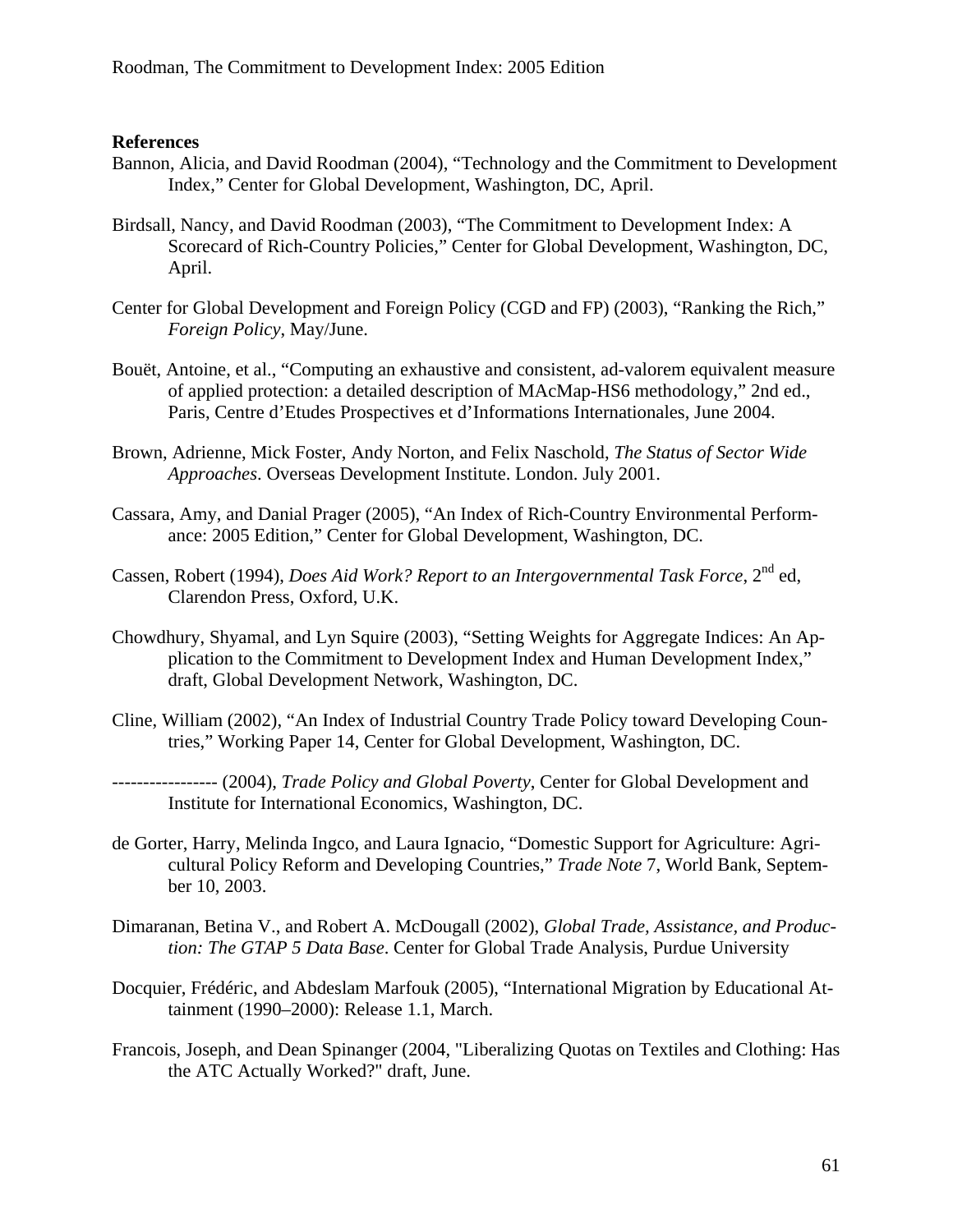- Grieco, Elizabeth M., and Kimberly A. Hamilton (2004), "Realizing the Potential of Migrant "Earn, Learn, and Return" Strategies: Does Policy Matter?" Migration Policy Institute, Washington, DC, February.
- Grimmett, Richard F. (2003), *Conventional Arms Transfers to Developing Nations, 1995–2002*, Congressional Research Service, Washington, DC.
- Gross, Joachim (2002), "The Severe Impact of Climate Change on Developing Countries," *Medicine & Global Survival* 7, No. 2, pp. 96–100.

Institute for International Strategic Studies (2005), *The Military Balance*, London.

Jepma, Catrinus J. (1991), *The Tying of Aid,* OECD Development Centre, Paris.

- Kaufmann, Daniel, Aart Kraay, and Massimo Mastruzzi (2003), *Governance Matters III: Governance Indicators for 1996–2002*, Policy Research Working Paper 3106, World Bank, Washington, DC, August.
- Knack, Stephen, and Aminur Rahman (2004), "Donor Fragmentation and Bureaucratic Quality in Aid Recipients," Policy Research Working Paper 3186, World Bank, Washington, DC, January.
- Maskus, Keith (2005), "Components of a Proposed Technology Transfer Index: Background Note," Center for Global Development, Washington, DC, March.
- Moran, Theodore (2005), "Rationale for Components of a Scoring System of Developed Country Support for International Investment Flows to Developing Countries," Center for Global Development, Washington, DC, April.
- O'Hanlon, Michael and Adriana Lins de Albuquerque (2004), "Note on the Security Component of the 2004 CDI," Center for Global Development, Washington, DC, April.
- Organisation for Economic Co-operation and Development (OECD) (2004), *Agricultural Policies in OECD Countries--At A Glance*, Paris.
- Organization for Economic Cooperation and Development (2004), *Gross Domestic Expenditure on R&D - GERD* (database).
- Picciotto, Robert (2003), "Giving Weight to the CGD Rankings: A Comment on the Commitment to Development Index," Global Policy Project, London.
- Radelet, Steven (2004), "Aid Effectiveness and the Millennium Development Goals," Working Paper 14, Center for Global Development, Washington, DC.
- Roodman, David (1998), *The Natural Wealth of Nations: Harnessing the Market for the Environment*, W.W. Norton, New York.